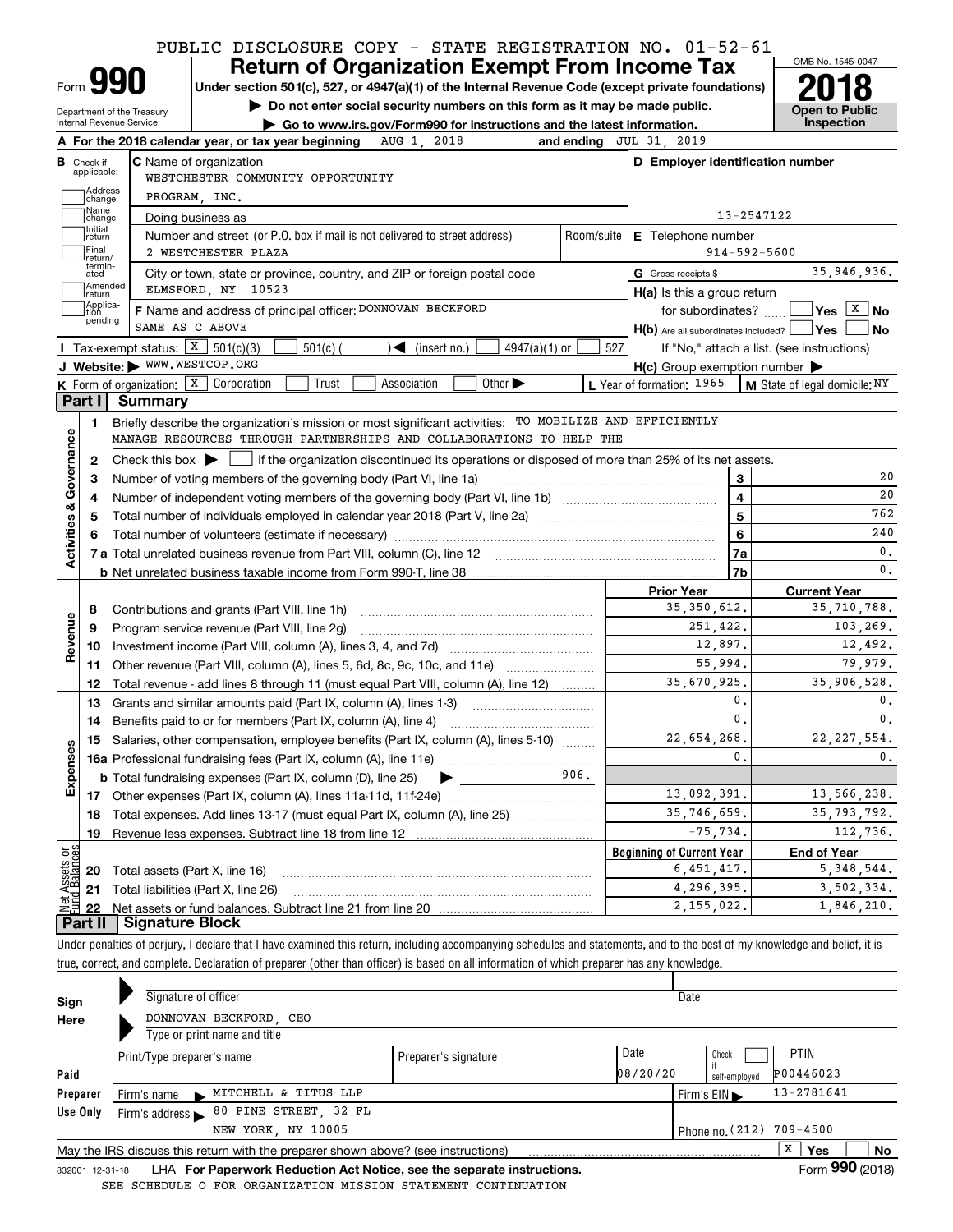|              | WESTCHESTER COMMUNITY OPPORTUNITY                                                                                                                                                                                                                            |            |                                                               |
|--------------|--------------------------------------------------------------------------------------------------------------------------------------------------------------------------------------------------------------------------------------------------------------|------------|---------------------------------------------------------------|
|              | PROGRAM, INC.<br>Form 990 (2018)                                                                                                                                                                                                                             | 13-2547122 | Page 2                                                        |
|              | <b>Part III   Statement of Program Service Accomplishments</b>                                                                                                                                                                                               |            | x                                                             |
| 1            | Briefly describe the organization's mission:                                                                                                                                                                                                                 |            |                                                               |
|              | TO MOBILIZE AND EFFICIENTLY MANAGE RESOURCES THROUGH PARTNERSHIPS AND                                                                                                                                                                                        |            |                                                               |
|              | COLLABORATIONS TO HELP THE LOW-INCOME AND AT-RISK POPULATIONS IN THE                                                                                                                                                                                         |            |                                                               |
|              | HUDSON VALLEY REGION TO ACHIEVE GREATER SELF-SUFFICIENCY.                                                                                                                                                                                                    |            |                                                               |
|              |                                                                                                                                                                                                                                                              |            |                                                               |
| $\mathbf{2}$ | Did the organization undertake any significant program services during the year which were not listed on the<br>prior Form 990 or 990-EZ?                                                                                                                    |            | $Yes \begin{array}{ c c } \hline X & \textbf{No} \end{array}$ |
|              | If "Yes," describe these new services on Schedule O.                                                                                                                                                                                                         |            |                                                               |
| 3            | Did the organization cease conducting, or make significant changes in how it conducts, any program services?                                                                                                                                                 |            | $\sqrt{Y}$ es $\sqrt{X}$ No                                   |
|              | If "Yes," describe these changes on Schedule O.                                                                                                                                                                                                              |            |                                                               |
| 4            | Describe the organization's program service accomplishments for each of its three largest program services, as measured by expenses.                                                                                                                         |            |                                                               |
|              | Section 501(c)(3) and 501(c)(4) organizations are required to report the amount of grants and allocations to others, the total expenses, and                                                                                                                 |            |                                                               |
|              | revenue, if any, for each program service reported.                                                                                                                                                                                                          |            |                                                               |
| 4a           | $\frac{1}{2}$ (Code: $\frac{1}{2}$ ) (Expenses \$ 21,974,795. including grants of \$<br>HEAD START/EARLY HEAD START                                                                                                                                          |            | 96, 122.                                                      |
|              |                                                                                                                                                                                                                                                              |            |                                                               |
|              | DURING THE PROGRAM YEAR 2018-19 WESTCOP'S EARLY CHILDHOOD PROGRAMS                                                                                                                                                                                           |            |                                                               |
|              | SERVED 1,786 CHILDREN AND THEIR FAMILIES IN HEAD START/EARLY HEAD START                                                                                                                                                                                      |            |                                                               |
|              | PROGRAMS. THERE WERE 274 CHILDREN AND FAMILIES AT FOUR DELEGATE                                                                                                                                                                                              |            |                                                               |
|              | AGENCIES INCLUDING THE ANDRUS EARLY LEARNING CENTER, GREENBURGH CENTRAL                                                                                                                                                                                      |            |                                                               |
|              | # 7, LOIS BRONZ CHILDREN'S CENTER AND ST. PETER'S DAY CARE CENTER. IN                                                                                                                                                                                        |            |                                                               |
|              | ADDITION, THERE WERE 498 CHILDREN THROUGH LOCAL UNIVERSAL<br>PRE-KINDERGARTEN AGREEMENTS WITH THREE DISTRICTS, AND 50 CHILDREN WITH                                                                                                                          |            |                                                               |
|              | SPECIAL NEEDS AT PORT CHESTER HEAD START THERAPEUTIC NURSERY AND                                                                                                                                                                                             |            |                                                               |
|              | WESTCOP THERAPEUTIC NURSERY                                                                                                                                                                                                                                  |            |                                                               |
|              |                                                                                                                                                                                                                                                              |            |                                                               |
| 4b           | (Code: (Code: ) (Expenses \$2, 111, 547, including grants of \$ ) (Revenue \$                                                                                                                                                                                |            | $\overline{\phantom{a}}$ )                                    |
|              | VETERANS PROGRAM                                                                                                                                                                                                                                             |            |                                                               |
|              |                                                                                                                                                                                                                                                              |            |                                                               |
|              |                                                                                                                                                                                                                                                              |            |                                                               |
|              | IN FY 19 WESTCOP'S SSVF PROGRAM HELPED 282 VETERAN FAMILIES TO MAKE<br>PROGRESS IN ACHIEVING STABILITY. OF THESE VETERANS, 160 (57%) WERE                                                                                                                    |            |                                                               |
|              | ENROLLED IN RAPID RE-HOUSING (RRH), AND 122 (43%) WERE ENROLLED IN                                                                                                                                                                                           |            |                                                               |
|              | HOMELESSNESS PREVENTION (HP).                                                                                                                                                                                                                                |            |                                                               |
|              |                                                                                                                                                                                                                                                              |            |                                                               |
|              | BUT FOR THESE SERVICES, THE VETERAN FAMILIES SERVED WOULD HAVE REMAINED                                                                                                                                                                                      |            |                                                               |
|              | ALL WERE VERY LOW-INCOME AND 224 OR 79% OF VETERAN<br>IN CRISIS.                                                                                                                                                                                             |            |                                                               |
|              | FAMILIES SERVED REPORTED EXTREMELY LOW INCOME, DESCRIBED AS BEING AT                                                                                                                                                                                         |            |                                                               |
|              | 30% OF THE AREA MEDIAN INCOME (AMI). OUR PROGRAM RECORDS SHOW THAT                                                                                                                                                                                           |            |                                                               |
| 4с           | $\left(\text{Code:}\begin{array}{c} \text{[Code]} \end{array}\right)$ $\left(\text{Expenses $}\begin{array}{c} \text{[Code]} \end{array}\right)$ $\left(\text{Expenses $}\begin{array}{c} \text{[Code]} \end{array}\right)$<br>ENERGY-WEATHERIZATION PROGRAM |            |                                                               |
|              |                                                                                                                                                                                                                                                              |            |                                                               |
|              | WEATHERIZATION COMPRISES A COMPREHENSIVE SERIES OF ENERGY EFFICIENCY                                                                                                                                                                                         |            |                                                               |
|              | MEASURES THAT ARE BASED ON SOPHISTICATED ANALYSES OF INDIVIDUAL HOMES.                                                                                                                                                                                       |            |                                                               |
|              | THESE ANALYSES TAKE THE WHOLE-HOUSE APPROACH, WHICH MAXIMIZES ENERGY                                                                                                                                                                                         |            |                                                               |
|              | AND DOLLAR SAVINGS.                                                                                                                                                                                                                                          |            |                                                               |
|              |                                                                                                                                                                                                                                                              |            |                                                               |
|              | WEATHERIZATION AS DEFINED BY THE WEATHERIZATION ASSISTANCE PROGRAM<br>(WAP) DIFFERS IN MANY WAYS FROM WHAT IS COMMONLY CALLED "WEATHERIZING                                                                                                                  |            |                                                               |
|              | YOUR HOME". THE LATTER INVOLVES LOW-COST IMPROVEMENTS LIKE ADDING                                                                                                                                                                                            |            |                                                               |
|              | WEATHER STRIPPING TO DOORS AND WINDOWS TO SAVE ENERGY.                                                                                                                                                                                                       |            |                                                               |
|              |                                                                                                                                                                                                                                                              |            |                                                               |
|              | 4d Other program services (Describe in Schedule O.)                                                                                                                                                                                                          |            |                                                               |
|              | 5,498,609. including grants of \$<br>(Expenses \$<br>) (Revenue \$                                                                                                                                                                                           |            |                                                               |
|              | 31,585,084.<br><b>4e</b> Total program service expenses $\blacktriangleright$                                                                                                                                                                                |            |                                                               |
|              | SEE SCHEDULE O FOR CONTINUATION(S)                                                                                                                                                                                                                           |            | Form 990 (2018)                                               |
|              | 832002 12-31-18<br>2                                                                                                                                                                                                                                         |            |                                                               |
|              |                                                                                                                                                                                                                                                              |            |                                                               |

 <sup>17550820 149157 70000189.014 2018.06010</sup> WESTCHESTER COMMUNITY OPP 70000181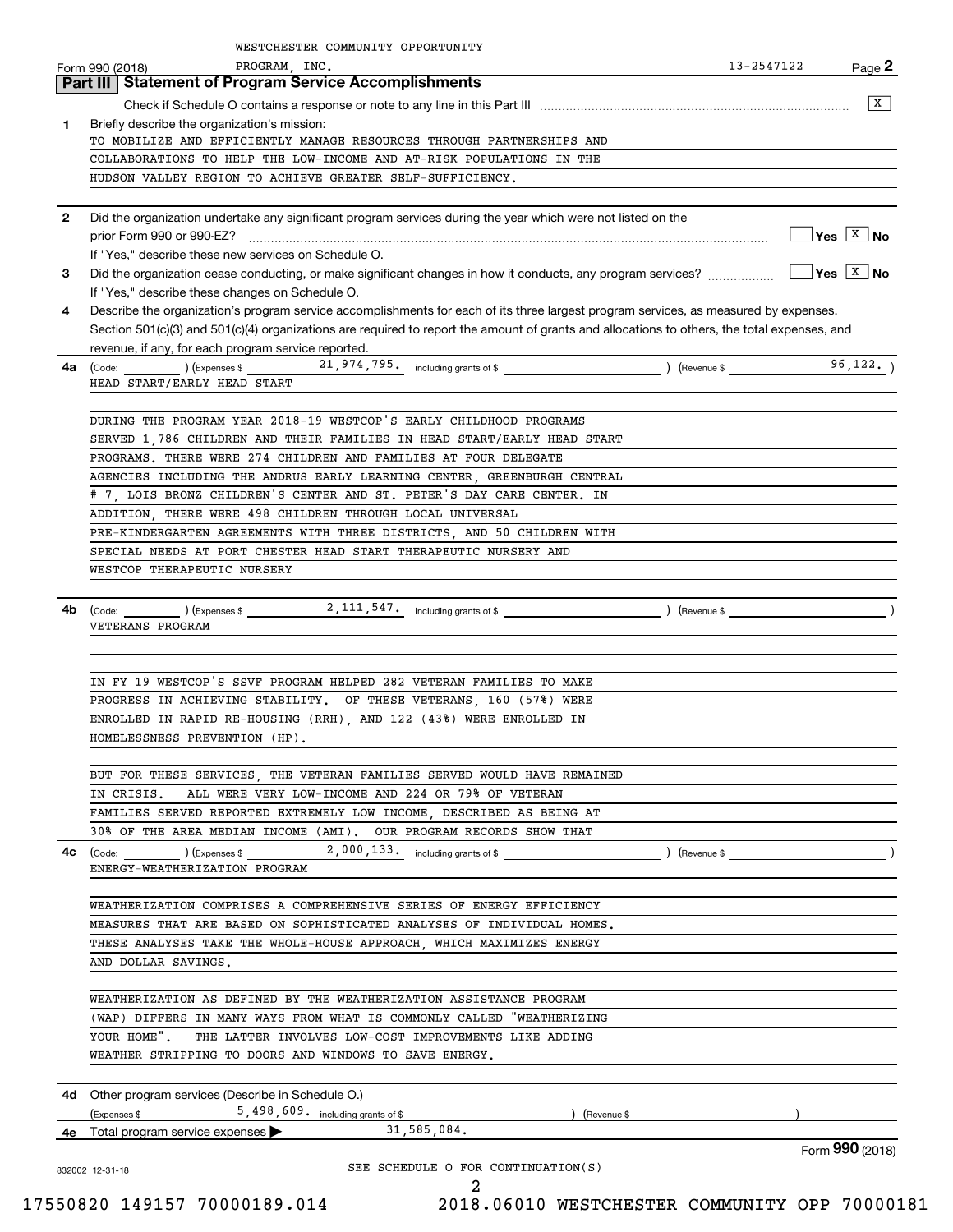|     | PROGRAM, INC.<br>13-2547122<br>Form 990 (2018)                                                                                       |                 |     | $_{\text{Page}}$ 3 |
|-----|--------------------------------------------------------------------------------------------------------------------------------------|-----------------|-----|--------------------|
|     | <b>Part IV   Checklist of Required Schedules</b>                                                                                     |                 |     |                    |
|     |                                                                                                                                      |                 | Yes | No                 |
| 1   | Is the organization described in section $501(c)(3)$ or $4947(a)(1)$ (other than a private foundation)?                              |                 |     |                    |
|     |                                                                                                                                      | 1               | х   |                    |
| 2   |                                                                                                                                      | $\mathbf{2}$    | х   |                    |
| З   | Did the organization engage in direct or indirect political campaign activities on behalf of or in opposition to candidates for      |                 |     |                    |
|     |                                                                                                                                      | з               |     | х                  |
| 4   | Section 501(c)(3) organizations. Did the organization engage in lobbying activities, or have a section 501(h) election in effect     |                 |     |                    |
|     |                                                                                                                                      | 4               |     | х                  |
| 5   | Is the organization a section 501(c)(4), 501(c)(5), or 501(c)(6) organization that receives membership dues, assessments, or         |                 |     |                    |
|     |                                                                                                                                      | 5               |     | х                  |
| 6   | Did the organization maintain any donor advised funds or any similar funds or accounts for which donors have the right to            |                 |     |                    |
|     | provide advice on the distribution or investment of amounts in such funds or accounts? If "Yes," complete Schedule D, Part I         | 6               |     | х                  |
| 7   | Did the organization receive or hold a conservation easement, including easements to preserve open space,                            |                 |     |                    |
|     |                                                                                                                                      | $\overline{7}$  |     | х                  |
| 8   | Did the organization maintain collections of works of art, historical treasures, or other similar assets? If "Yes," complete         |                 |     |                    |
|     |                                                                                                                                      |                 |     | х                  |
|     |                                                                                                                                      | 8               |     |                    |
| 9   | Did the organization report an amount in Part X, line 21, for escrow or custodial account liability, serve as a custodian for        |                 |     |                    |
|     | amounts not listed in Part X; or provide credit counseling, debt management, credit repair, or debt negotiation services?            |                 |     |                    |
|     | If "Yes," complete Schedule D, Part IV                                                                                               | 9               |     | х                  |
| 10  | Did the organization, directly or through a related organization, hold assets in temporarily restricted endowments, permanent        |                 |     |                    |
|     |                                                                                                                                      | 10              |     | х                  |
| 11  | If the organization's answer to any of the following questions is "Yes," then complete Schedule D, Parts VI, VII, VIII, IX, or X     |                 |     |                    |
|     | as applicable.                                                                                                                       |                 |     |                    |
|     | a Did the organization report an amount for land, buildings, and equipment in Part X, line 10? If "Yes," complete Schedule D.        |                 |     |                    |
|     |                                                                                                                                      | 11a             | х   |                    |
|     | <b>b</b> Did the organization report an amount for investments - other securities in Part X, line 12 that is 5% or more of its total |                 |     |                    |
|     |                                                                                                                                      | 11b             |     | х                  |
|     | c Did the organization report an amount for investments - program related in Part X, line 13 that is 5% or more of its total         |                 |     |                    |
|     |                                                                                                                                      | 11c             |     | х                  |
|     | d Did the organization report an amount for other assets in Part X, line 15 that is 5% or more of its total assets reported in       |                 |     |                    |
|     |                                                                                                                                      | 11d             |     | х                  |
|     |                                                                                                                                      | 11e             | X   |                    |
| f.  | Did the organization's separate or consolidated financial statements for the tax year include a footnote that addresses              |                 |     |                    |
|     | the organization's liability for uncertain tax positions under FIN 48 (ASC 740)? If "Yes," complete Schedule D, Part X               | 11f             | X   |                    |
|     | 12a Did the organization obtain separate, independent audited financial statements for the tax year? If "Yes," complete              |                 |     |                    |
|     |                                                                                                                                      | 12a             |     | х                  |
|     | b Was the organization included in consolidated, independent audited financial statements for the tax year?                          |                 |     |                    |
|     | If "Yes," and if the organization answered "No" to line 12a, then completing Schedule D, Parts XI and XII is optional                | 12b             | х   |                    |
| 13  |                                                                                                                                      | 13              |     | X                  |
| 14a | Did the organization maintain an office, employees, or agents outside of the United States?                                          | 14a             |     | х                  |
| b   | Did the organization have aggregate revenues or expenses of more than \$10,000 from grantmaking, fundraising, business,              |                 |     |                    |
|     | investment, and program service activities outside the United States, or aggregate foreign investments valued at \$100,000           |                 |     |                    |
|     |                                                                                                                                      | 14b             |     | х                  |
|     | Did the organization report on Part IX, column (A), line 3, more than \$5,000 of grants or other assistance to or for any            |                 |     |                    |
| 15  |                                                                                                                                      |                 |     | х                  |
|     |                                                                                                                                      | 15              |     |                    |
| 16  | Did the organization report on Part IX, column (A), line 3, more than \$5,000 of aggregate grants or other assistance to             |                 |     | х                  |
|     |                                                                                                                                      | 16              |     |                    |
| 17  | Did the organization report a total of more than \$15,000 of expenses for professional fundraising services on Part IX,              |                 |     |                    |
|     |                                                                                                                                      | 17              |     | х                  |
| 18  | Did the organization report more than \$15,000 total of fundraising event gross income and contributions on Part VIII, lines         |                 |     |                    |
|     |                                                                                                                                      | 18              | х   |                    |
| 19  | Did the organization report more than \$15,000 of gross income from gaming activities on Part VIII, line 9a? If "Yes."               |                 |     |                    |
|     |                                                                                                                                      | 19              |     | x                  |
|     | 20a Did the organization operate one or more hospital facilities? If "Yes," complete Schedule H                                      | 20a             |     | х                  |
|     | b If "Yes" to line 20a, did the organization attach a copy of its audited financial statements to this return?                       | 20 <sub>b</sub> |     |                    |
| 21  | Did the organization report more than \$5,000 of grants or other assistance to any domestic organization or                          |                 |     |                    |
|     |                                                                                                                                      | 21              |     | х                  |
|     | 832003 12-31-18                                                                                                                      |                 |     | Form 990 (2018)    |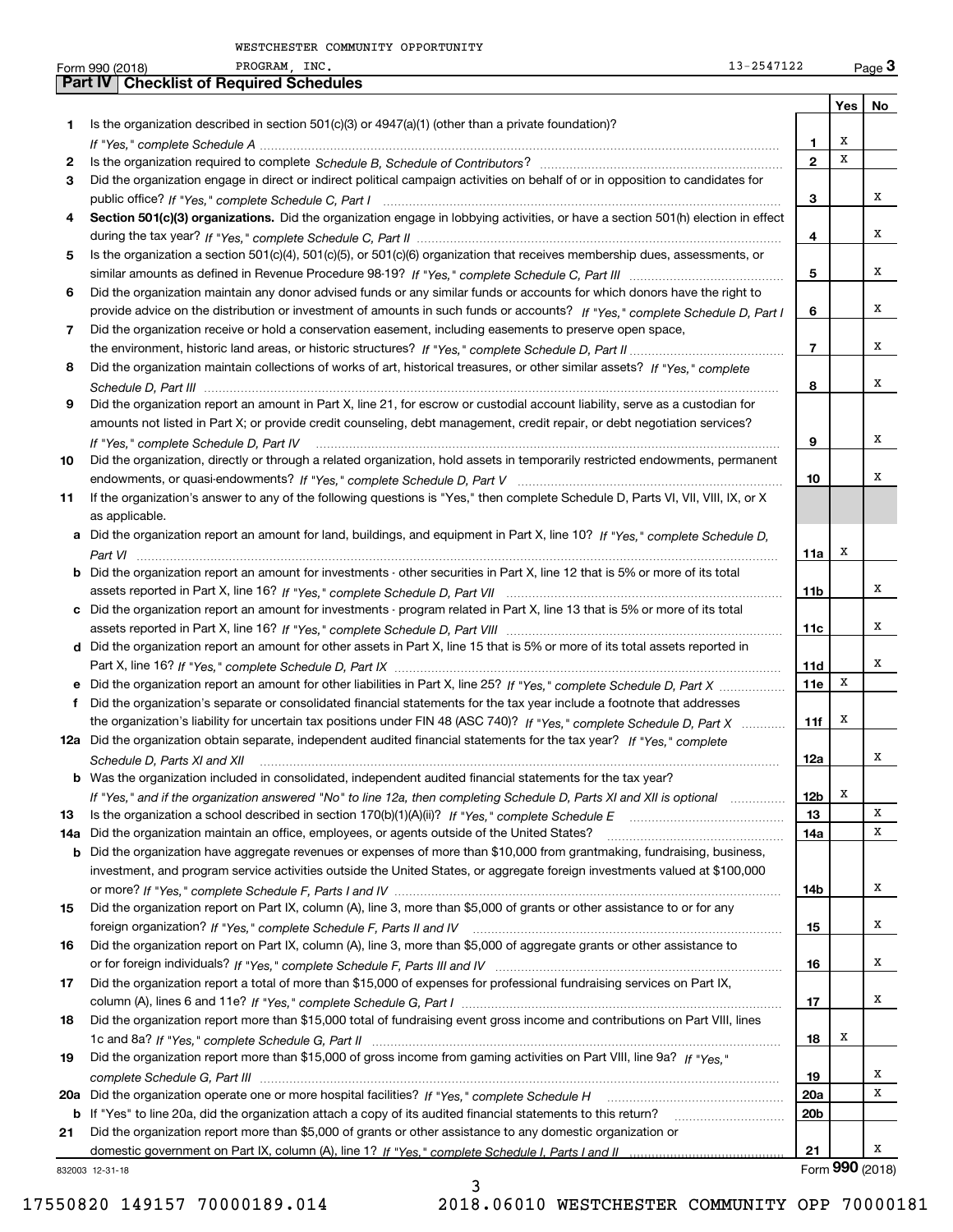|               | PROGRAM, INC.<br>13-2547122<br>Form 990 (2018)                                                                                                                                                                                                    |                 |                 | Page 4 |
|---------------|---------------------------------------------------------------------------------------------------------------------------------------------------------------------------------------------------------------------------------------------------|-----------------|-----------------|--------|
|               | Part IV   Checklist of Required Schedules (continued)                                                                                                                                                                                             |                 |                 |        |
|               |                                                                                                                                                                                                                                                   |                 | Yes             | No     |
| 22            | Did the organization report more than \$5,000 of grants or other assistance to or for domestic individuals on                                                                                                                                     |                 |                 |        |
|               |                                                                                                                                                                                                                                                   | 22              |                 | х      |
| 23            | Did the organization answer "Yes" to Part VII, Section A, line 3, 4, or 5 about compensation of the organization's current                                                                                                                        |                 |                 |        |
|               | and former officers, directors, trustees, key employees, and highest compensated employees? If "Yes," complete                                                                                                                                    |                 |                 | x      |
|               |                                                                                                                                                                                                                                                   | 23              |                 |        |
|               | 24a Did the organization have a tax-exempt bond issue with an outstanding principal amount of more than \$100,000 as of the<br>last day of the year, that was issued after December 31, 2002? If "Yes," answer lines 24b through 24d and complete |                 |                 |        |
|               |                                                                                                                                                                                                                                                   | 24a             |                 | x      |
|               |                                                                                                                                                                                                                                                   | 24 <sub>b</sub> |                 |        |
|               | c Did the organization maintain an escrow account other than a refunding escrow at any time during the year to defease                                                                                                                            |                 |                 |        |
|               |                                                                                                                                                                                                                                                   | 24c             |                 |        |
|               |                                                                                                                                                                                                                                                   | 24d             |                 |        |
|               | 25a Section 501(c)(3), 501(c)(4), and 501(c)(29) organizations. Did the organization engage in an excess benefit                                                                                                                                  |                 |                 |        |
|               |                                                                                                                                                                                                                                                   | 25a             |                 | х      |
|               | b Is the organization aware that it engaged in an excess benefit transaction with a disqualified person in a prior year, and                                                                                                                      |                 |                 |        |
|               | that the transaction has not been reported on any of the organization's prior Forms 990 or 990-EZ? If "Yes," complete                                                                                                                             |                 |                 |        |
|               | Schedule L. Part I                                                                                                                                                                                                                                | 25b             |                 | x      |
| 26            | Did the organization report any amount on Part X, line 5, 6, or 22 for receivables from or payables to any current or                                                                                                                             |                 |                 |        |
|               | former officers, directors, trustees, key employees, highest compensated employees, or disqualified persons? If "Yes."                                                                                                                            |                 |                 |        |
|               |                                                                                                                                                                                                                                                   | 26              |                 | x      |
| 27            | Did the organization provide a grant or other assistance to an officer, director, trustee, key employee, substantial                                                                                                                              |                 |                 |        |
|               | contributor or employee thereof, a grant selection committee member, or to a 35% controlled entity or family member                                                                                                                               |                 |                 |        |
|               |                                                                                                                                                                                                                                                   | 27              |                 | х      |
| 28            | Was the organization a party to a business transaction with one of the following parties (see Schedule L, Part IV                                                                                                                                 |                 |                 |        |
|               | instructions for applicable filing thresholds, conditions, and exceptions):                                                                                                                                                                       |                 |                 |        |
|               |                                                                                                                                                                                                                                                   | 28a             |                 | х      |
|               | b A family member of a current or former officer, director, trustee, or key employee? If "Yes," complete Schedule L, Part IV                                                                                                                      | 28 <sub>b</sub> |                 | х      |
|               | c An entity of which a current or former officer, director, trustee, or key employee (or a family member thereof) was an officer,                                                                                                                 |                 |                 | х      |
|               |                                                                                                                                                                                                                                                   | 28c             | х               |        |
| 29<br>30      | Did the organization receive contributions of art, historical treasures, or other similar assets, or qualified conservation                                                                                                                       | 29              |                 |        |
|               |                                                                                                                                                                                                                                                   | 30              |                 | х      |
| 31            | Did the organization liquidate, terminate, or dissolve and cease operations?                                                                                                                                                                      |                 |                 |        |
|               |                                                                                                                                                                                                                                                   | 31              |                 | x      |
| 32            | Did the organization sell, exchange, dispose of, or transfer more than 25% of its net assets? If "Yes," complete                                                                                                                                  |                 |                 |        |
|               |                                                                                                                                                                                                                                                   | 32              |                 | х      |
| 33            | Did the organization own 100% of an entity disregarded as separate from the organization under Regulations                                                                                                                                        |                 |                 |        |
|               |                                                                                                                                                                                                                                                   | 33              |                 | х      |
| 34            | Was the organization related to any tax-exempt or taxable entity? If "Yes," complete Schedule R, Part II, III, or IV, and                                                                                                                         |                 |                 |        |
|               |                                                                                                                                                                                                                                                   | 34              | х               |        |
|               | 35a Did the organization have a controlled entity within the meaning of section 512(b)(13)?                                                                                                                                                       | 35a             | x               |        |
|               | b If "Yes" to line 35a, did the organization receive any payment from or engage in any transaction with a controlled entity                                                                                                                       |                 |                 |        |
|               |                                                                                                                                                                                                                                                   | 35b             |                 | х      |
| 36            | Section 501(c)(3) organizations. Did the organization make any transfers to an exempt non-charitable related organization?                                                                                                                        |                 |                 |        |
|               |                                                                                                                                                                                                                                                   | 36              |                 | x      |
| 37            | Did the organization conduct more than 5% of its activities through an entity that is not a related organization                                                                                                                                  |                 |                 |        |
|               |                                                                                                                                                                                                                                                   | 37              |                 | x      |
| 38            | Did the organization complete Schedule O and provide explanations in Schedule O for Part VI, lines 11b and 19?                                                                                                                                    |                 | x               |        |
| <b>Part V</b> | Note. All Form 990 filers are required to complete Schedule O<br><b>Statements Regarding Other IRS Filings and Tax Compliance</b>                                                                                                                 | 38              |                 |        |
|               | Check if Schedule O contains a response or note to any line in this Part V                                                                                                                                                                        |                 |                 |        |
|               |                                                                                                                                                                                                                                                   |                 | Yes             | No     |
|               | 1a                                                                                                                                                                                                                                                | 30              |                 |        |
|               | <b>b</b> Enter the number of Forms W-2G included in line 1a. Enter -0- if not applicable<br>1b                                                                                                                                                    | 0               |                 |        |
|               | c Did the organization comply with backup withholding rules for reportable payments to vendors and reportable gaming                                                                                                                              |                 |                 |        |
|               | (gambling) winnings to prize winners?                                                                                                                                                                                                             | 1c              | X               |        |
|               | 832004 12-31-18                                                                                                                                                                                                                                   |                 | Form 990 (2018) |        |
|               | 4                                                                                                                                                                                                                                                 |                 |                 |        |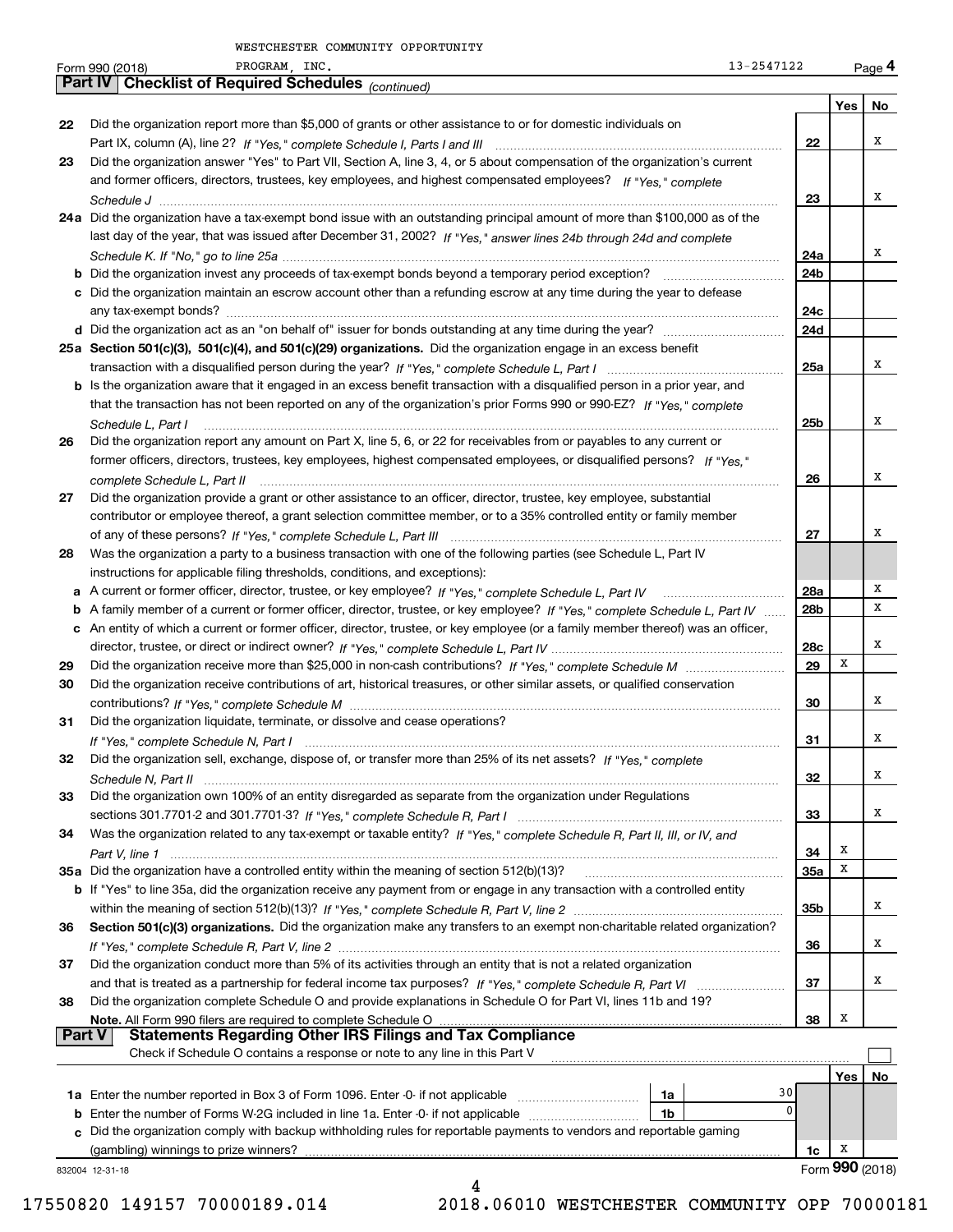|               | PROGRAM, INC.<br>Form 990 (2018)                                                                                                                | 13-2547122      |          |                                     | $_{\text{Page}}$ 5 |  |  |
|---------------|-------------------------------------------------------------------------------------------------------------------------------------------------|-----------------|----------|-------------------------------------|--------------------|--|--|
| <b>Part V</b> | Statements Regarding Other IRS Filings and Tax Compliance (continued)                                                                           |                 |          |                                     |                    |  |  |
|               |                                                                                                                                                 |                 |          | Yes                                 | No                 |  |  |
|               | 2a Enter the number of employees reported on Form W-3, Transmittal of Wage and Tax Statements,                                                  |                 |          |                                     |                    |  |  |
|               | filed for the calendar year ending with or within the year covered by this return <i>manumumumum</i>                                            | 762<br>2a       |          |                                     |                    |  |  |
|               |                                                                                                                                                 |                 | 2b       | х                                   |                    |  |  |
|               |                                                                                                                                                 |                 |          |                                     |                    |  |  |
| За            | Did the organization have unrelated business gross income of \$1,000 or more during the year?                                                   |                 | За       |                                     | х                  |  |  |
|               |                                                                                                                                                 |                 | 3b       |                                     |                    |  |  |
|               | 4a At any time during the calendar year, did the organization have an interest in, or a signature or other authority over, a                    |                 |          |                                     |                    |  |  |
|               |                                                                                                                                                 |                 | 4a       |                                     | Χ                  |  |  |
|               | <b>b</b> If "Yes," enter the name of the foreign country:                                                                                       |                 |          |                                     |                    |  |  |
|               | See instructions for filing requirements for FinCEN Form 114, Report of Foreign Bank and Financial Accounts (FBAR).                             |                 |          |                                     |                    |  |  |
| 5a            |                                                                                                                                                 |                 | 5a       |                                     | Χ                  |  |  |
| b             | Did any taxable party notify the organization that it was or is a party to a prohibited tax shelter transaction?                                |                 | 5b       |                                     | х                  |  |  |
| с             |                                                                                                                                                 |                 | 5c       |                                     |                    |  |  |
| 6а            | Does the organization have annual gross receipts that are normally greater than \$100,000, and did the organization solicit                     |                 |          |                                     |                    |  |  |
|               | any contributions that were not tax deductible as charitable contributions?                                                                     |                 | 6a       |                                     | Χ                  |  |  |
|               | b If "Yes," did the organization include with every solicitation an express statement that such contributions or gifts                          |                 |          |                                     |                    |  |  |
|               |                                                                                                                                                 |                 | 6b       |                                     |                    |  |  |
| 7             | Organizations that may receive deductible contributions under section 170(c).                                                                   |                 |          |                                     |                    |  |  |
| а             | Did the organization receive a payment in excess of \$75 made partly as a contribution and partly for goods and services provided to the payor? |                 | 7a       | X                                   |                    |  |  |
| b             | If "Yes," did the organization notify the donor of the value of the goods or services provided?                                                 |                 | 7b       | X                                   |                    |  |  |
|               | c Did the organization sell, exchange, or otherwise dispose of tangible personal property for which it was required                             |                 |          |                                     |                    |  |  |
|               |                                                                                                                                                 |                 | 7с       |                                     | х                  |  |  |
|               | d If "Yes," indicate the number of Forms 8282 filed during the year manufactured in the second of the New York                                  | 7d              |          |                                     |                    |  |  |
| е             | Did the organization receive any funds, directly or indirectly, to pay premiums on a personal benefit contract?                                 |                 | 7e<br>7f |                                     | Х<br>х             |  |  |
|               | Did the organization, during the year, pay premiums, directly or indirectly, on a personal benefit contract?<br>Ť.                              |                 |          |                                     |                    |  |  |
|               | If the organization received a contribution of qualified intellectual property, did the organization file Form 8899 as required?<br>g           |                 |          |                                     |                    |  |  |
|               | If the organization received a contribution of cars, boats, airplanes, or other vehicles, did the organization file a Form 1098-C?<br>h         |                 |          |                                     |                    |  |  |
| 8             | Sponsoring organizations maintaining donor advised funds. Did a donor advised fund maintained by the                                            |                 |          |                                     |                    |  |  |
|               | sponsoring organization have excess business holdings at any time during the year?                                                              |                 | 8        |                                     |                    |  |  |
| 9             | Sponsoring organizations maintaining donor advised funds.<br>Did the sponsoring organization make any taxable distributions under section 4966? |                 |          |                                     |                    |  |  |
| а             |                                                                                                                                                 |                 | 9a<br>9b |                                     |                    |  |  |
| b             | Did the sponsoring organization make a distribution to a donor, donor advisor, or related person?<br>Section 501(c)(7) organizations. Enter:    |                 |          |                                     |                    |  |  |
| 10<br>а       |                                                                                                                                                 | 10a             |          |                                     |                    |  |  |
| b             | Gross receipts, included on Form 990, Part VIII, line 12, for public use of club facilities                                                     | 10 <sub>b</sub> |          |                                     |                    |  |  |
| 11            | Section 501(c)(12) organizations. Enter:                                                                                                        |                 |          |                                     |                    |  |  |
| а             | Gross income from members or shareholders                                                                                                       | 11a             |          |                                     |                    |  |  |
|               | <b>b</b> Gross income from other sources (Do not net amounts due or paid to other sources against                                               |                 |          |                                     |                    |  |  |
|               | amounts due or received from them.)                                                                                                             | 11b             |          |                                     |                    |  |  |
|               | 12a Section 4947(a)(1) non-exempt charitable trusts. Is the organization filing Form 990 in lieu of Form 1041?                                  |                 | 12a      |                                     |                    |  |  |
|               | <b>b</b> If "Yes," enter the amount of tax-exempt interest received or accrued during the year <i>manument</i>                                  | 12b             |          |                                     |                    |  |  |
| 13            | Section 501(c)(29) qualified nonprofit health insurance issuers.                                                                                |                 |          |                                     |                    |  |  |
|               | a Is the organization licensed to issue qualified health plans in more than one state?                                                          |                 | 13а      |                                     |                    |  |  |
|               | Note. See the instructions for additional information the organization must report on Schedule O.                                               |                 |          |                                     |                    |  |  |
|               | <b>b</b> Enter the amount of reserves the organization is required to maintain by the states in which the                                       |                 |          |                                     |                    |  |  |
|               |                                                                                                                                                 | 13b             |          |                                     |                    |  |  |
| c             |                                                                                                                                                 | 13c             |          |                                     |                    |  |  |
|               | 14a Did the organization receive any payments for indoor tanning services during the tax year?                                                  |                 | 14a      |                                     | x                  |  |  |
|               |                                                                                                                                                 |                 | 14b      |                                     |                    |  |  |
| 15            | Is the organization subject to the section 4960 tax on payment(s) of more than \$1,000,000 in remuneration or                                   |                 |          |                                     |                    |  |  |
|               |                                                                                                                                                 |                 | 15       |                                     | х                  |  |  |
|               | If "Yes," see instructions and file Form 4720, Schedule N.                                                                                      |                 |          |                                     |                    |  |  |
| 16            | Is the organization an educational institution subject to the section 4968 excise tax on net investment income?                                 |                 | 16       |                                     | х                  |  |  |
|               | If "Yes," complete Form 4720, Schedule O.                                                                                                       |                 |          |                                     |                    |  |  |
|               |                                                                                                                                                 |                 |          | $T_{\text{arm}}$ QQ $\Omega$ (2010) |                    |  |  |

5

Form (2018) **990**

832005 12-31-18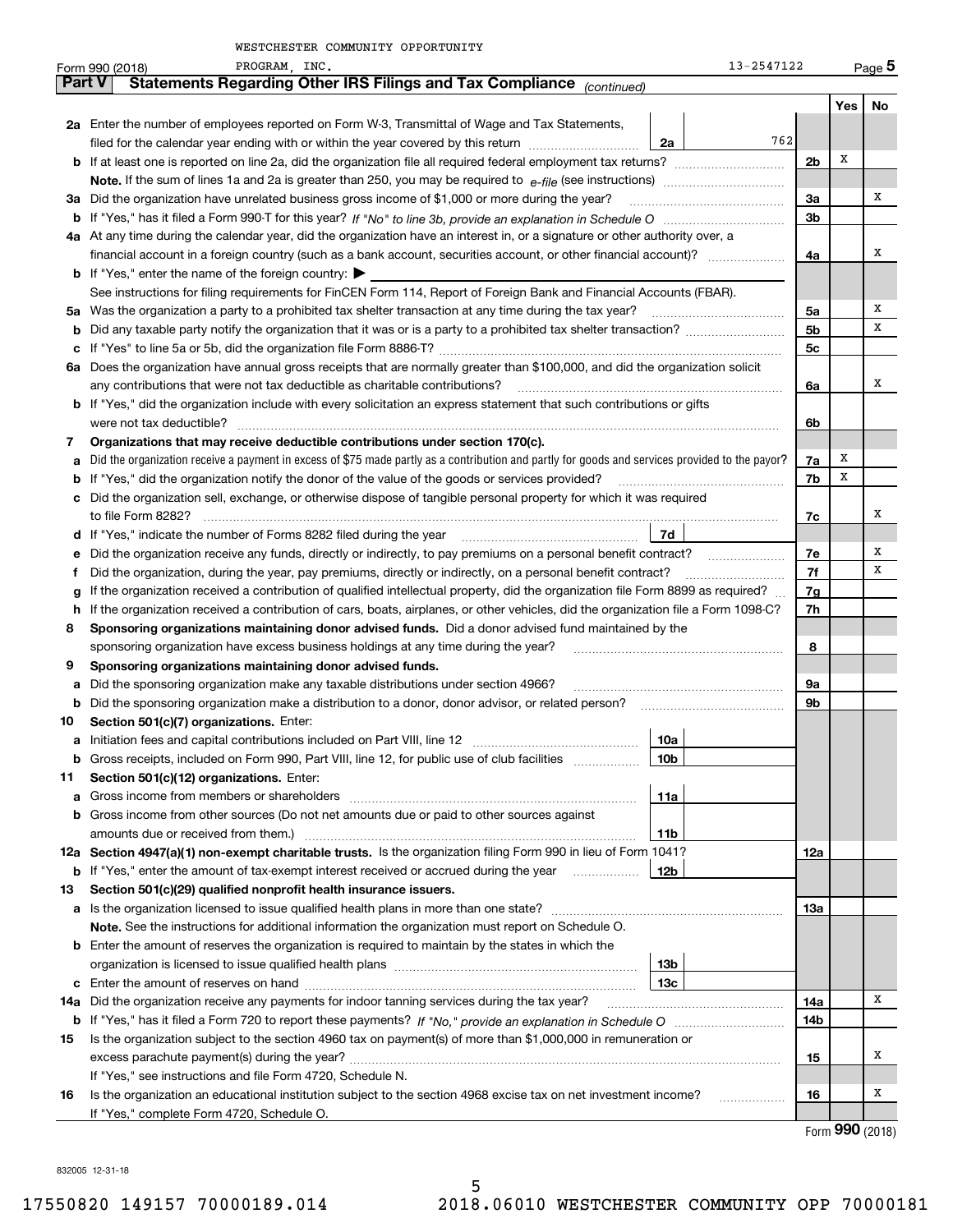|     | PROGRAM, INC.<br>13-2547122<br>Form 990 (2018)                                                                                                                                                                                                                                                                                                                                 |                 |        | <u>Page</u> 6   |
|-----|--------------------------------------------------------------------------------------------------------------------------------------------------------------------------------------------------------------------------------------------------------------------------------------------------------------------------------------------------------------------------------|-----------------|--------|-----------------|
|     | Part VI   Governance, Management, and Disclosure For each "Yes" response to lines 2 through 7b below, and for a "No" response                                                                                                                                                                                                                                                  |                 |        |                 |
|     | to line 8a, 8b, or 10b below, describe the circumstances, processes, or changes in Schedule O. See instructions.                                                                                                                                                                                                                                                               |                 |        |                 |
|     | Check if Schedule O contains a response or note to any line in this Part VI                                                                                                                                                                                                                                                                                                    |                 |        | $\overline{X}$  |
|     | <b>Section A. Governing Body and Management</b>                                                                                                                                                                                                                                                                                                                                |                 |        |                 |
|     |                                                                                                                                                                                                                                                                                                                                                                                |                 | Yes    | No              |
|     | 20<br><b>1a</b> Enter the number of voting members of the governing body at the end of the tax year<br>1a                                                                                                                                                                                                                                                                      |                 |        |                 |
|     | If there are material differences in voting rights among members of the governing body, or if the governing                                                                                                                                                                                                                                                                    |                 |        |                 |
|     | body delegated broad authority to an executive committee or similar committee, explain in Schedule O.                                                                                                                                                                                                                                                                          |                 |        |                 |
| b   | 20<br>Enter the number of voting members included in line 1a, above, who are independent<br>1b<br>.                                                                                                                                                                                                                                                                            |                 |        |                 |
| 2   | Did any officer, director, trustee, or key employee have a family relationship or a business relationship with any other                                                                                                                                                                                                                                                       |                 |        |                 |
|     | officer, director, trustee, or key employee?                                                                                                                                                                                                                                                                                                                                   | 2               |        | х               |
| З   | Did the organization delegate control over management duties customarily performed by or under the direct supervision                                                                                                                                                                                                                                                          |                 |        |                 |
|     |                                                                                                                                                                                                                                                                                                                                                                                | 3               |        | х               |
| 4   | Did the organization make any significant changes to its governing documents since the prior Form 990 was filed?                                                                                                                                                                                                                                                               | 4               |        | х               |
| 5   |                                                                                                                                                                                                                                                                                                                                                                                | 5               |        | х               |
| 6   | Did the organization have members or stockholders?                                                                                                                                                                                                                                                                                                                             | 6               |        | х               |
| 7a  | Did the organization have members, stockholders, or other persons who had the power to elect or appoint one or                                                                                                                                                                                                                                                                 |                 |        |                 |
|     | more members of the governing body?                                                                                                                                                                                                                                                                                                                                            | 7a              |        | х               |
|     | <b>b</b> Are any governance decisions of the organization reserved to (or subject to approval by) members, stockholders, or                                                                                                                                                                                                                                                    |                 |        |                 |
|     | $\begin{bmatrix} \begin{bmatrix} 0 & 0 & 0 & 0 \\ 0 & 0 & 0 & 0 \\ 0 & 0 & 0 & 0 \\ 0 & 0 & 0 & 0 \\ 0 & 0 & 0 & 0 \\ 0 & 0 & 0 & 0 & 0 \\ 0 & 0 & 0 & 0 & 0 \\ 0 & 0 & 0 & 0 & 0 \\ 0 & 0 & 0 & 0 & 0 \\ 0 & 0 & 0 & 0 & 0 \\ 0 & 0 & 0 & 0 & 0 \\ 0 & 0 & 0 & 0 & 0 \\ 0 & 0 & 0 & 0 & 0 & 0 \\ 0 & 0 & 0 & 0 & 0 & 0 \\ 0 & 0 & $<br>persons other than the governing body? | 7b              |        | х               |
| 8   | Did the organization contemporaneously document the meetings held or written actions undertaken during the year by the following:                                                                                                                                                                                                                                              |                 |        |                 |
| a   |                                                                                                                                                                                                                                                                                                                                                                                | 8a              | x      |                 |
| b   | Each committee with authority to act on behalf of the governing body?                                                                                                                                                                                                                                                                                                          | 8b              | X      |                 |
| 9   | Is there any officer, director, trustee, or key employee listed in Part VII, Section A, who cannot be reached at the                                                                                                                                                                                                                                                           |                 |        |                 |
|     |                                                                                                                                                                                                                                                                                                                                                                                | 9               |        | х               |
|     | Section B. Policies (This Section B requests information about policies not required by the Internal Revenue Code.)                                                                                                                                                                                                                                                            |                 |        |                 |
|     |                                                                                                                                                                                                                                                                                                                                                                                |                 | Yes    | No              |
|     |                                                                                                                                                                                                                                                                                                                                                                                | 10a             |        | х               |
|     | <b>b</b> If "Yes," did the organization have written policies and procedures governing the activities of such chapters, affiliates,                                                                                                                                                                                                                                            |                 |        |                 |
|     | and branches to ensure their operations are consistent with the organization's exempt purposes?                                                                                                                                                                                                                                                                                | 10 <sub>b</sub> |        |                 |
|     | 11a Has the organization provided a complete copy of this Form 990 to all members of its governing body before filing the form?                                                                                                                                                                                                                                                | 11a             | x      |                 |
| b   | Describe in Schedule O the process, if any, used by the organization to review this Form 990.                                                                                                                                                                                                                                                                                  |                 |        |                 |
| 12a | Did the organization have a written conflict of interest policy? If "No," go to line 13                                                                                                                                                                                                                                                                                        | 12a             | x      |                 |
| b   |                                                                                                                                                                                                                                                                                                                                                                                | 12 <sub>b</sub> | x      |                 |
|     | c Did the organization regularly and consistently monitor and enforce compliance with the policy? If "Yes," describe                                                                                                                                                                                                                                                           |                 |        |                 |
|     | in Schedule O how this was done measured and contained a state of the state of the state of the state of the s                                                                                                                                                                                                                                                                 | 12c             | x<br>X |                 |
|     |                                                                                                                                                                                                                                                                                                                                                                                | 13              |        |                 |
| 14  | Did the organization have a written document retention and destruction policy?                                                                                                                                                                                                                                                                                                 | 14              | х      |                 |
| 15  | Did the process for determining compensation of the following persons include a review and approval by independent                                                                                                                                                                                                                                                             |                 |        |                 |
|     | persons, comparability data, and contemporaneous substantiation of the deliberation and decision?                                                                                                                                                                                                                                                                              |                 |        |                 |
|     | The organization's CEO, Executive Director, or top management official manufactured content of the organization's CEO, Executive Director, or top management official                                                                                                                                                                                                          | 15a             | x      |                 |
|     | <b>b</b> Other officers or key employees of the organization                                                                                                                                                                                                                                                                                                                   | 15 <sub>b</sub> | x      |                 |
|     | If "Yes" to line 15a or 15b, describe the process in Schedule O (see instructions).                                                                                                                                                                                                                                                                                            |                 |        |                 |
|     | 16a Did the organization invest in, contribute assets to, or participate in a joint venture or similar arrangement with a                                                                                                                                                                                                                                                      |                 |        | х               |
|     | taxable entity during the year?                                                                                                                                                                                                                                                                                                                                                | 16a             |        |                 |
|     | b If "Yes," did the organization follow a written policy or procedure requiring the organization to evaluate its participation                                                                                                                                                                                                                                                 |                 |        |                 |
|     | in joint venture arrangements under applicable federal tax law, and take steps to safeguard the organization's                                                                                                                                                                                                                                                                 |                 |        |                 |
|     | exempt status with respect to such arrangements?<br><b>Section C. Disclosure</b>                                                                                                                                                                                                                                                                                               | 16b             |        |                 |
| 17  | List the states with which a copy of this Form 990 is required to be filed $\triangleright_{\text{NY}}$                                                                                                                                                                                                                                                                        |                 |        |                 |
| 18  | Section 6104 requires an organization to make its Forms 1023 (1024 or 1024-A if applicable), 990, and 990-T (Section 501(c)(3)s only) available                                                                                                                                                                                                                                |                 |        |                 |
|     | for public inspection. Indicate how you made these available. Check all that apply.                                                                                                                                                                                                                                                                                            |                 |        |                 |
|     | $\mathsf{X}$   Own website<br>$X$ Upon request<br>Another's website<br>Other (explain in Schedule O)                                                                                                                                                                                                                                                                           |                 |        |                 |
| 19  | Describe in Schedule O whether (and if so, how) the organization made its governing documents, conflict of interest policy, and financial                                                                                                                                                                                                                                      |                 |        |                 |
|     | statements available to the public during the tax year.                                                                                                                                                                                                                                                                                                                        |                 |        |                 |
| 20  | State the name, address, and telephone number of the person who possesses the organization's books and records                                                                                                                                                                                                                                                                 |                 |        |                 |
|     | DONNOVAN BECKFORD - 914-592-5600                                                                                                                                                                                                                                                                                                                                               |                 |        |                 |
|     | 2 WESTCHESTER PLAZA, ELMSFORD, NY<br>10523                                                                                                                                                                                                                                                                                                                                     |                 |        |                 |
|     | 832006 12-31-18                                                                                                                                                                                                                                                                                                                                                                |                 |        | Form 990 (2018) |
|     | 6                                                                                                                                                                                                                                                                                                                                                                              |                 |        |                 |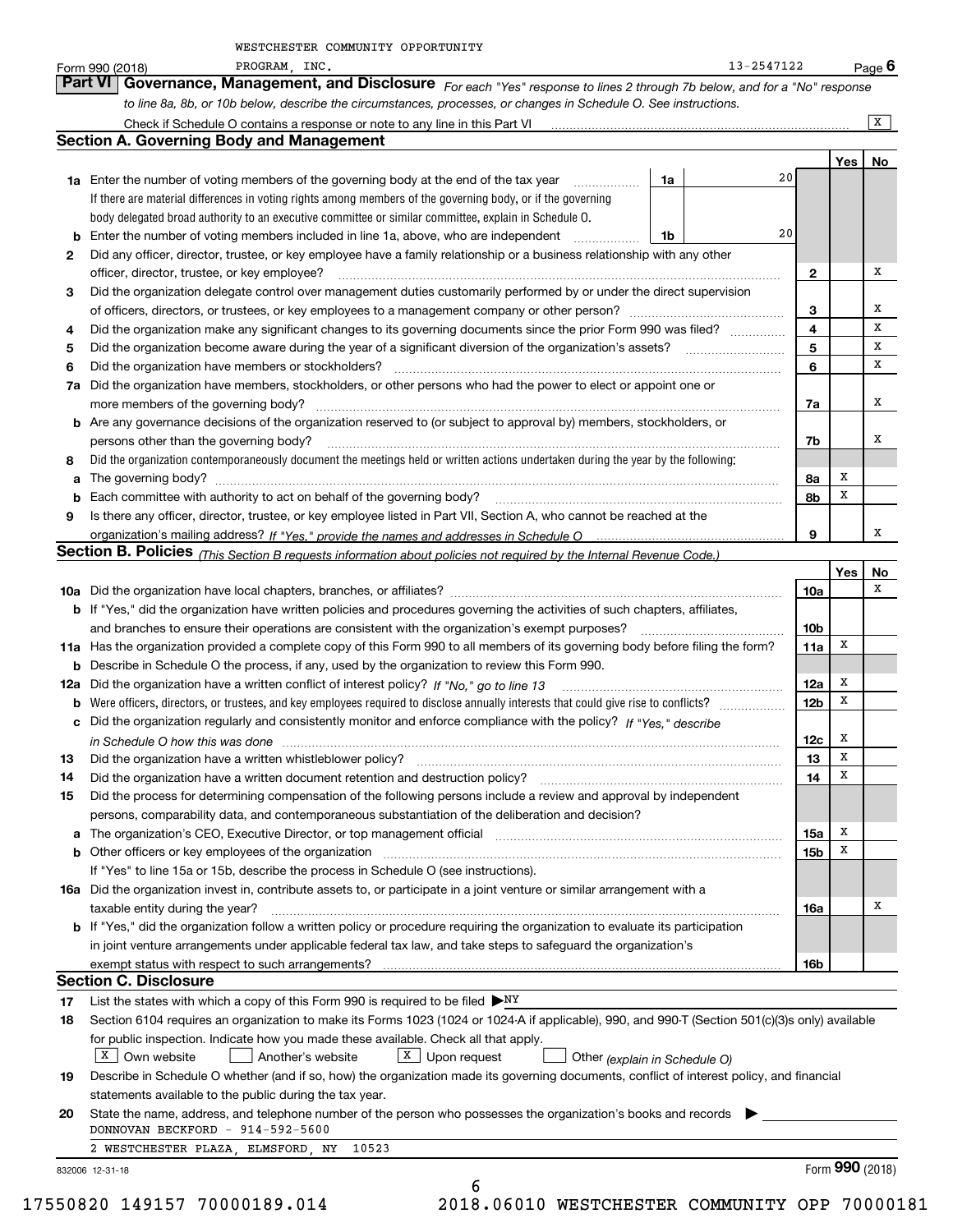| Form 990 (2018)   | PROGRAM INC.                                                                                                                                               | 13-2547122 | Page / |  |  |  |  |  |  |
|-------------------|------------------------------------------------------------------------------------------------------------------------------------------------------------|------------|--------|--|--|--|--|--|--|
|                   | <b>Part VII</b> Compensation of Officers, Directors, Trustees, Key Employees, Highest Compensated                                                          |            |        |  |  |  |  |  |  |
|                   | <b>Employees, and Independent Contractors</b>                                                                                                              |            |        |  |  |  |  |  |  |
|                   | Check if Schedule O contains a response or note to any line in this Part VII                                                                               |            |        |  |  |  |  |  |  |
| <b>Section A.</b> | Officers, Directors, Trustees, Key Employees, and Highest Compensated Employees                                                                            |            |        |  |  |  |  |  |  |
|                   | 1a Complete this table for all persons required to be listed. Report compensation for the calendar year ending with or within the organization's tax year. |            |        |  |  |  |  |  |  |

**•** List all of the organization's current officers, directors, trustees (whether individuals or organizations), regardless of amount of compensation.

Enter -0- in columns (D), (E), and (F) if no compensation was paid.

● List all of the organization's **current** key employees, if any. See instructions for definition of "key employee."

WESTCHESTER COMMUNITY OPPORTUNITY

**•** List the organization's five current highest compensated employees (other than an officer, director, trustee, or key employee) who received reportable compensation (Box 5 of Form W-2 and/or Box 7 of Form 1099-MISC) of more than \$100,000 from the organization and any related organizations.

 $\bullet$  List all of the organization's **former** officers, key employees, and highest compensated employees who received more than \$100,000 of reportable compensation from the organization and any related organizations.

**•** List all of the organization's former directors or trustees that received, in the capacity as a former director or trustee of the organization, more than \$10,000 of reportable compensation from the organization and any related organizations.

List persons in the following order: individual trustees or directors; institutional trustees; officers; key employees; highest compensated employees; and former such persons.

Check this box if neither the organization nor any related organization compensated any current officer, director, or trustee.

| (A)                          | (C)<br>(B)             |                                         |                                                                  |         |              |                                 |            | (D)             | (E)                              | (F)                      |
|------------------------------|------------------------|-----------------------------------------|------------------------------------------------------------------|---------|--------------|---------------------------------|------------|-----------------|----------------------------------|--------------------------|
| Name and Title               | Average                | Position<br>(do not check more than one |                                                                  |         |              |                                 | Reportable | Reportable      | Estimated                        |                          |
|                              | hours per              |                                         | box, unless person is both an<br>officer and a director/trustee) |         |              |                                 |            | compensation    | compensation                     | amount of                |
|                              | week                   |                                         |                                                                  |         |              |                                 |            | from<br>the     | from related                     | other                    |
|                              | (list any<br>hours for |                                         |                                                                  |         |              |                                 |            | organization    | organizations<br>(W-2/1099-MISC) | compensation<br>from the |
|                              | related                |                                         | trustee                                                          |         |              |                                 |            | (W-2/1099-MISC) |                                  | organization             |
|                              | organizations          |                                         |                                                                  |         |              |                                 |            |                 |                                  | and related              |
|                              | below                  | Individual trustee or director          | Institutional t                                                  |         | Key employee | Highest compensated<br>employee |            |                 |                                  | organizations            |
|                              | line)                  |                                         |                                                                  | Officer |              |                                 | Former     |                 |                                  |                          |
| ROLAND GRANT, SR.<br>(1)     | 4.00                   |                                         |                                                                  |         |              |                                 |            |                 |                                  |                          |
| CHAIRPERSON                  | 2,00                   | x                                       |                                                                  | X       |              |                                 |            | $\mathbf{0}$    | $\mathbf{0}$                     | $\mathbf 0$ .            |
| HILLARY FLEMING<br>(2)       | 4.00                   |                                         |                                                                  |         |              |                                 |            |                 |                                  |                          |
| BOARD PRESIDENT TIL 11/18    | 2,00                   | x                                       |                                                                  | x       |              |                                 |            | 0               | 0                                | $\mathbf 0$ .            |
| COLIN DACRES<br>(3)          | 4,00                   |                                         |                                                                  |         |              |                                 |            |                 |                                  |                          |
| 1ST VP TIL 11/18             | 2,00                   | x                                       |                                                                  | x       |              |                                 |            | $\mathbf{0}$    | 0                                | $\mathbf 0$ .            |
| EDDIE MAE BARNES<br>(4)      | 4,00                   |                                         |                                                                  |         |              |                                 |            |                 |                                  |                          |
| <b>DIRECTOR</b>              | 2,00                   | X                                       |                                                                  | X       |              |                                 |            | $\mathbf{0}$ .  | $\mathbf{0}$                     | $\mathbf{0}$ .           |
| (5)<br><b>JOAN WHITTAKER</b> | 4.00                   |                                         |                                                                  |         |              |                                 |            |                 |                                  |                          |
| TREASURER                    | 2,00                   | x                                       |                                                                  | X       |              |                                 |            | $\mathbf{0}$ .  | 0                                | $\mathfrak o$ .          |
| KIMBERLY WESTON<br>(6)       | 4,00                   |                                         |                                                                  |         |              |                                 |            |                 |                                  |                          |
| <b>SECRETARY</b>             | 2,00                   | x                                       |                                                                  | X       |              |                                 |            | $\mathbf{0}$    | 0                                | 0.                       |
| TAMMY BALLAST<br>(7)         | 1.00                   |                                         |                                                                  |         |              |                                 |            |                 |                                  |                          |
| DIRECTOR TILL 11/18          |                        | x                                       |                                                                  |         |              |                                 |            | 0.              | 0                                | $\mathsf{0}\,.$          |
| PAMELA EARL<br>(8)           | 1,00                   |                                         |                                                                  |         |              |                                 |            |                 |                                  |                          |
| <b>DIRECTOR</b>              |                        | x                                       |                                                                  |         |              |                                 |            | $\mathbf{0}$ .  | $\mathbf{0}$                     | $\mathbf{0}$ .           |
| ALEXANDRA GARCIA<br>(9)      | 1.00                   |                                         |                                                                  |         |              |                                 |            |                 |                                  |                          |
| DIRECTOR (NEW FY18)          |                        | x                                       |                                                                  |         |              |                                 |            | 0.              | 0                                | $\mathbf{0}$ .           |
| (10) KEN JONES               | 1.00                   |                                         |                                                                  |         |              |                                 |            |                 |                                  |                          |
| <b>DIRECTOR</b>              |                        | x                                       |                                                                  |         |              |                                 |            | 0               | 0                                | $\mathsf{0}\,.$          |
| (11) MYRNA MERCHANT          | 1.00                   |                                         |                                                                  |         |              |                                 |            |                 |                                  |                          |
| <b>DIRECTOR</b>              |                        | x                                       |                                                                  |         |              |                                 |            | $\mathbf{0}$    | $\mathbf{0}$                     | $\mathsf{0}\,.$          |
| (12) JANINE O'CONNOR         | 1.00                   |                                         |                                                                  |         |              |                                 |            |                 |                                  |                          |
| DIRECTOR TILL 11/18          |                        | x                                       |                                                                  |         |              |                                 |            | $\mathbf{0}$    | $\mathbf{0}$                     | $\mathbf{0}$ .           |
| (13) RODNEY OLDEN, SR.       | 1.00                   |                                         |                                                                  |         |              |                                 |            |                 |                                  |                          |
| <b>DIRECTOR</b>              |                        | x                                       |                                                                  |         |              |                                 |            | 0.              | $\mathbf{0}$                     | $\mathbf{0}$ .           |
| (14) ADA ONWE                | 1.00                   |                                         |                                                                  |         |              |                                 |            |                 |                                  |                          |
| <b>DIRECTOR</b>              |                        | x                                       |                                                                  | X       |              |                                 |            | $\mathbf{0}$    | 0                                | $\mathsf{0}\,.$          |
| (15) MICHAEL PIAZZA          | 1.00                   |                                         |                                                                  |         |              |                                 |            |                 |                                  |                          |
| <b>DIRECTOR</b>              |                        | x                                       |                                                                  |         |              |                                 |            | 0.              | $\mathbf 0$                      | $\mathbf{0}$ .           |
| (16) JADA SMIEDEY            | 1.00                   |                                         |                                                                  |         |              |                                 |            |                 |                                  |                          |
| DIRECTOR TILL 11/18          |                        | x                                       |                                                                  |         |              |                                 |            | 0.              | $\mathbf{0}$                     | $\mathbf{0}$ .           |
| (17) KEVIN SMITH             | 1,00                   |                                         |                                                                  |         |              |                                 |            |                 |                                  |                          |
| DIRECTOR TILL 11/18          |                        | X                                       |                                                                  |         |              |                                 |            | 0.              | $\mathbf 0$                      | $\mathbf{0}$ .           |
| 832007 12-31-18              |                        |                                         |                                                                  |         |              |                                 |            |                 |                                  | Form 990 (2018)          |

7

832007 12-31-18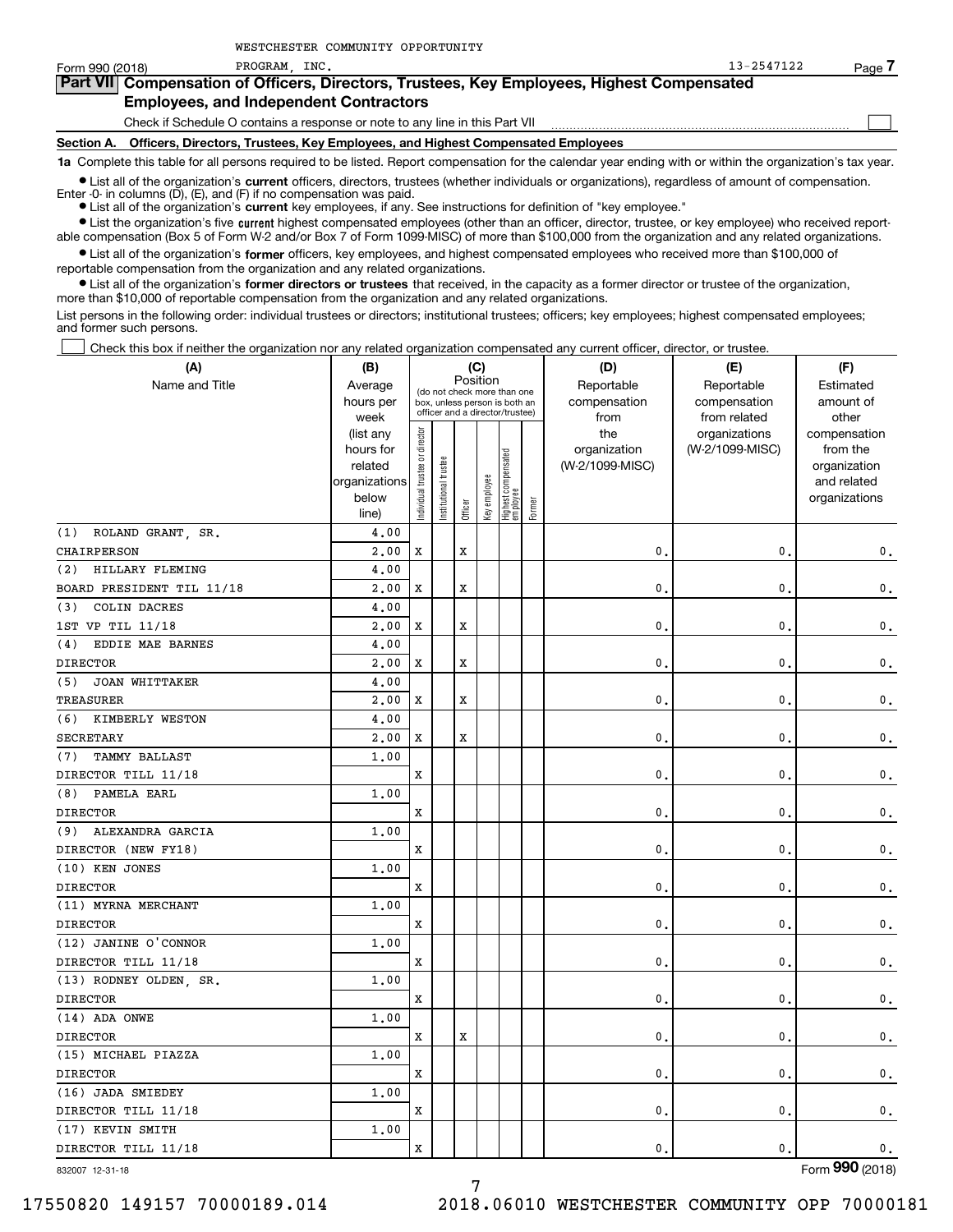| PROGRAM, INC.<br>Form 990 (2018)                                                                                                             |                                                                      |                                |                                                                                                             |         |              |                                 |        |                                        | 13-2547122                                 |   |                                                                          | Page 8         |
|----------------------------------------------------------------------------------------------------------------------------------------------|----------------------------------------------------------------------|--------------------------------|-------------------------------------------------------------------------------------------------------------|---------|--------------|---------------------------------|--------|----------------------------------------|--------------------------------------------|---|--------------------------------------------------------------------------|----------------|
| <b>Part VII</b><br>Section A. Officers, Directors, Trustees, Key Employees, and Highest Compensated Employees (continued)                    |                                                                      |                                |                                                                                                             |         |              |                                 |        |                                        |                                            |   |                                                                          |                |
| (A)                                                                                                                                          | (B)                                                                  |                                |                                                                                                             |         | (C)          |                                 |        | (D)                                    | (E)                                        |   | (F)                                                                      |                |
| Name and title                                                                                                                               | Average<br>hours per<br>week                                         |                                | Position<br>(do not check more than one<br>box, unless person is both an<br>officer and a director/trustee) |         |              |                                 |        | Reportable<br>compensation<br>from     | Reportable<br>compensation<br>from related |   | Estimated<br>amount of<br>other                                          |                |
|                                                                                                                                              | (list any<br>hours for<br>related<br>organizations<br>below<br>line) | Individual trustee or director | nstitutional trustee                                                                                        | Officer | key employee | Highest compensated<br>employee | Former | the<br>organization<br>(W-2/1099-MISC) | organizations<br>(W-2/1099-MISC)           |   | compensation<br>from the<br>organization<br>and related<br>organizations |                |
| (18) JOHN SPRUCK                                                                                                                             | 1,00                                                                 |                                |                                                                                                             |         |              |                                 |        |                                        |                                            |   |                                                                          |                |
| DIRECTOR TILL 11/18                                                                                                                          |                                                                      | x                              |                                                                                                             |         |              |                                 |        | $\mathbf{0}$ .                         | $\mathbf{0}$                               |   |                                                                          | $\mathbf 0$ .  |
| (19) THOMAS L. TERRY                                                                                                                         | 1.00                                                                 |                                |                                                                                                             |         |              |                                 |        |                                        |                                            |   |                                                                          |                |
| DIRECTOR TILL 11/18                                                                                                                          |                                                                      | x                              |                                                                                                             |         |              |                                 |        | $\mathbf{0}$                           | 0                                          |   |                                                                          | 0.             |
| (20) ANGELA WHITE                                                                                                                            | 1.00                                                                 |                                |                                                                                                             |         |              |                                 |        |                                        |                                            |   |                                                                          |                |
| <b>DIRECTOR</b>                                                                                                                              |                                                                      | x                              |                                                                                                             | X       |              |                                 |        | $\mathbf{0}$ .                         | $\mathbf{0}$                               |   |                                                                          | 0.             |
| (21) MARGARET BUTLER                                                                                                                         | 1,00                                                                 |                                |                                                                                                             |         |              |                                 |        |                                        |                                            |   |                                                                          |                |
| <b>DIRECTOR</b>                                                                                                                              |                                                                      | x                              |                                                                                                             |         |              |                                 |        | 0                                      | 0                                          |   |                                                                          | 0.             |
| (22) JOSEPH DICARLO                                                                                                                          | 1.00                                                                 |                                |                                                                                                             |         |              |                                 |        |                                        |                                            |   |                                                                          |                |
| <b>DIRECTOR</b>                                                                                                                              |                                                                      | x                              |                                                                                                             |         |              |                                 |        | $\mathbf 0$ .                          | 0.                                         |   |                                                                          | 0.             |
| (23) DOROTHEA FERGUSON-BELL                                                                                                                  | 1.00                                                                 |                                |                                                                                                             |         |              |                                 |        |                                        |                                            |   |                                                                          |                |
| <b>DIRECTOR</b>                                                                                                                              |                                                                      | x                              |                                                                                                             |         |              |                                 |        | $\mathbf{0}$ .                         | 0                                          |   |                                                                          | 0.             |
| (24) VALERIE A. GRAY                                                                                                                         | 1,00                                                                 |                                |                                                                                                             |         |              |                                 |        |                                        |                                            |   |                                                                          |                |
| <b>DIRECTOR</b>                                                                                                                              |                                                                      | x                              |                                                                                                             |         |              |                                 |        | $\mathbf{0}$                           | $\mathbf{0}$                               |   |                                                                          | 0.             |
| (25) ESTHER GUZMAN                                                                                                                           | 1.00                                                                 |                                |                                                                                                             |         |              |                                 |        |                                        |                                            |   |                                                                          |                |
| <b>DIRECTOR</b>                                                                                                                              |                                                                      | x                              |                                                                                                             |         |              |                                 |        | $\mathbf{0}$ .                         | $\mathbf 0$ .                              |   |                                                                          | 0.             |
| (26) HEATHER MILLER                                                                                                                          | 1.00                                                                 |                                |                                                                                                             |         |              |                                 |        |                                        |                                            |   |                                                                          |                |
| <b>DIRECTOR</b>                                                                                                                              |                                                                      | $\mathbf x$                    |                                                                                                             |         |              |                                 |        | 0                                      | 0                                          |   |                                                                          | 0.             |
|                                                                                                                                              |                                                                      |                                |                                                                                                             |         |              |                                 |        | $\Omega$                               | 0                                          |   |                                                                          | $\mathbf{0}$ . |
| c Total from continuation sheets to Part VII, Section A                                                                                      |                                                                      |                                |                                                                                                             |         |              |                                 |        | 437,964.                               | 0.                                         |   |                                                                          | 7.114.         |
|                                                                                                                                              |                                                                      |                                |                                                                                                             |         |              |                                 |        | 437,964.                               | 0.                                         |   |                                                                          | 7,114.         |
| Total number of individuals (including but not limited to those listed above) who received more than \$100,000 of reportable<br>$\mathbf{2}$ |                                                                      |                                |                                                                                                             |         |              |                                 |        |                                        |                                            |   |                                                                          |                |
| compensation from the organization $\blacktriangleright$                                                                                     |                                                                      |                                |                                                                                                             |         |              |                                 |        |                                        |                                            |   |                                                                          | 3              |
|                                                                                                                                              |                                                                      |                                |                                                                                                             |         |              |                                 |        |                                        |                                            |   | Yes                                                                      | No             |
| 3<br>Did the organization list any former officer, director, or trustee, key employee, or highest compensated employee on                    |                                                                      |                                |                                                                                                             |         |              |                                 |        |                                        |                                            |   |                                                                          |                |
| line 1a? If "Yes," complete Schedule J for such individual manufactured contained and the Ves," complete Schedule J for such individual      |                                                                      |                                |                                                                                                             |         |              |                                 |        |                                        |                                            | 3 |                                                                          | х              |
| For any individual listed on line 1a, is the sum of reportable compensation and other compensation from the organization<br>4                |                                                                      |                                |                                                                                                             |         |              |                                 |        |                                        |                                            |   |                                                                          |                |
|                                                                                                                                              |                                                                      |                                |                                                                                                             |         |              |                                 |        |                                        |                                            | 4 |                                                                          | х              |
| 5<br>Did any person listed on line 1a receive or accrue compensation from any unrelated organization or individual for services              |                                                                      |                                |                                                                                                             |         |              |                                 |        |                                        |                                            |   |                                                                          |                |
|                                                                                                                                              |                                                                      |                                |                                                                                                             |         |              |                                 |        |                                        |                                            | 5 |                                                                          | X              |

**Section B. Independent Contractors**

**1**Complete this table for your five highest compensated independent contractors that received more than \$100,000 of compensation from the organization. Report compensation for the calendar year ending with or within the organization's tax year.

| (A)                                                                                                                   | (B)                     | (C)             |
|-----------------------------------------------------------------------------------------------------------------------|-------------------------|-----------------|
| Name and business address                                                                                             | Description of services | Compensation    |
| BCA WATSON RICE LLP                                                                                                   |                         |                 |
| 5 PENN PLAZA, 15TH FL, NEW YORK, NY 10001                                                                             | FINANCIAL AUDIT         | 142,100.        |
| SPACE TENDERS                                                                                                         |                         |                 |
| P.O. BOX 709, HARRISON, NY 10528                                                                                      | CLEANING SERVICES       | 110,309.        |
|                                                                                                                       |                         |                 |
|                                                                                                                       |                         |                 |
|                                                                                                                       |                         |                 |
|                                                                                                                       |                         |                 |
|                                                                                                                       |                         |                 |
|                                                                                                                       |                         |                 |
| Total number of independent contractors (including but not limited to those listed above) who received more than<br>2 |                         |                 |
| 2<br>$$100,000$ of compensation from the organization $\triangleright$                                                |                         |                 |
| SEE PART VII, SECTION A CONTINUATION SHEETS                                                                           |                         | Form 990 (2018) |
|                                                                                                                       |                         |                 |

832008 12-31-18

17550820 149157 70000189.014 2018.06010 WESTCHESTER COMMUNITY OPP 70000181

8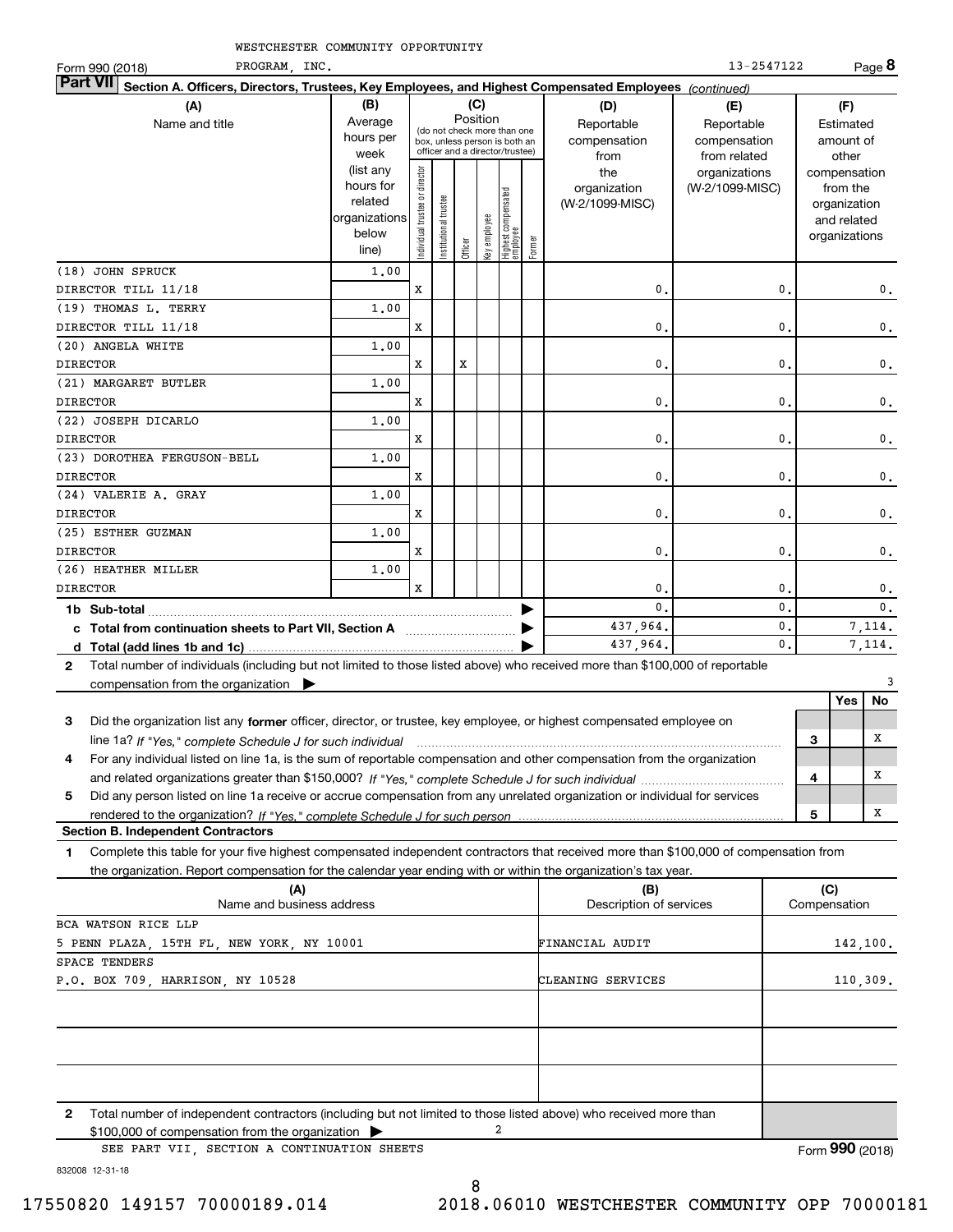| PROGRAM, INC.<br>Form 990                                                                                                 |                        | 13-2547122                     |                       |             |                        |                              |        |                                 |                 |                          |  |
|---------------------------------------------------------------------------------------------------------------------------|------------------------|--------------------------------|-----------------------|-------------|------------------------|------------------------------|--------|---------------------------------|-----------------|--------------------------|--|
| <b>Part VII</b><br>Section A. Officers, Directors, Trustees, Key Employees, and Highest Compensated Employees (continued) |                        |                                |                       |             |                        |                              |        |                                 |                 |                          |  |
| (A)                                                                                                                       | (B)                    |                                |                       |             | (C)                    |                              |        | (D)                             | (E)             | (F)                      |  |
| Name and title                                                                                                            | Average                |                                |                       |             | Position               |                              |        | Reportable                      | Reportable      | Estimated                |  |
|                                                                                                                           | hours                  |                                |                       |             | (check all that apply) |                              |        | compensation                    | compensation    | amount of                |  |
|                                                                                                                           | per                    |                                |                       |             |                        |                              |        | from                            | from related    | other                    |  |
|                                                                                                                           | week                   |                                |                       |             |                        |                              |        | the                             | organizations   | compensation             |  |
|                                                                                                                           | (list any<br>hours for |                                |                       |             |                        |                              |        | organization<br>(W-2/1099-MISC) | (W-2/1099-MISC) | from the<br>organization |  |
|                                                                                                                           | related                |                                |                       |             |                        |                              |        |                                 |                 | and related              |  |
|                                                                                                                           | organizations          | Individual trustee or director | Institutional trustee |             |                        | Highest compensated employee |        |                                 |                 | organizations            |  |
|                                                                                                                           | below                  |                                |                       |             | Key employee           |                              |        |                                 |                 |                          |  |
|                                                                                                                           | line)                  |                                |                       | Officer     |                        |                              | Former |                                 |                 |                          |  |
| (27) DONNOVAN BECKFORD                                                                                                    | 35.00                  |                                |                       |             |                        |                              |        |                                 |                 |                          |  |
| PRESIDENT/CEO                                                                                                             | 2,00                   |                                |                       | $\mathbf X$ |                        |                              |        | 140,985.                        | $\mathsf{0}$ .  | 960.                     |  |
| (28) VERNEX S. HARDING                                                                                                    | 35.00                  |                                |                       |             |                        |                              |        |                                 |                 |                          |  |
| ECP PROGRAM DIRECTOR                                                                                                      | 2.00                   |                                |                       | $\mathbf X$ |                        |                              |        | 118,453.                        | $\mathsf{0}$ .  | 6,154.                   |  |
| (29) AILEEN J MCGORTY                                                                                                     | 35.00                  |                                |                       |             |                        |                              |        |                                 |                 |                          |  |
| HR DIRECTOR                                                                                                               |                        |                                |                       | $\mathbf X$ |                        |                              |        | 20,026.                         | $\mathsf{0}$ .  | $\mathbf 0$ .            |  |
| (30) RINKU BHATTACHARYA                                                                                                   | 35.00                  |                                |                       |             |                        |                              |        |                                 |                 |                          |  |
| CFO - AS OF 10/11/2018                                                                                                    | 2.00                   |                                |                       | $\mathbf X$ |                        |                              |        | 25,600.                         | $\mathsf{0}$ .  | $\mathbf 0$ .            |  |
| (31) CHARLES FOSTER                                                                                                       | 35.00                  |                                |                       |             |                        |                              |        |                                 |                 |                          |  |
| CFO - UNTIL 10/21/2018                                                                                                    | 2,00                   |                                |                       | $\mathbf X$ |                        |                              |        | 132,900.                        | $\mathsf{0}$ .  | $\mathbf 0$ .            |  |
|                                                                                                                           |                        |                                |                       |             |                        |                              |        |                                 |                 |                          |  |
|                                                                                                                           |                        |                                |                       |             |                        |                              |        |                                 |                 |                          |  |
|                                                                                                                           |                        |                                |                       |             |                        |                              |        |                                 |                 |                          |  |
|                                                                                                                           |                        |                                |                       |             |                        |                              |        |                                 |                 |                          |  |
|                                                                                                                           |                        |                                |                       |             |                        |                              |        |                                 |                 |                          |  |
|                                                                                                                           |                        |                                |                       |             |                        |                              |        |                                 |                 |                          |  |
|                                                                                                                           |                        |                                |                       |             |                        |                              |        |                                 |                 |                          |  |
|                                                                                                                           |                        |                                |                       |             |                        |                              |        |                                 |                 |                          |  |
|                                                                                                                           |                        |                                |                       |             |                        |                              |        |                                 |                 |                          |  |
|                                                                                                                           |                        |                                |                       |             |                        |                              |        |                                 |                 |                          |  |
|                                                                                                                           |                        |                                |                       |             |                        |                              |        |                                 |                 |                          |  |
|                                                                                                                           |                        |                                |                       |             |                        |                              |        |                                 |                 |                          |  |
|                                                                                                                           |                        |                                |                       |             |                        |                              |        |                                 |                 |                          |  |
|                                                                                                                           |                        |                                |                       |             |                        |                              |        |                                 |                 |                          |  |
|                                                                                                                           |                        |                                |                       |             |                        |                              |        |                                 |                 |                          |  |
|                                                                                                                           |                        |                                |                       |             |                        |                              |        |                                 |                 |                          |  |
|                                                                                                                           |                        |                                |                       |             |                        |                              |        |                                 |                 |                          |  |
|                                                                                                                           |                        |                                |                       |             |                        |                              |        |                                 |                 |                          |  |
|                                                                                                                           |                        |                                |                       |             |                        |                              |        |                                 |                 |                          |  |
|                                                                                                                           |                        |                                |                       |             |                        |                              |        |                                 |                 |                          |  |
|                                                                                                                           |                        |                                |                       |             |                        |                              |        |                                 |                 |                          |  |
|                                                                                                                           |                        |                                |                       |             |                        |                              |        |                                 |                 |                          |  |
|                                                                                                                           |                        |                                |                       |             |                        |                              |        |                                 |                 |                          |  |
|                                                                                                                           |                        |                                |                       |             |                        |                              |        |                                 |                 |                          |  |
|                                                                                                                           |                        |                                |                       |             |                        |                              |        |                                 |                 |                          |  |
|                                                                                                                           |                        |                                |                       |             |                        |                              |        |                                 |                 |                          |  |
|                                                                                                                           |                        |                                |                       |             |                        |                              |        |                                 |                 |                          |  |
|                                                                                                                           |                        |                                |                       |             |                        |                              |        |                                 |                 |                          |  |
|                                                                                                                           |                        |                                |                       |             |                        |                              |        |                                 |                 |                          |  |
|                                                                                                                           |                        |                                |                       |             |                        |                              |        |                                 |                 |                          |  |
|                                                                                                                           |                        |                                |                       |             |                        |                              |        |                                 |                 |                          |  |
| Total to Part VII, Section A, line 1c                                                                                     |                        |                                |                       |             |                        |                              |        | 437,964.                        |                 | 7,114.                   |  |
|                                                                                                                           |                        |                                |                       |             |                        |                              |        |                                 |                 |                          |  |

832201 04-01-18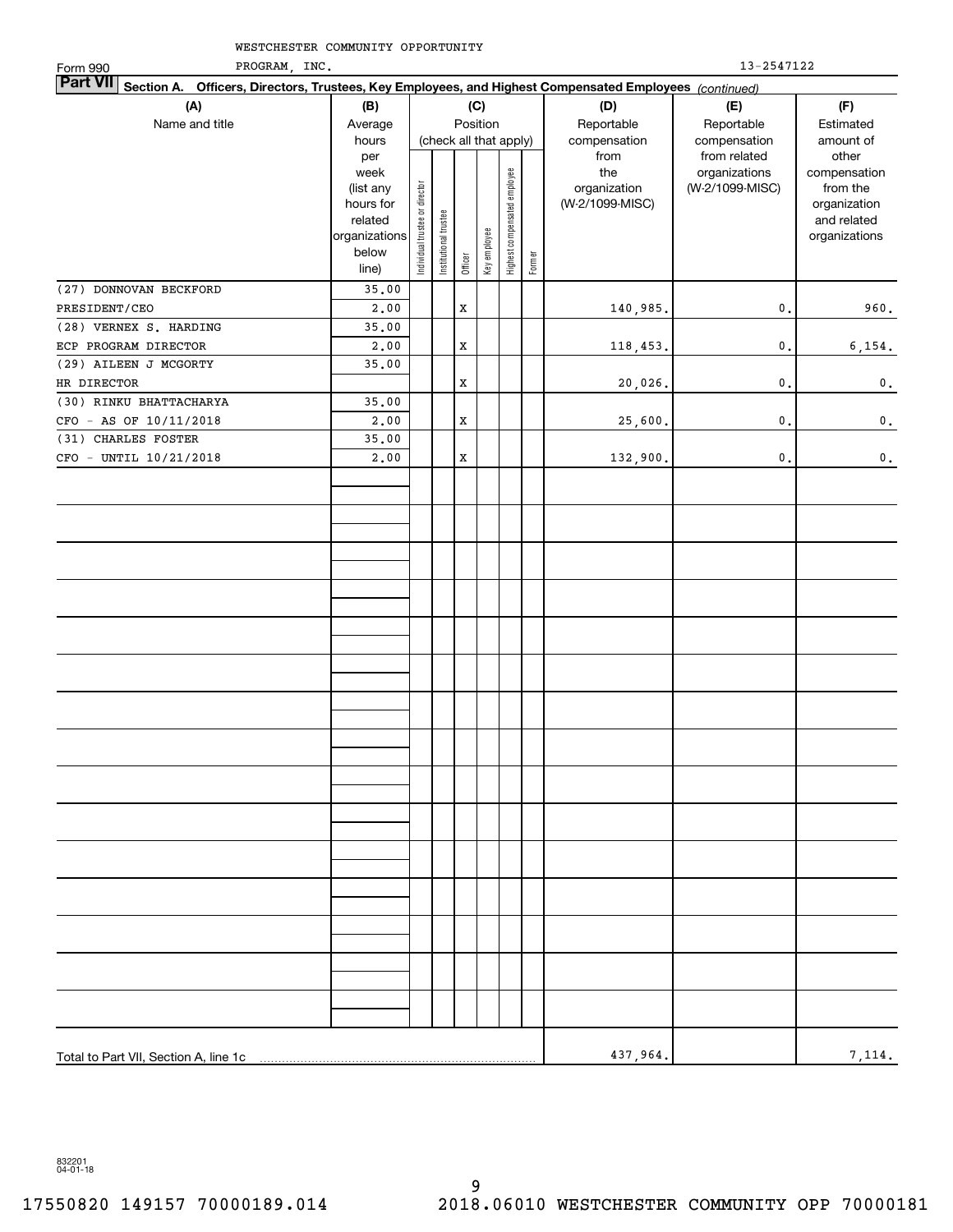PROGRAM, INC. 13-2547122 Form 990 (2018) PROGRAM,INC. 13-2547122 Page **Part VIII Statement of Revenue** Check if Schedule O contains a response or note to any line in this Part VIII **(A)(B) (C) (D)**<br> **(C)** Revenue excluded or **the under the conduct vecture from tax under**<br> **husiness** from tax under Total revenue | Related or Unrelatedexempt function businesssections 512 - 514 revenuerevenue**Contributions, Gifts, Grants**<br>and Other Similar Amounts **1 a** Federated campaigns **and Other Similar Amounts 1ab**Membership dues ~~~~~~~~ **1b**19,000. **c** Fundraising events ....................... **1cd** Related organizations ................. **1d**35,559,774. **e** Government grants (contributions) **1ef** All other contributions, gifts, grants, and 132,014.  $\mathop{\mathsf{similar}}\nolimits$  amounts not included above  $\,\,\ldots\,$ **1f**385,929. Noncash contributions included in lines 1a-1f: \$ **g**35,710,788. **hTotal.**  Add lines 1a-1f | **Business Code** 96,122. **2 a** PARENT FEES **624100**  $\vert$  **624100** 96,122. Program Service<br>Revenue OTHER AFFILIATE INCOME 532000 7.147. 7,147. **bcdef** All other program service revenue .............. 103,269. **gTotal.**  Add lines 2a-2f | Investment income (including dividends, interest, and **3**12,492. 12,492. other similar amounts) ~~~~~~~~~~~~~~~~~ | Income from investment of tax-exempt bond proceeds **4** $\blacksquare$ **5**Royalties ............................... (i) Real (ii) Personal 30,290. **6 a** Gross rents ~~~~~~~0.**b** Less: rental expenses  $_{\dots\dots\dots}$ 30,290. **c** Rental income or (loss) 30,290. 30,290.  $\blacksquare$ **d** Net rental income or (loss) (i) Securities (ii) Other **a** Gross amount from sales of assets other than inventory **b** Less: cost or other basis and sales expenses **c**Gain or (loss) ~~~~~~~ **d**Net gain or (loss) | **8 a** Gross income from fundraising events (not including \$ 19 , 000 . <sub>O</sub>f contributions reported on line 1c). See 90,097. Part IV, line 18 <sub>………………</sub>…………………… a 40,408. **b** Less: direct expenses  $~~\dots~~\dots~~\dots~~\dots~~\dots~~$ **b**49,689. 49,689. **c** Net income or (loss) from fundraising events **............... 9 a** Gross income from gaming activities. See Part IV, line 19 <sub>……………</sub>…………………… a **b** Less: direct expenses \_\_\_\_\_\_\_\_\_\_\_\_\_\_\_\_\_\_\_\_ **b** $\blacktriangleright$ **c** Net income or (loss) from gaming activities . . . . . . . . . . . . . . . . . . **10 a** Gross sales of inventory, less returns and allowances ~~~~~~~~~~~~~ **abb**Less: cost of goods sold ~~~~~~~~  $\blacksquare$ **c** Net income or (loss) from sales of inventory . . . . . . . . . . . . . . . . . .

**Total revenue.**  See instructions

**d** All other revenue  $\ldots$   $\ldots$   $\ldots$   $\ldots$   $\ldots$   $\ldots$   $\ldots$   $\ldots$ 

Miscellaneous Revenue

**e Total.**  Add lines 11a-11d ~~~~~~~~~~~~~~~ |

832009 12-31-18

**12**

**11 a bc**

**Other Revenue**

**Other Revenue** 

**Contributions, Gifts, Grants**

**Program Service Revenue**

10

**Business Code**

…… ▶

17550820 149157 70000189.014 2018.06010 WESTCHESTER COMMUNITY OPP 70000181

35,906,528. 96,122. 0. 99,618.

Form (2018) **990**

 $\mathbf{r}$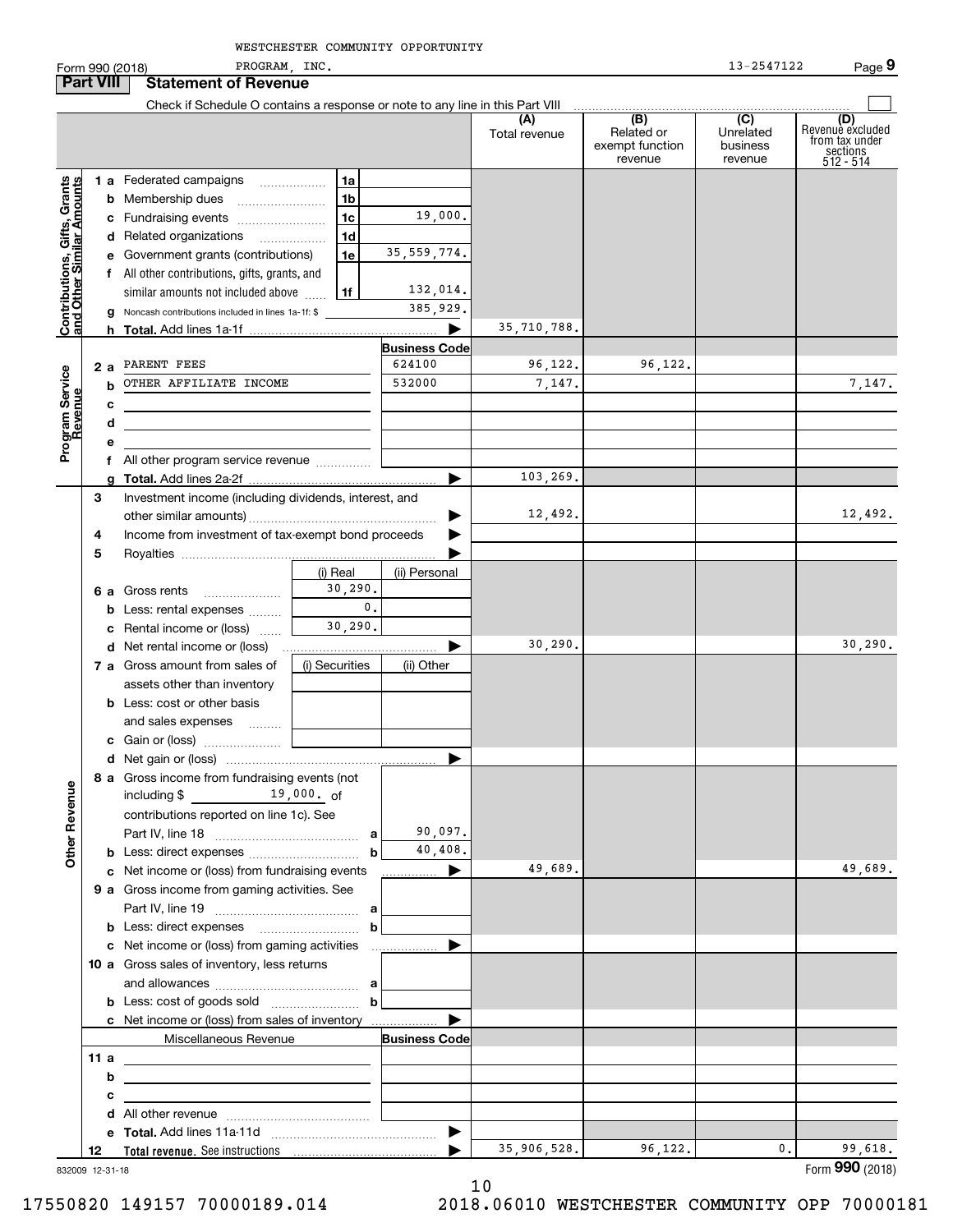|              | Section 501(c)(3) and 501(c)(4) organizations must complete all columns. All other organizations must complete column (A).<br>Check if Schedule O contains a response or note to any line in this Part IX   |                        |                                    |                                           |                                |
|--------------|-------------------------------------------------------------------------------------------------------------------------------------------------------------------------------------------------------------|------------------------|------------------------------------|-------------------------------------------|--------------------------------|
|              | Do not include amounts reported on lines 6b,<br>7b, 8b, 9b, and 10b of Part VIII.                                                                                                                           | (A)<br>Total expenses  | (B)<br>Program service<br>expenses | (C)<br>Management and<br>general expenses | (D)<br>Fundraising<br>expenses |
| 1            | Grants and other assistance to domestic organizations                                                                                                                                                       |                        |                                    |                                           |                                |
|              | and domestic governments. See Part IV, line 21                                                                                                                                                              |                        |                                    |                                           |                                |
| $\mathbf{2}$ | Grants and other assistance to domestic                                                                                                                                                                     |                        |                                    |                                           |                                |
|              | individuals. See Part IV, line 22                                                                                                                                                                           |                        |                                    |                                           |                                |
| 3            | Grants and other assistance to foreign                                                                                                                                                                      |                        |                                    |                                           |                                |
|              | organizations, foreign governments, and foreign                                                                                                                                                             |                        |                                    |                                           |                                |
|              | individuals. See Part IV, lines 15 and 16                                                                                                                                                                   |                        |                                    |                                           |                                |
| 4            | Benefits paid to or for members                                                                                                                                                                             |                        |                                    |                                           |                                |
| 5            | Compensation of current officers, directors,                                                                                                                                                                |                        |                                    |                                           |                                |
|              | trustees, and key employees                                                                                                                                                                                 | 434,058.               |                                    | 434,058.                                  |                                |
| 6            | Compensation not included above, to disqualified                                                                                                                                                            |                        |                                    |                                           |                                |
|              | persons (as defined under section 4958(f)(1)) and                                                                                                                                                           |                        |                                    |                                           |                                |
|              | persons described in section 4958(c)(3)(B)                                                                                                                                                                  | 17,725,325.            | 15,935,756.                        | 1,789,569.                                |                                |
| 7<br>8       | Pension plan accruals and contributions (include                                                                                                                                                            |                        |                                    |                                           |                                |
|              | section 401(k) and 403(b) employer contributions)                                                                                                                                                           | 369,874.               | 316,930.                           | 52,944.                                   |                                |
| 9            |                                                                                                                                                                                                             | 2,035,708.             | 1,952,551.                         | 83,157.                                   |                                |
| 10           |                                                                                                                                                                                                             | 1,662,589.             | 1,470,854.                         | 191,735.                                  |                                |
| 11           | Fees for services (non-employees):                                                                                                                                                                          |                        |                                    |                                           |                                |
| a            |                                                                                                                                                                                                             |                        |                                    |                                           |                                |
| b            |                                                                                                                                                                                                             |                        |                                    |                                           |                                |
|              |                                                                                                                                                                                                             |                        |                                    |                                           |                                |
| d            |                                                                                                                                                                                                             |                        |                                    |                                           |                                |
| e            | Professional fundraising services. See Part IV, line 17                                                                                                                                                     |                        |                                    |                                           |                                |
| f            | Investment management fees                                                                                                                                                                                  |                        |                                    |                                           |                                |
| $\mathbf{q}$ | Other. (If line 11g amount exceeds 10% of line 25,                                                                                                                                                          |                        |                                    |                                           |                                |
|              | column (A) amount, list line 11g expenses on Sch O.)                                                                                                                                                        | 2,586,342.             | 2, 242, 469.                       | 343,873.                                  |                                |
| 12           |                                                                                                                                                                                                             |                        |                                    |                                           |                                |
| 13           |                                                                                                                                                                                                             | 281, 125.              | 173, 313.                          | 107,812.                                  |                                |
| 14           |                                                                                                                                                                                                             | 280, 331.              | 200,832.                           | 79,499.                                   |                                |
| 15           |                                                                                                                                                                                                             |                        |                                    |                                           |                                |
| 16           |                                                                                                                                                                                                             | 3,288,617.<br>116,820. | 2,927,830.<br>109,877.             | 360,787.<br>6,943.                        |                                |
| 17           |                                                                                                                                                                                                             |                        |                                    |                                           |                                |
| 18           | Payments of travel or entertainment expenses                                                                                                                                                                |                        |                                    |                                           |                                |
| 19           | for any federal, state, or local public officials<br>Conferences, conventions, and meetings                                                                                                                 | 343.346.               | 179,833.                           | 162,607.                                  | 906.                           |
| 20           | Interest                                                                                                                                                                                                    | 58,346.                |                                    | 58,346.                                   |                                |
| 21           |                                                                                                                                                                                                             |                        |                                    |                                           |                                |
| 22           | Depreciation, depletion, and amortization                                                                                                                                                                   | 242,052.               |                                    | 242,052.                                  |                                |
| 23           | Insurance                                                                                                                                                                                                   | 396,638.               | 261,578.                           | 135,060.                                  |                                |
| 24           | Other expenses. Itemize expenses not covered<br>above. (List miscellaneous expenses in line 24e. If line<br>24e amount exceeds 10% of line 25, column (A)<br>amount, list line 24e expenses on Schedule O.) |                        |                                    |                                           |                                |
| a            | PROGRAM EXPENSES                                                                                                                                                                                            | 1,869,135.             | 1,834,392.                         | 34,743.                                   |                                |
| b            | DELEGATE CONTRACTS                                                                                                                                                                                          | 1,544,675.             | 1,544,675.                         |                                           |                                |
| c            | WEATHERIZATION MATERIAL                                                                                                                                                                                     | 1,406,079.             | 1,406,079.                         |                                           |                                |
| d            | FOOD                                                                                                                                                                                                        | 1,010,829.             | 1,002,956.                         | 7,873.                                    |                                |
| е            | All other expenses                                                                                                                                                                                          | 141,903.               | 25,159.                            | 116,744.                                  |                                |
| 25           | Total functional expenses. Add lines 1 through 24e                                                                                                                                                          | 35,793,792.            | 31,585,084.                        | 4,207,802.                                | 906.                           |
| 26           | Joint costs. Complete this line only if the organization<br>reported in column (B) joint costs from a combined                                                                                              |                        |                                    |                                           |                                |
|              | educational campaign and fundraising solicitation.                                                                                                                                                          |                        |                                    |                                           |                                |
|              | Check here $\blacktriangleright$<br>if following SOP 98-2 (ASC 958-720)                                                                                                                                     |                        |                                    |                                           |                                |

11

832010 12-31-18

Form (2018) **990**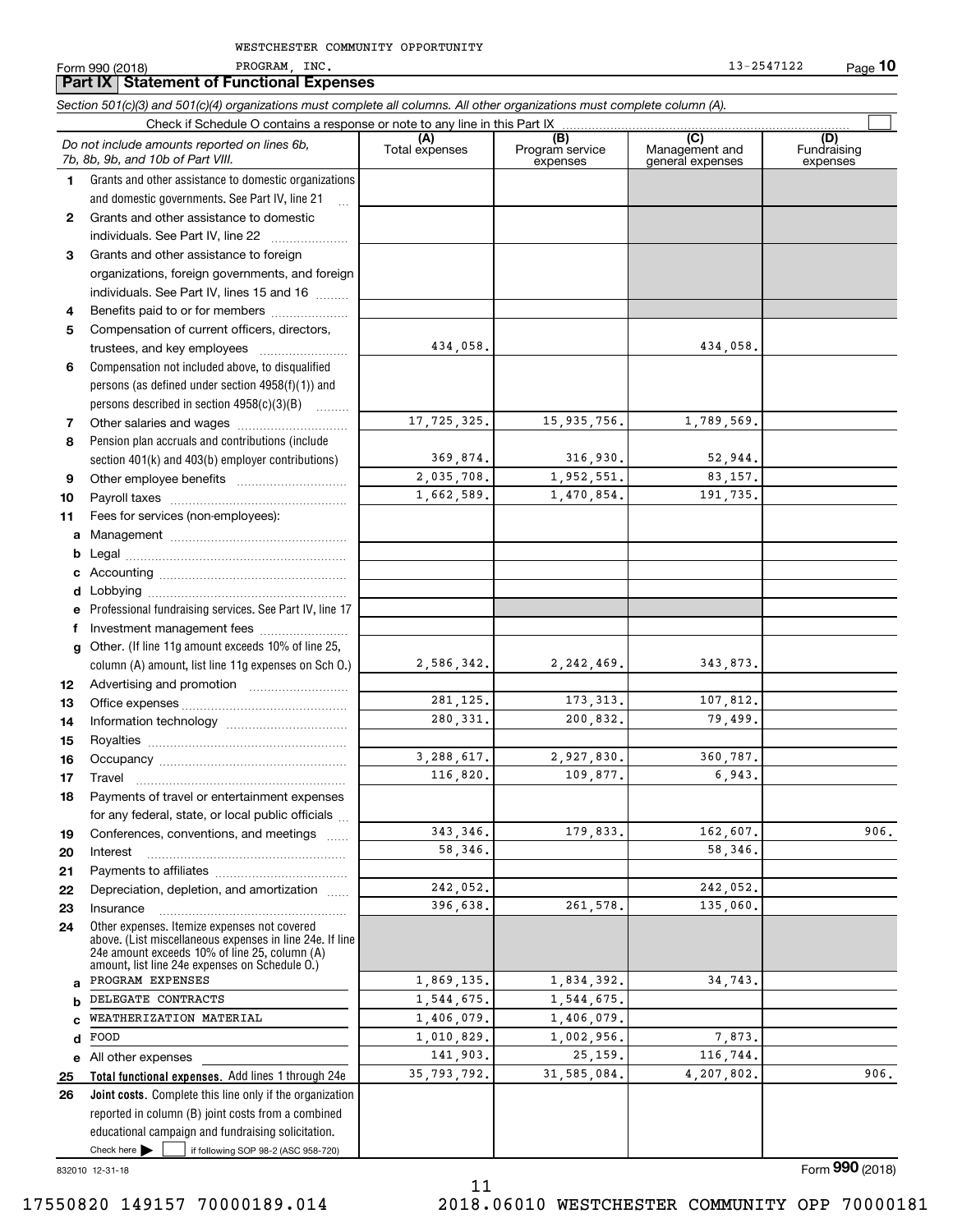PROGRAM, INC. 13-2547122

**11**

|                             | Part X   | <b>Balance Sheet</b>                                                                                                                             |                 |            |                          |                 |                        |
|-----------------------------|----------|--------------------------------------------------------------------------------------------------------------------------------------------------|-----------------|------------|--------------------------|-----------------|------------------------|
|                             |          |                                                                                                                                                  |                 |            |                          |                 |                        |
|                             |          |                                                                                                                                                  |                 |            | (A)<br>Beginning of year |                 | (B)<br>End of year     |
|                             | 1        |                                                                                                                                                  |                 |            | 1,007,454.               | 1.              | 406,865.               |
|                             | 2        |                                                                                                                                                  |                 |            | 1,002.                   | $\mathbf{2}$    | 1,002.                 |
|                             | з        |                                                                                                                                                  |                 |            | 2,619,048.               | 3               | 2,023,433.             |
|                             | 4        |                                                                                                                                                  |                 |            |                          | 4               |                        |
|                             | 5        | Loans and other receivables from current and former officers, directors,                                                                         |                 |            |                          |                 |                        |
|                             |          | trustees, key employees, and highest compensated employees. Complete                                                                             |                 |            |                          |                 |                        |
|                             |          | Part II of Schedule L                                                                                                                            |                 | 5          |                          |                 |                        |
|                             | 6        | Loans and other receivables from other disqualified persons (as defined under                                                                    |                 |            |                          |                 |                        |
|                             |          | section $4958(f)(1)$ , persons described in section $4958(c)(3)(B)$ , and contributing                                                           |                 |            |                          |                 |                        |
|                             |          | employers and sponsoring organizations of section 501(c)(9) voluntary                                                                            |                 |            |                          |                 |                        |
|                             |          | employees' beneficiary organizations (see instr). Complete Part II of Sch L                                                                      |                 |            |                          | 6               |                        |
| Assets                      | 7        |                                                                                                                                                  |                 |            | 315,100.                 | $\overline{7}$  | 294,035.               |
|                             | 8        |                                                                                                                                                  |                 |            |                          | 8               |                        |
|                             | 9        | Prepaid expenses and deferred charges                                                                                                            |                 |            | 32,178.                  | 9               | 198,391.               |
|                             |          | <b>10a</b> Land, buildings, and equipment: cost or other                                                                                         |                 |            |                          |                 |                        |
|                             |          | basis. Complete Part VI of Schedule D    10a                                                                                                     |                 | 6,785,824. |                          |                 |                        |
|                             |          | <b>b</b> Less: accumulated depreciation                                                                                                          | 10 <sub>b</sub> | 4,563,811. | 2,140,974.               | 10 <sub>c</sub> | 2,222,013.             |
|                             | 11       |                                                                                                                                                  |                 |            |                          | 11              |                        |
|                             | 12       |                                                                                                                                                  |                 |            | 12                       |                 |                        |
|                             | 13       |                                                                                                                                                  |                 |            | 13                       |                 |                        |
|                             | 14       |                                                                                                                                                  |                 |            | 14                       |                 |                        |
|                             | 15       |                                                                                                                                                  |                 |            | 335,661.                 | 15              | 202,805.               |
|                             | 16       | <b>Total assets.</b> Add lines 1 through 15 (must equal line 34) <i></i>                                                                         |                 |            | 6,451,417.               | 16              | 5, 348, 544.           |
|                             | 17       |                                                                                                                                                  | 3,005,036.      | 17         | 2, 167, 161.             |                 |                        |
|                             | 18       |                                                                                                                                                  |                 |            |                          | 18              |                        |
|                             | 19       |                                                                                                                                                  |                 |            |                          | 19              |                        |
|                             | 20       |                                                                                                                                                  |                 |            |                          | 20              |                        |
|                             | 21       | Escrow or custodial account liability. Complete Part IV of Schedule D                                                                            |                 |            |                          | 21              |                        |
|                             | 22       | Loans and other payables to current and former officers, directors, trustees,                                                                    |                 |            |                          |                 |                        |
| Liabilities                 |          | key employees, highest compensated employees, and disqualified persons.                                                                          |                 |            |                          |                 |                        |
|                             |          |                                                                                                                                                  |                 |            |                          | 22              |                        |
|                             | 23       | Secured mortgages and notes payable to unrelated third parties                                                                                   |                 | .          | 593,051.                 | 23              | 536,020.               |
|                             | 24       |                                                                                                                                                  |                 |            | 402,591.                 | 24              | 351,340.               |
|                             | 25       | Other liabilities (including federal income tax, payables to related third                                                                       |                 |            |                          |                 |                        |
|                             |          | parties, and other liabilities not included on lines 17-24). Complete Part X of                                                                  |                 |            |                          |                 |                        |
|                             |          | Schedule D                                                                                                                                       |                 |            | 295,717.<br>4,296,395.   | 25              | 447,813.<br>3,502,334. |
|                             | 26       | Total liabilities. Add lines 17 through 25                                                                                                       |                 |            |                          | 26              |                        |
|                             |          | Organizations that follow SFAS 117 (ASC 958), check here $\blacktriangleright$ $\boxed{X}$<br>complete lines 27 through 29, and lines 33 and 34. |                 | and        |                          |                 |                        |
|                             |          |                                                                                                                                                  |                 |            | 2, 113, 709.             | 27              | 1,804,897.             |
|                             | 27       | Temporarily restricted net assets                                                                                                                |                 |            | 41, 313.                 | 28              | 41, 313.               |
|                             | 28<br>29 | Permanently restricted net assets                                                                                                                |                 |            |                          | 29              |                        |
|                             |          | Organizations that do not follow SFAS 117 (ASC 958), check here ▶ │                                                                              |                 |            |                          |                 |                        |
|                             |          | and complete lines 30 through 34.                                                                                                                |                 |            |                          |                 |                        |
|                             |          |                                                                                                                                                  |                 |            |                          |                 |                        |
| Net Assets or Fund Balances | 30<br>31 | Paid-in or capital surplus, or land, building, or equipment fund                                                                                 |                 |            |                          | 30<br>31        |                        |
|                             | 32       | Retained earnings, endowment, accumulated income, or other funds                                                                                 |                 |            |                          | 32              |                        |
|                             | 33       | Total net assets or fund balances                                                                                                                |                 | .          | 2,155,022.               | 33              | 1,846,210.             |
|                             | 34       |                                                                                                                                                  |                 |            | 6,451,417.               | 34              | 5, 348, 544.           |
|                             |          |                                                                                                                                                  |                 |            |                          |                 | Form 990 (2018)        |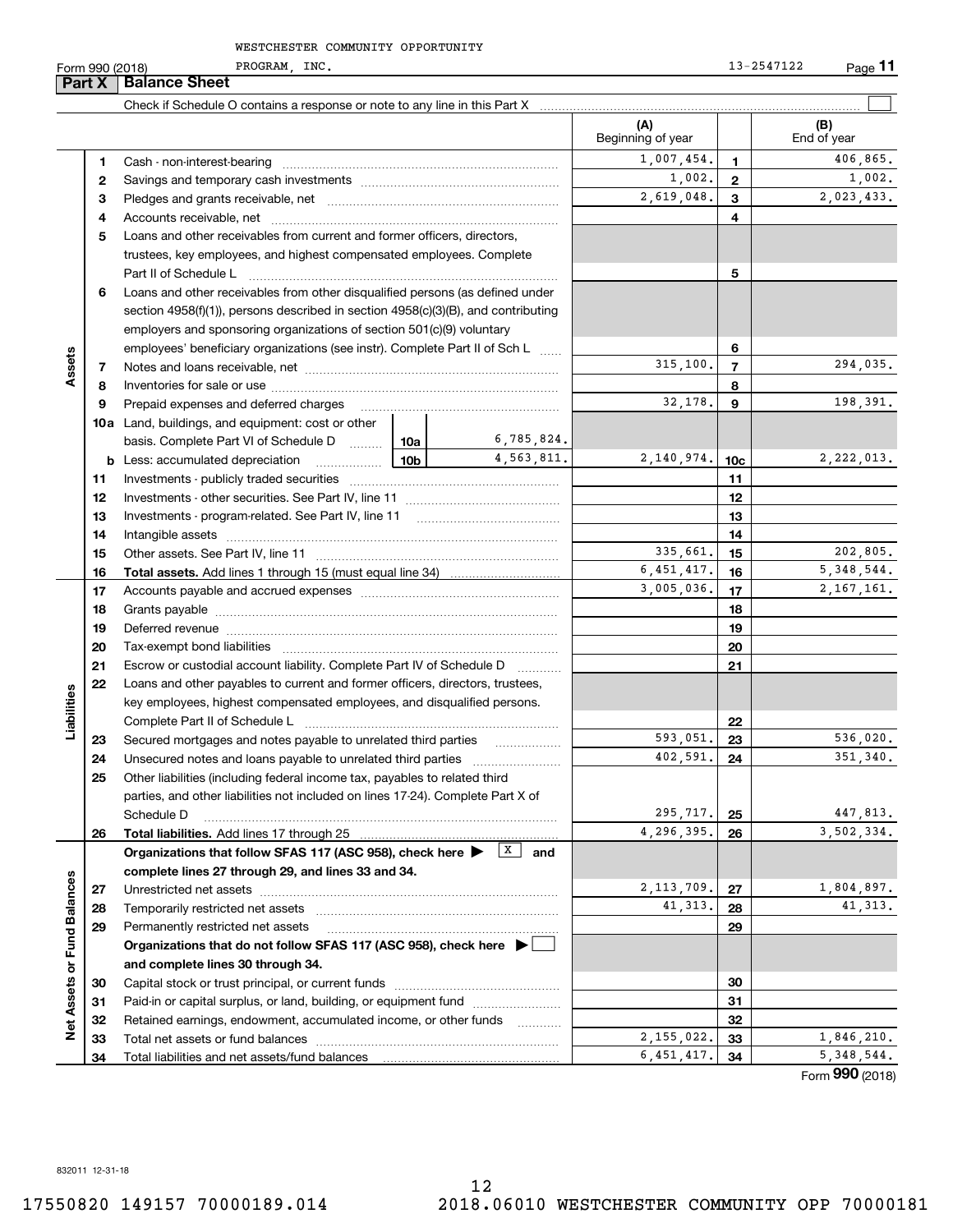|    | WESTCHESTER COMMUNITY OPPORTUNITY                                                                                                    |                         |                |               |           |
|----|--------------------------------------------------------------------------------------------------------------------------------------|-------------------------|----------------|---------------|-----------|
|    | PROGRAM, INC.<br>Form 990 (2018)                                                                                                     | 13-2547122              |                |               | Page $12$ |
|    | <b>Part XI   Reconciliation of Net Assets</b>                                                                                        |                         |                |               |           |
|    | Check if Schedule O contains a response or note to any line in this Part XI                                                          |                         |                |               |           |
|    |                                                                                                                                      |                         |                |               |           |
| 1  |                                                                                                                                      | 1                       |                | 35,906,528.   |           |
| 2  |                                                                                                                                      | $\mathbf{2}$            |                | 35,793,792.   |           |
| з  | Revenue less expenses. Subtract line 2 from line 1                                                                                   | 3                       |                |               | 112,736.  |
| 4  |                                                                                                                                      | $\overline{\mathbf{4}}$ |                | 2, 155, 022.  |           |
| 5  | Net unrealized gains (losses) on investments                                                                                         | 5                       |                |               |           |
| 6  | Donated services and use of facilities                                                                                               | 6                       |                |               |           |
| 7  | Investment expenses                                                                                                                  | $\overline{7}$          |                |               |           |
| 8  | Prior period adjustments                                                                                                             | 8                       |                | $-402,545.$   |           |
| 9  | Other changes in net assets or fund balances (explain in Schedule O)                                                                 | 9                       |                |               | 0.        |
| 10 | Net assets or fund balances at end of year. Combine lines 3 through 9 (must equal Part X, line 33,                                   |                         |                |               |           |
|    | column (B))                                                                                                                          | 10                      |                | 1,865,213.    |           |
|    | Part XII Financial Statements and Reporting                                                                                          |                         |                |               |           |
|    |                                                                                                                                      |                         |                |               |           |
|    |                                                                                                                                      |                         |                | Yes           | <b>No</b> |
| 1. | $\overline{X}$ Accrual<br>Accounting method used to prepare the Form 990: <u>[16</u> ] Cash<br>Other                                 |                         |                |               |           |
|    | If the organization changed its method of accounting from a prior year or checked "Other," explain in Schedule O.                    |                         |                |               |           |
|    | 2a Were the organization's financial statements compiled or reviewed by an independent accountant?                                   |                         | 2a             |               | х         |
|    | If "Yes," check a box below to indicate whether the financial statements for the year were compiled or reviewed on a                 |                         |                |               |           |
|    | separate basis, consolidated basis, or both:                                                                                         |                         |                |               |           |
|    | <b>Consolidated basis</b><br>Separate basis<br>Both consolidated and separate basis                                                  |                         |                |               |           |
|    | <b>b</b> Were the organization's financial statements audited by an independent accountant?                                          |                         | 2 <sub>b</sub> |               | х         |
|    | If "Yes," check a box below to indicate whether the financial statements for the year were audited on a separate basis,              |                         |                |               |           |
|    | consolidated basis, or both:                                                                                                         |                         |                |               |           |
|    | <b>Consolidated basis</b><br>Separate basis<br>Both consolidated and separate basis                                                  |                         |                |               |           |
|    | c If "Yes" to line 2a or 2b, does the organization have a committee that assumes responsibility for oversight of the audit,          |                         |                |               |           |
|    |                                                                                                                                      |                         | 2c             |               |           |
|    | If the organization changed either its oversight process or selection process during the tax year, explain in Schedule O.            |                         |                |               |           |
|    | 3a As a result of a federal award, was the organization required to undergo an audit or audits as set forth in the Single Audit      |                         |                |               |           |
|    |                                                                                                                                      |                         | За             |               | х         |
|    | <b>b</b> If "Yes," did the organization undergo the required audit or audits? If the organization did not undergo the required audit |                         |                |               |           |
|    |                                                                                                                                      |                         | 3b             |               |           |
|    |                                                                                                                                      |                         |                | $000 \approx$ |           |

Form (2018) **990**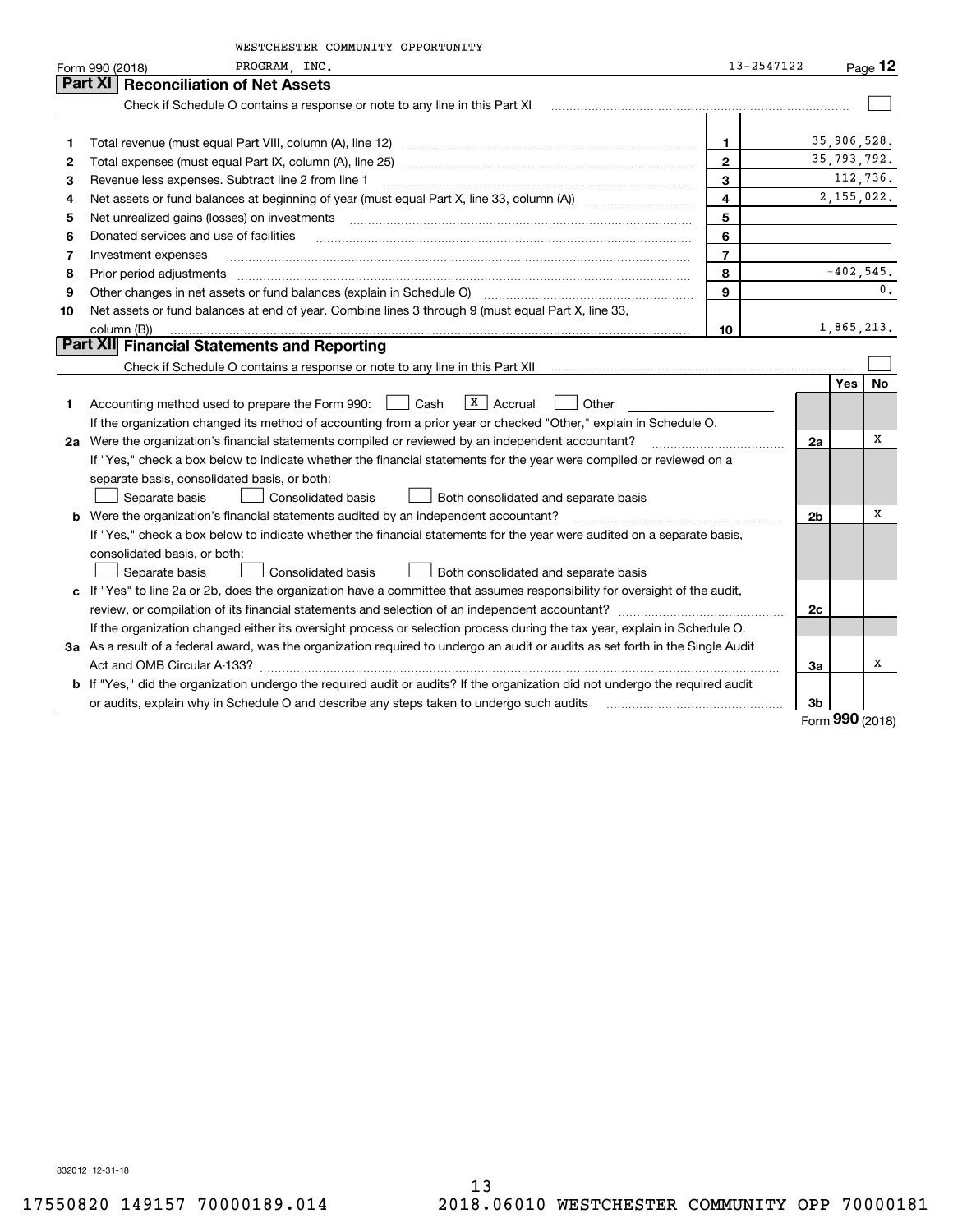| <b>SCHEDULE A</b>          |                                                                                                                           |                                             |  |                                                                        |                                                                                                                                                                                                                                                                |                             |                                 |                            |  | OMB No. 1545-0047                     |  |
|----------------------------|---------------------------------------------------------------------------------------------------------------------------|---------------------------------------------|--|------------------------------------------------------------------------|----------------------------------------------------------------------------------------------------------------------------------------------------------------------------------------------------------------------------------------------------------------|-----------------------------|---------------------------------|----------------------------|--|---------------------------------------|--|
|                            |                                                                                                                           | (Form 990 or 990-EZ)                        |  |                                                                        | <b>Public Charity Status and Public Support</b>                                                                                                                                                                                                                |                             |                                 |                            |  |                                       |  |
|                            |                                                                                                                           |                                             |  |                                                                        | Complete if the organization is a section 501(c)(3) organization or a section<br>4947(a)(1) nonexempt charitable trust.                                                                                                                                        |                             |                                 |                            |  |                                       |  |
| Department of the Treasury |                                                                                                                           |                                             |  | Attach to Form 990 or Form 990-EZ.                                     |                                                                                                                                                                                                                                                                |                             |                                 |                            |  | <b>Open to Public</b><br>Inspection   |  |
|                            |                                                                                                                           | Internal Revenue Service                    |  |                                                                        | $\blacktriangleright$ Go to www.irs.gov/Form990 for instructions and the latest information.                                                                                                                                                                   |                             |                                 |                            |  |                                       |  |
|                            |                                                                                                                           | Name of the organization                    |  | WESTCHESTER COMMUNITY OPPORTUNITY                                      |                                                                                                                                                                                                                                                                |                             |                                 |                            |  | <b>Employer identification number</b> |  |
|                            | Part I                                                                                                                    |                                             |  | PROGRAM, INC.                                                          | Reason for Public Charity Status (All organizations must complete this part.) See instructions.                                                                                                                                                                |                             |                                 |                            |  | 13-2547122                            |  |
|                            |                                                                                                                           |                                             |  |                                                                        | The organization is not a private foundation because it is: (For lines 1 through 12, check only one box.)                                                                                                                                                      |                             |                                 |                            |  |                                       |  |
| 1                          |                                                                                                                           |                                             |  |                                                                        | A church, convention of churches, or association of churches described in section 170(b)(1)(A)(i).                                                                                                                                                             |                             |                                 |                            |  |                                       |  |
| 2                          |                                                                                                                           |                                             |  |                                                                        | A school described in section 170(b)(1)(A)(ii). (Attach Schedule E (Form 990 or 990-EZ).)                                                                                                                                                                      |                             |                                 |                            |  |                                       |  |
| 3                          |                                                                                                                           |                                             |  |                                                                        | A hospital or a cooperative hospital service organization described in section $170(b)(1)(A)(iii)$ .                                                                                                                                                           |                             |                                 |                            |  |                                       |  |
| 4                          |                                                                                                                           |                                             |  |                                                                        | A medical research organization operated in conjunction with a hospital described in section 170(b)(1)(A)(iii). Enter the hospital's name,                                                                                                                     |                             |                                 |                            |  |                                       |  |
|                            | city, and state:                                                                                                          |                                             |  |                                                                        |                                                                                                                                                                                                                                                                |                             |                                 |                            |  |                                       |  |
| 5                          | An organization operated for the benefit of a college or university owned or operated by a governmental unit described in |                                             |  |                                                                        |                                                                                                                                                                                                                                                                |                             |                                 |                            |  |                                       |  |
|                            |                                                                                                                           |                                             |  | section 170(b)(1)(A)(iv). (Complete Part II.)                          |                                                                                                                                                                                                                                                                |                             |                                 |                            |  |                                       |  |
| 6                          |                                                                                                                           |                                             |  |                                                                        | A federal, state, or local government or governmental unit described in section 170(b)(1)(A)(v).                                                                                                                                                               |                             |                                 |                            |  |                                       |  |
| 7                          | x                                                                                                                         |                                             |  |                                                                        | An organization that normally receives a substantial part of its support from a governmental unit or from the general public described in                                                                                                                      |                             |                                 |                            |  |                                       |  |
|                            |                                                                                                                           |                                             |  | section 170(b)(1)(A)(vi). (Complete Part II.)                          |                                                                                                                                                                                                                                                                |                             |                                 |                            |  |                                       |  |
| 8<br>9                     |                                                                                                                           |                                             |  |                                                                        | A community trust described in section 170(b)(1)(A)(vi). (Complete Part II.)<br>An agricultural research organization described in section 170(b)(1)(A)(ix) operated in conjunction with a land-grant college                                                  |                             |                                 |                            |  |                                       |  |
|                            |                                                                                                                           |                                             |  |                                                                        | or university or a non-land-grant college of agriculture (see instructions). Enter the name, city, and state of the college or                                                                                                                                 |                             |                                 |                            |  |                                       |  |
|                            |                                                                                                                           | university:                                 |  |                                                                        |                                                                                                                                                                                                                                                                |                             |                                 |                            |  |                                       |  |
| 10                         |                                                                                                                           |                                             |  |                                                                        | An organization that normally receives: (1) more than 33 1/3% of its support from contributions, membership fees, and gross receipts from                                                                                                                      |                             |                                 |                            |  |                                       |  |
|                            |                                                                                                                           |                                             |  |                                                                        | activities related to its exempt functions - subject to certain exceptions, and (2) no more than 33 1/3% of its support from gross investment                                                                                                                  |                             |                                 |                            |  |                                       |  |
|                            |                                                                                                                           |                                             |  |                                                                        | income and unrelated business taxable income (less section 511 tax) from businesses acquired by the organization after June 30, 1975.                                                                                                                          |                             |                                 |                            |  |                                       |  |
|                            |                                                                                                                           |                                             |  | See section 509(a)(2). (Complete Part III.)                            |                                                                                                                                                                                                                                                                |                             |                                 |                            |  |                                       |  |
| 11                         |                                                                                                                           |                                             |  |                                                                        | An organization organized and operated exclusively to test for public safety. See section 509(a)(4).                                                                                                                                                           |                             |                                 |                            |  |                                       |  |
| 12                         |                                                                                                                           |                                             |  |                                                                        | An organization organized and operated exclusively for the benefit of, to perform the functions of, or to carry out the purposes of one or                                                                                                                     |                             |                                 |                            |  |                                       |  |
|                            |                                                                                                                           |                                             |  |                                                                        | more publicly supported organizations described in section 509(a)(1) or section 509(a)(2). See section 509(a)(3). Check the box in                                                                                                                             |                             |                                 |                            |  |                                       |  |
|                            |                                                                                                                           |                                             |  |                                                                        | lines 12a through 12d that describes the type of supporting organization and complete lines 12e, 12f, and 12g.                                                                                                                                                 |                             |                                 |                            |  |                                       |  |
| a                          |                                                                                                                           |                                             |  |                                                                        | Type I. A supporting organization operated, supervised, or controlled by its supported organization(s), typically by giving<br>the supported organization(s) the power to regularly appoint or elect a majority of the directors or trustees of the supporting |                             |                                 |                            |  |                                       |  |
|                            |                                                                                                                           |                                             |  | organization. You must complete Part IV, Sections A and B.             |                                                                                                                                                                                                                                                                |                             |                                 |                            |  |                                       |  |
| b                          |                                                                                                                           |                                             |  |                                                                        | Type II. A supporting organization supervised or controlled in connection with its supported organization(s), by having                                                                                                                                        |                             |                                 |                            |  |                                       |  |
|                            |                                                                                                                           |                                             |  |                                                                        | control or management of the supporting organization vested in the same persons that control or manage the supported                                                                                                                                           |                             |                                 |                            |  |                                       |  |
|                            |                                                                                                                           |                                             |  | organization(s). You must complete Part IV, Sections A and C.          |                                                                                                                                                                                                                                                                |                             |                                 |                            |  |                                       |  |
| с                          |                                                                                                                           |                                             |  |                                                                        | Type III functionally integrated. A supporting organization operated in connection with, and functionally integrated with,                                                                                                                                     |                             |                                 |                            |  |                                       |  |
|                            |                                                                                                                           |                                             |  |                                                                        | its supported organization(s) (see instructions). You must complete Part IV, Sections A, D, and E.                                                                                                                                                             |                             |                                 |                            |  |                                       |  |
| d                          |                                                                                                                           |                                             |  |                                                                        | Type III non-functionally integrated. A supporting organization operated in connection with its supported organization(s)                                                                                                                                      |                             |                                 |                            |  |                                       |  |
|                            |                                                                                                                           |                                             |  |                                                                        | that is not functionally integrated. The organization generally must satisfy a distribution requirement and an attentiveness                                                                                                                                   |                             |                                 |                            |  |                                       |  |
| е                          |                                                                                                                           |                                             |  |                                                                        | requirement (see instructions). You must complete Part IV, Sections A and D, and Part V.<br>Check this box if the organization received a written determination from the IRS that it is a Type I, Type II, Type III                                            |                             |                                 |                            |  |                                       |  |
|                            |                                                                                                                           |                                             |  |                                                                        | functionally integrated, or Type III non-functionally integrated supporting organization.                                                                                                                                                                      |                             |                                 |                            |  |                                       |  |
| f                          |                                                                                                                           | Enter the number of supported organizations |  |                                                                        |                                                                                                                                                                                                                                                                |                             |                                 |                            |  |                                       |  |
|                            |                                                                                                                           |                                             |  | Provide the following information about the supported organization(s). |                                                                                                                                                                                                                                                                |                             |                                 |                            |  |                                       |  |
|                            |                                                                                                                           | (i) Name of supported                       |  | (ii) EIN                                                               | (iii) Type of organization<br>(described on lines 1-10)                                                                                                                                                                                                        | in your governing document? | (iv) Is the organization listed | (v) Amount of monetary     |  | (vi) Amount of other                  |  |
|                            |                                                                                                                           | organization                                |  |                                                                        | above (see instructions))                                                                                                                                                                                                                                      | Yes                         | No                              | support (see instructions) |  | support (see instructions)            |  |
|                            |                                                                                                                           |                                             |  |                                                                        |                                                                                                                                                                                                                                                                |                             |                                 |                            |  |                                       |  |
|                            |                                                                                                                           |                                             |  |                                                                        |                                                                                                                                                                                                                                                                |                             |                                 |                            |  |                                       |  |
|                            |                                                                                                                           |                                             |  |                                                                        |                                                                                                                                                                                                                                                                |                             |                                 |                            |  |                                       |  |
|                            |                                                                                                                           |                                             |  |                                                                        |                                                                                                                                                                                                                                                                |                             |                                 |                            |  |                                       |  |
|                            |                                                                                                                           |                                             |  |                                                                        |                                                                                                                                                                                                                                                                |                             |                                 |                            |  |                                       |  |
|                            |                                                                                                                           |                                             |  |                                                                        |                                                                                                                                                                                                                                                                |                             |                                 |                            |  |                                       |  |
|                            |                                                                                                                           |                                             |  |                                                                        |                                                                                                                                                                                                                                                                |                             |                                 |                            |  |                                       |  |
|                            |                                                                                                                           |                                             |  |                                                                        |                                                                                                                                                                                                                                                                |                             |                                 |                            |  |                                       |  |
|                            |                                                                                                                           |                                             |  |                                                                        |                                                                                                                                                                                                                                                                |                             |                                 |                            |  |                                       |  |
| Total                      |                                                                                                                           |                                             |  |                                                                        |                                                                                                                                                                                                                                                                |                             |                                 |                            |  |                                       |  |

LHA For Paperwork Reduction Act Notice, see the Instructions for Form 990 or 990-EZ. 832021 10-11-18 Schedule A (Form 990 or 990-EZ) 2018 14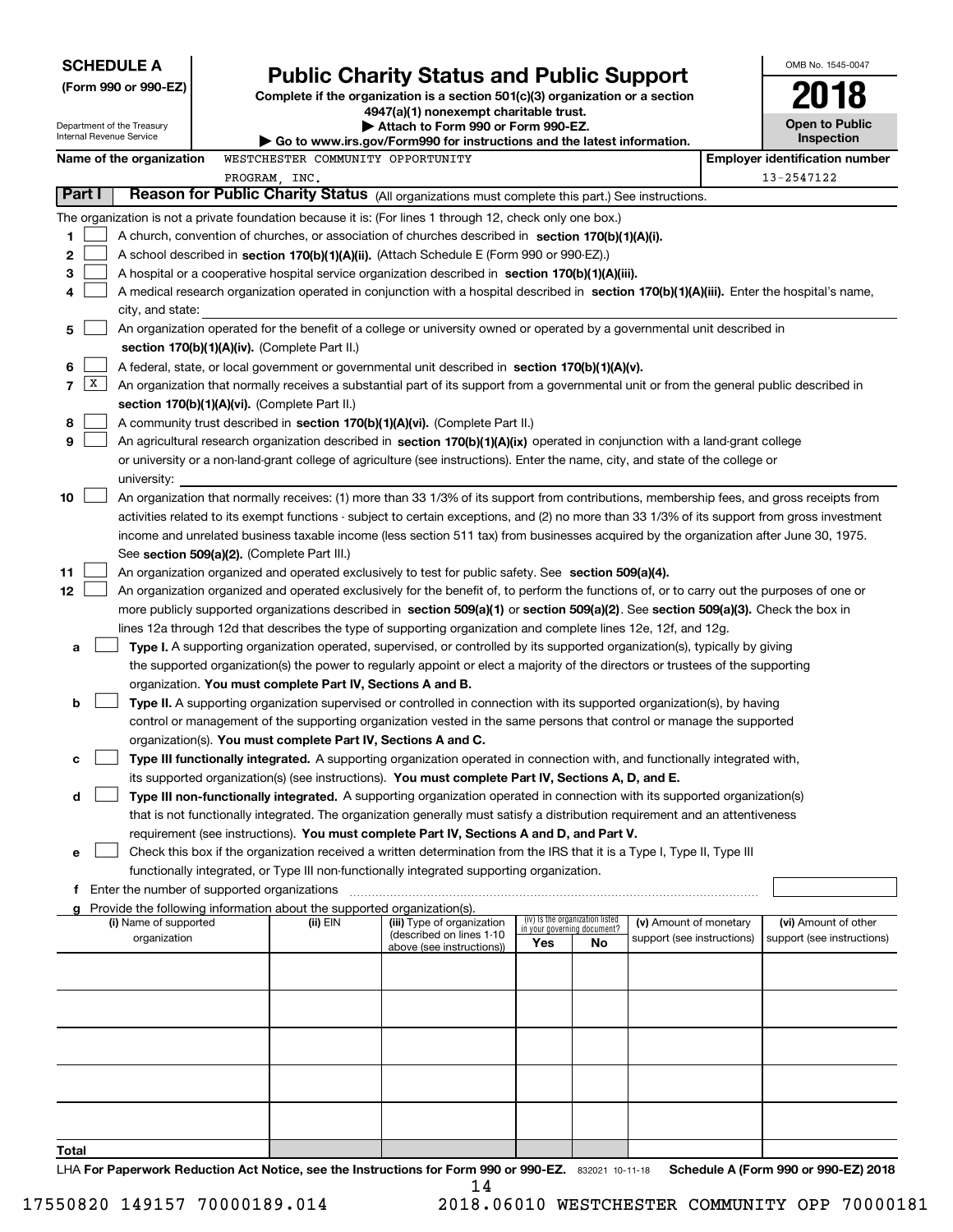| WESTCHESTER COMMUNITY OPPORTUNITY |  |  |
|-----------------------------------|--|--|
|-----------------------------------|--|--|

### Schedule A (Form 990 or 990-EZ) 2018 PROGRAM, INC. Noticed the control of the control of the control of the control of the control of the control of the control of the control of the control of the control of the control o

(Complete only if you checked the box on line 5, 7, or 8 of Part I or if the organization failed to qualify under Part III. If the organization **Part II Support Schedule for Organizations Described in Sections 170(b)(1)(A)(iv) and 170(b)(1)(A)(vi)**

fails to qualify under the tests listed below, please complete Part III.)

|    | <b>Section A. Public Support</b>                                                                                                               |             |               |               |               |               |                                       |
|----|------------------------------------------------------------------------------------------------------------------------------------------------|-------------|---------------|---------------|---------------|---------------|---------------------------------------|
|    | Calendar year (or fiscal year beginning in) $\blacktriangleright$                                                                              | (a) 2014    | $(b)$ 2015    | $(c)$ 2016    | $(d)$ 2017    | (e) 2018      | (f) Total                             |
|    | <b>1</b> Gifts, grants, contributions, and                                                                                                     |             |               |               |               |               |                                       |
|    | membership fees received. (Do not                                                                                                              |             |               |               |               |               |                                       |
|    | include any "unusual grants.")                                                                                                                 | 30,896,823. | 33, 977, 319. | 35, 432, 262. | 35, 351, 434. | 36,169,866.   | 171,827,704.                          |
|    | 2 Tax revenues levied for the organ-                                                                                                           |             |               |               |               |               |                                       |
|    | ization's benefit and either paid to                                                                                                           |             |               |               |               |               |                                       |
|    | or expended on its behalf                                                                                                                      |             |               |               |               |               |                                       |
|    | 3 The value of services or facilities                                                                                                          |             |               |               |               |               |                                       |
|    | furnished by a governmental unit to                                                                                                            |             |               |               |               |               |                                       |
|    | the organization without charge                                                                                                                |             |               |               |               |               |                                       |
|    | 4 Total. Add lines 1 through 3                                                                                                                 | 30,896,823. | 33, 977, 319. | 35, 432, 262. | 35, 351, 434. | 36, 169, 866. | 171,827,704.                          |
| 5  | The portion of total contributions                                                                                                             |             |               |               |               |               |                                       |
|    | by each person (other than a                                                                                                                   |             |               |               |               |               |                                       |
|    | governmental unit or publicly                                                                                                                  |             |               |               |               |               |                                       |
|    | supported organization) included                                                                                                               |             |               |               |               |               |                                       |
|    | on line 1 that exceeds 2% of the                                                                                                               |             |               |               |               |               |                                       |
|    | amount shown on line 11,                                                                                                                       |             |               |               |               |               |                                       |
|    | column (f)                                                                                                                                     |             |               |               |               |               |                                       |
|    | 6 Public support. Subtract line 5 from line 4.                                                                                                 |             |               |               |               |               | 171,827,704.                          |
|    | <b>Section B. Total Support</b>                                                                                                                |             |               |               |               |               |                                       |
|    | Calendar year (or fiscal year beginning in) $\blacktriangleright$                                                                              | (a) 2014    | $(b)$ 2015    | $(c)$ 2016    | $(d)$ 2017    | (e) 2018      | (f) Total                             |
|    | <b>7</b> Amounts from line 4                                                                                                                   | 30,896,823. | 33, 977, 319. | 35, 432, 262. | 35, 351, 434. | 36, 169, 866. | 171,827,704.                          |
| 8  | Gross income from interest,                                                                                                                    |             |               |               |               |               |                                       |
|    | dividends, payments received on                                                                                                                |             |               |               |               |               |                                       |
|    | securities loans, rents, royalties,                                                                                                            |             |               |               |               |               |                                       |
|    | and income from similar sources                                                                                                                | 1,265.      | 14,608.       | 13,838.       | 12,897.       | 12,492.       | 55,100.                               |
| 9  | Net income from unrelated business                                                                                                             |             |               |               |               |               |                                       |
|    | activities, whether or not the                                                                                                                 |             |               |               |               |               |                                       |
|    | business is regularly carried on                                                                                                               |             |               |               |               |               |                                       |
|    | <b>10</b> Other income. Do not include gain                                                                                                    |             |               |               |               |               |                                       |
|    | or loss from the sale of capital                                                                                                               |             |               |               |               |               |                                       |
|    | assets (Explain in Part VI.)                                                                                                                   |             |               |               |               |               |                                       |
|    | 11 Total support. Add lines 7 through 10                                                                                                       |             |               |               |               |               | 171,882,804.                          |
| 12 | Gross receipts from related activities, etc. (see instructions)                                                                                |             |               |               |               | 12            |                                       |
|    | 13 First five years. If the Form 990 is for the organization's first, second, third, fourth, or fifth tax year as a section 501(c)(3)          |             |               |               |               |               |                                       |
|    | organization, check this box and stop here                                                                                                     |             |               |               |               |               |                                       |
|    | <b>Section C. Computation of Public Support Percentage</b>                                                                                     |             |               |               |               |               |                                       |
|    | 14 Public support percentage for 2018 (line 6, column (f) divided by line 11, column (f) <i>mummumumum</i>                                     |             |               |               |               | 14            | 99.97<br>%                            |
|    |                                                                                                                                                |             |               |               |               | 15            | 99.97<br>%                            |
|    | 16a 33 1/3% support test - 2018. If the organization did not check the box on line 13, and line 14 is 33 1/3% or more, check this box and      |             |               |               |               |               |                                       |
|    | stop here. The organization qualifies as a publicly supported organization                                                                     |             |               |               |               |               | $\blacktriangleright$ $\mid$ X $\mid$ |
|    | b 33 1/3% support test - 2017. If the organization did not check a box on line 13 or 16a, and line 15 is 33 1/3% or more, check this box       |             |               |               |               |               |                                       |
|    | and stop here. The organization qualifies as a publicly supported organization                                                                 |             |               |               |               |               |                                       |
|    | 17a 10% -facts-and-circumstances test - 2018. If the organization did not check a box on line 13, 16a, or 16b, and line 14 is 10% or more,     |             |               |               |               |               |                                       |
|    | and if the organization meets the "facts-and-circumstances" test, check this box and stop here. Explain in Part VI how the organization        |             |               |               |               |               |                                       |
|    | meets the "facts-and-circumstances" test. The organization qualifies as a publicly supported organization                                      |             |               |               |               |               |                                       |
|    | <b>b 10% -facts-and-circumstances test - 2017.</b> If the organization did not check a box on line 13, 16a, 16b, or 17a, and line 15 is 10% or |             |               |               |               |               |                                       |
|    | more, and if the organization meets the "facts-and-circumstances" test, check this box and stop here. Explain in Part VI how the               |             |               |               |               |               |                                       |
|    | organization meets the "facts-and-circumstances" test. The organization qualifies as a publicly supported organization                         |             |               |               |               |               |                                       |
| 18 | Private foundation. If the organization did not check a box on line 13, 16a, 16b, 17a, or 17b, check this box and see instructions             |             |               |               |               |               |                                       |
|    |                                                                                                                                                |             |               |               |               |               |                                       |

**Schedule A (Form 990 or 990-EZ) 2018**

832022 10-11-18

**2**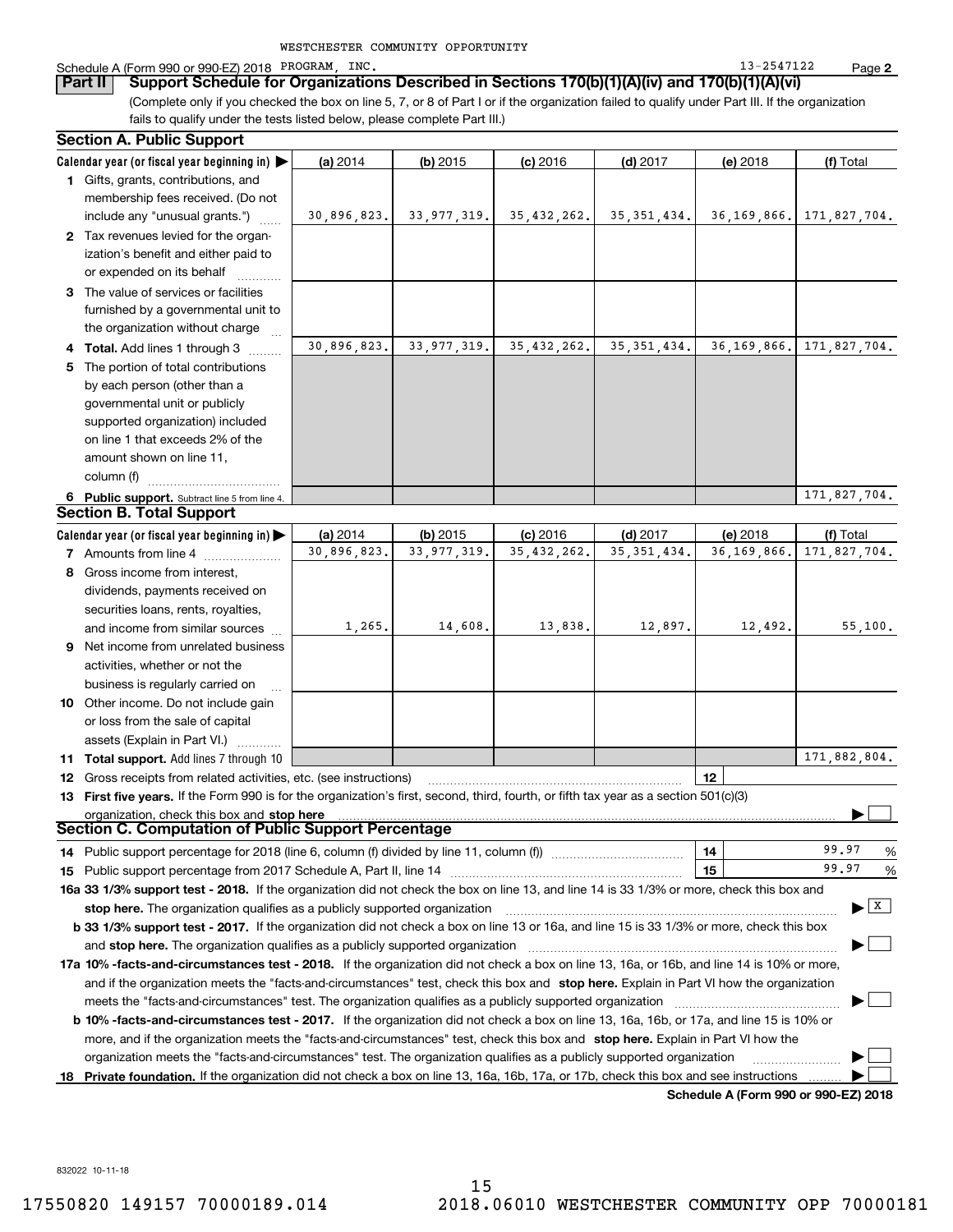### Schedule A (Form 990 or 990-EZ) 2018 PROGRAM, INC. Noticed the control of the control of the control of the control of the control of the control of the control of the control of the control of the control of the control o

### **Part III Support Schedule for Organizations Described in Section 509(a)(2)**

(Complete only if you checked the box on line 10 of Part I or if the organization failed to qualify under Part II. If the organization fails to qualify under the tests listed below, please complete Part II.)

| <b>Section A. Public Support</b>                                                                                                                                                                |          |          |            |            |          |                                      |
|-------------------------------------------------------------------------------------------------------------------------------------------------------------------------------------------------|----------|----------|------------|------------|----------|--------------------------------------|
| Calendar year (or fiscal year beginning in) $\blacktriangleright$                                                                                                                               | (a) 2014 | (b) 2015 | $(c)$ 2016 | $(d)$ 2017 | (e) 2018 | (f) Total                            |
| 1 Gifts, grants, contributions, and                                                                                                                                                             |          |          |            |            |          |                                      |
| membership fees received. (Do not                                                                                                                                                               |          |          |            |            |          |                                      |
| include any "unusual grants.")                                                                                                                                                                  |          |          |            |            |          |                                      |
| <b>2</b> Gross receipts from admissions,<br>merchandise sold or services per-<br>formed, or facilities furnished in<br>any activity that is related to the<br>organization's tax-exempt purpose |          |          |            |            |          |                                      |
| 3 Gross receipts from activities that<br>are not an unrelated trade or bus-                                                                                                                     |          |          |            |            |          |                                      |
| iness under section 513                                                                                                                                                                         |          |          |            |            |          |                                      |
| 4 Tax revenues levied for the organ-<br>ization's benefit and either paid to                                                                                                                    |          |          |            |            |          |                                      |
| or expended on its behalf<br>.                                                                                                                                                                  |          |          |            |            |          |                                      |
| 5 The value of services or facilities<br>furnished by a governmental unit to                                                                                                                    |          |          |            |            |          |                                      |
| the organization without charge                                                                                                                                                                 |          |          |            |            |          |                                      |
| <b>6 Total.</b> Add lines 1 through 5                                                                                                                                                           |          |          |            |            |          |                                      |
| 7a Amounts included on lines 1, 2, and<br>3 received from disqualified persons                                                                                                                  |          |          |            |            |          |                                      |
| <b>b</b> Amounts included on lines 2 and 3 received<br>from other than disqualified persons that<br>exceed the greater of \$5,000 or 1% of the<br>amount on line 13 for the year                |          |          |            |            |          |                                      |
| c Add lines 7a and 7b                                                                                                                                                                           |          |          |            |            |          |                                      |
| 8 Public support. (Subtract line 7c from line 6.)<br><b>Section B. Total Support</b>                                                                                                            |          |          |            |            |          |                                      |
| Calendar year (or fiscal year beginning in)                                                                                                                                                     | (a) 2014 | (b) 2015 | $(c)$ 2016 | $(d)$ 2017 | (e) 2018 | (f) Total                            |
| 9 Amounts from line 6                                                                                                                                                                           |          |          |            |            |          |                                      |
| 10a Gross income from interest,<br>dividends, payments received on<br>securities loans, rents, royalties,<br>and income from similar sources                                                    |          |          |            |            |          |                                      |
| <b>b</b> Unrelated business taxable income<br>(less section 511 taxes) from businesses<br>acquired after June 30, 1975                                                                          |          |          |            |            |          |                                      |
| c Add lines 10a and 10b                                                                                                                                                                         |          |          |            |            |          |                                      |
| 11 Net income from unrelated business<br>activities not included in line 10b,<br>whether or not the business is<br>regularly carried on                                                         |          |          |            |            |          |                                      |
| <b>12</b> Other income. Do not include gain<br>or loss from the sale of capital<br>assets (Explain in Part VI.)                                                                                 |          |          |            |            |          |                                      |
| <b>13</b> Total support. (Add lines 9, 10c, 11, and 12.)                                                                                                                                        |          |          |            |            |          |                                      |
| 14 First five years. If the Form 990 is for the organization's first, second, third, fourth, or fifth tax year as a section 501(c)(3) organization,                                             |          |          |            |            |          |                                      |
| check this box and stop here measurements are constructed as the state of the state of the state and stop here                                                                                  |          |          |            |            |          |                                      |
| <b>Section C. Computation of Public Support Percentage</b>                                                                                                                                      |          |          |            |            |          |                                      |
| 15 Public support percentage for 2018 (line 8, column (f), divided by line 13, column (f))                                                                                                      |          |          |            |            | 15       | %                                    |
| 16 Public support percentage from 2017 Schedule A, Part III, line 15                                                                                                                            |          |          |            |            | 16       | %                                    |
| Section D. Computation of Investment Income Percentage                                                                                                                                          |          |          |            |            |          |                                      |
| 17 Investment income percentage for 2018 (line 10c, column (f), divided by line 13, column (f))<br>18 Investment income percentage from 2017 Schedule A, Part III, line 17                      |          |          |            |            | 17<br>18 | %<br>%                               |
| 19a 33 1/3% support tests - 2018. If the organization did not check the box on line 14, and line 15 is more than 33 1/3%, and line 17 is not                                                    |          |          |            |            |          |                                      |
| more than 33 1/3%, check this box and stop here. The organization qualifies as a publicly supported organization                                                                                |          |          |            |            |          |                                      |
| b 33 1/3% support tests - 2017. If the organization did not check a box on line 14 or line 19a, and line 16 is more than 33 1/3%, and                                                           |          |          |            |            |          |                                      |
| line 18 is not more than 33 1/3%, check this box and stop here. The organization qualifies as a publicly supported organization                                                                 |          |          |            |            |          |                                      |
| 20 Private foundation. If the organization did not check a box on line 14, 19a, or 19b, check this box and see instructions                                                                     |          |          |            |            |          |                                      |
| 832023 10-11-18                                                                                                                                                                                 |          |          |            |            |          | Schedule A (Form 990 or 990-EZ) 2018 |
|                                                                                                                                                                                                 |          | 16       |            |            |          |                                      |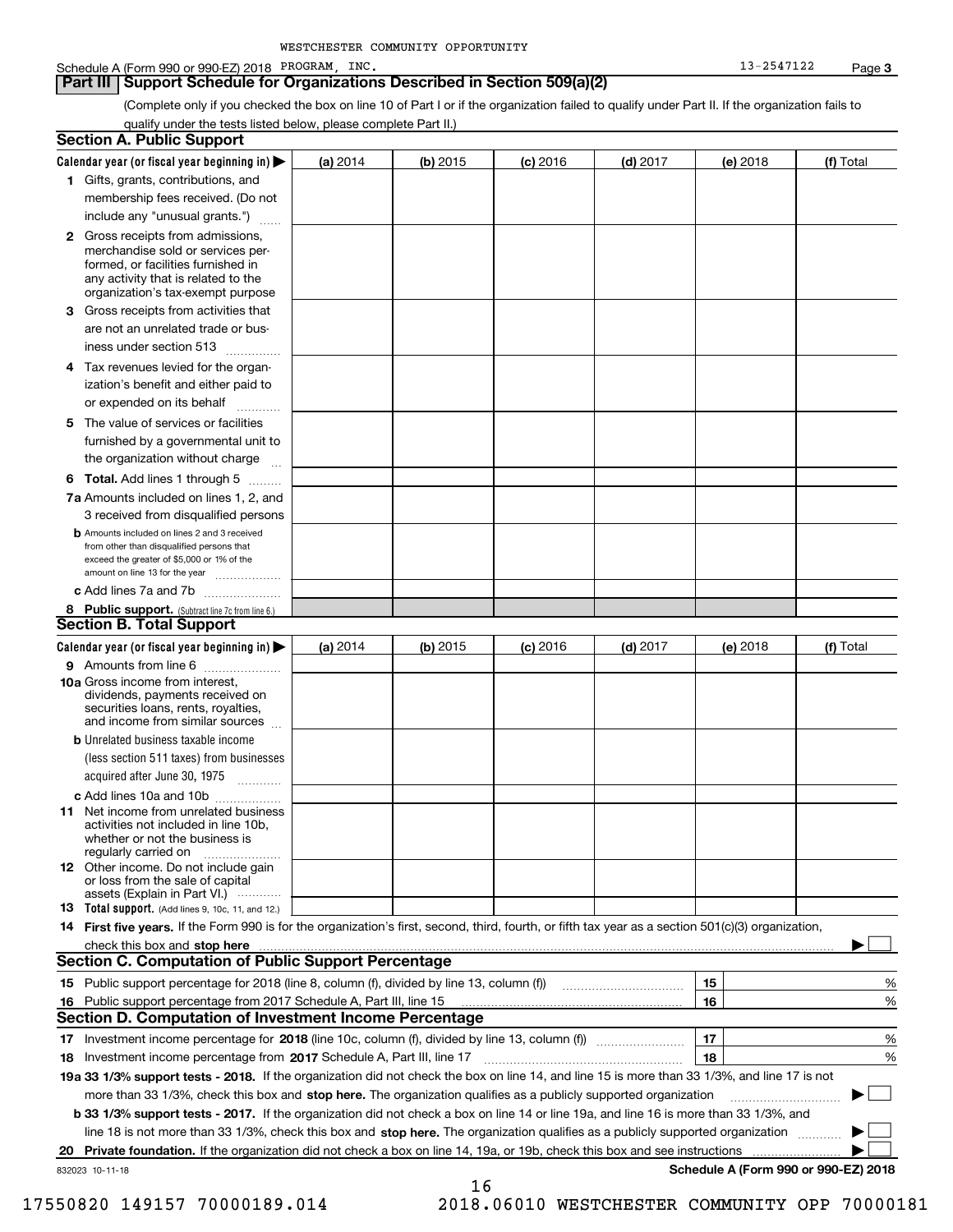### Schedule A (Form 990 or 990-EZ) 2018 PROGRAM, INC. Noticed the control of the control of the control of the control of the control of the control of the control of the control of the control of the control of the control o

# **Part IV Supporting Organizations**

(Complete only if you checked a box in line 12 on Part I. If you checked 12a of Part I, complete Sections A and B. If you checked 12b of Part I, complete Sections A and C. If you checked 12c of Part I, complete Sections A, D, and E. If you checked 12d of Part I, complete Sections A and D, and complete Part V.)

### **Section A. All Supporting Organizations**

- **1** Are all of the organization's supported organizations listed by name in the organization's governing documents? If "No," describe in **Part VI** how the supported organizations are designated. If designated by *class or purpose, describe the designation. If historic and continuing relationship, explain.*
- **2** Did the organization have any supported organization that does not have an IRS determination of status under section 509(a)(1) or (2)? If "Yes," explain in Part VI how the organization determined that the supported *organization was described in section 509(a)(1) or (2).*
- **3a** Did the organization have a supported organization described in section 501(c)(4), (5), or (6)? If "Yes," answer *(b) and (c) below.*
- **b** Did the organization confirm that each supported organization qualified under section 501(c)(4), (5), or (6) and satisfied the public support tests under section 509(a)(2)? If "Yes," describe in **Part VI** when and how the *organization made the determination.*
- **c**Did the organization ensure that all support to such organizations was used exclusively for section 170(c)(2)(B) purposes? If "Yes," explain in **Part VI** what controls the organization put in place to ensure such use.
- **4a***If* Was any supported organization not organized in the United States ("foreign supported organization")? *"Yes," and if you checked 12a or 12b in Part I, answer (b) and (c) below.*
- **b** Did the organization have ultimate control and discretion in deciding whether to make grants to the foreign supported organization? If "Yes," describe in **Part VI** how the organization had such control and discretion *despite being controlled or supervised by or in connection with its supported organizations.*
- **c** Did the organization support any foreign supported organization that does not have an IRS determination under sections 501(c)(3) and 509(a)(1) or (2)? If "Yes," explain in **Part VI** what controls the organization used *to ensure that all support to the foreign supported organization was used exclusively for section 170(c)(2)(B) purposes.*
- **5a** Did the organization add, substitute, or remove any supported organizations during the tax year? If "Yes," answer (b) and (c) below (if applicable). Also, provide detail in **Part VI,** including (i) the names and EIN *numbers of the supported organizations added, substituted, or removed; (ii) the reasons for each such action; (iii) the authority under the organization's organizing document authorizing such action; and (iv) how the action was accomplished (such as by amendment to the organizing document).*
- **b** Type I or Type II only. Was any added or substituted supported organization part of a class already designated in the organization's organizing document?
- **cSubstitutions only.**  Was the substitution the result of an event beyond the organization's control?
- **6** Did the organization provide support (whether in the form of grants or the provision of services or facilities) to **Part VI.** *If "Yes," provide detail in* support or benefit one or more of the filing organization's supported organizations? anyone other than (i) its supported organizations, (ii) individuals that are part of the charitable class benefited by one or more of its supported organizations, or (iii) other supporting organizations that also
- **7**Did the organization provide a grant, loan, compensation, or other similar payment to a substantial contributor *If "Yes," complete Part I of Schedule L (Form 990 or 990-EZ).* regard to a substantial contributor? (as defined in section 4958(c)(3)(C)), a family member of a substantial contributor, or a 35% controlled entity with
- **8** Did the organization make a loan to a disqualified person (as defined in section 4958) not described in line 7? *If "Yes," complete Part I of Schedule L (Form 990 or 990-EZ).*
- **9a** Was the organization controlled directly or indirectly at any time during the tax year by one or more in section 509(a)(1) or (2))? If "Yes," *provide detail in* <code>Part VI.</code> disqualified persons as defined in section 4946 (other than foundation managers and organizations described
- **b** Did one or more disqualified persons (as defined in line 9a) hold a controlling interest in any entity in which the supporting organization had an interest? If "Yes," provide detail in P**art VI**.
- **c**Did a disqualified person (as defined in line 9a) have an ownership interest in, or derive any personal benefit from, assets in which the supporting organization also had an interest? If "Yes," provide detail in P**art VI.**
- **10a** Was the organization subject to the excess business holdings rules of section 4943 because of section supporting organizations)? If "Yes," answer 10b below. 4943(f) (regarding certain Type II supporting organizations, and all Type III non-functionally integrated
- **b** Did the organization have any excess business holdings in the tax year? (Use Schedule C, Form 4720, to *determine whether the organization had excess business holdings.)*

832024 10-11-18

**Schedule A (Form 990 or 990-EZ) 2018**

**YesNo**

**123a3b3c4a4b4c5a 5b5c6789a 9b9c10a10b**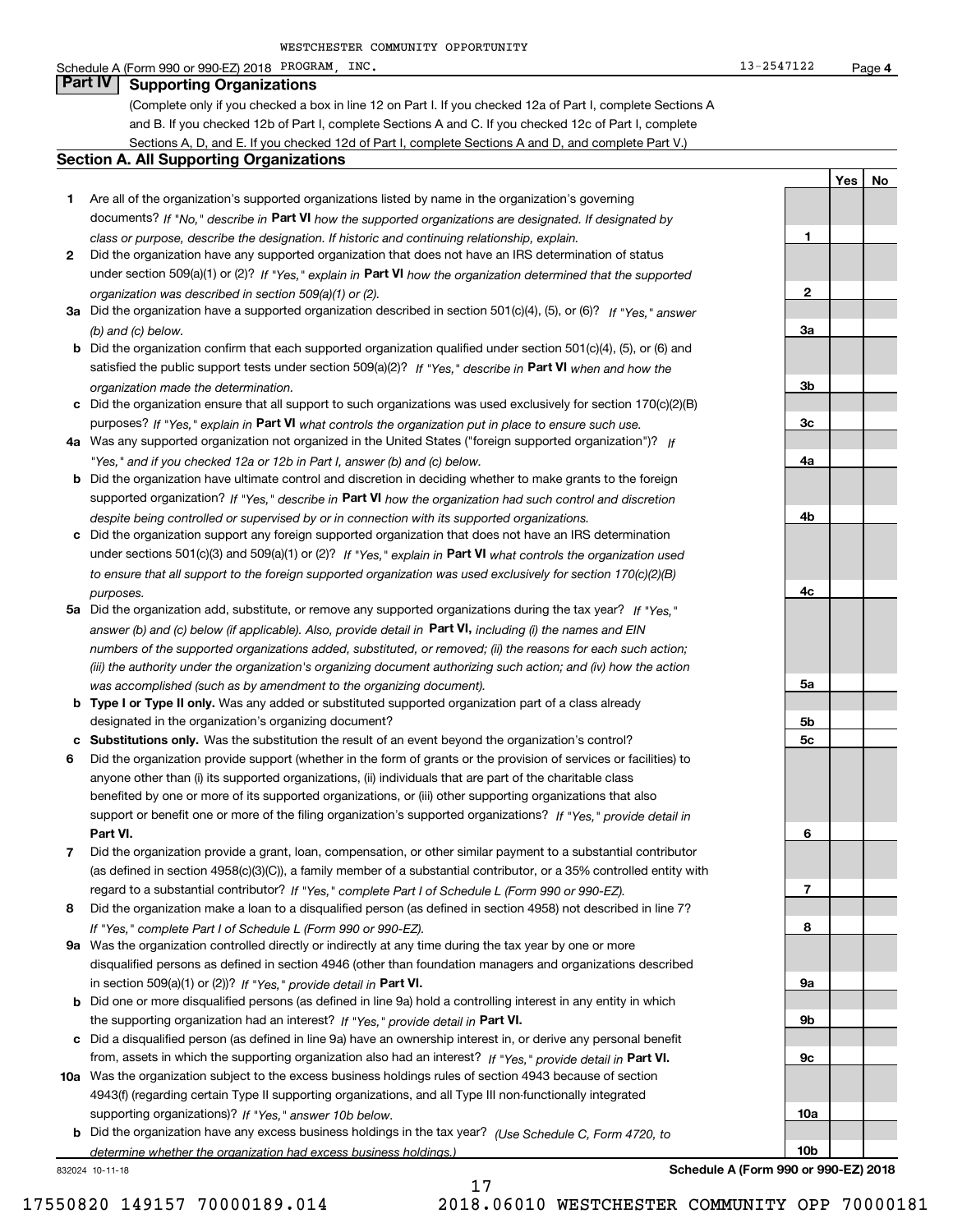|        | Schedule A (Form 990 or 990-EZ) 2018 PROGRAM, INC.                                                                                                                                                                               | 13-2547122 |     | Page 5 |
|--------|----------------------------------------------------------------------------------------------------------------------------------------------------------------------------------------------------------------------------------|------------|-----|--------|
|        | <b>Part IV</b><br><b>Supporting Organizations (continued)</b>                                                                                                                                                                    |            |     |        |
|        |                                                                                                                                                                                                                                  |            | Yes | No     |
| 11     | Has the organization accepted a gift or contribution from any of the following persons?                                                                                                                                          |            |     |        |
|        | a A person who directly or indirectly controls, either alone or together with persons described in (b) and (c)                                                                                                                   |            |     |        |
|        | below, the governing body of a supported organization?                                                                                                                                                                           | 11a        |     |        |
|        | <b>b</b> A family member of a person described in (a) above?                                                                                                                                                                     | 11b        |     |        |
|        | c A 35% controlled entity of a person described in (a) or (b) above? If "Yes" to a, b, or c, provide detail in Part VI.                                                                                                          | 11c        |     |        |
|        | <b>Section B. Type I Supporting Organizations</b>                                                                                                                                                                                |            |     |        |
|        |                                                                                                                                                                                                                                  |            | Yes | No     |
| 1      | Did the directors, trustees, or membership of one or more supported organizations have the power to                                                                                                                              |            |     |        |
|        | regularly appoint or elect at least a majority of the organization's directors or trustees at all times during the                                                                                                               |            |     |        |
|        | tax year? If "No," describe in Part VI how the supported organization(s) effectively operated, supervised, or                                                                                                                    |            |     |        |
|        | controlled the organization's activities. If the organization had more than one supported organization,                                                                                                                          |            |     |        |
|        | describe how the powers to appoint and/or remove directors or trustees were allocated among the supported                                                                                                                        |            |     |        |
|        | organizations and what conditions or restrictions, if any, applied to such powers during the tax year.                                                                                                                           | 1          |     |        |
| 2      | Did the organization operate for the benefit of any supported organization other than the supported                                                                                                                              |            |     |        |
|        | organization(s) that operated, supervised, or controlled the supporting organization? If "Yes," explain in                                                                                                                       |            |     |        |
|        | Part VI how providing such benefit carried out the purposes of the supported organization(s) that operated,                                                                                                                      |            |     |        |
|        | supervised, or controlled the supporting organization.                                                                                                                                                                           | 2          |     |        |
|        | <b>Section C. Type II Supporting Organizations</b>                                                                                                                                                                               |            |     |        |
|        |                                                                                                                                                                                                                                  |            | Yes | No     |
| 1      | Were a majority of the organization's directors or trustees during the tax year also a majority of the directors                                                                                                                 |            |     |        |
|        | or trustees of each of the organization's supported organization(s)? If "No," describe in Part VI how control                                                                                                                    |            |     |        |
|        | or management of the supporting organization was vested in the same persons that controlled or managed                                                                                                                           |            |     |        |
|        | the supported organization(s).                                                                                                                                                                                                   | 1          |     |        |
|        | <b>Section D. All Type III Supporting Organizations</b>                                                                                                                                                                          |            |     |        |
|        |                                                                                                                                                                                                                                  |            | Yes | No     |
| 1      | Did the organization provide to each of its supported organizations, by the last day of the fifth month of the                                                                                                                   |            |     |        |
|        | organization's tax year, (i) a written notice describing the type and amount of support provided during the prior tax                                                                                                            |            |     |        |
|        | year, (ii) a copy of the Form 990 that was most recently filed as of the date of notification, and (iii) copies of the                                                                                                           |            |     |        |
|        | organization's governing documents in effect on the date of notification, to the extent not previously provided?                                                                                                                 | 1          |     |        |
| 2      | Were any of the organization's officers, directors, or trustees either (i) appointed or elected by the supported                                                                                                                 |            |     |        |
|        | organization(s) or (ii) serving on the governing body of a supported organization? If "No," explain in Part VI how                                                                                                               |            |     |        |
|        | the organization maintained a close and continuous working relationship with the supported organization(s).                                                                                                                      | 2          |     |        |
| 3      | By reason of the relationship described in (2), did the organization's supported organizations have a                                                                                                                            |            |     |        |
|        | significant voice in the organization's investment policies and in directing the use of the organization's                                                                                                                       |            |     |        |
|        | income or assets at all times during the tax year? If "Yes," describe in Part VI the role the organization's                                                                                                                     |            |     |        |
|        | supported organizations played in this regard.<br>Section E. Type III Functionally Integrated Supporting Organizations                                                                                                           | З          |     |        |
|        |                                                                                                                                                                                                                                  |            |     |        |
| 1      | Check the box next to the method that the organization used to satisfy the Integral Part Test during the year (see instructions).                                                                                                |            |     |        |
| a      | The organization satisfied the Activities Test. Complete line 2 below.                                                                                                                                                           |            |     |        |
| b<br>c | The organization is the parent of each of its supported organizations. Complete line 3 below.<br>The organization supported a governmental entity. Describe in Part VI how you supported a government entity (see instructions)  |            |     |        |
| 2      | Activities Test. Answer (a) and (b) below.                                                                                                                                                                                       |            | Yes | No     |
|        |                                                                                                                                                                                                                                  |            |     |        |
| а      | Did substantially all of the organization's activities during the tax year directly further the exempt purposes of<br>the supported organization(s) to which the organization was responsive? If "Yes," then in Part VI identify |            |     |        |
|        | those supported organizations and explain how these activities directly furthered their exempt purposes,                                                                                                                         |            |     |        |
|        |                                                                                                                                                                                                                                  |            |     |        |
|        | how the organization was responsive to those supported organizations, and how the organization determined                                                                                                                        | 2a         |     |        |
|        | that these activities constituted substantially all of its activities.<br><b>b</b> Did the activities described in (a) constitute activities that, but for the organization's involvement, one or more                           |            |     |        |
|        | of the organization's supported organization(s) would have been engaged in? If "Yes," explain in Part VI the                                                                                                                     |            |     |        |
|        | reasons for the organization's position that its supported organization(s) would have engaged in these                                                                                                                           |            |     |        |
|        | activities but for the organization's involvement.                                                                                                                                                                               | 2b         |     |        |
| 3      | Parent of Supported Organizations. Answer (a) and (b) below.                                                                                                                                                                     |            |     |        |
|        | a Did the organization have the power to regularly appoint or elect a majority of the officers, directors, or                                                                                                                    |            |     |        |
|        | trustees of each of the supported organizations? Provide details in Part VI.                                                                                                                                                     | За         |     |        |
|        | <b>b</b> Did the organization exercise a substantial degree of direction over the policies, programs, and activities of each                                                                                                     |            |     |        |
|        | of its supported organizations? If "Yes." describe in Part VI the role played by the organization in this regard.                                                                                                                | 3b         |     |        |

18

832025 10-11-18

**Schedule A (Form 990 or 990-EZ) 2018**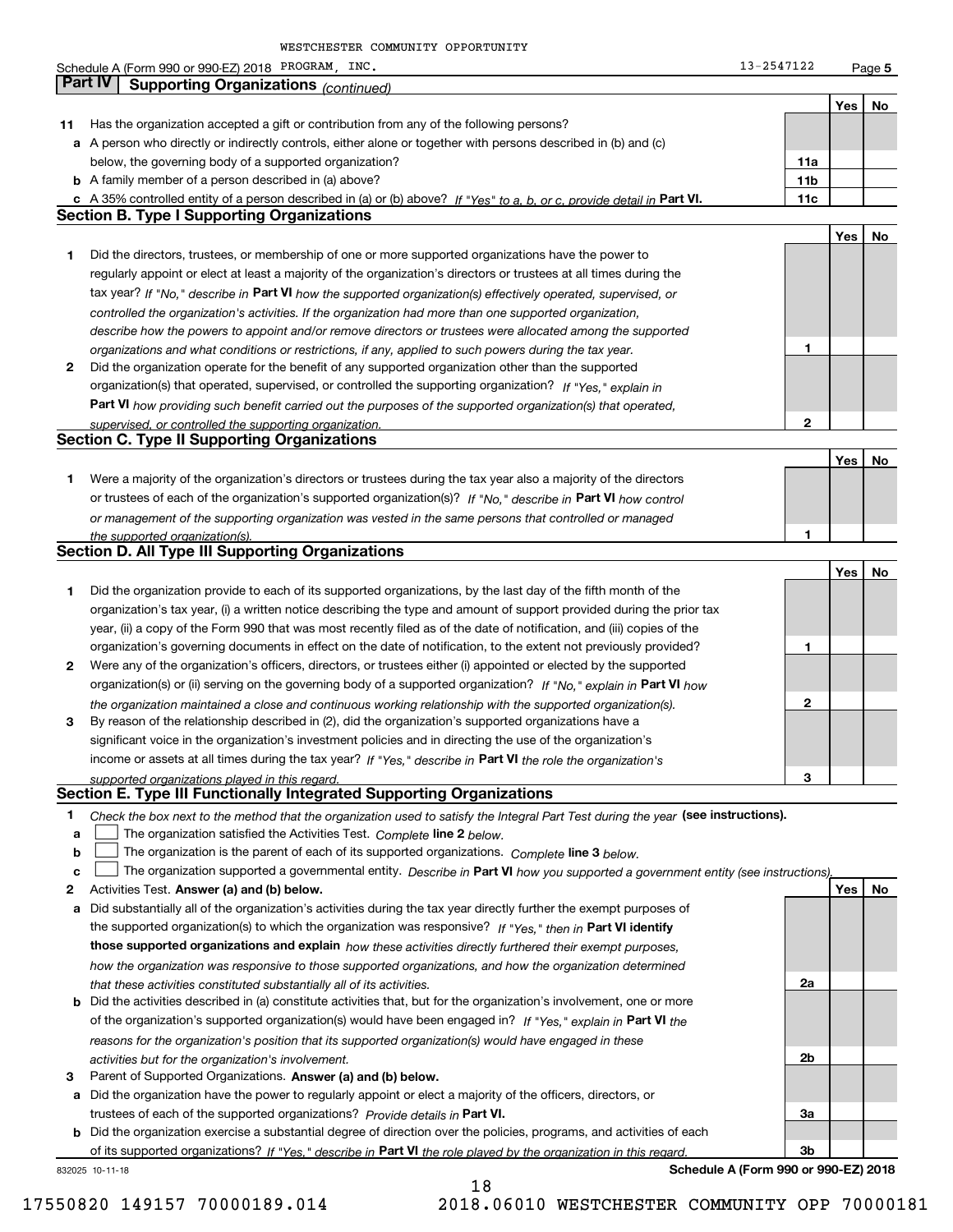|              | Schedule A (Form 990 or 990-EZ) 2018 PROGRAM, INC.                                                                                                |                |                | 13-2547122                     | Page 6 |
|--------------|---------------------------------------------------------------------------------------------------------------------------------------------------|----------------|----------------|--------------------------------|--------|
|              | <b>Part V</b><br>Type III Non-Functionally Integrated 509(a)(3) Supporting Organizations                                                          |                |                |                                |        |
| 1            | Check here if the organization satisfied the Integral Part Test as a qualifying trust on Nov. 20, 1970 (explain in Part VI.) See instructions. Al |                |                |                                |        |
|              | other Type III non-functionally integrated supporting organizations must complete Sections A through E.                                           |                |                |                                |        |
|              | Section A - Adjusted Net Income                                                                                                                   |                | (A) Prior Year | (B) Current Year<br>(optional) |        |
| 1            | Net short-term capital gain                                                                                                                       | 1              |                |                                |        |
| 2            | Recoveries of prior-year distributions                                                                                                            | $\mathbf 2$    |                |                                |        |
| 3            | Other gross income (see instructions)                                                                                                             | 3              |                |                                |        |
| 4            | Add lines 1 through 3                                                                                                                             | 4              |                |                                |        |
| 5            | Depreciation and depletion                                                                                                                        | 5              |                |                                |        |
| 6            | Portion of operating expenses paid or incurred for production or                                                                                  |                |                |                                |        |
|              | collection of gross income or for management, conservation, or                                                                                    |                |                |                                |        |
|              | maintenance of property held for production of income (see instructions)                                                                          | 6              |                |                                |        |
| 7            | Other expenses (see instructions)                                                                                                                 | 7              |                |                                |        |
| 8            | <b>Adjusted Net Income</b> (subtract lines 5, 6, and 7 from line 4)                                                                               | 8              |                |                                |        |
|              | <b>Section B - Minimum Asset Amount</b>                                                                                                           |                | (A) Prior Year | (B) Current Year<br>(optional) |        |
| 1            | Aggregate fair market value of all non-exempt-use assets (see                                                                                     |                |                |                                |        |
|              | instructions for short tax year or assets held for part of year):                                                                                 |                |                |                                |        |
|              | <b>a</b> Average monthly value of securities                                                                                                      | 1a             |                |                                |        |
|              | <b>b</b> Average monthly cash balances                                                                                                            | 1b             |                |                                |        |
|              | c Fair market value of other non-exempt-use assets                                                                                                | 1 <sub>c</sub> |                |                                |        |
|              | d Total (add lines 1a, 1b, and 1c)                                                                                                                | 1d             |                |                                |        |
|              | e Discount claimed for blockage or other                                                                                                          |                |                |                                |        |
|              | factors (explain in detail in Part VI):                                                                                                           |                |                |                                |        |
| 2            | Acquisition indebtedness applicable to non-exempt-use assets                                                                                      | $\mathbf{2}$   |                |                                |        |
| 3            | Subtract line 2 from line 1d                                                                                                                      | 3              |                |                                |        |
| 4            | Cash deemed held for exempt use. Enter 1-1/2% of line 3 (for greater amount,                                                                      |                |                |                                |        |
|              | see instructions)                                                                                                                                 | 4              |                |                                |        |
| 5            | Net value of non-exempt-use assets (subtract line 4 from line 3)                                                                                  | 5              |                |                                |        |
| 6            | Multiply line 5 by .035                                                                                                                           | 6              |                |                                |        |
| 7            | Recoveries of prior-year distributions                                                                                                            | 7              |                |                                |        |
| 8            | Minimum Asset Amount (add line 7 to line 6)                                                                                                       | 8              |                |                                |        |
|              | <b>Section C - Distributable Amount</b>                                                                                                           |                |                | <b>Current Year</b>            |        |
| 1            | Adjusted net income for prior year (from Section A, line 8, Column A)                                                                             | 1              |                |                                |        |
| $\mathbf{2}$ | Enter 85% of line 1                                                                                                                               | $\mathbf{2}$   |                |                                |        |
| 3            | Minimum asset amount for prior year (from Section B, line 8, Column A)                                                                            | 3              |                |                                |        |
| 4            | Enter greater of line 2 or line 3                                                                                                                 | 4              |                |                                |        |
| 5            | Income tax imposed in prior year                                                                                                                  | 5              |                |                                |        |
| 6            | <b>Distributable Amount.</b> Subtract line 5 from line 4, unless subject to                                                                       |                |                |                                |        |
|              | emergency temporary reduction (see instructions)                                                                                                  | 6              |                |                                |        |

**7**Check here if the current year is the organization's first as a non-functionally integrated Type III supporting organization (see instructions).

**Schedule A (Form 990 or 990-EZ) 2018**

832026 10-11-18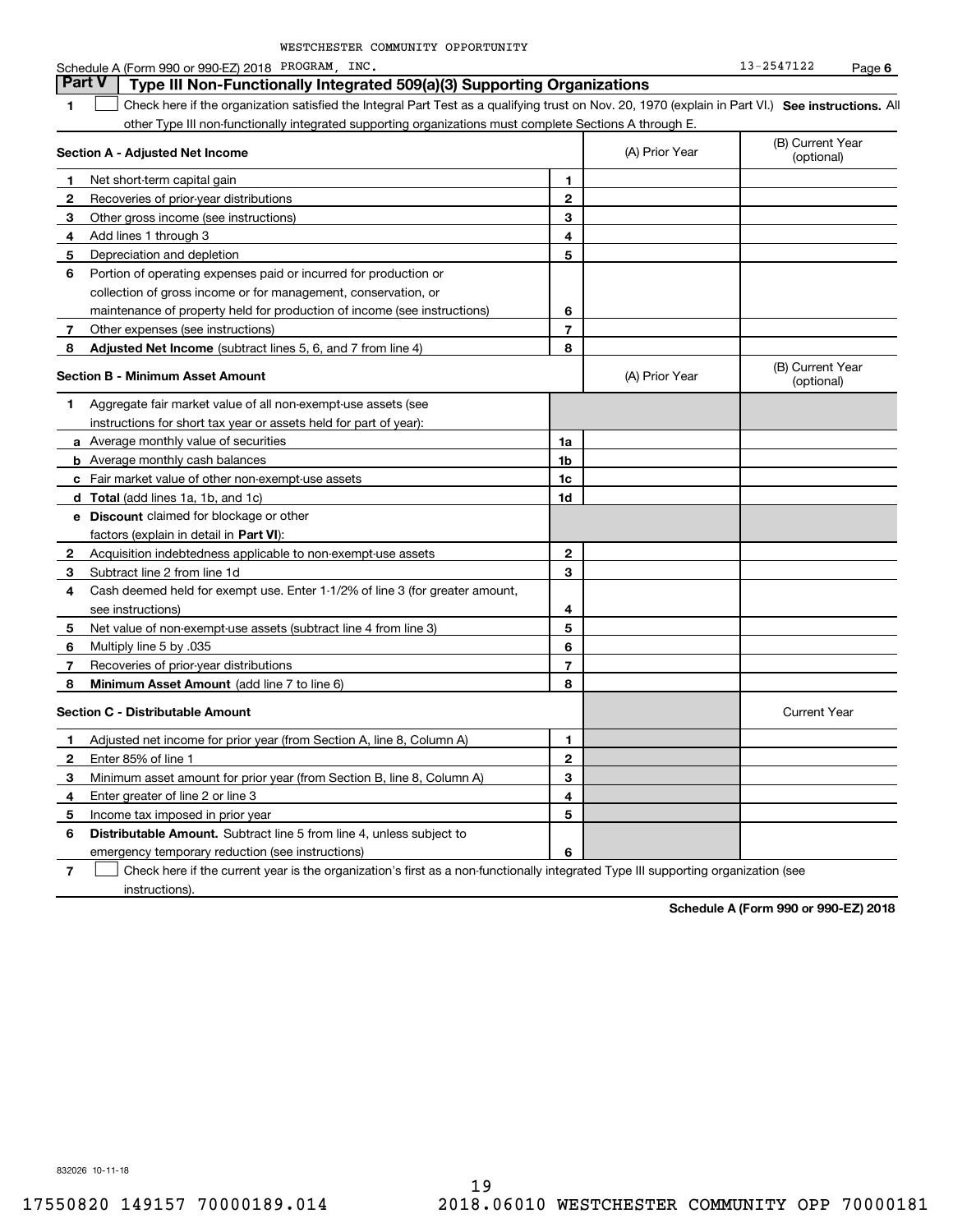|    | Schedule A (Form 990 or 990-EZ) 2018 PROGRAM, INC.                                         |                                    |                                               |                                                  |        |  |  |
|----|--------------------------------------------------------------------------------------------|------------------------------------|-----------------------------------------------|--------------------------------------------------|--------|--|--|
|    | <b>Part V</b><br>Type III Non-Functionally Integrated 509(a)(3) Supporting Organizations   |                                    | (continued)                                   |                                                  | Page 7 |  |  |
|    | <b>Section D - Distributions</b>                                                           |                                    |                                               | <b>Current Year</b>                              |        |  |  |
| 1  | Amounts paid to supported organizations to accomplish exempt purposes                      |                                    |                                               |                                                  |        |  |  |
| 2  | Amounts paid to perform activity that directly furthers exempt purposes of supported       |                                    |                                               |                                                  |        |  |  |
|    | organizations, in excess of income from activity                                           |                                    |                                               |                                                  |        |  |  |
| 3  | Administrative expenses paid to accomplish exempt purposes of supported organizations      |                                    |                                               |                                                  |        |  |  |
| 4  | Amounts paid to acquire exempt-use assets                                                  |                                    |                                               |                                                  |        |  |  |
| 5  | Qualified set aside amounts (prior IRS approval required)                                  |                                    |                                               |                                                  |        |  |  |
| 6  | Other distributions (describe in Part VI). See instructions.                               |                                    |                                               |                                                  |        |  |  |
| 7  | Total annual distributions. Add lines 1 through 6.                                         |                                    |                                               |                                                  |        |  |  |
| 8  | Distributions to attentive supported organizations to which the organization is responsive |                                    |                                               |                                                  |        |  |  |
|    | (provide details in Part VI). See instructions.                                            |                                    |                                               |                                                  |        |  |  |
| 9  | Distributable amount for 2018 from Section C, line 6                                       |                                    |                                               |                                                  |        |  |  |
| 10 | Line 8 amount divided by line 9 amount                                                     |                                    |                                               |                                                  |        |  |  |
|    | <b>Section E - Distribution Allocations</b> (see instructions)                             | (i)<br><b>Excess Distributions</b> | (ii)<br><b>Underdistributions</b><br>Pre-2018 | (iii)<br><b>Distributable</b><br>Amount for 2018 |        |  |  |
| 1  | Distributable amount for 2018 from Section C, line 6                                       |                                    |                                               |                                                  |        |  |  |
| 2  | Underdistributions, if any, for years prior to 2018 (reason-                               |                                    |                                               |                                                  |        |  |  |
|    | able cause required-explain in Part VI). See instructions.                                 |                                    |                                               |                                                  |        |  |  |
| 3  | Excess distributions carryover, if any, to 2018                                            |                                    |                                               |                                                  |        |  |  |
|    | <b>a</b> From 2013                                                                         |                                    |                                               |                                                  |        |  |  |
|    | $b$ From 2014                                                                              |                                    |                                               |                                                  |        |  |  |
|    | c From 2015                                                                                |                                    |                                               |                                                  |        |  |  |
|    | d From 2016                                                                                |                                    |                                               |                                                  |        |  |  |
|    | e From 2017                                                                                |                                    |                                               |                                                  |        |  |  |
|    | f Total of lines 3a through e                                                              |                                    |                                               |                                                  |        |  |  |
|    | g Applied to underdistributions of prior years                                             |                                    |                                               |                                                  |        |  |  |
|    | <b>h</b> Applied to 2018 distributable amount                                              |                                    |                                               |                                                  |        |  |  |
| Ť. | Carryover from 2013 not applied (see instructions)                                         |                                    |                                               |                                                  |        |  |  |
|    | Remainder. Subtract lines 3g, 3h, and 3i from 3f.                                          |                                    |                                               |                                                  |        |  |  |
| 4  | Distributions for 2018 from Section D.                                                     |                                    |                                               |                                                  |        |  |  |
|    | \$<br>line $7:$                                                                            |                                    |                                               |                                                  |        |  |  |
|    | a Applied to underdistributions of prior years                                             |                                    |                                               |                                                  |        |  |  |
|    | <b>b</b> Applied to 2018 distributable amount                                              |                                    |                                               |                                                  |        |  |  |
|    | <b>c</b> Remainder. Subtract lines 4a and 4b from 4.                                       |                                    |                                               |                                                  |        |  |  |
|    | Remaining underdistributions for years prior to 2018, if                                   |                                    |                                               |                                                  |        |  |  |
|    | any. Subtract lines 3g and 4a from line 2. For result greater                              |                                    |                                               |                                                  |        |  |  |
|    | than zero, explain in Part VI. See instructions.                                           |                                    |                                               |                                                  |        |  |  |
| 6  | Remaining underdistributions for 2018. Subtract lines 3h                                   |                                    |                                               |                                                  |        |  |  |
|    | and 4b from line 1. For result greater than zero, explain in                               |                                    |                                               |                                                  |        |  |  |
|    | Part VI. See instructions.                                                                 |                                    |                                               |                                                  |        |  |  |
| 7  | Excess distributions carryover to 2019. Add lines 3j<br>and 4c.                            |                                    |                                               |                                                  |        |  |  |
| 8  | Breakdown of line 7:                                                                       |                                    |                                               |                                                  |        |  |  |
|    | a Excess from 2014                                                                         |                                    |                                               |                                                  |        |  |  |
|    | <b>b</b> Excess from 2015                                                                  |                                    |                                               |                                                  |        |  |  |
|    | c Excess from 2016                                                                         |                                    |                                               |                                                  |        |  |  |
|    | d Excess from 2017                                                                         |                                    |                                               |                                                  |        |  |  |
|    | e Excess from 2018                                                                         |                                    |                                               |                                                  |        |  |  |
|    |                                                                                            |                                    |                                               |                                                  |        |  |  |

**Schedule A (Form 990 or 990-EZ) 2018**

832027 10-11-18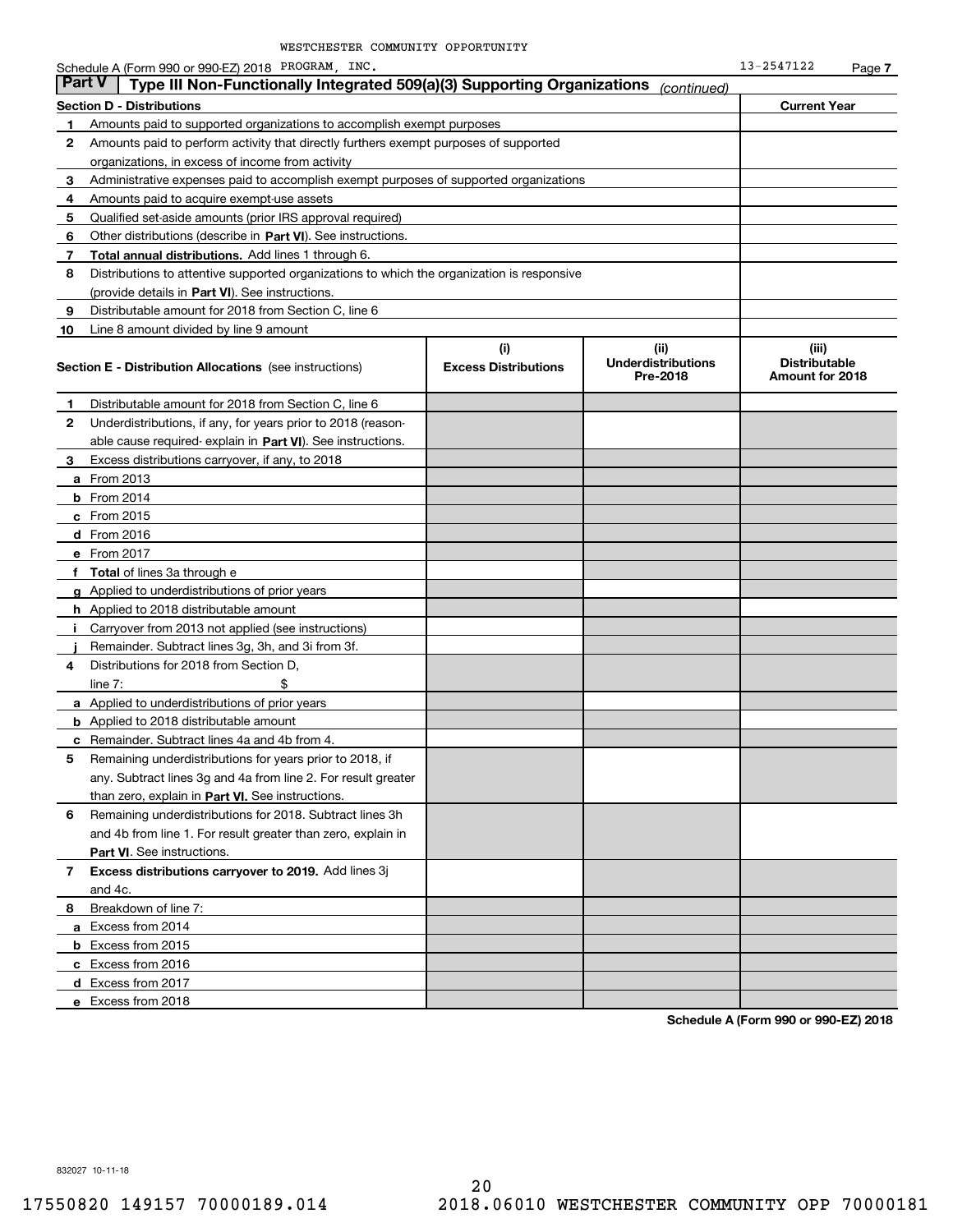|                 | Schedule A (Form 990 or 990-EZ) 2018 PROGRAM, INC. |                                                                                                                                                                                                                                                                                                                                                                                                                                                                                                                                                                      | 13-2547122                           | Page 8 |
|-----------------|----------------------------------------------------|----------------------------------------------------------------------------------------------------------------------------------------------------------------------------------------------------------------------------------------------------------------------------------------------------------------------------------------------------------------------------------------------------------------------------------------------------------------------------------------------------------------------------------------------------------------------|--------------------------------------|--------|
| <b>Part VI</b>  | (See instructions.)                                | Supplemental Information. Provide the explanations required by Part II, line 10; Part II, line 17a or 17b; Part III, line 12;<br>Part IV, Section A, lines 1, 2, 3b, 3c, 4b, 4c, 5a, 6, 9a, 9b, 9c, 11a, 11b, and 11c; Part IV, Section B, lines 1 and 2; Part IV, Section C,<br>line 1; Part IV, Section D, lines 2 and 3; Part IV, Section E, lines 1c, 2a, 2b, 3a, and 3b; Part V, line 1; Part V, Section B, line 1e; Part V,<br>Section D, lines 5, 6, and 8; and Part V, Section E, lines 2, 5, and 6. Also complete this part for any additional information. |                                      |        |
|                 |                                                    |                                                                                                                                                                                                                                                                                                                                                                                                                                                                                                                                                                      |                                      |        |
|                 |                                                    |                                                                                                                                                                                                                                                                                                                                                                                                                                                                                                                                                                      |                                      |        |
|                 |                                                    |                                                                                                                                                                                                                                                                                                                                                                                                                                                                                                                                                                      |                                      |        |
|                 |                                                    |                                                                                                                                                                                                                                                                                                                                                                                                                                                                                                                                                                      |                                      |        |
|                 |                                                    |                                                                                                                                                                                                                                                                                                                                                                                                                                                                                                                                                                      |                                      |        |
|                 |                                                    |                                                                                                                                                                                                                                                                                                                                                                                                                                                                                                                                                                      |                                      |        |
|                 |                                                    |                                                                                                                                                                                                                                                                                                                                                                                                                                                                                                                                                                      |                                      |        |
|                 |                                                    |                                                                                                                                                                                                                                                                                                                                                                                                                                                                                                                                                                      |                                      |        |
|                 |                                                    |                                                                                                                                                                                                                                                                                                                                                                                                                                                                                                                                                                      |                                      |        |
|                 |                                                    |                                                                                                                                                                                                                                                                                                                                                                                                                                                                                                                                                                      |                                      |        |
|                 |                                                    |                                                                                                                                                                                                                                                                                                                                                                                                                                                                                                                                                                      |                                      |        |
|                 |                                                    |                                                                                                                                                                                                                                                                                                                                                                                                                                                                                                                                                                      |                                      |        |
|                 |                                                    |                                                                                                                                                                                                                                                                                                                                                                                                                                                                                                                                                                      |                                      |        |
|                 |                                                    |                                                                                                                                                                                                                                                                                                                                                                                                                                                                                                                                                                      |                                      |        |
|                 |                                                    |                                                                                                                                                                                                                                                                                                                                                                                                                                                                                                                                                                      |                                      |        |
|                 |                                                    |                                                                                                                                                                                                                                                                                                                                                                                                                                                                                                                                                                      |                                      |        |
|                 |                                                    |                                                                                                                                                                                                                                                                                                                                                                                                                                                                                                                                                                      |                                      |        |
|                 |                                                    |                                                                                                                                                                                                                                                                                                                                                                                                                                                                                                                                                                      |                                      |        |
|                 |                                                    |                                                                                                                                                                                                                                                                                                                                                                                                                                                                                                                                                                      |                                      |        |
|                 |                                                    |                                                                                                                                                                                                                                                                                                                                                                                                                                                                                                                                                                      |                                      |        |
|                 |                                                    |                                                                                                                                                                                                                                                                                                                                                                                                                                                                                                                                                                      |                                      |        |
|                 |                                                    |                                                                                                                                                                                                                                                                                                                                                                                                                                                                                                                                                                      |                                      |        |
|                 |                                                    |                                                                                                                                                                                                                                                                                                                                                                                                                                                                                                                                                                      |                                      |        |
|                 |                                                    |                                                                                                                                                                                                                                                                                                                                                                                                                                                                                                                                                                      |                                      |        |
|                 |                                                    |                                                                                                                                                                                                                                                                                                                                                                                                                                                                                                                                                                      |                                      |        |
|                 |                                                    |                                                                                                                                                                                                                                                                                                                                                                                                                                                                                                                                                                      |                                      |        |
|                 |                                                    |                                                                                                                                                                                                                                                                                                                                                                                                                                                                                                                                                                      |                                      |        |
|                 |                                                    |                                                                                                                                                                                                                                                                                                                                                                                                                                                                                                                                                                      |                                      |        |
|                 |                                                    |                                                                                                                                                                                                                                                                                                                                                                                                                                                                                                                                                                      |                                      |        |
|                 |                                                    |                                                                                                                                                                                                                                                                                                                                                                                                                                                                                                                                                                      |                                      |        |
| 832028 10-11-18 |                                                    |                                                                                                                                                                                                                                                                                                                                                                                                                                                                                                                                                                      | Schedule A (Form 990 or 990-EZ) 2018 |        |
|                 |                                                    |                                                                                                                                                                                                                                                                                                                                                                                                                                                                                                                                                                      |                                      |        |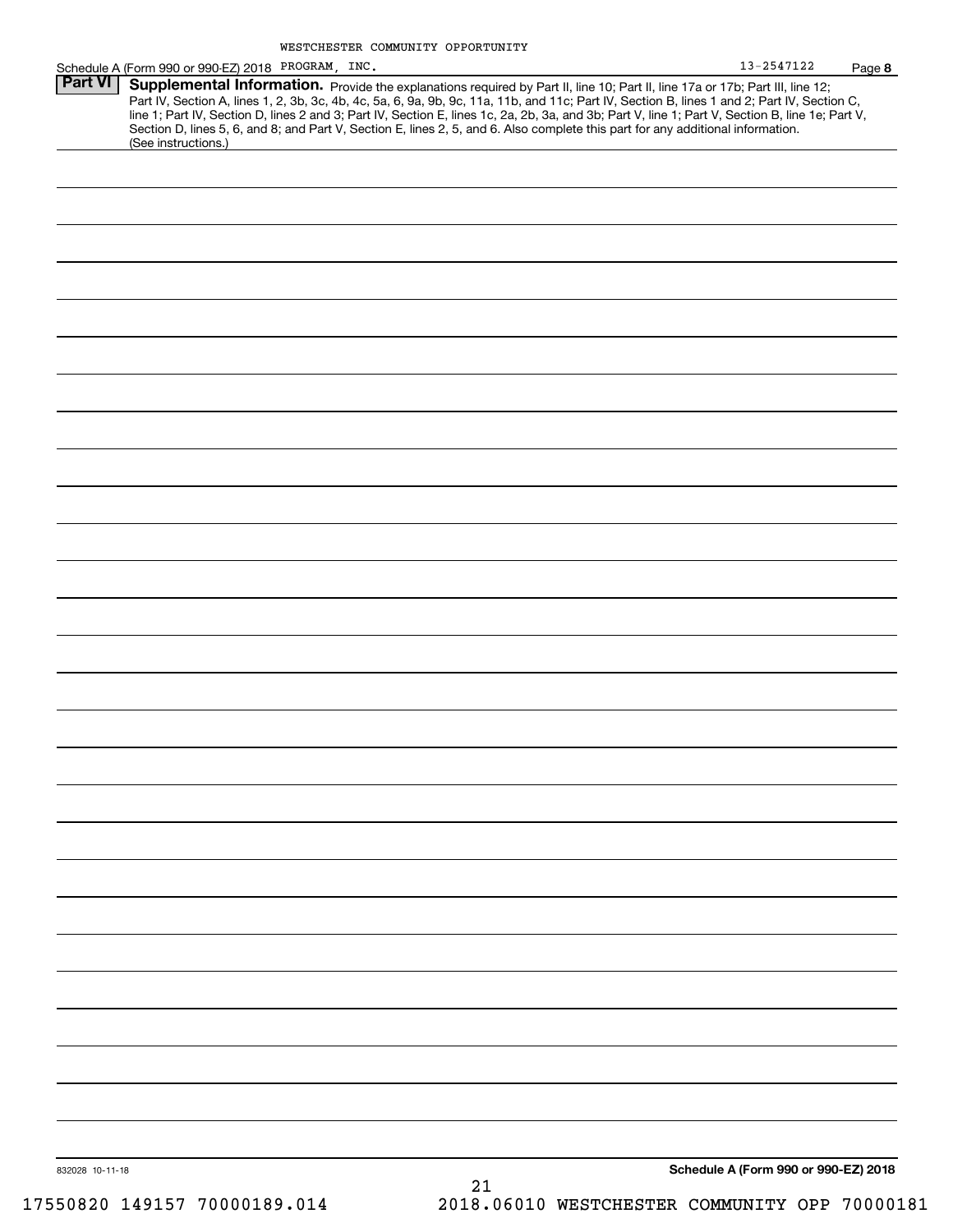\*\* PUBLIC DISCLOSURE COPY \*\*

WESTCHESTER COMMUNITY OPPORTUNITY

# **Schedule B Schedule of Contributors**

**| Attach to Form 990, Form 990-EZ, or Form 990-PF. | Go to www.irs.gov/Form990 for the latest information.** OMB No. 1545-0047

**2018**

**Employer identification number**

| Internal Revenue Service |
|--------------------------|
| Name of the organization |

Department of the Treasury

**(Form 990, 990-EZ, or 990-PF)**

|                                       | PROGRAM, INC.<br>13-2547122                                                                                                                                                                                                                                                      |  |
|---------------------------------------|----------------------------------------------------------------------------------------------------------------------------------------------------------------------------------------------------------------------------------------------------------------------------------|--|
| <b>Organization type (check one):</b> |                                                                                                                                                                                                                                                                                  |  |
| Filers of:                            | Section:                                                                                                                                                                                                                                                                         |  |
| Form 990 or 990-EZ                    | $501(c)$ ( $3$ ) (enter number) organization<br>X                                                                                                                                                                                                                                |  |
|                                       | 4947(a)(1) nonexempt charitable trust not treated as a private foundation                                                                                                                                                                                                        |  |
|                                       | 527 political organization                                                                                                                                                                                                                                                       |  |
| Form 990-PF                           | 501(c)(3) exempt private foundation                                                                                                                                                                                                                                              |  |
|                                       | 4947(a)(1) nonexempt charitable trust treated as a private foundation                                                                                                                                                                                                            |  |
|                                       | 501(c)(3) taxable private foundation                                                                                                                                                                                                                                             |  |
|                                       | Check if your organization is covered by the General Rule or a Special Rule.                                                                                                                                                                                                     |  |
|                                       | Note: Only a section 501(c)(7), (8), or (10) organization can check boxes for both the General Rule and a Special Rule. See instructions.                                                                                                                                        |  |
| <b>General Rule</b>                   |                                                                                                                                                                                                                                                                                  |  |
|                                       | For an organization filing Form 990, 990-EZ, or 990-PF that received, during the year, contributions totaling \$5,000 or more (in money or<br>property) from any one contributor. Complete Parts I and II. See instructions for determining a contributor's total contributions. |  |

### **Special Rules**

any one contributor, during the year, total contributions of the greater of  $\,$  (1) \$5,000; or **(2)** 2% of the amount on (i) Form 990, Part VIII, line 1h;  $\overline{X}$  For an organization described in section 501(c)(3) filing Form 990 or 990-EZ that met the 33 1/3% support test of the regulations under sections 509(a)(1) and 170(b)(1)(A)(vi), that checked Schedule A (Form 990 or 990-EZ), Part II, line 13, 16a, or 16b, and that received from or (ii) Form 990-EZ, line 1. Complete Parts I and II.

year, total contributions of more than \$1,000 *exclusively* for religious, charitable, scientific, literary, or educational purposes, or for the For an organization described in section 501(c)(7), (8), or (10) filing Form 990 or 990-EZ that received from any one contributor, during the prevention of cruelty to children or animals. Complete Parts I (entering "N/A" in column (b) instead of the contributor name and address), II, and III.  $\mathcal{L}^{\text{max}}$ 

purpose. Don't complete any of the parts unless the **General Rule** applies to this organization because it received *nonexclusively* year, contributions <sub>exclusively</sub> for religious, charitable, etc., purposes, but no such contributions totaled more than \$1,000. If this box is checked, enter here the total contributions that were received during the year for an  $\;$ exclusively religious, charitable, etc., For an organization described in section 501(c)(7), (8), or (10) filing Form 990 or 990-EZ that received from any one contributor, during the religious, charitable, etc., contributions totaling \$5,000 or more during the year  $\Box$ — $\Box$  =  $\Box$  $\mathcal{L}^{\text{max}}$ 

**Caution:**  An organization that isn't covered by the General Rule and/or the Special Rules doesn't file Schedule B (Form 990, 990-EZ, or 990-PF),  **must** but it answer "No" on Part IV, line 2, of its Form 990; or check the box on line H of its Form 990-EZ or on its Form 990-PF, Part I, line 2, to certify that it doesn't meet the filing requirements of Schedule B (Form 990, 990-EZ, or 990-PF).

**For Paperwork Reduction Act Notice, see the instructions for Form 990, 990-EZ, or 990-PF. Schedule B (Form 990, 990-EZ, or 990-PF) (2018)** LHA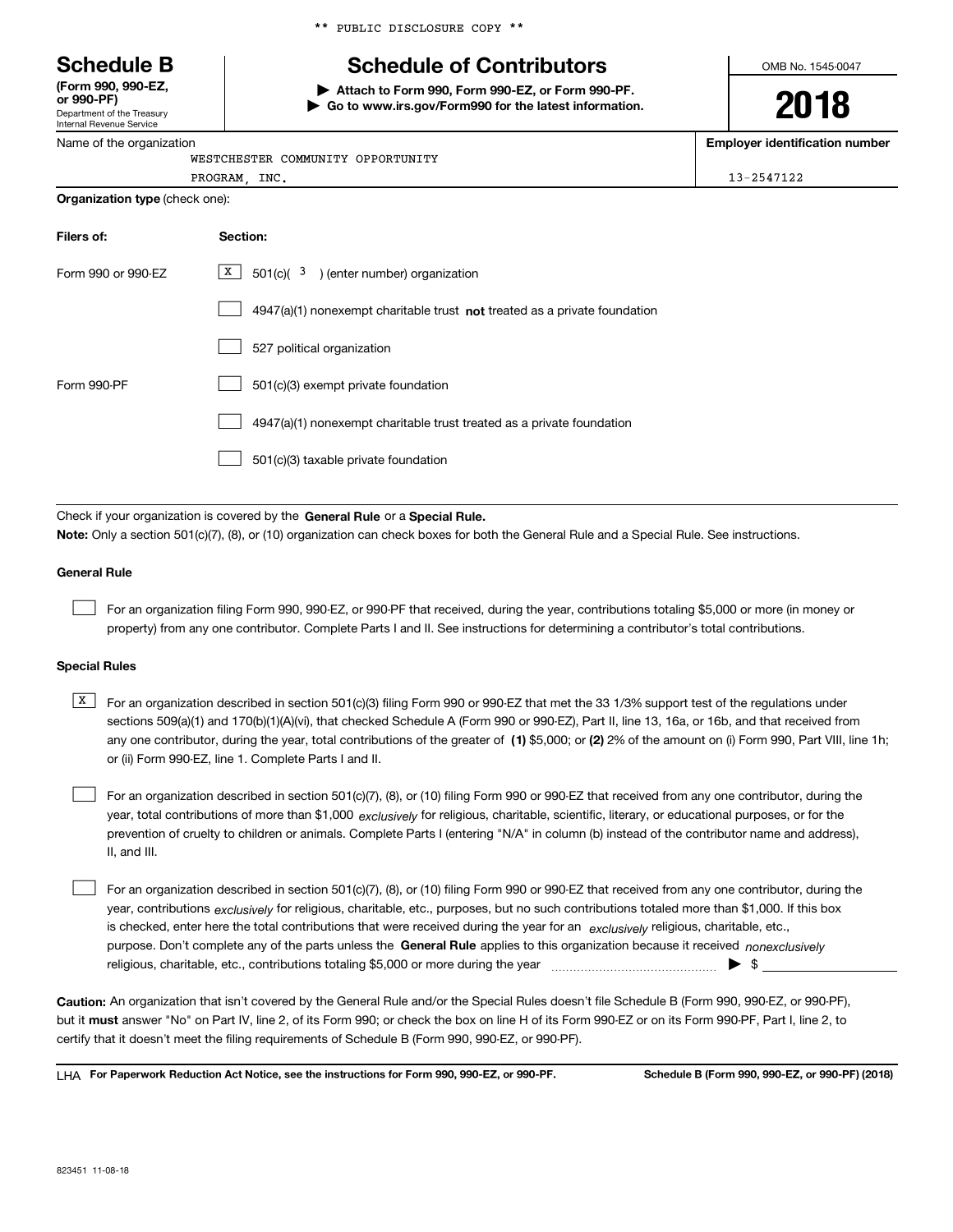|                      | Schedule B (Form 990, 990-EZ, or 990-PF) (2018)                                                       |                                   | Page 2                                                                                |
|----------------------|-------------------------------------------------------------------------------------------------------|-----------------------------------|---------------------------------------------------------------------------------------|
| Name of organization |                                                                                                       |                                   | <b>Employer identification number</b>                                                 |
| PROGRAM, INC.        | WESTCHESTER COMMUNITY OPPORTUNITY                                                                     |                                   | 13-2547122                                                                            |
| Part I               | <b>Contributors</b> (see instructions). Use duplicate copies of Part I if additional space is needed. |                                   |                                                                                       |
| (a)<br>No.           | (b)<br>Name, address, and ZIP + 4                                                                     | (c)<br><b>Total contributions</b> | (d)<br>Type of contribution                                                           |
| $\mathbf{1}$         |                                                                                                       | 18,025,265.<br>\$                 | x<br>Person<br>Payroll<br>Noncash<br>(Complete Part II for<br>noncash contributions.) |
| (a)<br>No.           | (b)<br>Name, address, and ZIP + 4                                                                     | (c)<br><b>Total contributions</b> | (d)<br>Type of contribution                                                           |
| $\boldsymbol{2}$     |                                                                                                       | 2,039,940.<br>\$                  | x<br>Person<br>Payroll<br>Noncash<br>(Complete Part II for<br>noncash contributions.) |
| (a)<br>No.           | (b)<br>Name, address, and ZIP + 4                                                                     | (c)<br><b>Total contributions</b> | (d)<br>Type of contribution                                                           |
| 3                    |                                                                                                       | 2,148,667.<br>\$                  | x<br>Person<br>Payroll<br>Noncash<br>(Complete Part II for<br>noncash contributions.) |
| (a)<br>No.           | (b)<br>Name, address, and ZIP + 4                                                                     | (c)<br><b>Total contributions</b> | (d)<br>Type of contribution                                                           |
| 4                    |                                                                                                       | 1,488,156.<br>\$                  | x<br>Person<br>Payroll<br>Noncash<br>(Complete Part II for<br>noncash contributions.) |
| (a)<br>No.           | (b)<br>Name, address, and ZIP + 4                                                                     | (c)<br><b>Total contributions</b> | (d)<br>Type of contribution                                                           |
| 5                    |                                                                                                       | 1,587,408.<br>\$                  | x<br>Person<br>Payroll<br>Noncash<br>(Complete Part II for<br>noncash contributions.) |
| (a)<br>No.           | (b)<br>Name, address, and ZIP + 4                                                                     | (c)<br><b>Total contributions</b> | (d)<br>Type of contribution                                                           |
| 6                    |                                                                                                       | 2,101,321.<br>\$                  | x<br>Person<br>Payroll<br>Noncash<br>(Complete Part II for<br>noncash contributions.) |
| 823452 11-08-18      |                                                                                                       |                                   | Schedule B (Form 990, 990-EZ, or 990-PF) (2018)                                       |

23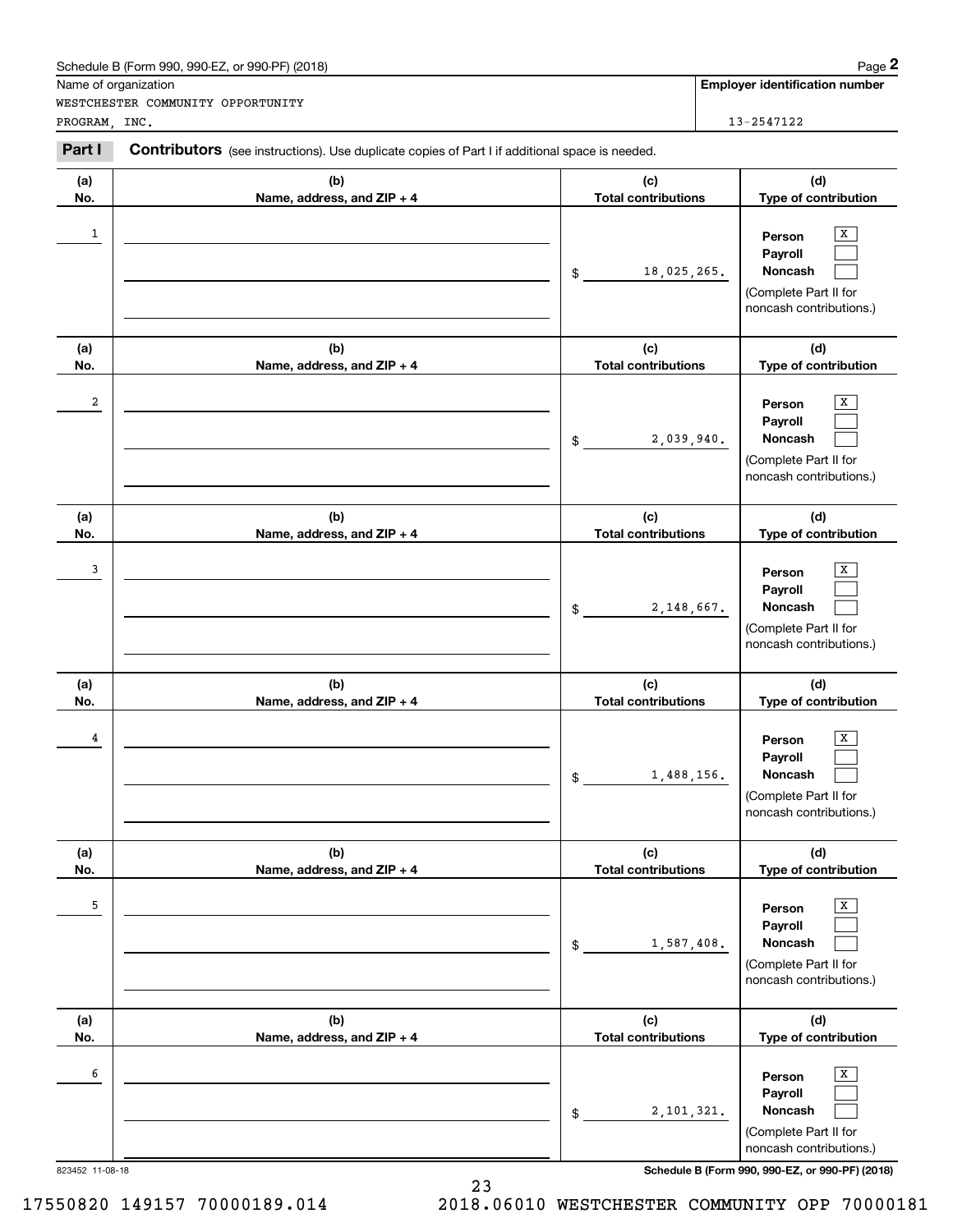|                 | Schedule B (Form 990, 990-EZ, or 990-PF) (2018)                                                       |                                   |                                       | Page 2                                                                                |
|-----------------|-------------------------------------------------------------------------------------------------------|-----------------------------------|---------------------------------------|---------------------------------------------------------------------------------------|
|                 | Name of organization                                                                                  |                                   | <b>Employer identification number</b> |                                                                                       |
| PROGRAM, INC.   | WESTCHESTER COMMUNITY OPPORTUNITY                                                                     |                                   |                                       | 13-2547122                                                                            |
| Part I          | <b>Contributors</b> (see instructions). Use duplicate copies of Part I if additional space is needed. |                                   |                                       |                                                                                       |
| (a)<br>No.      | (b)<br>Name, address, and ZIP + 4                                                                     | (c)<br><b>Total contributions</b> |                                       | (d)<br>Type of contribution                                                           |
| 7               |                                                                                                       | 1, 145, 308.<br>\$                |                                       | х<br>Person<br>Payroll<br>Noncash<br>(Complete Part II for<br>noncash contributions.) |
| (a)<br>No.      | (b)<br>Name, address, and ZIP + 4                                                                     | (c)<br><b>Total contributions</b> |                                       | (d)<br>Type of contribution                                                           |
| 8               |                                                                                                       | 1, 112, 262.<br>\$                |                                       | х<br>Person<br>Payroll<br>Noncash<br>(Complete Part II for<br>noncash contributions.) |
| (a)<br>No.      | (b)<br>Name, address, and ZIP + 4                                                                     | (c)<br><b>Total contributions</b> |                                       | (d)<br>Type of contribution                                                           |
| 9               |                                                                                                       | 1,068,982.<br>\$                  |                                       | x<br>Person<br>Payroll<br>Noncash<br>(Complete Part II for<br>noncash contributions.) |
| (a)<br>No.      | (b)<br>Name, address, and ZIP + 4                                                                     | (c)<br><b>Total contributions</b> |                                       | (d)<br>Type of contribution                                                           |
| 10              |                                                                                                       | \$                                | 963, 213.                             | x<br>Person<br>Payroll<br>Noncash<br>(Complete Part II for<br>noncash contributions.) |
| (a)<br>No.      | (b)<br>Name, address, and ZIP + 4                                                                     | (c)<br><b>Total contributions</b> |                                       | (d)<br>Type of contribution                                                           |
|                 |                                                                                                       | \$                                |                                       | Person<br>Payroll<br>Noncash<br>(Complete Part II for<br>noncash contributions.)      |
| (a)<br>No.      | (b)<br>Name, address, and ZIP + 4                                                                     | (c)<br><b>Total contributions</b> |                                       | (d)<br>Type of contribution                                                           |
|                 |                                                                                                       | \$                                |                                       | Person<br>Payroll<br>Noncash<br>(Complete Part II for<br>noncash contributions.)      |
| 823452 11-08-18 |                                                                                                       |                                   |                                       | Schedule B (Form 990, 990-EZ, or 990-PF) (2018)                                       |

24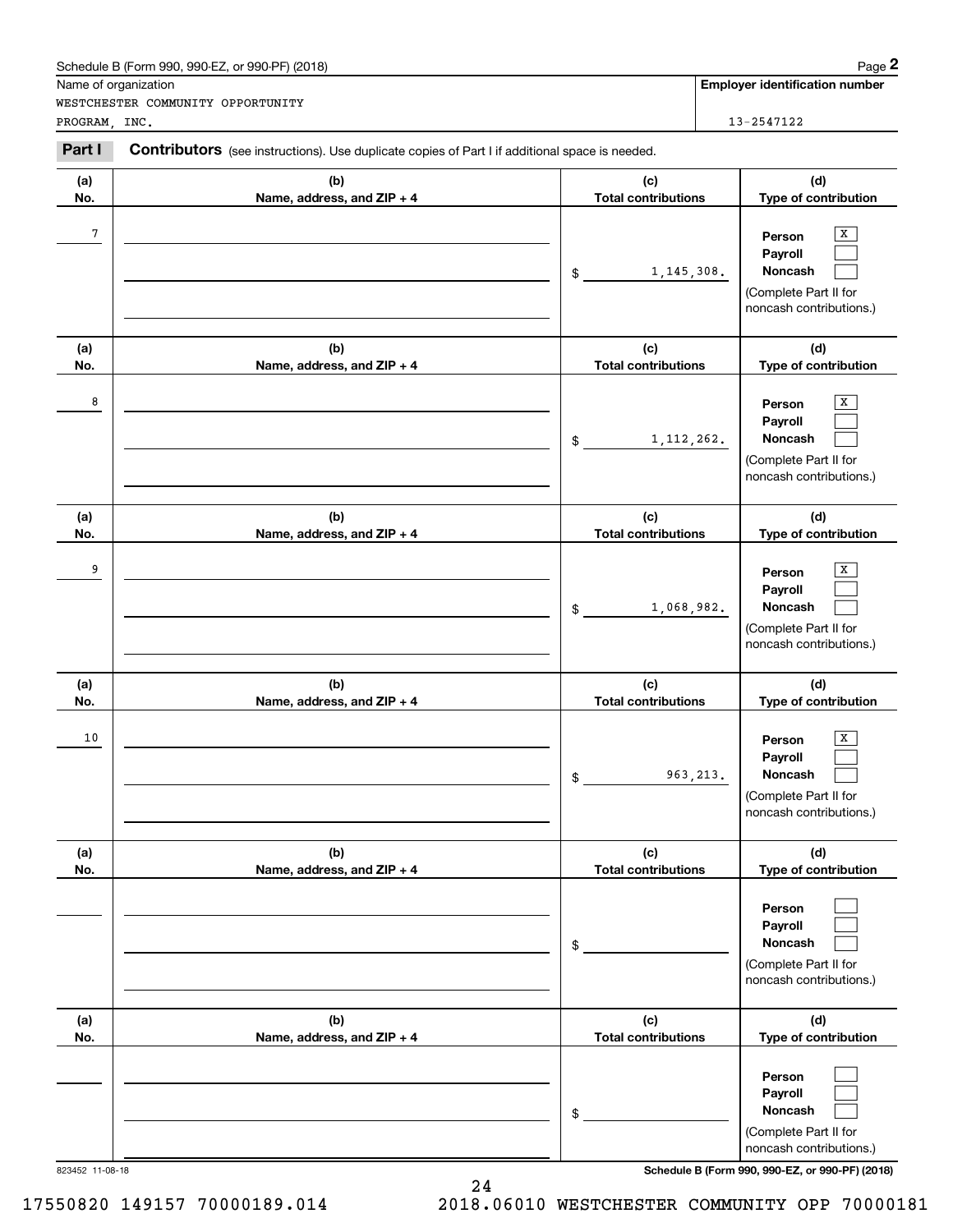|                                                                                                                                                                                          | Schedule B (Form 990, 990-EZ, or 990-PF) (2018)                                                     |                                                 | Page 3                                          |
|------------------------------------------------------------------------------------------------------------------------------------------------------------------------------------------|-----------------------------------------------------------------------------------------------------|-------------------------------------------------|-------------------------------------------------|
|                                                                                                                                                                                          | WESTCHESTER COMMUNITY OPPORTUNITY                                                                   |                                                 | <b>Employer identification number</b>           |
|                                                                                                                                                                                          |                                                                                                     |                                                 | 13-2547122                                      |
| Part II                                                                                                                                                                                  | Noncash Property (see instructions). Use duplicate copies of Part II if additional space is needed. |                                                 |                                                 |
| (a)<br>No.<br>from<br>Part I                                                                                                                                                             | (b)<br>Description of noncash property given                                                        | (c)<br>FMV (or estimate)<br>(See instructions.) | (d)<br>Date received                            |
|                                                                                                                                                                                          |                                                                                                     | $\frac{1}{2}$                                   |                                                 |
| (a)<br>No.<br>from<br>Part I                                                                                                                                                             | (b)<br>Description of noncash property given                                                        | (c)<br>FMV (or estimate)<br>(See instructions.) | (d)<br>Date received                            |
|                                                                                                                                                                                          |                                                                                                     | $\frac{1}{2}$                                   |                                                 |
| Name of organization<br>PROGRAM, INC.<br>(a)<br>No.<br>from<br>Part I<br>(a)<br>No.<br>from<br>Part I<br>(a)<br>No.<br>from<br>Part I<br>(a)<br>No.<br>from<br>Part I<br>823453 11-08-18 | (b)<br>Description of noncash property given                                                        | (c)<br>FMV (or estimate)<br>(See instructions.) | (d)<br>Date received                            |
|                                                                                                                                                                                          |                                                                                                     | $\frac{1}{2}$                                   |                                                 |
|                                                                                                                                                                                          | (b)<br>Description of noncash property given                                                        | (c)<br>FMV (or estimate)<br>(See instructions.) | (d)<br>Date received                            |
|                                                                                                                                                                                          |                                                                                                     | \$                                              |                                                 |
|                                                                                                                                                                                          | (b)<br>Description of noncash property given                                                        | (c)<br>FMV (or estimate)<br>(See instructions.) | (d)<br>Date received                            |
|                                                                                                                                                                                          |                                                                                                     | \$                                              |                                                 |
|                                                                                                                                                                                          | (b)<br>Description of noncash property given                                                        | (c)<br>FMV (or estimate)<br>(See instructions.) | (d)<br>Date received                            |
|                                                                                                                                                                                          |                                                                                                     | \$                                              |                                                 |
|                                                                                                                                                                                          | 25                                                                                                  |                                                 | Schedule B (Form 990, 990-EZ, or 990-PF) (2018) |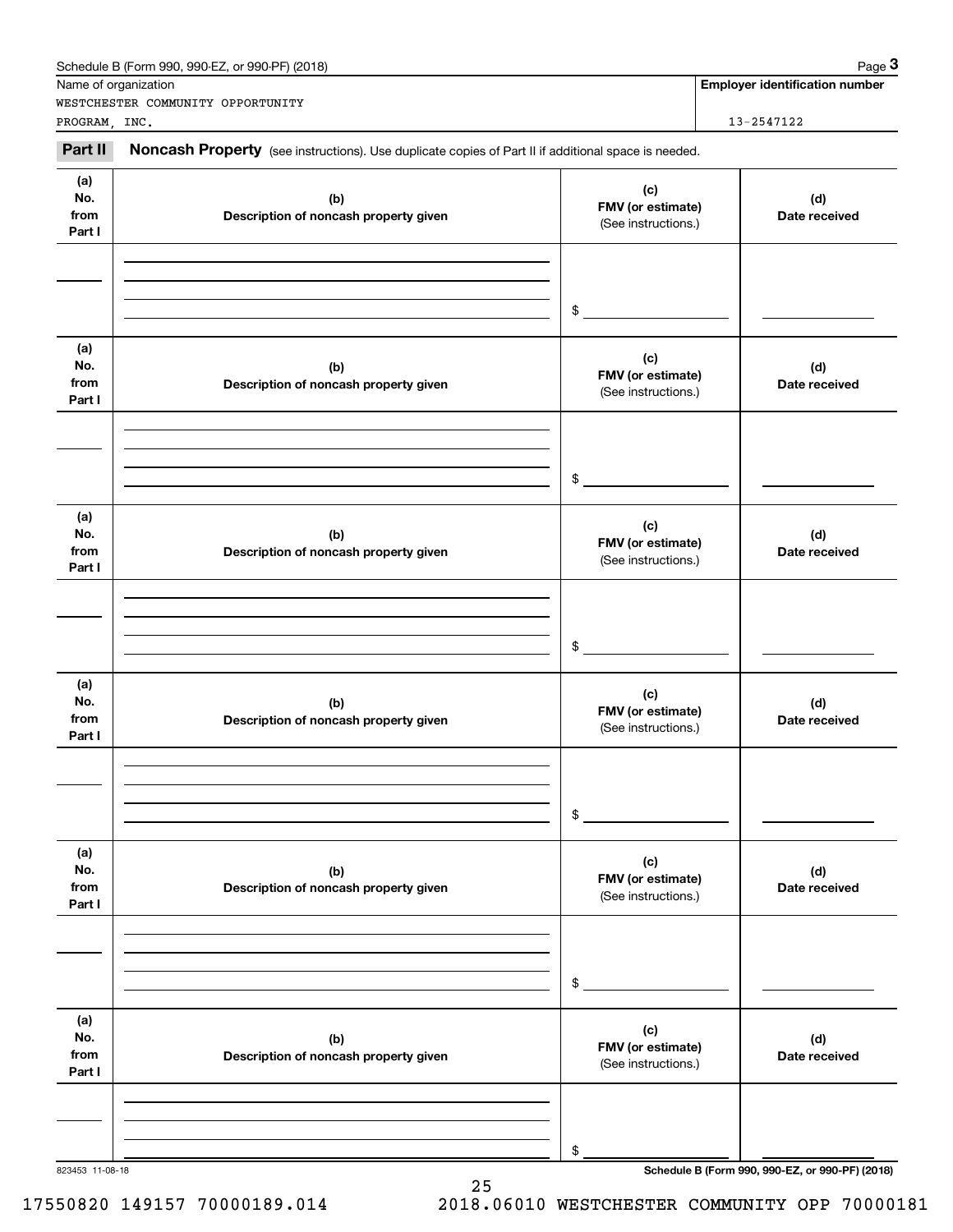|                   | Schedule B (Form 990, 990-EZ, or 990-PF) (2018)                                                                                                                                                                                                                              |                      | Page 4                                          |
|-------------------|------------------------------------------------------------------------------------------------------------------------------------------------------------------------------------------------------------------------------------------------------------------------------|----------------------|-------------------------------------------------|
|                   | Name of organization                                                                                                                                                                                                                                                         |                      | <b>Employer identification number</b>           |
|                   | WESTCHESTER COMMUNITY OPPORTUNITY                                                                                                                                                                                                                                            |                      |                                                 |
| PROGRAM, INC.     |                                                                                                                                                                                                                                                                              |                      | 13-2547122                                      |
| Part III          | Exclusively religious, charitable, etc., contributions to organizations described in section 501(c)(7), (8), or (10) that total more than \$1,000 for the year<br>from any one contributor. Complete columns (a) through (e) and the following line entry. For organizations |                      |                                                 |
|                   | completing Part III, enter the total of exclusively religious, charitable, etc., contributions of $$1,000$ or less for the year. (Enter this info. once.) $\blacktriangleright$ $\$$                                                                                         |                      |                                                 |
|                   | Use duplicate copies of Part III if additional space is needed.                                                                                                                                                                                                              |                      |                                                 |
| $(a)$ No.<br>from | (b) Purpose of gift                                                                                                                                                                                                                                                          | (c) Use of gift      | (d) Description of how gift is held             |
| Part I            |                                                                                                                                                                                                                                                                              |                      |                                                 |
|                   |                                                                                                                                                                                                                                                                              |                      |                                                 |
|                   |                                                                                                                                                                                                                                                                              |                      |                                                 |
|                   |                                                                                                                                                                                                                                                                              |                      |                                                 |
|                   |                                                                                                                                                                                                                                                                              | (e) Transfer of gift |                                                 |
|                   |                                                                                                                                                                                                                                                                              |                      |                                                 |
|                   | Transferee's name, address, and ZIP + 4                                                                                                                                                                                                                                      |                      | Relationship of transferor to transferee        |
|                   |                                                                                                                                                                                                                                                                              |                      |                                                 |
|                   |                                                                                                                                                                                                                                                                              |                      |                                                 |
|                   |                                                                                                                                                                                                                                                                              |                      |                                                 |
|                   |                                                                                                                                                                                                                                                                              |                      |                                                 |
| (a) No.<br>from   | (b) Purpose of gift                                                                                                                                                                                                                                                          | (c) Use of gift      | (d) Description of how gift is held             |
| Part I            |                                                                                                                                                                                                                                                                              |                      |                                                 |
|                   |                                                                                                                                                                                                                                                                              |                      |                                                 |
|                   |                                                                                                                                                                                                                                                                              |                      |                                                 |
|                   |                                                                                                                                                                                                                                                                              |                      |                                                 |
|                   |                                                                                                                                                                                                                                                                              | (e) Transfer of gift |                                                 |
|                   |                                                                                                                                                                                                                                                                              |                      |                                                 |
|                   | Transferee's name, address, and ZIP + 4                                                                                                                                                                                                                                      |                      | Relationship of transferor to transferee        |
|                   |                                                                                                                                                                                                                                                                              |                      |                                                 |
|                   |                                                                                                                                                                                                                                                                              |                      |                                                 |
|                   |                                                                                                                                                                                                                                                                              |                      |                                                 |
| (a) No.           |                                                                                                                                                                                                                                                                              |                      |                                                 |
| from              | (b) Purpose of gift                                                                                                                                                                                                                                                          | (c) Use of gift      | (d) Description of how gift is held             |
| Part I            |                                                                                                                                                                                                                                                                              |                      |                                                 |
|                   |                                                                                                                                                                                                                                                                              |                      |                                                 |
|                   |                                                                                                                                                                                                                                                                              |                      |                                                 |
|                   |                                                                                                                                                                                                                                                                              |                      |                                                 |
|                   |                                                                                                                                                                                                                                                                              | (e) Transfer of gift |                                                 |
|                   |                                                                                                                                                                                                                                                                              |                      |                                                 |
|                   | Transferee's name, address, and $ZIP + 4$                                                                                                                                                                                                                                    |                      | Relationship of transferor to transferee        |
|                   |                                                                                                                                                                                                                                                                              |                      |                                                 |
|                   |                                                                                                                                                                                                                                                                              |                      |                                                 |
|                   |                                                                                                                                                                                                                                                                              |                      |                                                 |
| (a) No.<br>from   |                                                                                                                                                                                                                                                                              |                      |                                                 |
| Part I            | (b) Purpose of gift                                                                                                                                                                                                                                                          | (c) Use of gift      | (d) Description of how gift is held             |
|                   |                                                                                                                                                                                                                                                                              |                      |                                                 |
|                   |                                                                                                                                                                                                                                                                              |                      |                                                 |
|                   |                                                                                                                                                                                                                                                                              |                      |                                                 |
|                   |                                                                                                                                                                                                                                                                              |                      |                                                 |
|                   |                                                                                                                                                                                                                                                                              | (e) Transfer of gift |                                                 |
|                   |                                                                                                                                                                                                                                                                              |                      |                                                 |
|                   | Transferee's name, address, and $ZIP + 4$                                                                                                                                                                                                                                    |                      | Relationship of transferor to transferee        |
|                   |                                                                                                                                                                                                                                                                              |                      |                                                 |
|                   |                                                                                                                                                                                                                                                                              |                      |                                                 |
|                   |                                                                                                                                                                                                                                                                              |                      |                                                 |
| 823454 11-08-18   |                                                                                                                                                                                                                                                                              |                      | Schedule B (Form 990, 990-EZ, or 990-PF) (2018) |
|                   |                                                                                                                                                                                                                                                                              | 26                   |                                                 |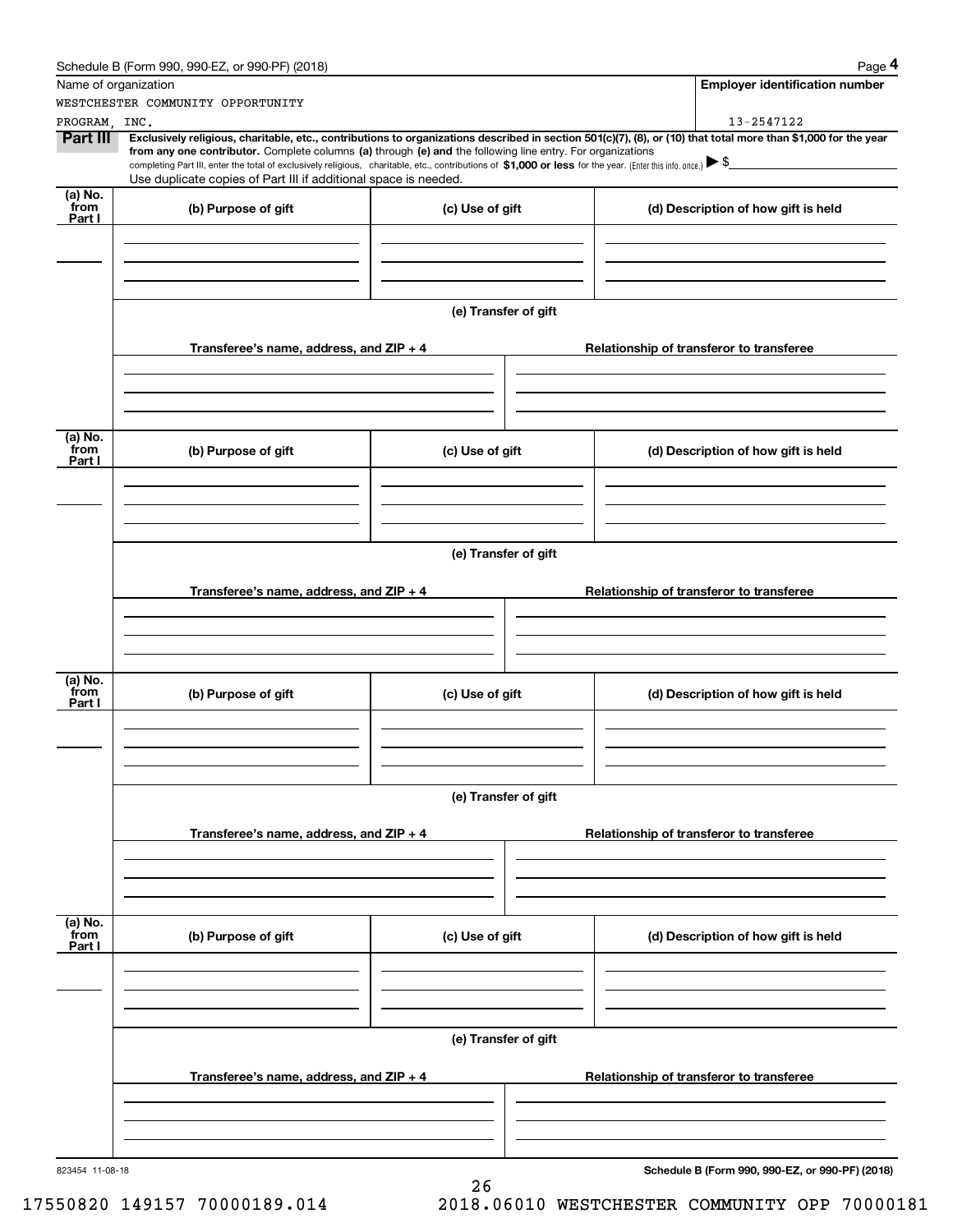|         |                                                        |                                                                                                        |                                                                                                                                                                                                                                                                                                                                                                   |    | OMB No. 1545-0047                          |
|---------|--------------------------------------------------------|--------------------------------------------------------------------------------------------------------|-------------------------------------------------------------------------------------------------------------------------------------------------------------------------------------------------------------------------------------------------------------------------------------------------------------------------------------------------------------------|----|--------------------------------------------|
|         | <b>SCHEDULE D</b><br>(Form 990)                        |                                                                                                        | <b>Supplemental Financial Statements</b><br>Complete if the organization answered "Yes" on Form 990,<br>Part IV, line 6, 7, 8, 9, 10, 11a, 11b, 11c, 11d, 11e, 11f, 12a, or 12b.                                                                                                                                                                                  |    |                                            |
|         | Department of the Treasury<br>Internal Revenue Service |                                                                                                        | Attach to Form 990.<br>Go to www.irs.gov/Form990 for instructions and the latest information.                                                                                                                                                                                                                                                                     |    | <b>Open to Public</b><br><b>Inspection</b> |
|         | Name of the organization                               | WESTCHESTER COMMUNITY OPPORTUNITY                                                                      |                                                                                                                                                                                                                                                                                                                                                                   |    | <b>Employer identification number</b>      |
|         |                                                        | PROGRAM, INC.                                                                                          |                                                                                                                                                                                                                                                                                                                                                                   |    | 13-2547122                                 |
| Part I  |                                                        |                                                                                                        | Organizations Maintaining Donor Advised Funds or Other Similar Funds or Accounts. Complete if the                                                                                                                                                                                                                                                                 |    |                                            |
|         |                                                        | organization answered "Yes" on Form 990, Part IV, line 6.                                              |                                                                                                                                                                                                                                                                                                                                                                   |    |                                            |
|         |                                                        |                                                                                                        | (a) Donor advised funds                                                                                                                                                                                                                                                                                                                                           |    | (b) Funds and other accounts               |
| 1       |                                                        |                                                                                                        |                                                                                                                                                                                                                                                                                                                                                                   |    |                                            |
| 2       |                                                        | Aggregate value of contributions to (during year)                                                      |                                                                                                                                                                                                                                                                                                                                                                   |    |                                            |
| з       |                                                        |                                                                                                        |                                                                                                                                                                                                                                                                                                                                                                   |    |                                            |
| 4       |                                                        |                                                                                                        |                                                                                                                                                                                                                                                                                                                                                                   |    |                                            |
| 5       |                                                        |                                                                                                        | Did the organization inform all donors and donor advisors in writing that the assets held in donor advised funds                                                                                                                                                                                                                                                  |    | Yes<br>No                                  |
| 6       |                                                        |                                                                                                        | Did the organization inform all grantees, donors, and donor advisors in writing that grant funds can be used only                                                                                                                                                                                                                                                 |    |                                            |
|         |                                                        |                                                                                                        | for charitable purposes and not for the benefit of the donor or donor advisor, or for any other purpose conferring                                                                                                                                                                                                                                                |    |                                            |
|         |                                                        |                                                                                                        |                                                                                                                                                                                                                                                                                                                                                                   |    | Yes<br>No                                  |
| Part II |                                                        |                                                                                                        | Conservation Easements. Complete if the organization answered "Yes" on Form 990, Part IV, line 7.                                                                                                                                                                                                                                                                 |    |                                            |
| 1       |                                                        | Purpose(s) of conservation easements held by the organization (check all that apply).                  |                                                                                                                                                                                                                                                                                                                                                                   |    |                                            |
|         |                                                        | Preservation of land for public use (e.g., recreation or education)                                    | Preservation of a historically important land area                                                                                                                                                                                                                                                                                                                |    |                                            |
|         |                                                        | Protection of natural habitat                                                                          | Preservation of a certified historic structure                                                                                                                                                                                                                                                                                                                    |    |                                            |
|         |                                                        | Preservation of open space                                                                             |                                                                                                                                                                                                                                                                                                                                                                   |    |                                            |
| 2       |                                                        |                                                                                                        | Complete lines 2a through 2d if the organization held a qualified conservation contribution in the form of a conservation easement on the last                                                                                                                                                                                                                    |    |                                            |
|         | day of the tax year.                                   |                                                                                                        |                                                                                                                                                                                                                                                                                                                                                                   |    | Held at the End of the Tax Year            |
| а       |                                                        |                                                                                                        |                                                                                                                                                                                                                                                                                                                                                                   | 2a |                                            |
| b       |                                                        | Total acreage restricted by conservation easements                                                     |                                                                                                                                                                                                                                                                                                                                                                   | 2b |                                            |
| с       |                                                        |                                                                                                        |                                                                                                                                                                                                                                                                                                                                                                   | 2c |                                            |
| d       |                                                        |                                                                                                        | Number of conservation easements included in (c) acquired after 7/25/06, and not on a historic structure                                                                                                                                                                                                                                                          |    |                                            |
| 3       |                                                        |                                                                                                        | listed in the National Register [11, 1200] [12] The National Register [11, 1200] [12] The National Register [11, 1200] [12] The National Register [11, 1200] [12] The National Register [11, 1200] [12] The National Register<br>Number of conservation easements modified, transferred, released, extinguished, or terminated by the organization during the tax | 2d |                                            |
|         | $year \blacktriangleright$                             |                                                                                                        |                                                                                                                                                                                                                                                                                                                                                                   |    |                                            |
| 4       |                                                        | Number of states where property subject to conservation easement is located >                          |                                                                                                                                                                                                                                                                                                                                                                   |    |                                            |
| 5       |                                                        | Does the organization have a written policy regarding the periodic monitoring, inspection, handling of |                                                                                                                                                                                                                                                                                                                                                                   |    |                                            |
|         |                                                        | violations, and enforcement of the conservation easements it holds?                                    |                                                                                                                                                                                                                                                                                                                                                                   |    | Yes<br>No                                  |
|         |                                                        |                                                                                                        | Staff and volunteer hours devoted to monitoring, inspecting, handling of violations, and enforcing conservation easements during the year                                                                                                                                                                                                                         |    |                                            |
|         |                                                        |                                                                                                        |                                                                                                                                                                                                                                                                                                                                                                   |    |                                            |
| 7       |                                                        |                                                                                                        | Amount of expenses incurred in monitoring, inspecting, handling of violations, and enforcing conservation easements during the year                                                                                                                                                                                                                               |    |                                            |
|         | $\blacktriangleright$ \$                               |                                                                                                        |                                                                                                                                                                                                                                                                                                                                                                   |    |                                            |
| 8       |                                                        |                                                                                                        | Does each conservation easement reported on line 2(d) above satisfy the requirements of section 170(h)(4)(B)(i)                                                                                                                                                                                                                                                   |    |                                            |
|         |                                                        |                                                                                                        |                                                                                                                                                                                                                                                                                                                                                                   |    | Yes<br>No                                  |
| 9       |                                                        |                                                                                                        | In Part XIII, describe how the organization reports conservation easements in its revenue and expense statement, and balance sheet, and                                                                                                                                                                                                                           |    |                                            |
|         |                                                        |                                                                                                        | include, if applicable, the text of the footnote to the organization's financial statements that describes the organization's accounting for                                                                                                                                                                                                                      |    |                                            |
|         | conservation easements.<br>Part III                    |                                                                                                        | Organizations Maintaining Collections of Art, Historical Treasures, or Other Similar Assets.                                                                                                                                                                                                                                                                      |    |                                            |
|         |                                                        | Complete if the organization answered "Yes" on Form 990, Part IV, line 8.                              |                                                                                                                                                                                                                                                                                                                                                                   |    |                                            |
|         |                                                        |                                                                                                        | 1a If the organization elected, as permitted under SFAS 116 (ASC 958), not to report in its revenue statement and balance sheet works of art,                                                                                                                                                                                                                     |    |                                            |
|         |                                                        |                                                                                                        | historical treasures, or other similar assets held for public exhibition, education, or research in furtherance of public service, provide, in Part XIII,                                                                                                                                                                                                         |    |                                            |
|         |                                                        | the text of the footnote to its financial statements that describes these items.                       |                                                                                                                                                                                                                                                                                                                                                                   |    |                                            |
| b       |                                                        |                                                                                                        | If the organization elected, as permitted under SFAS 116 (ASC 958), to report in its revenue statement and balance sheet works of art, historical                                                                                                                                                                                                                 |    |                                            |
|         |                                                        |                                                                                                        | treasures, or other similar assets held for public exhibition, education, or research in furtherance of public service, provide the following amounts                                                                                                                                                                                                             |    |                                            |
|         | relating to these items:                               |                                                                                                        |                                                                                                                                                                                                                                                                                                                                                                   |    |                                            |
|         |                                                        |                                                                                                        |                                                                                                                                                                                                                                                                                                                                                                   |    | $\frac{1}{2}$                              |
|         |                                                        | (ii) Assets included in Form 990, Part X                                                               |                                                                                                                                                                                                                                                                                                                                                                   |    | $\sim$                                     |
| 2       |                                                        |                                                                                                        | If the organization received or held works of art, historical treasures, or other similar assets for financial gain, provide                                                                                                                                                                                                                                      |    |                                            |
|         |                                                        | the following amounts required to be reported under SFAS 116 (ASC 958) relating to these items:        |                                                                                                                                                                                                                                                                                                                                                                   |    |                                            |
| а       |                                                        |                                                                                                        |                                                                                                                                                                                                                                                                                                                                                                   |    |                                            |
|         |                                                        | <b>b</b> Assets included in Form 990, Part X                                                           |                                                                                                                                                                                                                                                                                                                                                                   |    | \$                                         |

| <b>b</b> Assets included in Form 990. Part X                               |
|----------------------------------------------------------------------------|
| LHA For Paperwork Reduction Act Notice, see the Instructions for Form 990. |
| 832051 10-29-18                                                            |

27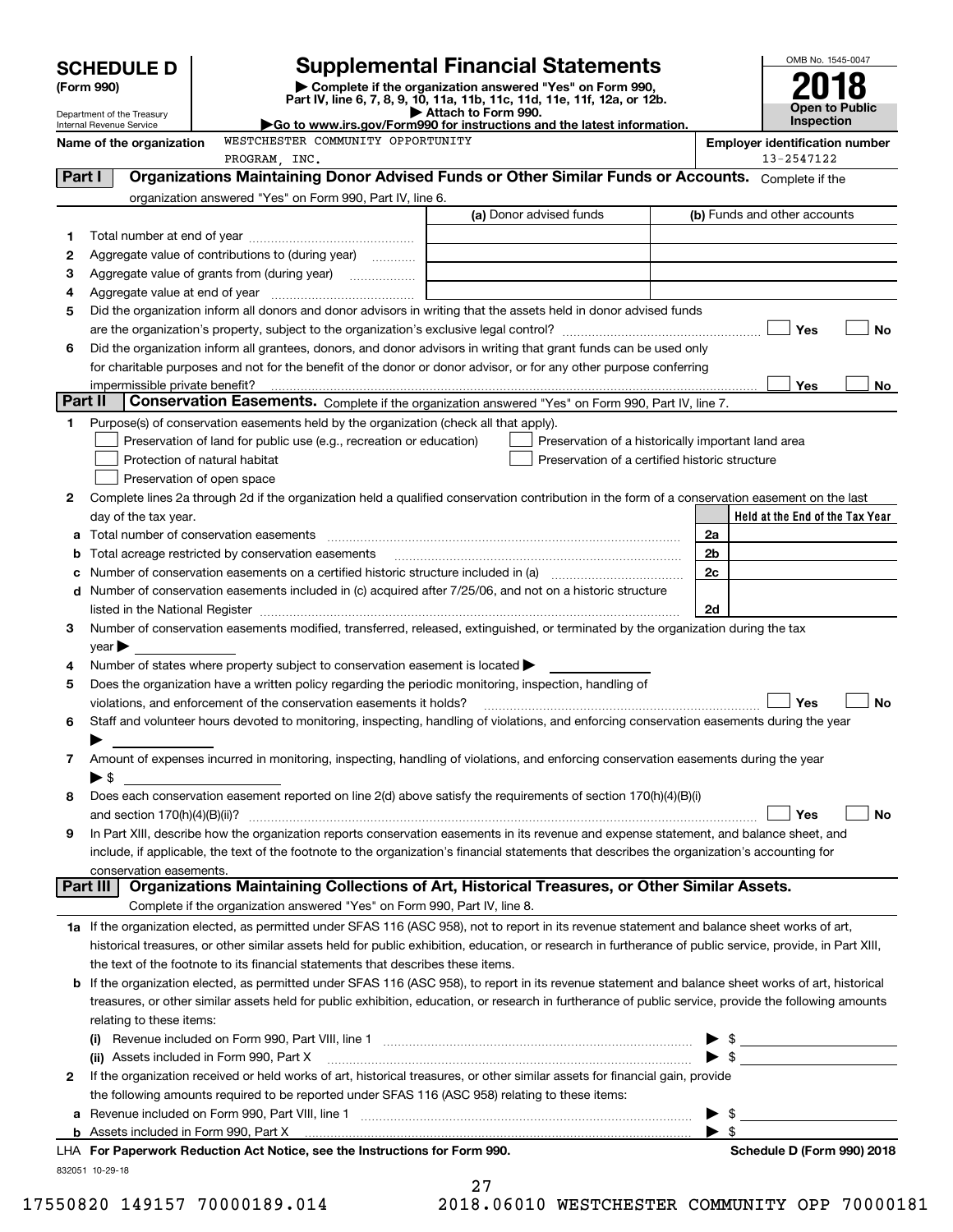WESTER COMMUNITY COPORTUNITY

|    |                                                                                                                                                                                                                                      | WESTCHESTER COMMUNITY OPPORTUNITY |   |                |                           |                      |            |                     |            |           |
|----|--------------------------------------------------------------------------------------------------------------------------------------------------------------------------------------------------------------------------------------|-----------------------------------|---|----------------|---------------------------|----------------------|------------|---------------------|------------|-----------|
|    | PROGRAM, INC.<br>Schedule D (Form 990) 2018                                                                                                                                                                                          |                                   |   |                |                           |                      | 13-2547122 |                     |            | $Page$ 2  |
|    | Organizations Maintaining Collections of Art, Historical Treasures, or Other Similar Assets (continued)<br>Part III                                                                                                                  |                                   |   |                |                           |                      |            |                     |            |           |
| З  | Using the organization's acquisition, accession, and other records, check any of the following that are a significant use of its collection items                                                                                    |                                   |   |                |                           |                      |            |                     |            |           |
|    | (check all that apply):                                                                                                                                                                                                              |                                   |   |                |                           |                      |            |                     |            |           |
| a  | Public exhibition                                                                                                                                                                                                                    | d                                 |   |                | Loan or exchange programs |                      |            |                     |            |           |
| b  | Scholarly research                                                                                                                                                                                                                   | e                                 |   |                |                           |                      |            |                     |            |           |
| c  | Preservation for future generations                                                                                                                                                                                                  |                                   |   |                |                           |                      |            |                     |            |           |
| 4  | Provide a description of the organization's collections and explain how they further the organization's exempt purpose in Part XIII.                                                                                                 |                                   |   |                |                           |                      |            |                     |            |           |
| 5  | During the year, did the organization solicit or receive donations of art, historical treasures, or other similar assets                                                                                                             |                                   |   |                |                           |                      |            |                     |            |           |
|    |                                                                                                                                                                                                                                      |                                   |   |                |                           |                      |            | Yes                 |            | No        |
|    | Part IV<br>Escrow and Custodial Arrangements. Complete if the organization answered "Yes" on Form 990, Part IV, line 9, or                                                                                                           |                                   |   |                |                           |                      |            |                     |            |           |
|    | reported an amount on Form 990, Part X, line 21.                                                                                                                                                                                     |                                   |   |                |                           |                      |            |                     |            |           |
|    | 1a Is the organization an agent, trustee, custodian or other intermediary for contributions or other assets not included                                                                                                             |                                   |   |                |                           |                      |            |                     |            |           |
|    | on Form 990, Part X? [11] matter contracts and contracts and contracts are contracted as a function of the set of the set of the set of the set of the set of the set of the set of the set of the set of the set of the set o       |                                   |   |                |                           |                      |            | Yes                 |            | <b>No</b> |
|    | b If "Yes," explain the arrangement in Part XIII and complete the following table:                                                                                                                                                   |                                   |   |                |                           |                      |            |                     |            |           |
|    |                                                                                                                                                                                                                                      |                                   |   |                |                           |                      |            | Amount              |            |           |
|    | Beginning balance <b>contract the contract of the contract of the contract of the contract of the contract of the contract of the contract of the contract of the contract of the contract of the contract of the contract of th</b> |                                   |   |                |                           | 1c                   |            |                     |            |           |
|    | d Additions during the year manufactured and an account of the state of a distribution of Additions during the year                                                                                                                  |                                   |   |                |                           | 1d                   |            |                     |            |           |
|    | Distributions during the year manufactured and continuum control of the state of the control of the state of the state of the state of the state of the state of the state of the state of the state of the state of the state       |                                   |   |                |                           | 1e                   |            |                     |            |           |
| Ť. | Ending balance measurements are all the contract of the contract of the contract of the contract of the contract of the contract of the contract of the contract of the contract of the contract of the contract of the contra       |                                   |   |                |                           | 1f                   |            |                     |            |           |
|    | 2a Did the organization include an amount on Form 990, Part X, line 21, for escrow or custodial account liability?                                                                                                                   |                                   |   |                |                           | .                    |            | <b>Yes</b>          |            | No        |
|    | <b>b</b> If "Yes," explain the arrangement in Part XIII. Check here if the explanation has been provided on Part XIII                                                                                                                |                                   |   |                |                           |                      |            |                     |            |           |
|    | Endowment Funds. Complete if the organization answered "Yes" on Form 990, Part IV, line 10.<br>Part V                                                                                                                                |                                   |   |                |                           |                      |            |                     |            |           |
|    |                                                                                                                                                                                                                                      | (a) Current year                  |   | (b) Prior year | (c) Two years back        | (d) Three years back |            | (e) Four years back |            |           |
| 1a | Beginning of year balance                                                                                                                                                                                                            |                                   |   |                |                           |                      |            |                     |            |           |
|    |                                                                                                                                                                                                                                      |                                   |   |                |                           |                      |            |                     |            |           |
|    | Net investment earnings, gains, and losses                                                                                                                                                                                           |                                   |   |                |                           |                      |            |                     |            |           |
|    |                                                                                                                                                                                                                                      |                                   |   |                |                           |                      |            |                     |            |           |
|    | e Other expenditures for facilities                                                                                                                                                                                                  |                                   |   |                |                           |                      |            |                     |            |           |
|    | and programs                                                                                                                                                                                                                         |                                   |   |                |                           |                      |            |                     |            |           |
|    |                                                                                                                                                                                                                                      |                                   |   |                |                           |                      |            |                     |            |           |
| g  |                                                                                                                                                                                                                                      |                                   |   |                |                           |                      |            |                     |            |           |
| 2  | Provide the estimated percentage of the current year end balance (line 1g, column (a)) held as:                                                                                                                                      |                                   |   |                |                           |                      |            |                     |            |           |
|    | Board designated or quasi-endowment >                                                                                                                                                                                                |                                   | % |                |                           |                      |            |                     |            |           |
|    | Permanent endowment                                                                                                                                                                                                                  | %                                 |   |                |                           |                      |            |                     |            |           |
|    | <b>c</b> Temporarily restricted endowment $\blacktriangleright$                                                                                                                                                                      | %                                 |   |                |                           |                      |            |                     |            |           |
|    | The percentages on lines 2a, 2b, and 2c should equal 100%.                                                                                                                                                                           |                                   |   |                |                           |                      |            |                     |            |           |
|    | 3a Are there endowment funds not in the possession of the organization that are held and administered for the organization                                                                                                           |                                   |   |                |                           |                      |            |                     |            |           |
|    | by:                                                                                                                                                                                                                                  |                                   |   |                |                           |                      |            |                     | Yes        | No        |
|    |                                                                                                                                                                                                                                      |                                   |   |                |                           |                      |            | 3a(i)               |            |           |
|    | (ii) related organizations                                                                                                                                                                                                           |                                   |   |                |                           |                      |            | 3a(ii)              |            |           |
|    |                                                                                                                                                                                                                                      |                                   |   |                |                           |                      |            | 3b                  |            |           |
| 4  | Describe in Part XIII the intended uses of the organization's endowment funds.                                                                                                                                                       |                                   |   |                |                           |                      |            |                     |            |           |
|    | Land, Buildings, and Equipment.<br>Part VI                                                                                                                                                                                           |                                   |   |                |                           |                      |            |                     |            |           |
|    | Complete if the organization answered "Yes" on Form 990, Part IV, line 11a. See Form 990, Part X, line 10.                                                                                                                           |                                   |   |                |                           |                      |            |                     |            |           |
|    | Description of property                                                                                                                                                                                                              | (a) Cost or other                 |   |                | (b) Cost or other         | (c) Accumulated      |            | (d) Book value      |            |           |
|    |                                                                                                                                                                                                                                      | basis (investment)                |   |                | basis (other)             | depreciation         |            |                     |            |           |
|    |                                                                                                                                                                                                                                      |                                   |   |                | 45,552.                   |                      |            |                     |            | 45,552.   |
|    |                                                                                                                                                                                                                                      |                                   |   |                | 3,200,737.                | 1,560,325.           |            |                     | 1,640,412. |           |
|    | Leasehold improvements                                                                                                                                                                                                               |                                   |   |                | 879,017.                  | 792,662.             |            |                     |            | 86, 355.  |
|    |                                                                                                                                                                                                                                      |                                   |   |                | 2,660,518.                | 2,210,824.           |            |                     | 449,694.   |           |
|    |                                                                                                                                                                                                                                      |                                   |   |                |                           |                      |            |                     |            |           |
|    |                                                                                                                                                                                                                                      |                                   |   |                |                           |                      |            |                     |            |           |

**Total.** Add lines 1a through 1e. *(Column (d) must equal Form 990. Part X, column (B), line 10c.) …………………………………*  $\sum_{\dots}$  2,222,013.

**Schedule D (Form 990) 2018**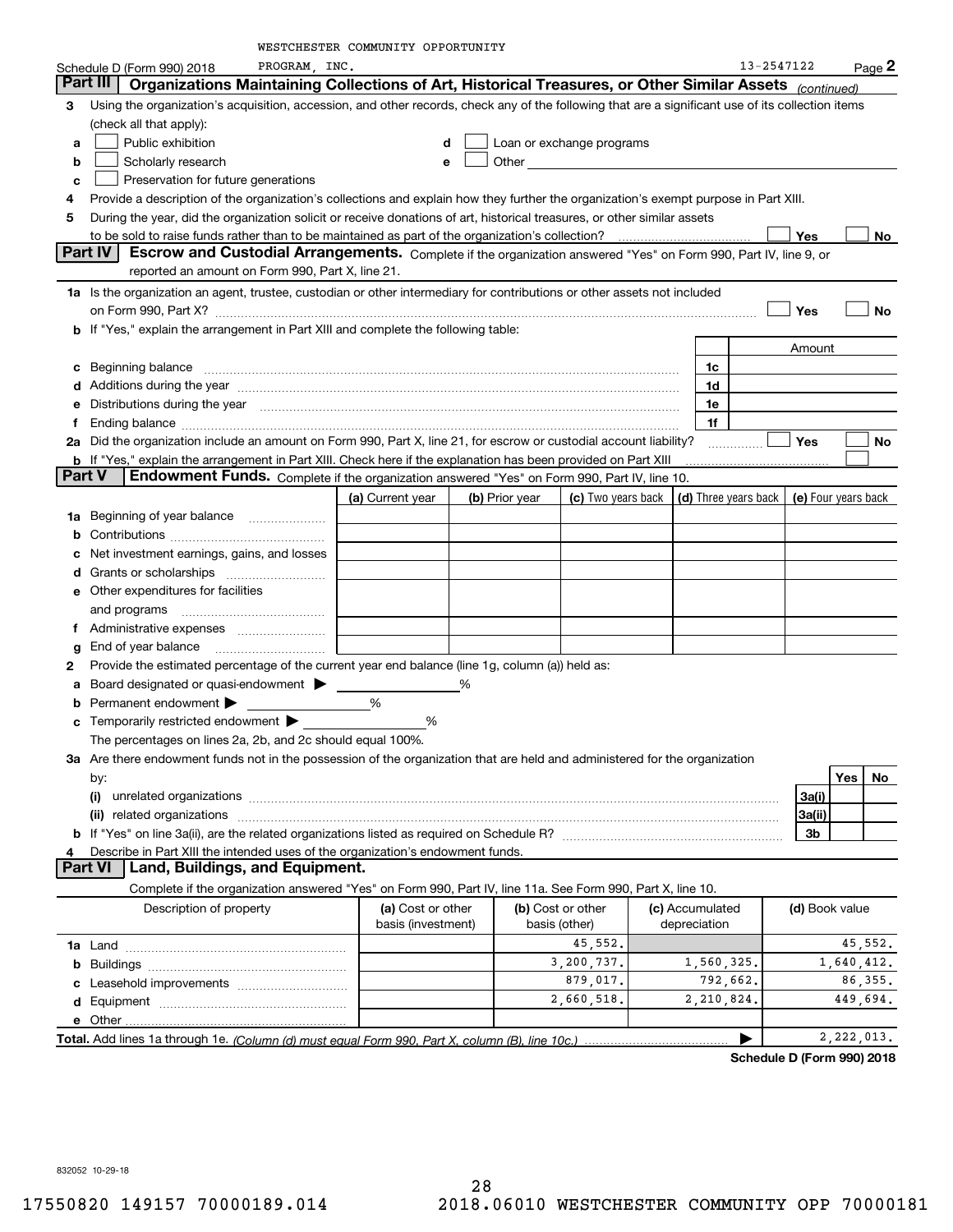### (a) Description of security or category (including name of security)  $\vert$  (b) Book value  $\vert$  (c) Total. (Col. (b) must equal Form 990, Part X, col. (B) line 12.) Total. (Col. (b) must equal Form 990, Part X, col. (B) line 13.) **(1)**Financial derivatives **(2)** Closely-held equity interests **(3)** Other (a) Description of investment **b (b)** Book value **(1)(2) (3)(4) (5)(6)(7) (8)(9)(a) (b)**  Description**(1)(2) (3)(4)(5) (6)(7) (8)(9)Total.**  *(Column (b) must equal Form 990, Part X, col. (B) line 15.)* **1.(a)** Description of liability **Book value (b)** Book value **Total.**  *(Column (b) must equal Form 990, Part X, col. (B) line 25.)* **2.**Schedule D (Form 990) 2018 PROGRAM, INC.  $\frac{3}{2}$  Page 3 Complete if the organization answered "Yes" on Form 990, Part IV, line 11b. See Form 990, Part X, line 12.  $(b)$  Book value  $\vert$  (c) Method of valuation: Cost or end-of-year market value ~~~~~~~~~~~~~~~(A)(B)(C)(D)(E)(F)(G)(H)Complete if the organization answered "Yes" on Form 990, Part IV, line 11c. See Form 990, Part X, line 13. (c) Method of valuation: Cost or end-of-year market value Complete if the organization answered "Yes" on Form 990, Part IV, line 11d. See Form 990, Part X, line 15. (b) Book value  $\blacktriangleright$ Complete if the organization answered "Yes" on Form 990, Part IV, line 11e or 11f. See Form 990, Part X, line 25. (1)(2)(3)(4)(5)(6)(7)(8)(9)Federal income taxes . . . . . . . . . . . . . . .  $\blacktriangleright$ Liability for uncertain tax positions. In Part XIII, provide the text of the footnote to the organization's financial statements that reports the organization's liability for uncertain tax positions under FIN 48 (ASC 740). Check here if the text of the footnote has been provided in Part XIII **Part VII Investments - Other Securities. Part VIII Investments - Program Related. Part IX Other Assets. Part X Other Liabilities.**  $\boxed{\mathbf{X}}$ PROGRAM, REFUNDABLE ADVANCES DUE TO AFFILIATES 13-2547122402,890. 44,923. 447,813.

**Schedule D (Form 990) 2018**

832053 10-29-18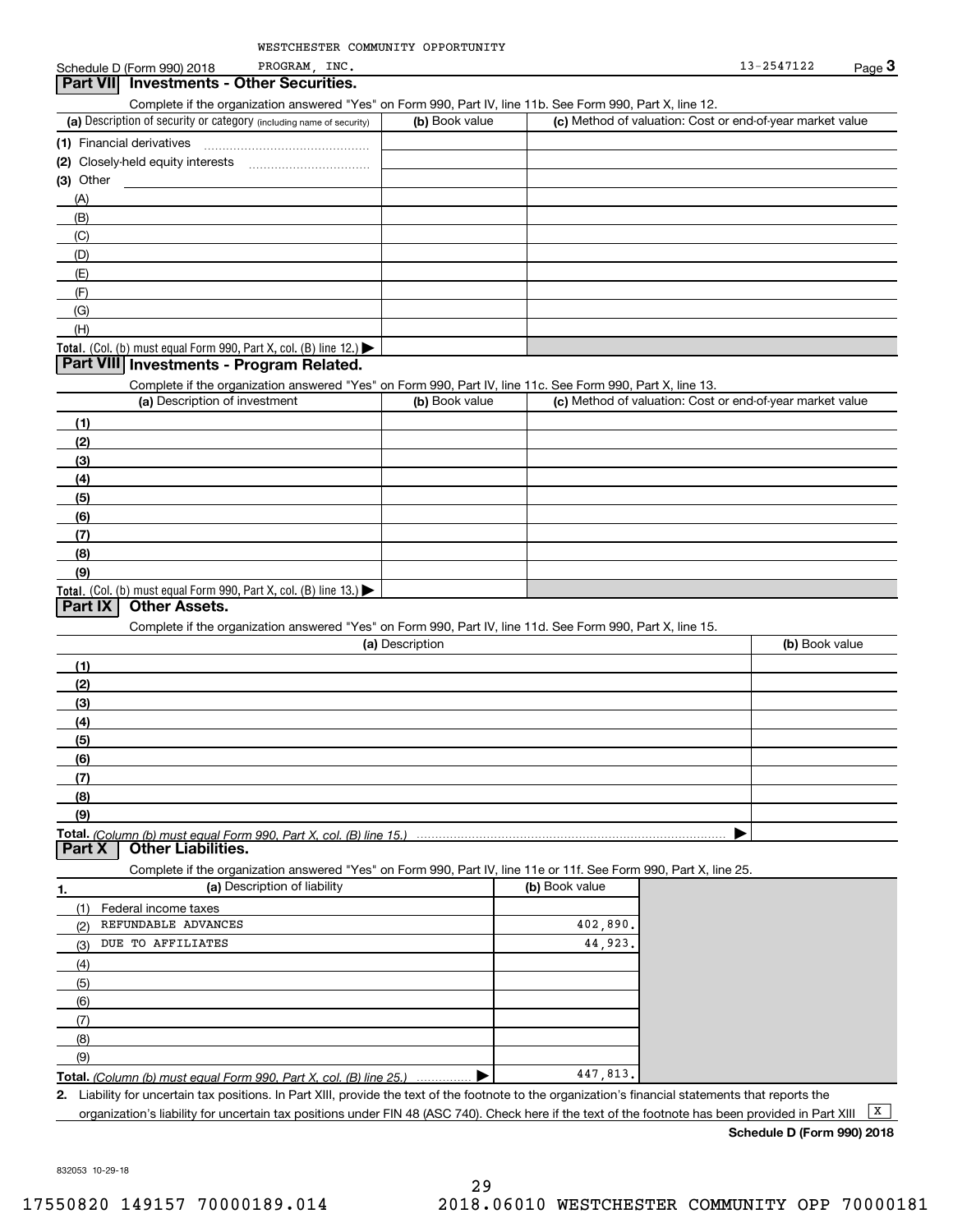|   | WESTCHESTER COMMUNITY OPPORTUNITY                                                                                                            |                |              |        |
|---|----------------------------------------------------------------------------------------------------------------------------------------------|----------------|--------------|--------|
|   | PROGRAM, INC.<br>Schedule D (Form 990) 2018                                                                                                  |                | 13-2547122   | Page 4 |
|   | Reconciliation of Revenue per Audited Financial Statements With Revenue per Return.<br><b>Part XI</b>                                        |                |              |        |
|   | Complete if the organization answered "Yes" on Form 990, Part IV, line 12a.                                                                  |                |              |        |
| 1 | Total revenue, gains, and other support per audited financial statements                                                                     |                | $\mathbf{1}$ |        |
| 2 | Amounts included on line 1 but not on Form 990, Part VIII, line 12:                                                                          |                |              |        |
| a | Net unrealized gains (losses) on investments [11] matter contracts and the unrealized gains (losses) on investments                          | 2a             |              |        |
|   |                                                                                                                                              | 2 <sub>b</sub> |              |        |
|   |                                                                                                                                              | 2c             |              |        |
| d |                                                                                                                                              | 2d             |              |        |
| е | Add lines 2a through 2d                                                                                                                      |                | <b>2e</b>    |        |
| з |                                                                                                                                              |                | 3            |        |
| 4 | Amounts included on Form 990, Part VIII, line 12, but not on line 1:                                                                         |                |              |        |
| a | Investment expenses not included on Form 990, Part VIII, line 7b [111] [11] Investment expenses not included on Form 990, Part VIII, line 7b | 4a             |              |        |
| b |                                                                                                                                              | 4b             |              |        |
|   | Add lines 4a and 4b                                                                                                                          |                | 4c           |        |
| 5 |                                                                                                                                              |                | 5            |        |
|   | Part XII   Reconciliation of Expenses per Audited Financial Statements With Expenses per Return.                                             |                |              |        |
|   | Complete if the organization answered "Yes" on Form 990, Part IV, line 12a.                                                                  |                |              |        |
| 1 |                                                                                                                                              |                | $\mathbf{1}$ |        |
| 2 | Amounts included on line 1 but not on Form 990, Part IX, line 25:                                                                            |                |              |        |
| a |                                                                                                                                              | 2a             |              |        |
|   |                                                                                                                                              | 2 <sub>b</sub> |              |        |
|   | Other losses                                                                                                                                 | 2c             |              |        |
| d |                                                                                                                                              | 2d             |              |        |
| е | Add lines 2a through 2d <b>Martin Martin Community</b> 20 <b>Add lines</b> 2a through 2d <b>Martin Additional Community 20</b>               |                | <b>2e</b>    |        |
| з |                                                                                                                                              |                | 3            |        |
| 4 | Amounts included on Form 990, Part IX, line 25, but not on line 1:                                                                           |                |              |        |
| a | Investment expenses not included on Form 990, Part VIII, line 7b [1000000000000000000000000000000000                                         | 4a             |              |        |
| b |                                                                                                                                              | 4b             |              |        |
|   | Add lines 4a and 4b                                                                                                                          |                | 4c           |        |
| 5 |                                                                                                                                              |                | 5            |        |
|   | Part XIII Supplemental Information.                                                                                                          |                |              |        |

Provide the descriptions required for Part II, lines 3, 5, and 9; Part III, lines 1a and 4; Part IV, lines 1b and 2b; Part V, line 4; Part X, line 2; Part XI, lines 2d and 4b; and Part XII, lines 2d and 4b. Also complete this part to provide any additional information.

PART X, LINE 2:

WESTCOP AND AFFILIATES HAVE EVALUATED THE RECOGNITION REQUIREMENTS FOR

UNCERTAIN INCOME TAX POSITIONS AS REQUIRED BY U.S. GAAP, WITH NO

CUMULATIVE EFFECT ADJUSTMENT REQUIRED. INCOME TAX BENEFITS ARE RECOGNIZED

FOR INCOME TAX POSITIONS TAKEN OR EXPECTED TO BE TAKEN IN A TAX RETURN,

ONLY WHEN IT IS DETERMINED THAT THE INCOME TAX POSITION WILL

MORE-LIKELY-THAN-NOT BE SUSTAINED UPON EXAMINATION BY TAXING AUTHORITIES.

ACCORDINGLY, WESTCOP AND AFFILIATES HAVE NOT RECORDED ANY RESERVES OR

RELATED ACCRUALS FOR INTEREST AND PENALTIES FOR UNCERTAIN INCOME TAX

POSITIONS AT JULY 31, 2019 AND 2018.

832054 10-29-18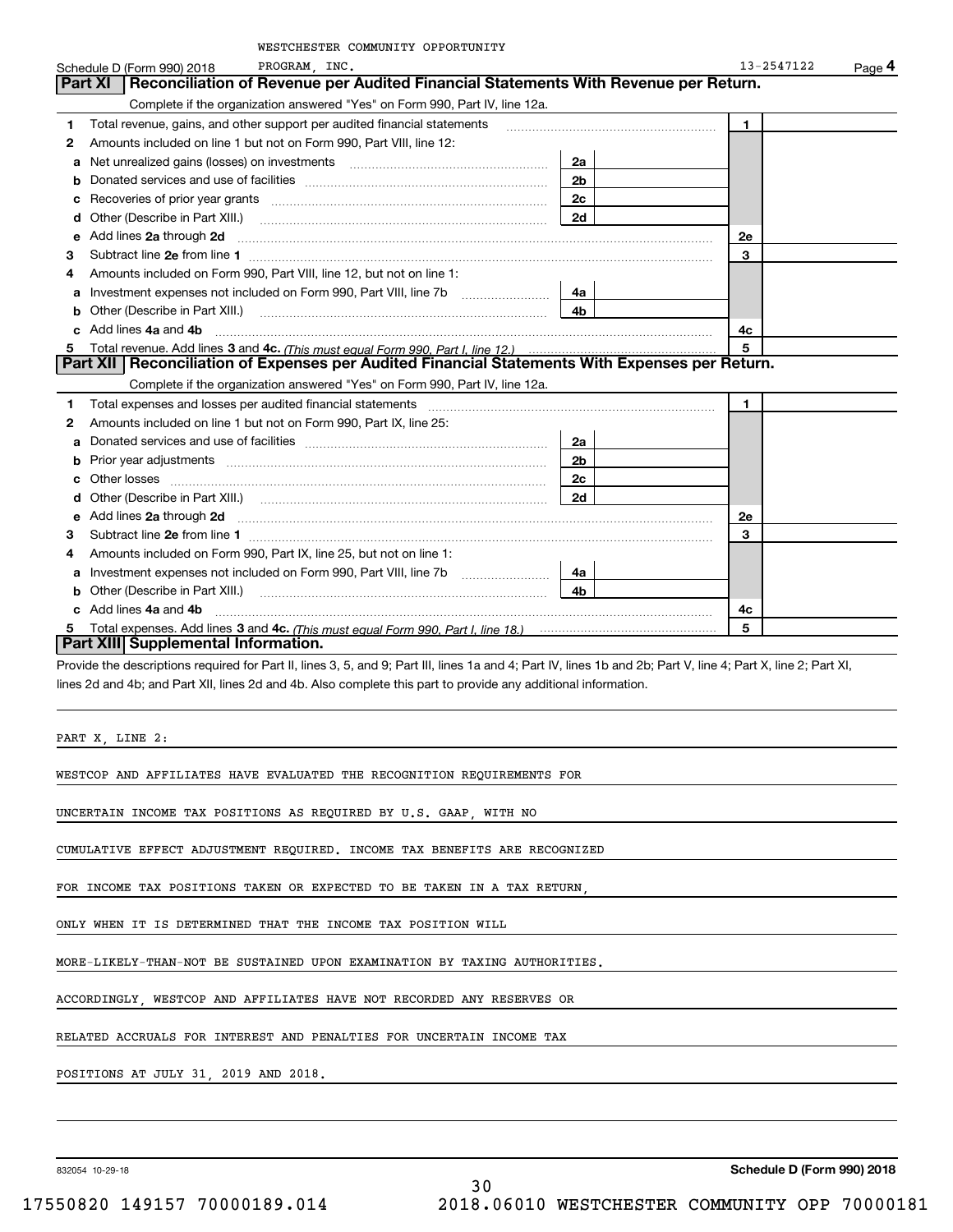| Schedule D (Form 990) 2018                     PROGRAM,INC.<br><b> Part XIII   Supplemental Information</b> <sub>(continued)</sub> | PROGRAM, INC. | $13 - 2547122$             | Page 5 |
|------------------------------------------------------------------------------------------------------------------------------------|---------------|----------------------------|--------|
|                                                                                                                                    |               |                            |        |
|                                                                                                                                    |               |                            |        |
|                                                                                                                                    |               |                            |        |
|                                                                                                                                    |               |                            |        |
|                                                                                                                                    |               |                            |        |
|                                                                                                                                    |               |                            |        |
|                                                                                                                                    |               |                            |        |
|                                                                                                                                    |               |                            |        |
|                                                                                                                                    |               |                            |        |
|                                                                                                                                    |               |                            |        |
|                                                                                                                                    |               |                            |        |
|                                                                                                                                    |               |                            |        |
|                                                                                                                                    |               |                            |        |
|                                                                                                                                    |               |                            |        |
|                                                                                                                                    |               |                            |        |
|                                                                                                                                    |               |                            |        |
|                                                                                                                                    |               |                            |        |
|                                                                                                                                    |               |                            |        |
|                                                                                                                                    |               |                            |        |
|                                                                                                                                    |               |                            |        |
|                                                                                                                                    |               |                            |        |
|                                                                                                                                    |               |                            |        |
|                                                                                                                                    |               |                            |        |
|                                                                                                                                    |               |                            |        |
|                                                                                                                                    |               |                            |        |
|                                                                                                                                    |               |                            |        |
|                                                                                                                                    |               |                            |        |
|                                                                                                                                    |               |                            |        |
|                                                                                                                                    |               |                            |        |
|                                                                                                                                    |               |                            |        |
|                                                                                                                                    |               |                            |        |
|                                                                                                                                    |               |                            |        |
|                                                                                                                                    |               |                            |        |
|                                                                                                                                    |               |                            |        |
|                                                                                                                                    |               |                            |        |
|                                                                                                                                    |               | Schedule D (Form 990) 2018 |        |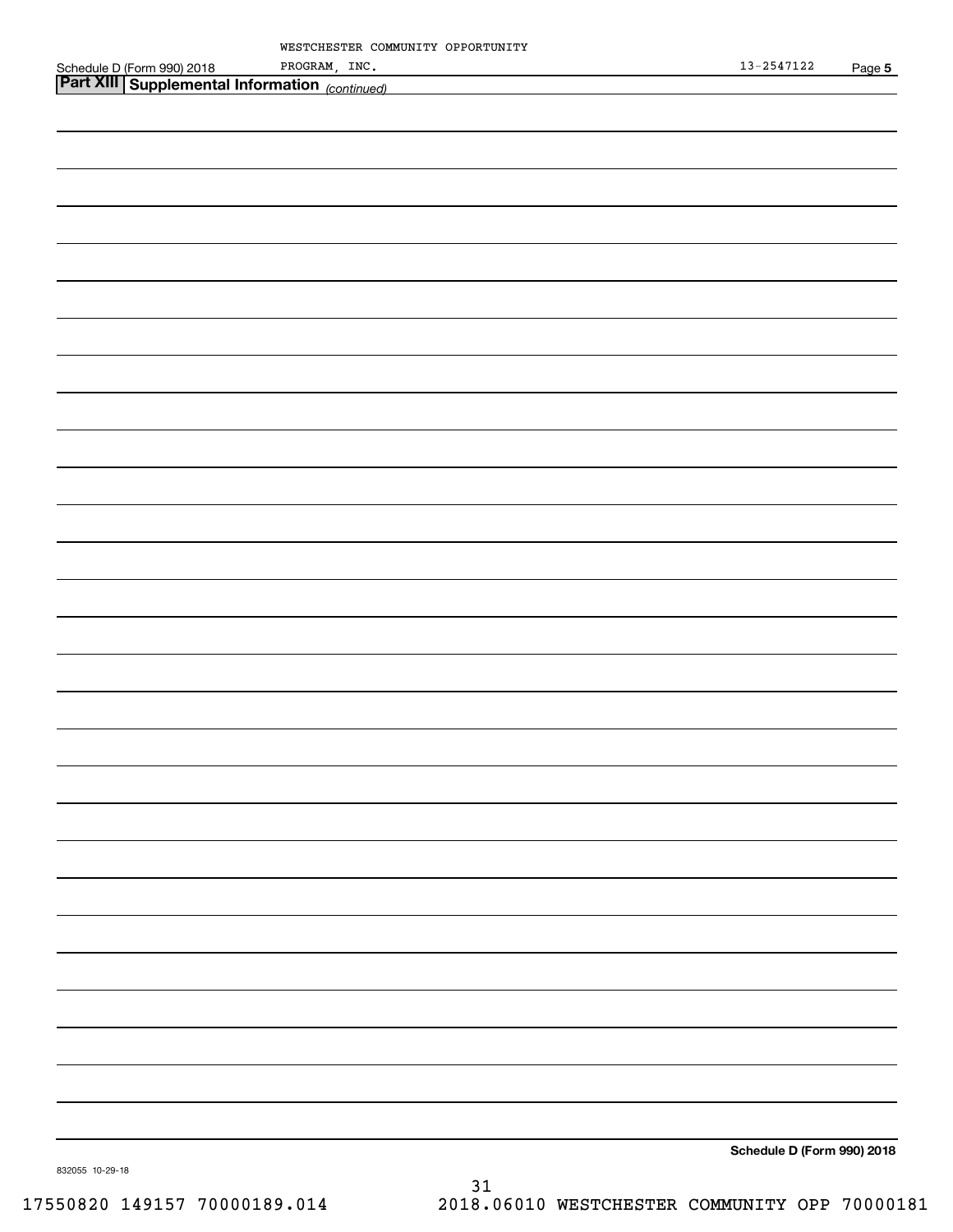| <b>SCHEDULE G</b>                                                                                                                                                          |                                  | <b>Supplemental Information Regarding Fundraising or Gaming Activities</b>                                                                                                                                                                                                                                                                                                                                                                                                                                                                      |                                                                            |    |                                                                            |  |                                                                            | OMB No. 1545-0047                                       |
|----------------------------------------------------------------------------------------------------------------------------------------------------------------------------|----------------------------------|-------------------------------------------------------------------------------------------------------------------------------------------------------------------------------------------------------------------------------------------------------------------------------------------------------------------------------------------------------------------------------------------------------------------------------------------------------------------------------------------------------------------------------------------------|----------------------------------------------------------------------------|----|----------------------------------------------------------------------------|--|----------------------------------------------------------------------------|---------------------------------------------------------|
| (Form 990 or 990-EZ)                                                                                                                                                       |                                  | Complete if the organization answered "Yes" on Form 990, Part IV, line 17, 18, or 19, or if the<br>organization entered more than \$15,000 on Form 990-EZ, line 6a.                                                                                                                                                                                                                                                                                                                                                                             |                                                                            |    |                                                                            |  |                                                                            | 2018                                                    |
| Department of the Treasury<br><b>Internal Revenue Service</b>                                                                                                              |                                  | Attach to Form 990 or Form 990-EZ.                                                                                                                                                                                                                                                                                                                                                                                                                                                                                                              |                                                                            |    |                                                                            |  |                                                                            | <b>Open to Public</b><br>Inspection                     |
| Name of the organization                                                                                                                                                   |                                  | Go to www.irs.gov/Form990 for instructions and the latest information.<br>WESTCHESTER COMMUNITY OPPORTUNITY                                                                                                                                                                                                                                                                                                                                                                                                                                     |                                                                            |    |                                                                            |  |                                                                            | <b>Employer identification number</b>                   |
|                                                                                                                                                                            | PROGRAM, INC.                    |                                                                                                                                                                                                                                                                                                                                                                                                                                                                                                                                                 |                                                                            |    |                                                                            |  | 13-2547122                                                                 |                                                         |
| Part I<br>Fundraising Activities. Complete if the organization answered "Yes" on Form 990, Part IV, line 17. Form 990-EZ filers are not<br>required to complete this part. |                                  |                                                                                                                                                                                                                                                                                                                                                                                                                                                                                                                                                 |                                                                            |    |                                                                            |  |                                                                            |                                                         |
| Mail solicitations<br>a<br>b<br>Phone solicitations<br>с<br>In-person solicitations<br>d<br>compensated at least \$5,000 by the organization.                              | Internet and email solicitations | 1 Indicate whether the organization raised funds through any of the following activities. Check all that apply.<br>e l<br>Special fundraising events<br>a<br>2 a Did the organization have a written or oral agreement with any individual (including officers, directors, trustees, or<br>key employees listed in Form 990, Part VII) or entity in connection with professional fundraising services?<br>b If "Yes," list the 10 highest paid individuals or entities (fundraisers) pursuant to agreements under which the fundraiser is to be |                                                                            |    | Solicitation of non-government grants<br>Solicitation of government grants |  | <b>Yes</b>                                                                 | No                                                      |
| (i) Name and address of individual<br>or entity (fundraiser)                                                                                                               |                                  | (ii) Activity                                                                                                                                                                                                                                                                                                                                                                                                                                                                                                                                   | (iii) Did<br>fundraiser<br>have custody<br>or control of<br>contributions? |    | (iv) Gross receipts<br>from activity                                       |  | (v) Amount paid<br>to (or retained by)<br>fundraiser<br>listed in col. (i) | (vi) Amount paid<br>to (or retained by)<br>organization |
|                                                                                                                                                                            |                                  |                                                                                                                                                                                                                                                                                                                                                                                                                                                                                                                                                 | Yes                                                                        | No |                                                                            |  |                                                                            |                                                         |
|                                                                                                                                                                            |                                  |                                                                                                                                                                                                                                                                                                                                                                                                                                                                                                                                                 |                                                                            |    |                                                                            |  |                                                                            |                                                         |
|                                                                                                                                                                            |                                  |                                                                                                                                                                                                                                                                                                                                                                                                                                                                                                                                                 |                                                                            |    |                                                                            |  |                                                                            |                                                         |
|                                                                                                                                                                            |                                  |                                                                                                                                                                                                                                                                                                                                                                                                                                                                                                                                                 |                                                                            |    |                                                                            |  |                                                                            |                                                         |
|                                                                                                                                                                            |                                  |                                                                                                                                                                                                                                                                                                                                                                                                                                                                                                                                                 |                                                                            |    |                                                                            |  |                                                                            |                                                         |
|                                                                                                                                                                            |                                  |                                                                                                                                                                                                                                                                                                                                                                                                                                                                                                                                                 |                                                                            |    |                                                                            |  |                                                                            |                                                         |
|                                                                                                                                                                            |                                  |                                                                                                                                                                                                                                                                                                                                                                                                                                                                                                                                                 |                                                                            |    |                                                                            |  |                                                                            |                                                         |
|                                                                                                                                                                            |                                  |                                                                                                                                                                                                                                                                                                                                                                                                                                                                                                                                                 |                                                                            |    |                                                                            |  |                                                                            |                                                         |
|                                                                                                                                                                            |                                  |                                                                                                                                                                                                                                                                                                                                                                                                                                                                                                                                                 |                                                                            |    |                                                                            |  |                                                                            |                                                         |
|                                                                                                                                                                            |                                  |                                                                                                                                                                                                                                                                                                                                                                                                                                                                                                                                                 |                                                                            |    |                                                                            |  |                                                                            |                                                         |
|                                                                                                                                                                            |                                  |                                                                                                                                                                                                                                                                                                                                                                                                                                                                                                                                                 |                                                                            |    |                                                                            |  |                                                                            |                                                         |
| Total                                                                                                                                                                      |                                  |                                                                                                                                                                                                                                                                                                                                                                                                                                                                                                                                                 |                                                                            |    |                                                                            |  |                                                                            |                                                         |
| or licensing.                                                                                                                                                              |                                  | 3 List all states in which the organization is registered or licensed to solicit contributions or has been notified it is exempt from registration                                                                                                                                                                                                                                                                                                                                                                                              |                                                                            |    |                                                                            |  |                                                                            |                                                         |
|                                                                                                                                                                            |                                  |                                                                                                                                                                                                                                                                                                                                                                                                                                                                                                                                                 |                                                                            |    |                                                                            |  |                                                                            |                                                         |
|                                                                                                                                                                            |                                  |                                                                                                                                                                                                                                                                                                                                                                                                                                                                                                                                                 |                                                                            |    |                                                                            |  |                                                                            |                                                         |
|                                                                                                                                                                            |                                  |                                                                                                                                                                                                                                                                                                                                                                                                                                                                                                                                                 |                                                                            |    |                                                                            |  |                                                                            |                                                         |
|                                                                                                                                                                            |                                  |                                                                                                                                                                                                                                                                                                                                                                                                                                                                                                                                                 |                                                                            |    |                                                                            |  |                                                                            |                                                         |
|                                                                                                                                                                            |                                  |                                                                                                                                                                                                                                                                                                                                                                                                                                                                                                                                                 |                                                                            |    |                                                                            |  |                                                                            |                                                         |
|                                                                                                                                                                            |                                  |                                                                                                                                                                                                                                                                                                                                                                                                                                                                                                                                                 |                                                                            |    |                                                                            |  |                                                                            |                                                         |
|                                                                                                                                                                            |                                  | LHA For Paperwork Reduction Act Notice, see the Instructions for Form 990 or 990-EZ.                                                                                                                                                                                                                                                                                                                                                                                                                                                            |                                                                            |    |                                                                            |  |                                                                            | Schedule G (Form 990 or 990-EZ) 2018                    |

832081 10-03-18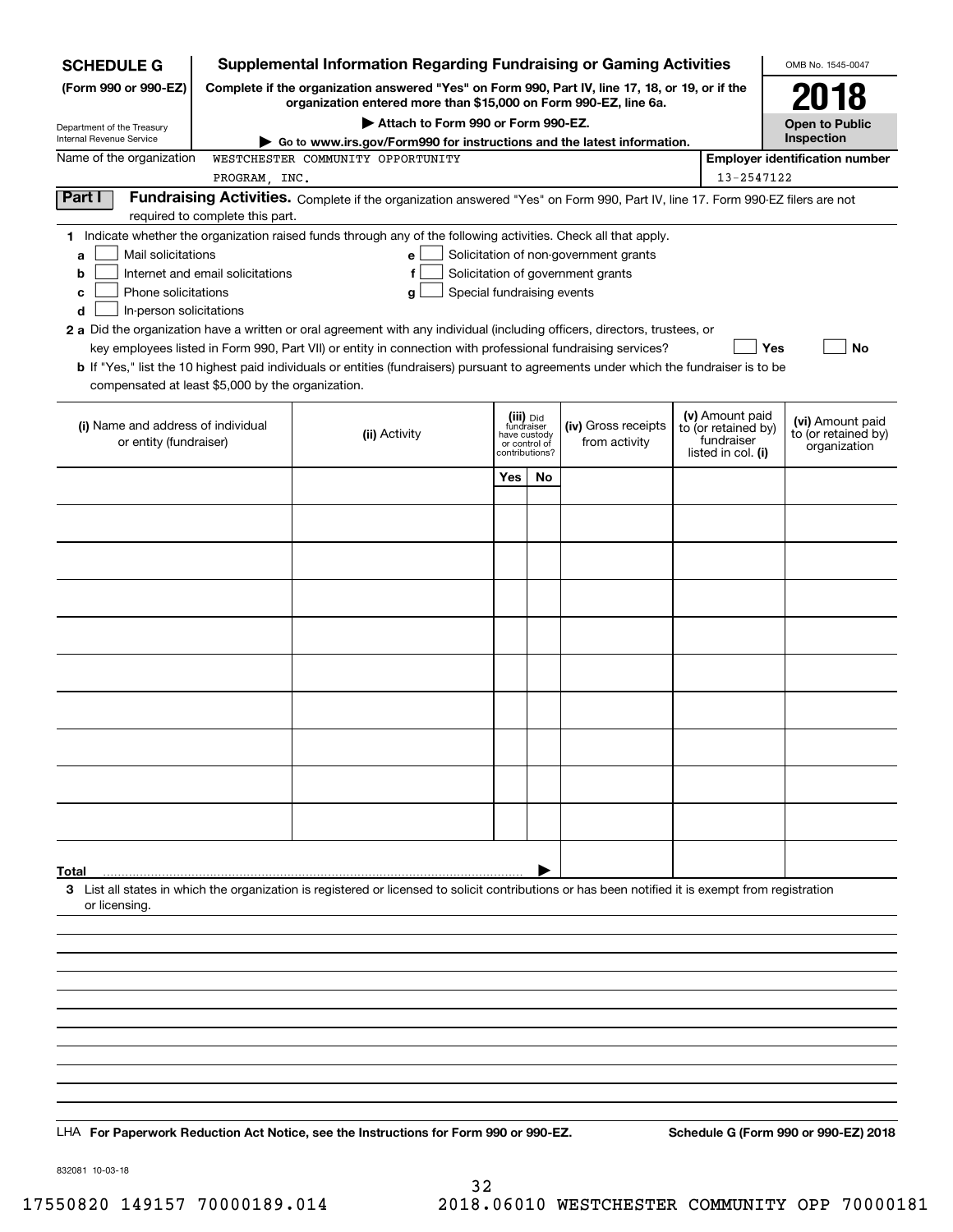WESTCHESTER COMMUNITY OPPORTUNITY Schedule G (Form 990 or 990-EZ) 2018 PROGRAM, INC. Noticed the control of the control of the control of the control of the control of the control of the control of the control of the control of the control of the control o **2 Part II** | Fundraising Events. Complete if the organization answered "Yes" on Form 990, Part IV, line 18, or reported more than \$15,000 of fundraising event contributions and gross income on Form 990-EZ, lines 1 and 6b. List events with gross receipts greater than \$5,000. **(a)** Event #1  $\vert$  **(b)** Event #2 (c) Other events **(d)**  Total events NONE(add col. **(a)** through OTHER EVENTS GALAcol. **(c)**) (event type) (event type) (total number) Revenue Revenue 81,700. 27,397. 109,097. **1**Gross receipts ~~~~~~~~~~~~~~ 19,000. 19,000. **2** Less: Contributions ................................ 62,700. 27,397. 90,097. Gross income (line 1 minus line 2) **3**. . . . . . . . . . . . **4** Cash prizes <sub>……………………………………</sub> **5** Noncash prizes \_\_\_\_\_\_\_\_\_\_\_\_\_\_\_\_\_\_\_\_\_\_\_\_\_\_\_\_ Direct Expenses Direct Expense: 18,550. 18,550. **6**Rent/facility costs ~~~~~~~~~~~~**7**Food and beverages 1,300. 1,300. **8**Entertainment ~~~~~~~~~~~~~~ 11,092. 9,466. 20,558. Other direct expenses ~~~~~~~~~~ **9**40,408.  $\blacktriangleright$ **10** Direct expense summary. Add lines 4 through 9 in column (d) 49,689. …… ▶ **11** Net income summary. Subtract line 10 from line 3, column (d)  $\sqrt{P}$ art III **Part III | Gaming.** Complete if the organization answered "Yes" on Form 990, Part IV, line 19, or reported more than \$15,000 on Form 990-EZ, line 6a. **(b)**  Pull tabs/instant **(d)**  Total gaming (add **(a)**  Revenue Bingo **Contract of Contract Contract Contract Contract Contract Contract Contract Contract Contract Contract Contract Contract Contract Contract Contract Contract Contract Contract Contract Contract Contract Contract Contr** Revenue bingo/progressive bingo col. **(a)** through col. **(c)**) Gross revenue **12** Cash prizes <sub>……………………………………</sub> Direct Expenses Direct Expenses **3**Noncash prizes ~~~~~~~~~~~~~ **4**Rent/facility costs ~~~~~~~~~~~~**5**Other direct expenses  $\boxed{\Box}$  Yes \_\_\_\_\_\_\_ %  $\boxed{\Box}$  Yes \_\_\_\_\_\_\_ %  $\boxed{\Box}$  $\mathcal{L}^{\text{max}}$ %**Yes Yes Yes** % %  $\mathcal{L}^{\text{max}}$ **No6** Volunteer labor  $\ldots$   $\ldots$   $\ldots$   $\ldots$   $\ldots$   $\ldots$   $\ldots$   $\ldots$  **No No** Direct expense summary. Add lines 2 through 5 in column (d) **7**~~~~~~~~~~~~~~~~~~~~~~~~ | Net gaming income summary. Subtract line 7 from line 1, column (d) **8**…… ▶ 

**9**Enter the state(s) in which the organization conducts gaming activities:

**a**Is the organization licensed to conduct gaming activities in each of these states? ~~~~~~~~~~~~~~~~~~~~**b**If "No," explain: **Yes**  $\mathcal{L}^{\text{max}}$ 

**10a**Were any of the organization's gaming licenses revoked, suspended, or terminated during the tax year? **b** If "Yes," explain: **Yes**

832082 10-03-18

**Schedule G (Form 990 or 990-EZ) 2018**

**No**

**No**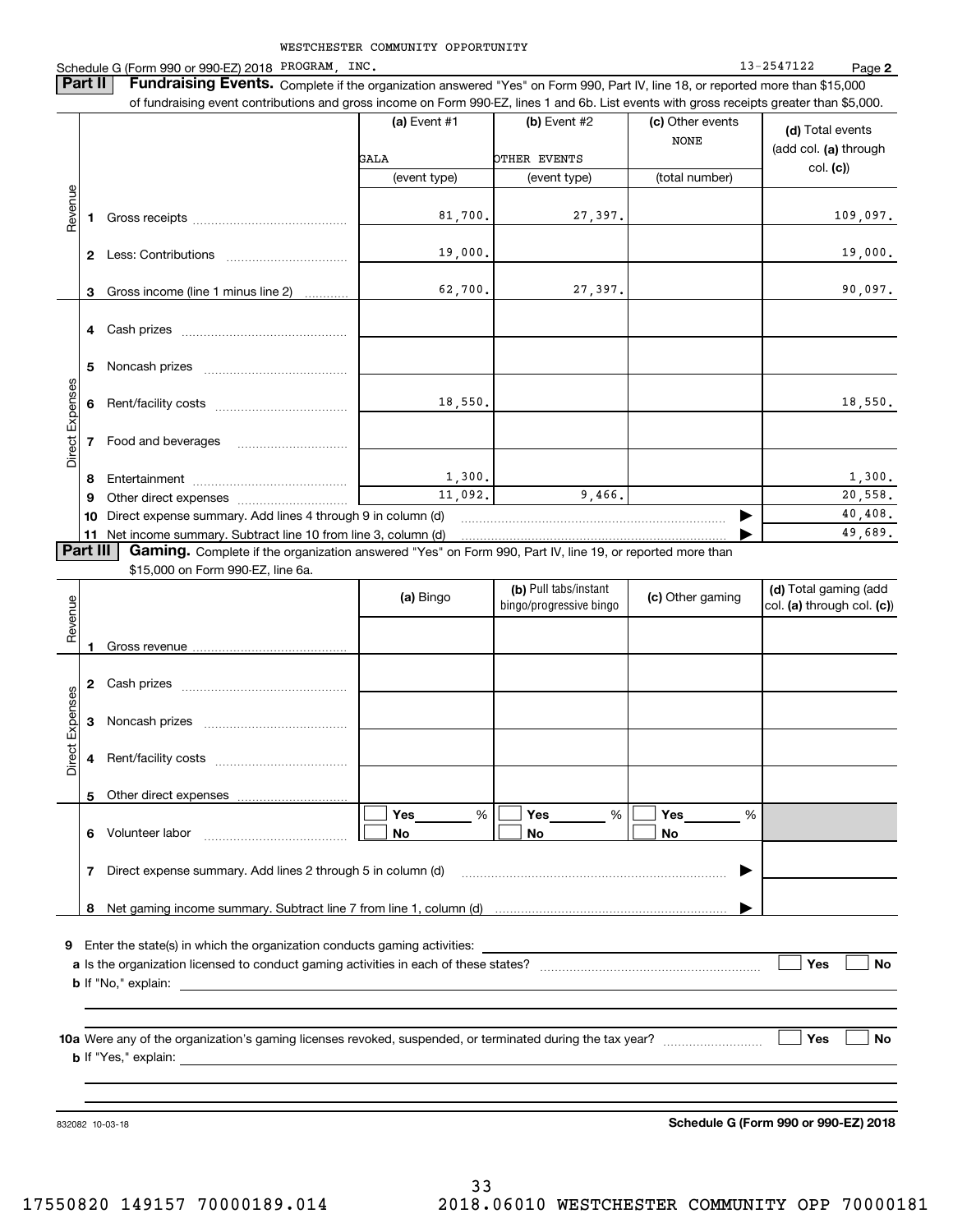|    | Schedule G (Form 990 or 990-EZ) 2018 PROGRAM, INC.                                                                                                                                                                                                    | 13-2547122      |     | Page 3               |
|----|-------------------------------------------------------------------------------------------------------------------------------------------------------------------------------------------------------------------------------------------------------|-----------------|-----|----------------------|
|    |                                                                                                                                                                                                                                                       |                 | Yes | <b>No</b>            |
|    | 12 Is the organization a grantor, beneficiary or trustee of a trust, or a member of a partnership or other entity formed                                                                                                                              |                 | Yes | No                   |
|    | <b>13</b> Indicate the percentage of gaming activity conducted in:                                                                                                                                                                                    |                 |     |                      |
|    |                                                                                                                                                                                                                                                       | 13а             |     | %                    |
|    | <b>b</b> An outside facility <i>www.communicality communicality communicality communicality communicality communicality</i>                                                                                                                           | 13 <sub>b</sub> |     | %                    |
|    | 14 Enter the name and address of the person who prepares the organization's gaming/special events books and records:                                                                                                                                  |                 |     |                      |
|    | Name $\blacktriangleright$<br><u> 1989 - Johann Harry Harry Harry Harry Harry Harry Harry Harry Harry Harry Harry Harry Harry Harry Harry Harry</u>                                                                                                   |                 |     |                      |
|    |                                                                                                                                                                                                                                                       |                 |     |                      |
|    |                                                                                                                                                                                                                                                       |                 |     | No                   |
|    | <b>b</b> If "Yes," enter the amount of gaming revenue received by the organization $\triangleright$ \$ ________________________ and the amount                                                                                                        |                 |     |                      |
|    |                                                                                                                                                                                                                                                       |                 |     |                      |
|    | c If "Yes," enter name and address of the third party:                                                                                                                                                                                                |                 |     |                      |
|    | <u> 1980 - John Stone, amerikansk politiker (</u><br>Name $\blacktriangleright$                                                                                                                                                                       |                 |     |                      |
|    |                                                                                                                                                                                                                                                       |                 |     |                      |
| 16 | Gaming manager information:                                                                                                                                                                                                                           |                 |     |                      |
|    |                                                                                                                                                                                                                                                       |                 |     |                      |
|    | Gaming manager compensation > \$                                                                                                                                                                                                                      |                 |     |                      |
|    |                                                                                                                                                                                                                                                       |                 |     |                      |
|    | Description of services provided $\blacktriangleright$<br><u> 1980 - Jan Samuel Barbara, martin di sebagai personal di sebagai personal di sebagai personal di sebagai per</u>                                                                        |                 |     |                      |
|    |                                                                                                                                                                                                                                                       |                 |     |                      |
|    | Director/officer<br>Employee<br>Independent contractor                                                                                                                                                                                                |                 |     |                      |
|    | <b>17</b> Mandatory distributions:                                                                                                                                                                                                                    |                 |     |                      |
|    | a Is the organization required under state law to make charitable distributions from the gaming proceeds to                                                                                                                                           |                 |     |                      |
|    | retain the state gaming license?                                                                                                                                                                                                                      |                 |     | $\Box$ Yes $\Box$ No |
|    | <b>b</b> Enter the amount of distributions required under state law to be distributed to other exempt organizations or spent in the<br>organization's own exempt activities during the tax year $\triangleright$ \$                                   |                 |     |                      |
|    | Part IV<br>Supplemental Information. Provide the explanations required by Part I, line 2b, columns (iii) and (v); and Part III, lines 9, 9b, 10b,<br>15b, 15c, 16, and 17b, as applicable. Also provide any additional information. See instructions. |                 |     |                      |
|    |                                                                                                                                                                                                                                                       |                 |     |                      |
|    |                                                                                                                                                                                                                                                       |                 |     |                      |
|    |                                                                                                                                                                                                                                                       |                 |     |                      |
|    |                                                                                                                                                                                                                                                       |                 |     |                      |
|    |                                                                                                                                                                                                                                                       |                 |     |                      |
|    |                                                                                                                                                                                                                                                       |                 |     |                      |
|    |                                                                                                                                                                                                                                                       |                 |     |                      |
|    |                                                                                                                                                                                                                                                       |                 |     |                      |
|    |                                                                                                                                                                                                                                                       |                 |     |                      |
|    |                                                                                                                                                                                                                                                       |                 |     |                      |
|    | Schedule G (Form 990 or 990-EZ) 2018<br>832083 10-03-18<br>$\sim$                                                                                                                                                                                     |                 |     |                      |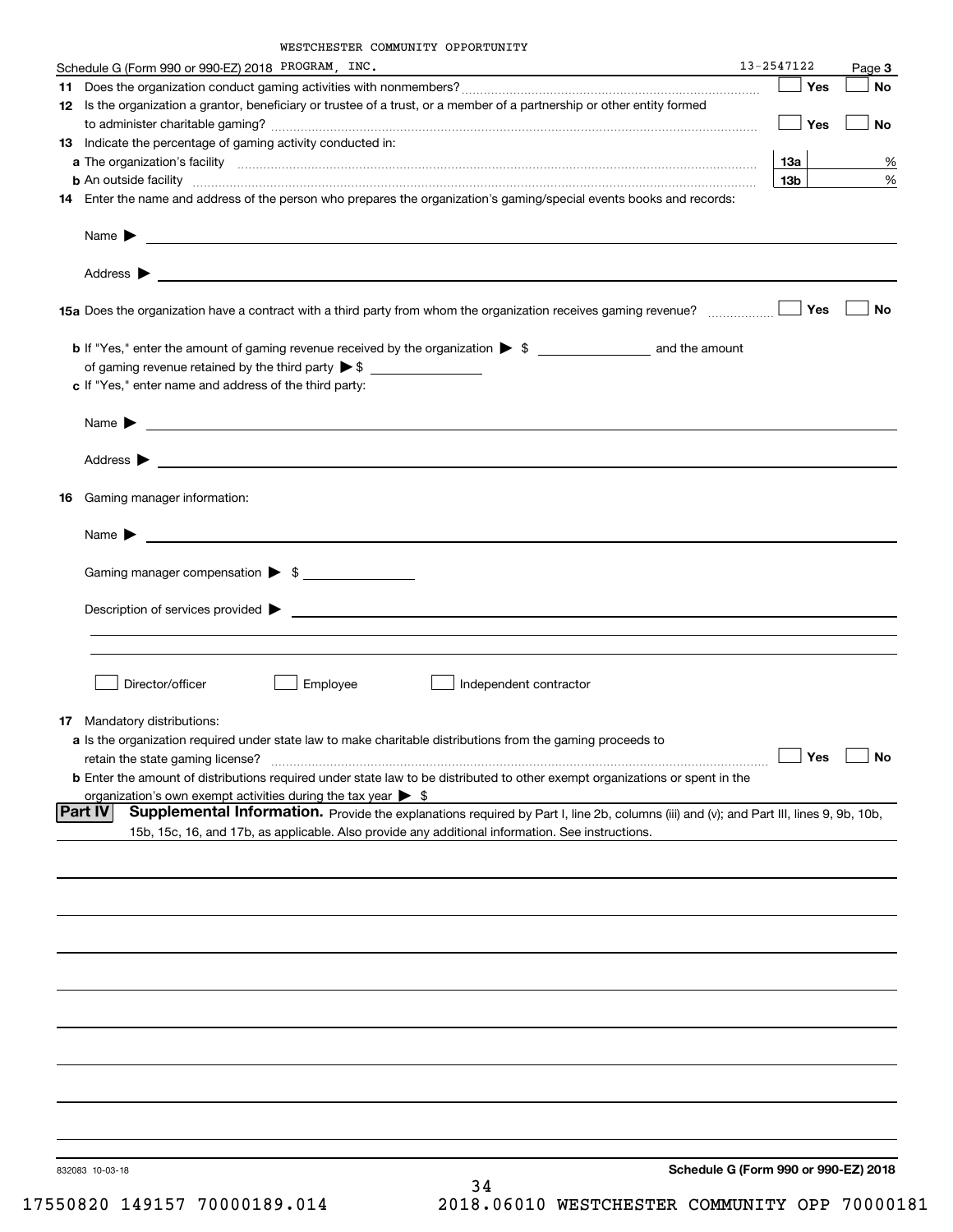| MESTCHESTER COMMUNITY OPPORTUNITY                                                                               |                                 |
|-----------------------------------------------------------------------------------------------------------------|---------------------------------|
|                                                                                                                 | $13 - 2547122$<br>Page 4        |
| Schedule G (Form 990 or 990-EZ) PROGRAM, INC.<br><b>Part IV</b> Supplemental Information <sub>(continued)</sub> |                                 |
|                                                                                                                 |                                 |
|                                                                                                                 |                                 |
|                                                                                                                 |                                 |
|                                                                                                                 |                                 |
|                                                                                                                 |                                 |
|                                                                                                                 |                                 |
|                                                                                                                 |                                 |
|                                                                                                                 |                                 |
|                                                                                                                 |                                 |
|                                                                                                                 |                                 |
|                                                                                                                 |                                 |
|                                                                                                                 |                                 |
|                                                                                                                 |                                 |
|                                                                                                                 |                                 |
|                                                                                                                 |                                 |
|                                                                                                                 |                                 |
|                                                                                                                 |                                 |
|                                                                                                                 |                                 |
|                                                                                                                 |                                 |
|                                                                                                                 |                                 |
|                                                                                                                 |                                 |
|                                                                                                                 |                                 |
|                                                                                                                 |                                 |
|                                                                                                                 |                                 |
|                                                                                                                 |                                 |
|                                                                                                                 |                                 |
|                                                                                                                 |                                 |
|                                                                                                                 |                                 |
|                                                                                                                 |                                 |
|                                                                                                                 |                                 |
|                                                                                                                 |                                 |
|                                                                                                                 |                                 |
|                                                                                                                 |                                 |
|                                                                                                                 |                                 |
|                                                                                                                 |                                 |
|                                                                                                                 |                                 |
|                                                                                                                 |                                 |
|                                                                                                                 |                                 |
|                                                                                                                 |                                 |
|                                                                                                                 |                                 |
|                                                                                                                 |                                 |
|                                                                                                                 |                                 |
|                                                                                                                 |                                 |
|                                                                                                                 |                                 |
|                                                                                                                 |                                 |
|                                                                                                                 |                                 |
|                                                                                                                 |                                 |
|                                                                                                                 |                                 |
|                                                                                                                 |                                 |
|                                                                                                                 |                                 |
|                                                                                                                 |                                 |
|                                                                                                                 |                                 |
|                                                                                                                 |                                 |
|                                                                                                                 |                                 |
|                                                                                                                 |                                 |
|                                                                                                                 |                                 |
|                                                                                                                 |                                 |
|                                                                                                                 |                                 |
|                                                                                                                 |                                 |
|                                                                                                                 |                                 |
|                                                                                                                 |                                 |
|                                                                                                                 |                                 |
|                                                                                                                 |                                 |
|                                                                                                                 |                                 |
|                                                                                                                 |                                 |
|                                                                                                                 |                                 |
|                                                                                                                 |                                 |
|                                                                                                                 |                                 |
|                                                                                                                 |                                 |
|                                                                                                                 |                                 |
|                                                                                                                 |                                 |
|                                                                                                                 |                                 |
|                                                                                                                 |                                 |
|                                                                                                                 |                                 |
|                                                                                                                 |                                 |
|                                                                                                                 |                                 |
|                                                                                                                 |                                 |
|                                                                                                                 |                                 |
|                                                                                                                 | Schedule G (Form 990 or 990-EZ) |

832084 04-01-18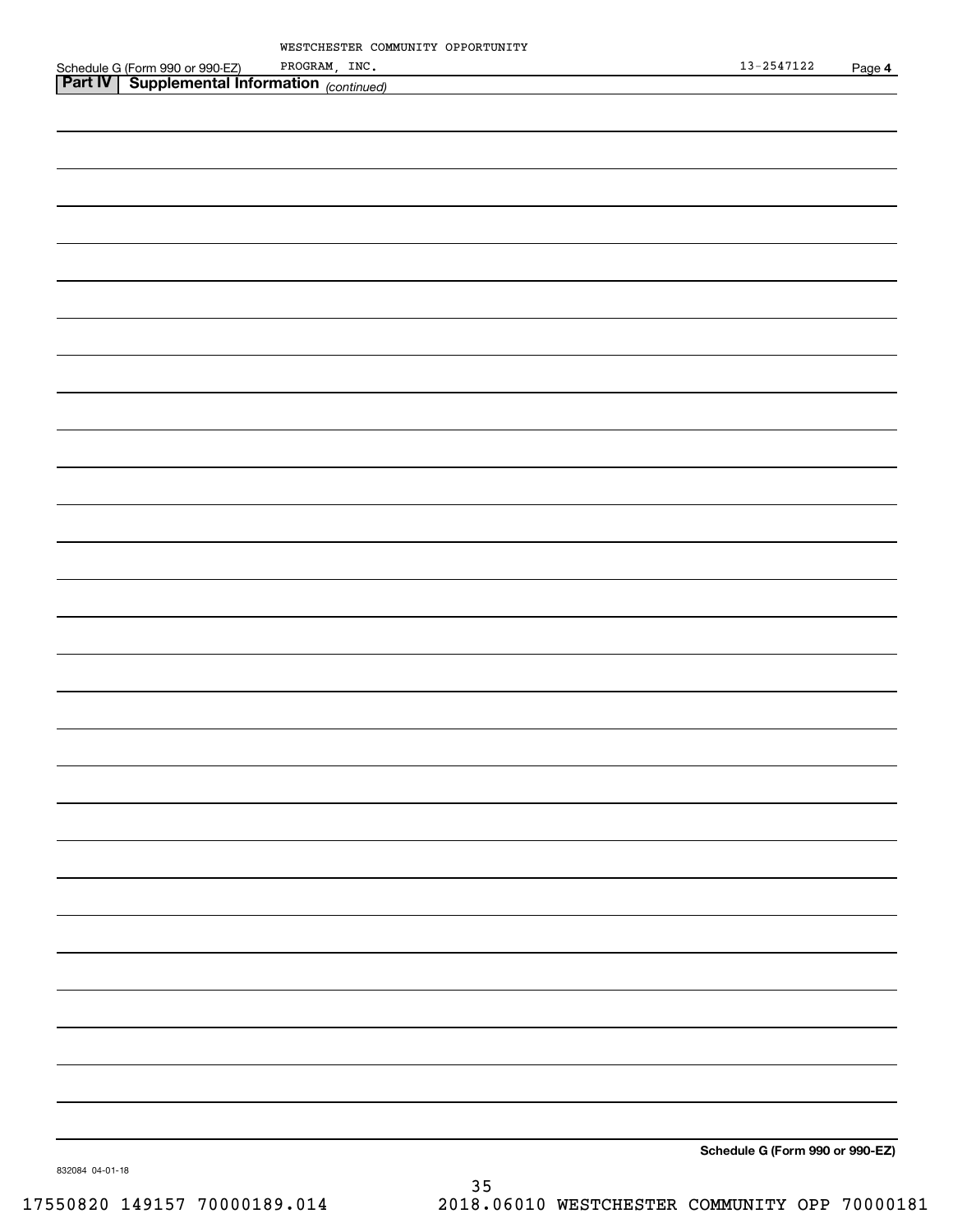|   | <b>SCHEDULE J</b>                       | <b>Compensation Information</b>                                                                                                  | OMB No. 1545-0047                     |     |    |
|---|-----------------------------------------|----------------------------------------------------------------------------------------------------------------------------------|---------------------------------------|-----|----|
|   | (Form 990)                              | For certain Officers, Directors, Trustees, Key Employees, and Highest                                                            |                                       |     |    |
|   |                                         | <b>Compensated Employees</b>                                                                                                     | 2018                                  |     |    |
|   | Department of the Treasury              | Complete if the organization answered "Yes" on Form 990, Part IV, line 23.<br>Attach to Form 990.                                | <b>Open to Public</b>                 |     |    |
|   | Internal Revenue Service                | $\blacktriangleright$ Go to www.irs.gov/Form990 for instructions and the latest information.                                     | <b>Inspection</b>                     |     |    |
|   | Name of the organization                | WESTCHESTER COMMUNITY OPPORTUNITY                                                                                                | <b>Employer identification number</b> |     |    |
|   |                                         | PROGRAM, INC.                                                                                                                    | 13-2547122                            |     |    |
|   | Part I                                  | <b>Questions Regarding Compensation</b>                                                                                          |                                       |     |    |
|   |                                         |                                                                                                                                  |                                       | Yes | No |
|   |                                         | <b>1a</b> Check the appropriate box(es) if the organization provided any of the following to or for a person listed on Form 990, |                                       |     |    |
|   |                                         | Part VII, Section A, line 1a. Complete Part III to provide any relevant information regarding these items.                       |                                       |     |    |
|   | First-class or charter travel           | Housing allowance or residence for personal use                                                                                  |                                       |     |    |
|   | Travel for companions                   | Payments for business use of personal residence                                                                                  |                                       |     |    |
|   |                                         | Tax indemnification and gross-up payments<br>Health or social club dues or initiation fees<br>Discretionary spending account     |                                       |     |    |
|   |                                         | Personal services (such as maid, chauffeur, chef)                                                                                |                                       |     |    |
|   |                                         |                                                                                                                                  |                                       |     |    |
|   |                                         | <b>b</b> If any of the boxes on line 1a are checked, did the organization follow a written policy regarding payment or           |                                       |     |    |
|   |                                         |                                                                                                                                  | 1b                                    |     |    |
| 2 |                                         | Did the organization require substantiation prior to reimbursing or allowing expenses incurred by all directors,                 | $\overline{2}$                        |     |    |
|   |                                         |                                                                                                                                  |                                       |     |    |
| з |                                         | Indicate which, if any, of the following the filing organization used to establish the compensation of the organization's        |                                       |     |    |
|   |                                         | CEO/Executive Director. Check all that apply. Do not check any boxes for methods used by a related organization to               |                                       |     |    |
|   |                                         | establish compensation of the CEO/Executive Director, but explain in Part III.                                                   |                                       |     |    |
|   | X  <br>Compensation committee           | Written employment contract                                                                                                      |                                       |     |    |
|   |                                         | Independent compensation consultant<br>Compensation survey or study                                                              |                                       |     |    |
|   | $X$ Form 990 of other organizations     | X<br>Approval by the board or compensation committee                                                                             |                                       |     |    |
|   |                                         |                                                                                                                                  |                                       |     |    |
| 4 |                                         | During the year, did any person listed on Form 990, Part VII, Section A, line 1a, with respect to the filing                     |                                       |     |    |
|   | organization or a related organization: |                                                                                                                                  |                                       |     |    |
| а |                                         | Receive a severance payment or change-of-control payment?                                                                        | 4a                                    |     | Х  |
| b |                                         |                                                                                                                                  | 4b                                    |     | х  |
| с |                                         |                                                                                                                                  | 4c                                    |     | x  |
|   |                                         | If "Yes" to any of lines 4a-c, list the persons and provide the applicable amounts for each item in Part III.                    |                                       |     |    |
|   |                                         |                                                                                                                                  |                                       |     |    |
|   |                                         | Only section 501(c)(3), 501(c)(4), and 501(c)(29) organizations must complete lines 5-9.                                         |                                       |     |    |
|   |                                         | For persons listed on Form 990, Part VII, Section A, line 1a, did the organization pay or accrue any compensation                |                                       |     |    |
|   | contingent on the revenues of:          |                                                                                                                                  |                                       |     |    |
| a |                                         |                                                                                                                                  | 5а                                    |     | х  |
|   |                                         |                                                                                                                                  | 5b                                    |     | х  |
|   |                                         | If "Yes" on line 5a or 5b, describe in Part III.                                                                                 |                                       |     |    |
| 6 |                                         | For persons listed on Form 990, Part VII, Section A, line 1a, did the organization pay or accrue any compensation                |                                       |     |    |
|   | contingent on the net earnings of:      |                                                                                                                                  |                                       |     |    |
| a |                                         |                                                                                                                                  | 6a                                    |     | х  |
|   |                                         |                                                                                                                                  | 6b                                    |     | x  |
|   |                                         | If "Yes" on line 6a or 6b, describe in Part III.                                                                                 |                                       |     |    |
|   |                                         | 7 For persons listed on Form 990, Part VII, Section A, line 1a, did the organization provide any nonfixed payments               |                                       |     |    |
|   |                                         |                                                                                                                                  | 7                                     |     | х  |
| 8 |                                         | Were any amounts reported on Form 990, Part VII, paid or accrued pursuant to a contract that was subject to the                  |                                       |     |    |
|   |                                         | initial contract exception described in Regulations section 53.4958-4(a)(3)? If "Yes," describe in Part III                      | 8                                     |     | х  |
| 9 |                                         | If "Yes" on line 8, did the organization also follow the rebuttable presumption procedure described in                           |                                       |     |    |
|   |                                         |                                                                                                                                  | 9                                     |     |    |
|   |                                         | LHA For Paperwork Reduction Act Notice, see the Instructions for Form 990.                                                       | Schedule J (Form 990) 2018            |     |    |

832111 10-26-18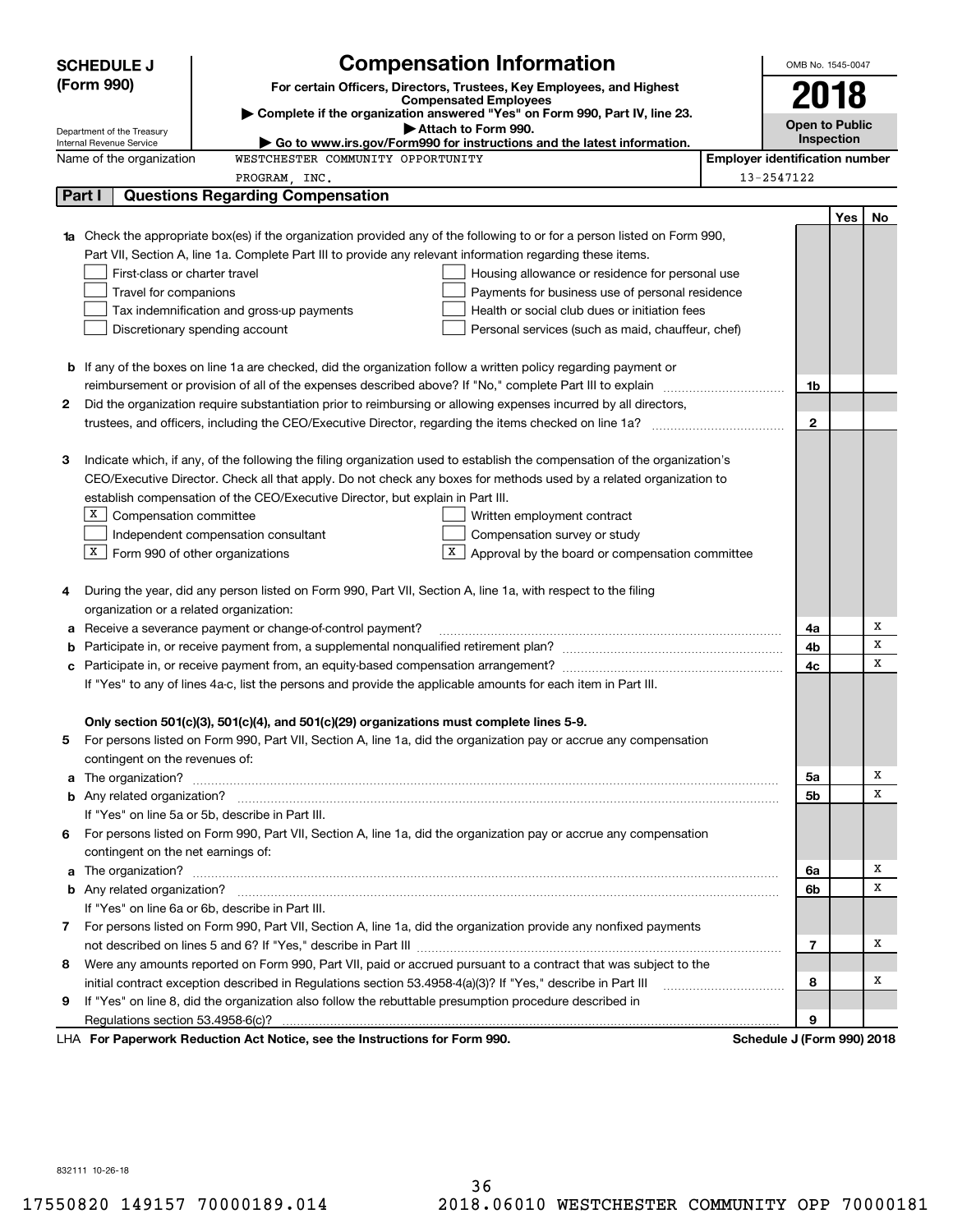PROGRAM, INC. 13-2547122

**2**

# **Part II Officers, Directors, Trustees, Key Employees, and Highest Compensated Employees.**  Schedule J (Form 990) 2018 Page Use duplicate copies if additional space is needed.

For each individual whose compensation must be reported on Schedule J, report compensation from the organization on row (i) and from related organizations, described in the instructions, on row (ii). Do not list any individuals that aren't listed on Form 990, Part VII.

**Note:**  The sum of columns (B)(i)-(iii) for each listed individual must equal the total amount of Form 990, Part VII, Section A, line 1a, applicable column (D) and (E) amounts for that individual.

|                    | (B) Breakdown of W-2 and/or 1099-MISC compensation |                                           |                                           | (C) Retirement and<br>other deferred | (D) Nontaxable<br>benefits | (E) Total of columns<br>$(B)(i)-(D)$ | (F) Compensation<br>in column (B)         |
|--------------------|----------------------------------------------------|-------------------------------------------|-------------------------------------------|--------------------------------------|----------------------------|--------------------------------------|-------------------------------------------|
| (A) Name and Title | (i) Base<br>compensation                           | (ii) Bonus &<br>incentive<br>compensation | (iii) Other<br>reportable<br>compensation | compensation                         |                            |                                      | reported as deferred<br>on prior Form 990 |
| (i)                |                                                    |                                           |                                           |                                      |                            |                                      |                                           |
| (ii)               |                                                    |                                           |                                           |                                      |                            |                                      |                                           |
| (i)                |                                                    |                                           |                                           |                                      |                            |                                      |                                           |
| (ii)               |                                                    |                                           |                                           |                                      |                            |                                      |                                           |
| (i)                |                                                    |                                           |                                           |                                      |                            |                                      |                                           |
| (ii)               |                                                    |                                           |                                           |                                      |                            |                                      |                                           |
| (i)                |                                                    |                                           |                                           |                                      |                            |                                      |                                           |
| (ii)               |                                                    |                                           |                                           |                                      |                            |                                      |                                           |
| (i)                |                                                    |                                           |                                           |                                      |                            |                                      |                                           |
| (ii)               |                                                    |                                           |                                           |                                      |                            |                                      |                                           |
| (i)                |                                                    |                                           |                                           |                                      |                            |                                      |                                           |
| (ii)               |                                                    |                                           |                                           |                                      |                            |                                      |                                           |
| (i)                |                                                    |                                           |                                           |                                      |                            |                                      |                                           |
| (ii)               |                                                    |                                           |                                           |                                      |                            |                                      |                                           |
| (i)                |                                                    |                                           |                                           |                                      |                            |                                      |                                           |
| (ii)               |                                                    |                                           |                                           |                                      |                            |                                      |                                           |
| (i)                |                                                    |                                           |                                           |                                      |                            |                                      |                                           |
| (ii)               |                                                    |                                           |                                           |                                      |                            |                                      |                                           |
| (i)                |                                                    |                                           |                                           |                                      |                            |                                      |                                           |
| (ii)               |                                                    |                                           |                                           |                                      |                            |                                      |                                           |
| (i)                |                                                    |                                           |                                           |                                      |                            |                                      |                                           |
| (ii)               |                                                    |                                           |                                           |                                      |                            |                                      |                                           |
| (i)                |                                                    |                                           |                                           |                                      |                            |                                      |                                           |
| (ii)               |                                                    |                                           |                                           |                                      |                            |                                      |                                           |
| (i)                |                                                    |                                           |                                           |                                      |                            |                                      |                                           |
| (ii)               |                                                    |                                           |                                           |                                      |                            |                                      |                                           |
| (i)                |                                                    |                                           |                                           |                                      |                            |                                      |                                           |
| (ii)               |                                                    |                                           |                                           |                                      |                            |                                      |                                           |
| (i)                |                                                    |                                           |                                           |                                      |                            |                                      |                                           |
| (ii)               |                                                    |                                           |                                           |                                      |                            |                                      |                                           |
| (i)                |                                                    |                                           |                                           |                                      |                            |                                      |                                           |
| (ii)               |                                                    |                                           |                                           |                                      |                            |                                      |                                           |

**Schedule J (Form 990) 2018**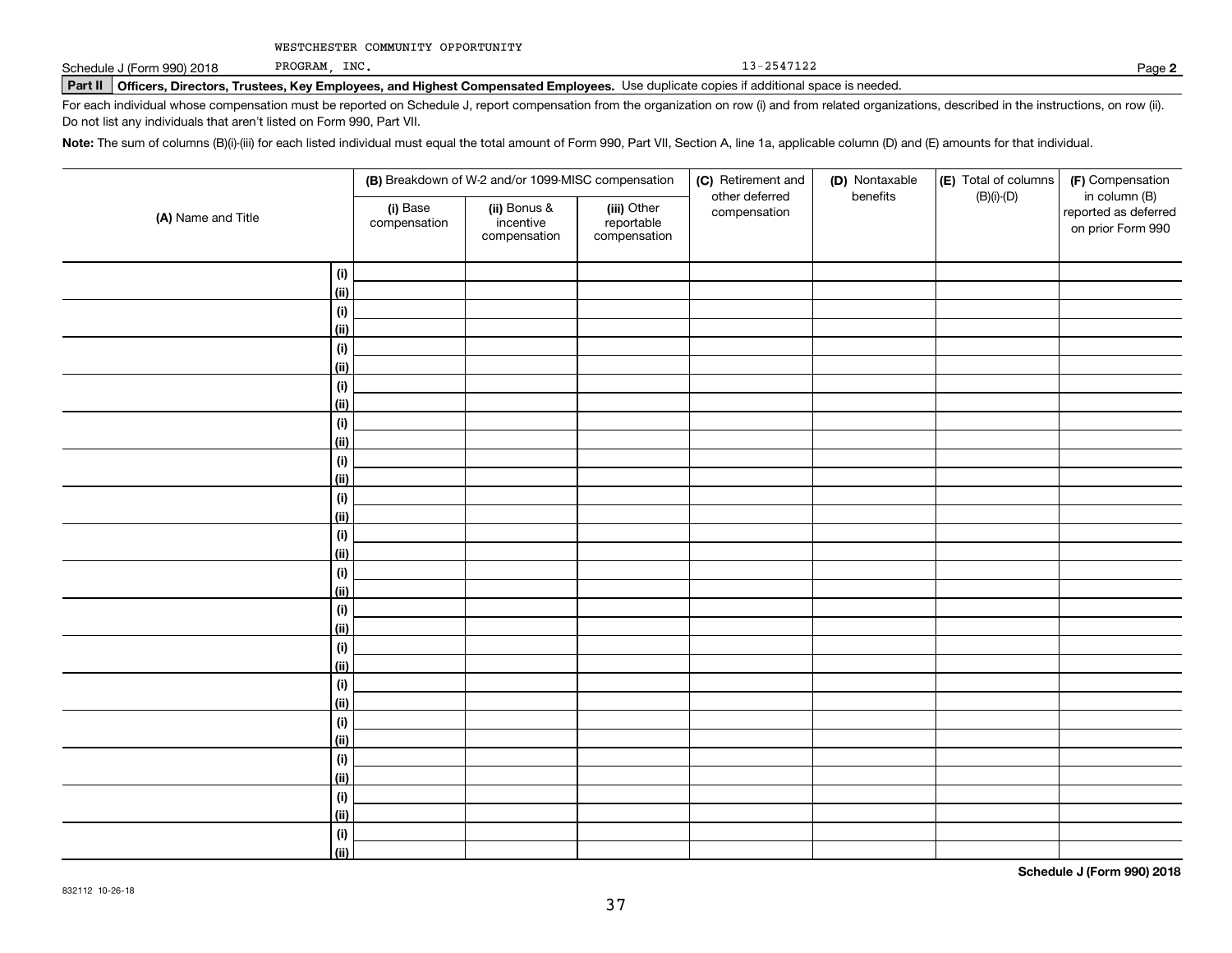PROGRAM, INC.

Page 3

**Schedule J (Form 990) 2018**

## **Part III Supplemental Information**

Schedule J (Form 990) 2018 PROGRAM, INC.<br>Part III Supplemental Information<br>Provide the information, explanation, or descriptions required for Part I, lines 1a, 1b, 3, 4a, 4b, 4c, 5a, 5b, 6a, 6b, 7, and 8, and for Part II.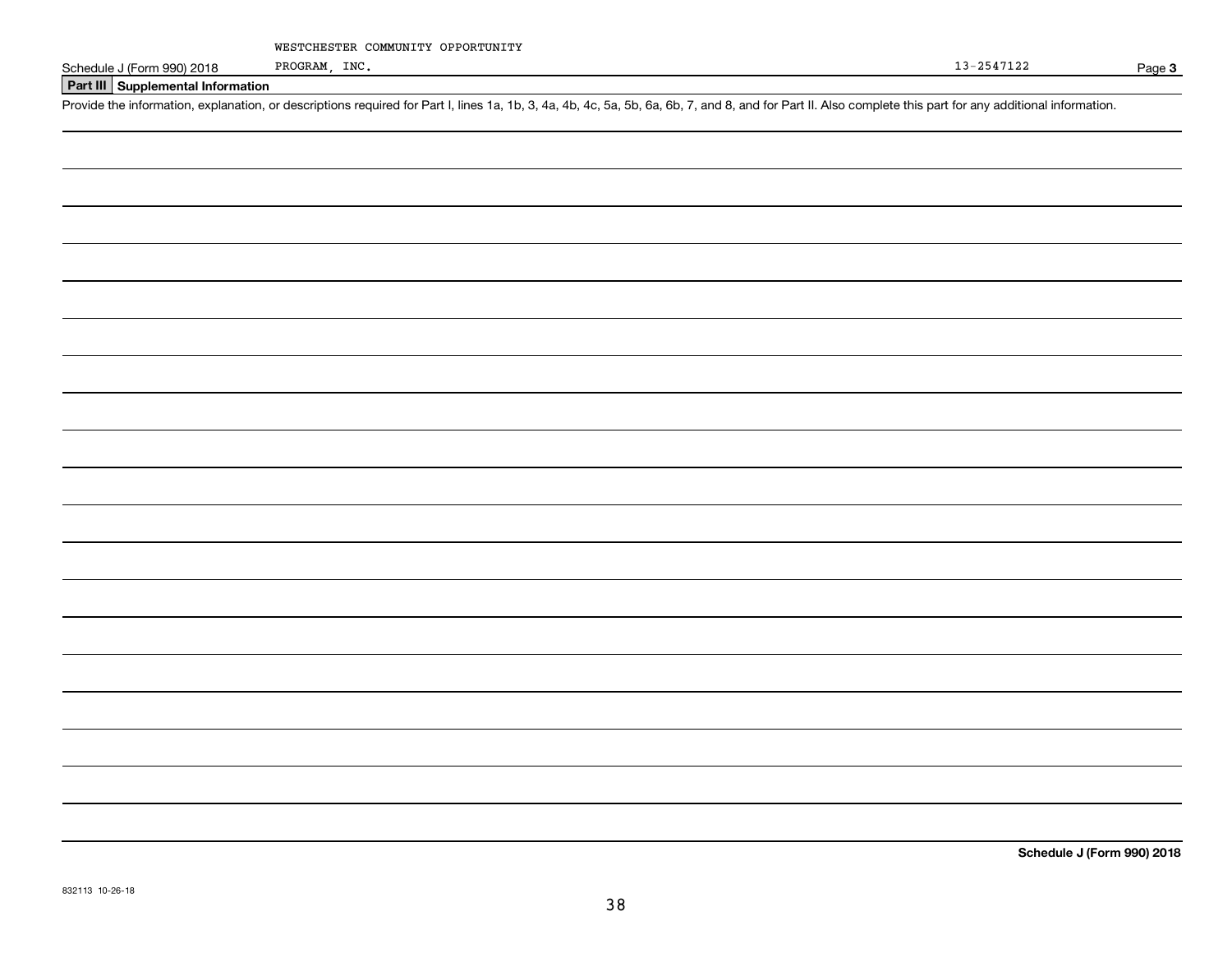### **SCHEDULE M (Form 990)**

# **Noncash Contributions**

OMB No. 1545-0047

| Department of the Treasury      |
|---------------------------------|
| <b>Internal Revenue Service</b> |

**Complete if the organizations answered "Yes" on Form 990, Part IV, lines 29 or 30.** <sup>J</sup>**2018 Attach to Form 990.** J

**Open to Public Inspection**

|  | Name of the organization |  |
|--|--------------------------|--|
|  |                          |  |

 **Go to www.irs.gov/Form990 for instructions and the latest information.** J

| lame of the organization |  |
|--------------------------|--|
|                          |  |

WESTCHESTER COMMUNITY OPPORTUNITY NC.

| <b>Employer identification number</b> |
|---------------------------------------|
| 13-2547122                            |

| <b>Part I</b> Types of Property |  |
|---------------------------------|--|
| PROGRAM II                      |  |

|    |                                                                                                                                | (a)<br>Check if | (b)<br>Number of | (c)<br>Noncash contribution                                            | (d)<br>Method of determining |       |    |
|----|--------------------------------------------------------------------------------------------------------------------------------|-----------------|------------------|------------------------------------------------------------------------|------------------------------|-------|----|
|    |                                                                                                                                | applicable      | contributions or | amounts reported on<br>litems contributed Form 990, Part VIII, line 1g | noncash contribution amounts |       |    |
| 1  |                                                                                                                                |                 |                  |                                                                        |                              |       |    |
| 2  |                                                                                                                                |                 |                  |                                                                        |                              |       |    |
| 3  | Art - Fractional interests                                                                                                     |                 |                  |                                                                        |                              |       |    |
| 4  |                                                                                                                                |                 |                  |                                                                        |                              |       |    |
| 5  | Clothing and household goods                                                                                                   | x               |                  |                                                                        | 385,929. RESALE VALUE        |       |    |
| 6  |                                                                                                                                |                 |                  |                                                                        |                              |       |    |
| 7  |                                                                                                                                |                 |                  |                                                                        |                              |       |    |
| 8  |                                                                                                                                |                 |                  |                                                                        |                              |       |    |
| 9  | Securities - Publicly traded                                                                                                   |                 |                  |                                                                        |                              |       |    |
| 10 | Securities - Closely held stock                                                                                                |                 |                  |                                                                        |                              |       |    |
| 11 | Securities - Partnership, LLC, or                                                                                              |                 |                  |                                                                        |                              |       |    |
|    | trust interests                                                                                                                |                 |                  |                                                                        |                              |       |    |
| 12 | Securities - Miscellaneous                                                                                                     |                 |                  |                                                                        |                              |       |    |
| 13 | Qualified conservation contribution -                                                                                          |                 |                  |                                                                        |                              |       |    |
|    | Historic structures                                                                                                            |                 |                  |                                                                        |                              |       |    |
| 14 | Qualified conservation contribution - Other                                                                                    |                 |                  |                                                                        |                              |       |    |
| 15 | Real estate - Residential                                                                                                      |                 |                  |                                                                        |                              |       |    |
| 16 |                                                                                                                                |                 |                  |                                                                        |                              |       |    |
| 17 |                                                                                                                                |                 |                  |                                                                        |                              |       |    |
| 18 |                                                                                                                                |                 |                  |                                                                        |                              |       |    |
| 19 |                                                                                                                                |                 |                  |                                                                        |                              |       |    |
| 20 |                                                                                                                                |                 |                  |                                                                        |                              |       |    |
| 21 |                                                                                                                                |                 |                  |                                                                        |                              |       |    |
| 22 |                                                                                                                                |                 |                  |                                                                        |                              |       |    |
| 23 |                                                                                                                                |                 |                  |                                                                        |                              |       |    |
| 24 |                                                                                                                                |                 |                  |                                                                        |                              |       |    |
| 25 | Other $\blacktriangleright$<br>$\overline{\phantom{a}}$                                                                        |                 |                  |                                                                        |                              |       |    |
| 26 | $\overline{\phantom{a}}$ )<br>Other $\blacktriangleright$                                                                      |                 |                  |                                                                        |                              |       |    |
| 27 | $\overline{\phantom{a}}$<br>Other $\blacktriangleright$                                                                        |                 |                  |                                                                        |                              |       |    |
| 28 | Other $\blacktriangleright$                                                                                                    |                 |                  |                                                                        |                              |       |    |
| 29 | Number of Forms 8283 received by the organization during the tax year for contributions                                        |                 |                  |                                                                        |                              |       |    |
|    | for which the organization completed Form 8283, Part IV, Donee Acknowledgement                                                 |                 |                  | 29                                                                     |                              |       |    |
|    |                                                                                                                                |                 |                  |                                                                        |                              | Yes l | No |
|    | 30a During the year, did the organization receive by contribution any property reported in Part I, lines 1 through 28, that it |                 |                  |                                                                        |                              |       |    |
|    | must hold for at least three years from the date of the initial contribution, and which isn't required to be used for          |                 |                  |                                                                        |                              |       |    |
|    | exempt purposes for the entire holding period?                                                                                 |                 |                  |                                                                        |                              | 30a   | х  |
| b  | If "Yes," describe the arrangement in Part II.                                                                                 |                 |                  |                                                                        |                              |       |    |
| 31 | Does the organization have a gift acceptance policy that requires the review of any nonstandard contributions?<br>.            |                 |                  |                                                                        | 31                           | х     |    |
|    | 32a Does the organization hire or use third parties or related organizations to solicit, process, or sell noncash              |                 |                  |                                                                        |                              |       |    |
|    | contributions?                                                                                                                 |                 |                  |                                                                        |                              | 32a   | х  |
|    | <b>b</b> If "Yes," describe in Part II.                                                                                        |                 |                  |                                                                        |                              |       |    |
| 33 | If the organization didn't report an amount in column (c) for a type of property for which column (a) is checked,              |                 |                  |                                                                        |                              |       |    |
|    | describe in Part II.                                                                                                           |                 |                  |                                                                        |                              |       |    |

**For Paperwork Reduction Act Notice, see the Instructions for Form 990. Schedule M (Form 990) 2018** LHA

832141 10-18-18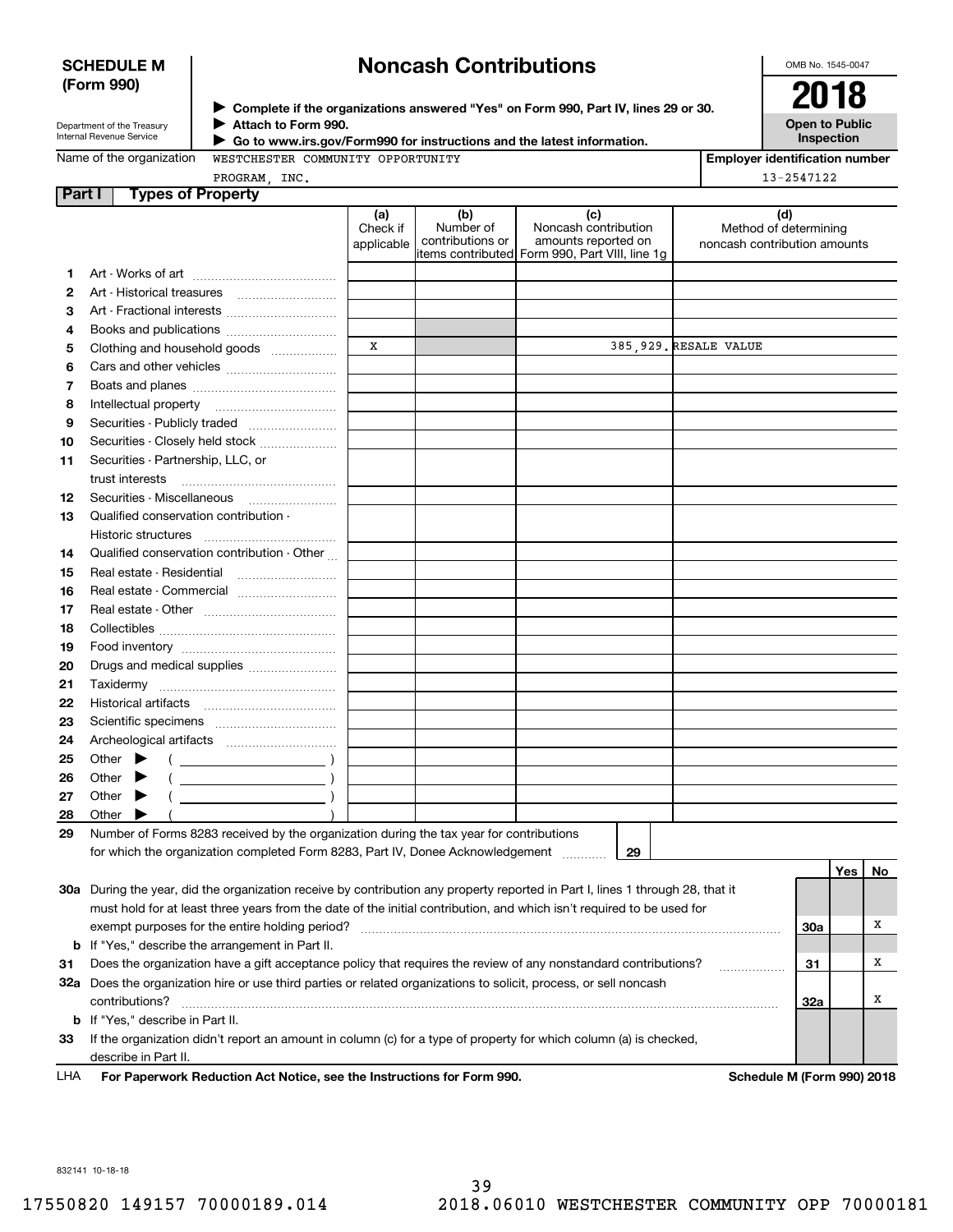|                 |                            | Modicinolan commoniii offonfoniii                                                                                                                                                                                                   | $13 - 2547122$             |        |
|-----------------|----------------------------|-------------------------------------------------------------------------------------------------------------------------------------------------------------------------------------------------------------------------------------|----------------------------|--------|
|                 | Schedule M (Form 990) 2018 | PROGRAM, INC.                                                                                                                                                                                                                       |                            | Page 2 |
| <b>Part II</b>  |                            | <b>Supplemental Information.</b> Provide the information required by Part I, lines 30b, 32b, and 33, and whether the organization is reporting in Part I, column (b), the number of contributions, the number of items received, or |                            |        |
|                 |                            |                                                                                                                                                                                                                                     |                            |        |
|                 |                            |                                                                                                                                                                                                                                     |                            |        |
|                 |                            |                                                                                                                                                                                                                                     |                            |        |
|                 |                            |                                                                                                                                                                                                                                     |                            |        |
|                 |                            |                                                                                                                                                                                                                                     |                            |        |
|                 |                            |                                                                                                                                                                                                                                     |                            |        |
|                 |                            |                                                                                                                                                                                                                                     |                            |        |
|                 |                            |                                                                                                                                                                                                                                     |                            |        |
|                 |                            |                                                                                                                                                                                                                                     |                            |        |
|                 |                            |                                                                                                                                                                                                                                     |                            |        |
|                 |                            |                                                                                                                                                                                                                                     |                            |        |
|                 |                            |                                                                                                                                                                                                                                     |                            |        |
|                 |                            |                                                                                                                                                                                                                                     |                            |        |
|                 |                            |                                                                                                                                                                                                                                     |                            |        |
|                 |                            |                                                                                                                                                                                                                                     |                            |        |
|                 |                            |                                                                                                                                                                                                                                     |                            |        |
|                 |                            |                                                                                                                                                                                                                                     |                            |        |
|                 |                            |                                                                                                                                                                                                                                     |                            |        |
|                 |                            |                                                                                                                                                                                                                                     |                            |        |
|                 |                            |                                                                                                                                                                                                                                     |                            |        |
|                 |                            |                                                                                                                                                                                                                                     |                            |        |
|                 |                            |                                                                                                                                                                                                                                     |                            |        |
|                 |                            |                                                                                                                                                                                                                                     |                            |        |
|                 |                            |                                                                                                                                                                                                                                     |                            |        |
|                 |                            |                                                                                                                                                                                                                                     |                            |        |
|                 |                            |                                                                                                                                                                                                                                     |                            |        |
|                 |                            |                                                                                                                                                                                                                                     |                            |        |
|                 |                            |                                                                                                                                                                                                                                     |                            |        |
|                 |                            |                                                                                                                                                                                                                                     |                            |        |
|                 |                            |                                                                                                                                                                                                                                     |                            |        |
|                 |                            |                                                                                                                                                                                                                                     |                            |        |
|                 |                            |                                                                                                                                                                                                                                     |                            |        |
|                 |                            |                                                                                                                                                                                                                                     |                            |        |
|                 |                            |                                                                                                                                                                                                                                     |                            |        |
|                 |                            |                                                                                                                                                                                                                                     |                            |        |
|                 |                            |                                                                                                                                                                                                                                     |                            |        |
|                 |                            |                                                                                                                                                                                                                                     |                            |        |
|                 |                            |                                                                                                                                                                                                                                     |                            |        |
|                 |                            |                                                                                                                                                                                                                                     |                            |        |
|                 |                            |                                                                                                                                                                                                                                     |                            |        |
|                 |                            |                                                                                                                                                                                                                                     |                            |        |
|                 |                            |                                                                                                                                                                                                                                     |                            |        |
|                 |                            |                                                                                                                                                                                                                                     |                            |        |
|                 |                            |                                                                                                                                                                                                                                     |                            |        |
|                 |                            |                                                                                                                                                                                                                                     |                            |        |
|                 |                            |                                                                                                                                                                                                                                     |                            |        |
|                 |                            |                                                                                                                                                                                                                                     |                            |        |
|                 |                            |                                                                                                                                                                                                                                     |                            |        |
|                 |                            |                                                                                                                                                                                                                                     |                            |        |
|                 |                            |                                                                                                                                                                                                                                     |                            |        |
|                 |                            |                                                                                                                                                                                                                                     |                            |        |
|                 |                            |                                                                                                                                                                                                                                     |                            |        |
|                 |                            |                                                                                                                                                                                                                                     |                            |        |
|                 |                            |                                                                                                                                                                                                                                     |                            |        |
|                 |                            |                                                                                                                                                                                                                                     |                            |        |
|                 |                            |                                                                                                                                                                                                                                     |                            |        |
|                 |                            |                                                                                                                                                                                                                                     |                            |        |
|                 |                            |                                                                                                                                                                                                                                     |                            |        |
|                 |                            |                                                                                                                                                                                                                                     |                            |        |
|                 |                            |                                                                                                                                                                                                                                     |                            |        |
|                 |                            |                                                                                                                                                                                                                                     |                            |        |
|                 |                            |                                                                                                                                                                                                                                     |                            |        |
|                 |                            |                                                                                                                                                                                                                                     |                            |        |
|                 |                            |                                                                                                                                                                                                                                     |                            |        |
|                 |                            |                                                                                                                                                                                                                                     |                            |        |
| 832142 10-18-18 |                            |                                                                                                                                                                                                                                     | Schedule M (Form 990) 2018 |        |
|                 |                            |                                                                                                                                                                                                                                     |                            |        |
|                 |                            | 40                                                                                                                                                                                                                                  |                            |        |
|                 |                            |                                                                                                                                                                                                                                     |                            |        |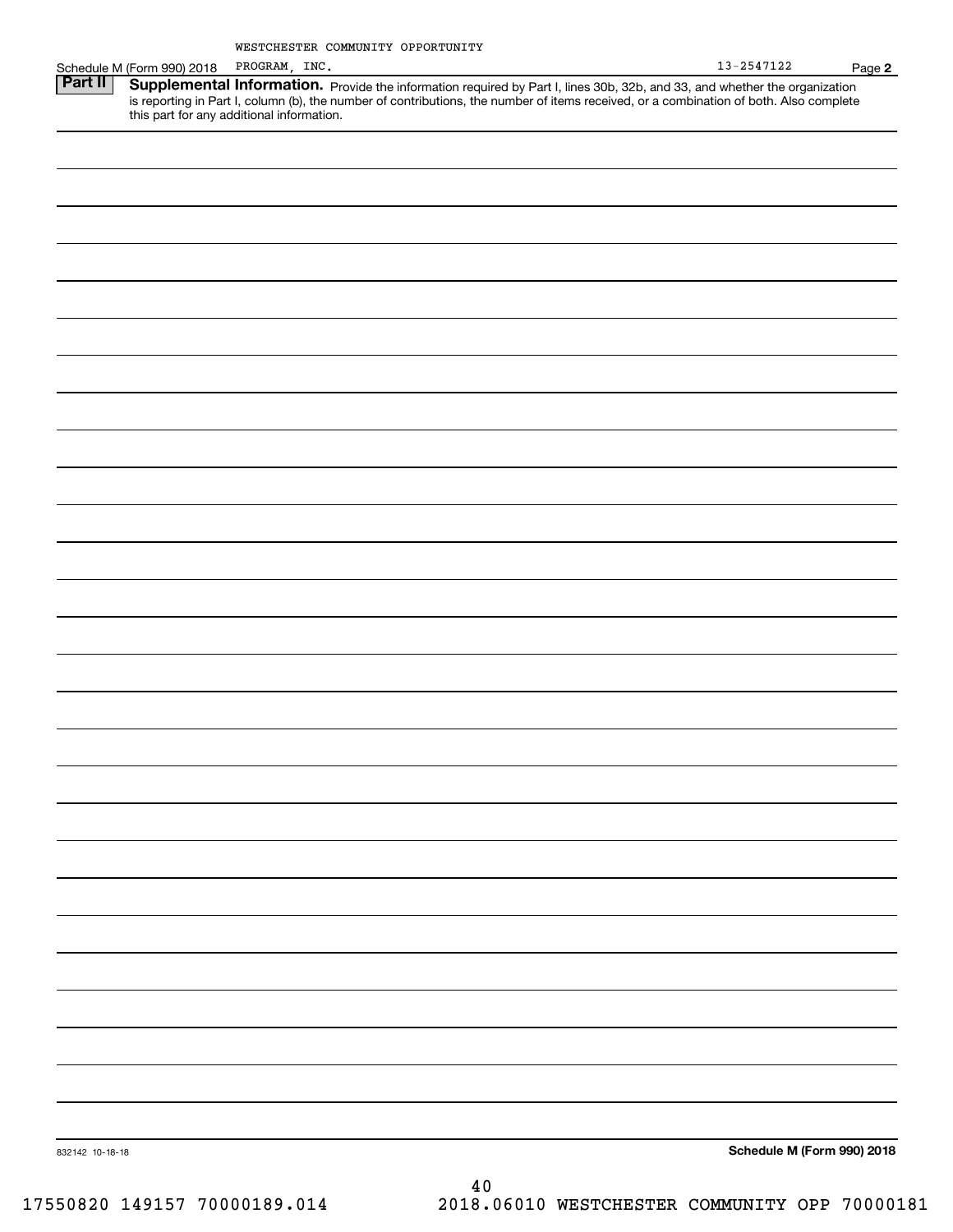**(Form 990 or 990-EZ)**

# **SCHEDULE O Supplemental Information to Form 990 or 990-EZ**

**Complete to provide information for responses to specific questions on Form 990 or 990-EZ or to provide any additional information. | Attach to Form 990 or 990-EZ. | Go to www.irs.gov/Form990 for the latest information.**



OMB No. 1545-0047

Department of the Treasury Internal Revenue Service Name of the organization

# WESTCHESTER COMMUNITY OPPORTUNITY

**Employer identification number** PROGRAM, INC. 13-2547122

FORM 990, PART I, LINE 1, DESCRIPTION OF ORGANIZATION MISSION:

LOW-INCOME AND AT-RISK POPULATIONS IN THE HUDSON VALLEY REGION TO

ACHIEVE GREATER SELF-SUFFICIENCY.

FORM 990, PART III, LINE 4A, PROGRAM SERVICE ACCOMPLISHMENTS:

DURING 2018-2019 PERIOD WESTCOP AND ITS DELEGATE AGENCIES EMPLOYED 526

EMPLOYEES WHO WORKED IN WESTCOP'S EARLY CHILDHOOD PROGRAMS. THESE

INCLUDED CENTRAL OFFICE COORDINATORS, CENTER DIRECTORS, TEACHERS

ASSISTANT TEACHERS FAMILY ADVOCATES MENTAL HEALTH AND DEVELOPMENT

SPECIALISTS, COOKS AND ASSISTANT COOKS, BUS DRIVERS, AND BUS MONITORS.

TO PREPARE STAFF FOR THE SCHOOL YEAR, WESTCOP HELD A THREE-DAY

PRESERVICE IN AUGUST, 2018 WHERE STAFF PARTICIPATED IN A VARIETY OF

TRAINING TO MEET PROFESSIONAL DEVELOPMENT NEEDS.

WESTCOP WAS GRANTED PARTICIPATION BY NYS COUNCIL ON CHILDREN AND

FAMILIES IN COHORT 3 OF THE PYRAMID IMPLEMENTATION PROJECT. WESTCOP

THEREFORE LAUNCHED PROGRAM-WIDE IMPLEMENTATION OF BEST PRACTICES FOR

SOCIAL-EMOTIONAL COMPETENCY, CONSISTENT WITH THE PYRAMID MODEL

FRAMEWORK. WESTCOP WAS AWARDED THE NY STATE KINDERGARTEN TRANSITION

SUMMIT GRANT, AND PARTNERED WITH YONKERS AND MOUNT VERNON TO

SUCCESSFULLY HOST KINDERGARTEN TRANSITION SUMMITS. WESTCOP RECEIVED

SUPPORT FOR SEVERAL PROGRAM ENHANCEMENTS INCLUDING THE MOUNT VERNON

BASICS, THE TUDOR FOUNDATION GRANT THAT SUPPORTS THE BUILDING BLOCKS, A

RESEARCH-BASED MATH CURRICULUM. TEN CENTERS RECEIVED LICENSE RENEWALS.

EARLY HEAD START -CHILD CARE PARTNERSHIP GRANT "BABIES STEP FORWARD"

### PROGRAM

832211 10-10-18 LHA For Paperwork Reduction Act Notice, see the Instructions for Form 990 or 990-EZ. Schedule O (Form 990 or 990-EZ) (2018)

41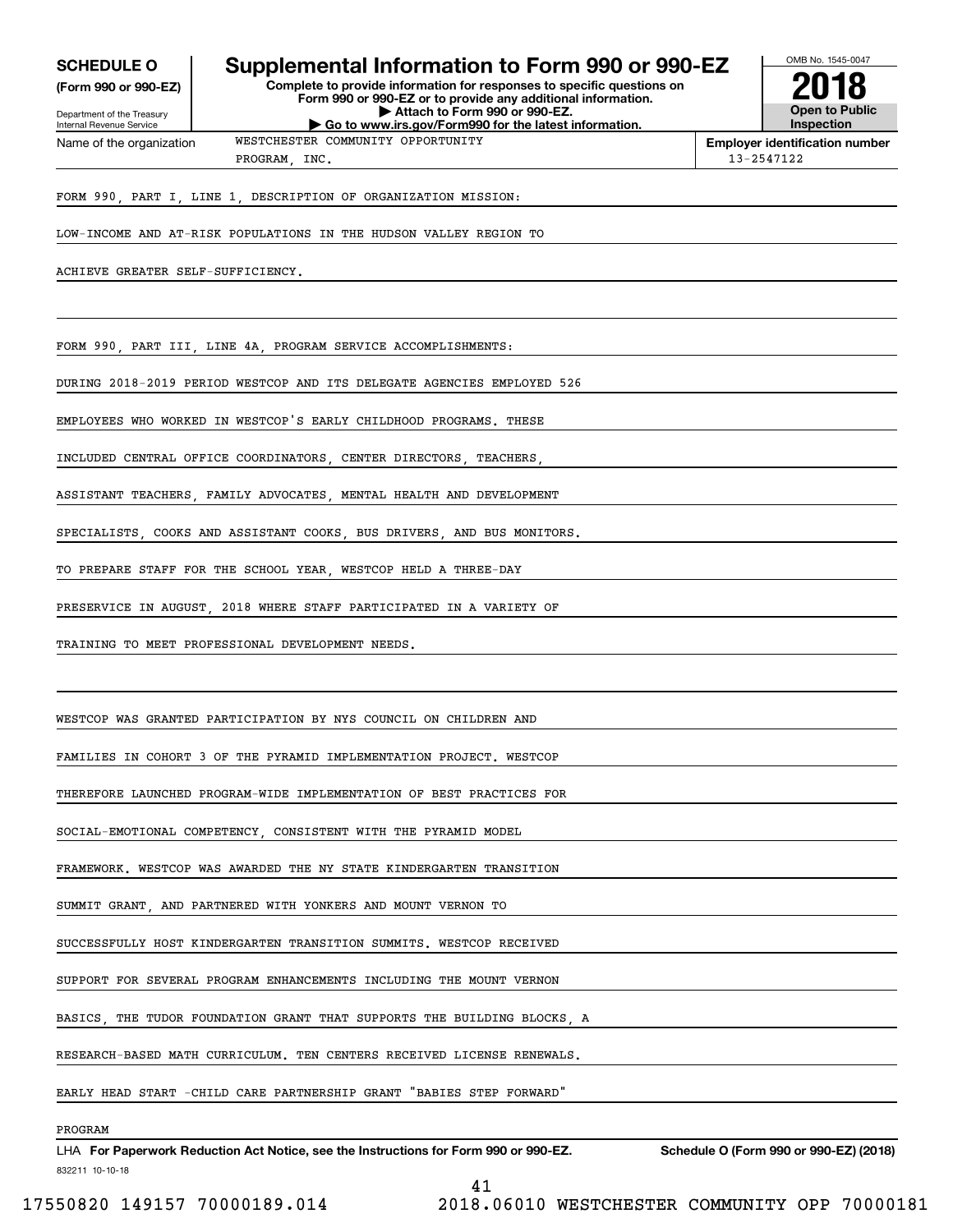| Schedule O (Form 990 or 990-EZ) (2018)                                         | Page 2                                              |
|--------------------------------------------------------------------------------|-----------------------------------------------------|
| WESTCHESTER COMMUNITY OPPORTUNITY<br>Name of the organization<br>PROGRAM, INC. | <b>Employer identification number</b><br>13-2547122 |
|                                                                                |                                                     |
| THE GOAL OF BABIES STEP FORWARD IS TO OFFER THE HIGH STANDARDS OF CARE         |                                                     |
| AFFORDED BY THE HEAD START PROGRAM TO NON-HEAD START FUNDED PROVIDERS.         |                                                     |
| IN 2018-2019 EHS-CCP SERVED 295 CHILDREN. WESTCOP OPENED NEW EHS-CCP           |                                                     |
| ROOMS IN 2 CENTERS AND 1 GROUP FAMILY CHILD CARE. ONE EXISTING CENTER          |                                                     |
| OPENED AN INFANT ROOM IN ADDITION TO THE TWO TODDLER ROOMS. THIS               |                                                     |
| BROUGHT THE NUMBER OF CENTERS TO 12 (22 CLASSROOMS TOTAL), AND GROUP           |                                                     |
| FAMILY CHILD CARE PROGRAMS TO 12. WESTCOP ADMINISTERED ITERS (INFANT           |                                                     |
| TODDLER ENVIRONMENT RATING SCALE) ASSESSMENTS IN 14 EHS-CCP CLASSROOMS;        |                                                     |
| AS WELL AS FCCERS (FAMILY CHILD CARE ENVIRONMENT RATING SCALE) IN 11           |                                                     |
| EHS-CCP GROUP FAMILY PROGRAMS. WESTCOP'S EHS-CCP CENTERS AND GROUP             |                                                     |
| FAMILY PROVIDERS ARE WORKING ON BECOMING ENDORSED AS BREASTFEEDING             |                                                     |
| FRIENDLY PROGRAMS. 18 EHS-CCP TEACHERS, DIRECTORS, AND STAFF ATTENDED          |                                                     |
| THE ZERO TO THREE ANNUAL CONFERENCE IN DENVER, CO. ESTABLISHED                 |                                                     |
| RELATIONSHIPS WITH SOCIAL WORKERS AT PROVIDENCE HOUSE, MY SISTER'S             |                                                     |
| PLACE, HOPE'S DOOR DOMESTIC VIOLENCE SHELTERS, IN ORDER TO SUPPORT             |                                                     |
| FAMILIES IN FINDING CHILD CARE. BSF STAFF PARTICIPATED IN THE                  |                                                     |
| PRE-SERVICE IN AUGUST 2018, A NYS CREDENTIALED TRAINER WAS BROUGHT IN          |                                                     |
| TO DELIVER INFANT-TODDLER-SPECIFIC TRAININGS TO EHS-CCP STAFF.                 |                                                     |
|                                                                                |                                                     |
| FORM 990, PART III, LINE 4A, Andrea March 2014 and Alexander March 2014        |                                                     |
| EARLY CHILDHOOD EDUCATION (ECE) WESTCOP IS THE LARGEST PROVIDER OF             |                                                     |
| COMPREHENSIVE HEAD START & EARLY HEAD START FEDERALLY FUNDED PROGRAM           |                                                     |
| THAT SERVICES WESTCHESTER AND PUTNAM COUNTIES. WESTCOP CURRENTLY               |                                                     |
| OPERATES 21 HEAD START CENTERS SERVICING LOW INCOME FAMILIES WHO ARE AT        |                                                     |
| 100% FEDERAL POVERTY GUIDELINES. WESTCOP HAS IMPLEMENTED A DIVERSITY           |                                                     |
| OF SERVICE DELIVERY MODELS TO MEET THE DIVERSIFIED NEEDS OF THE                |                                                     |

COMMUNITIES IT SERVICES.

832212 10-10-18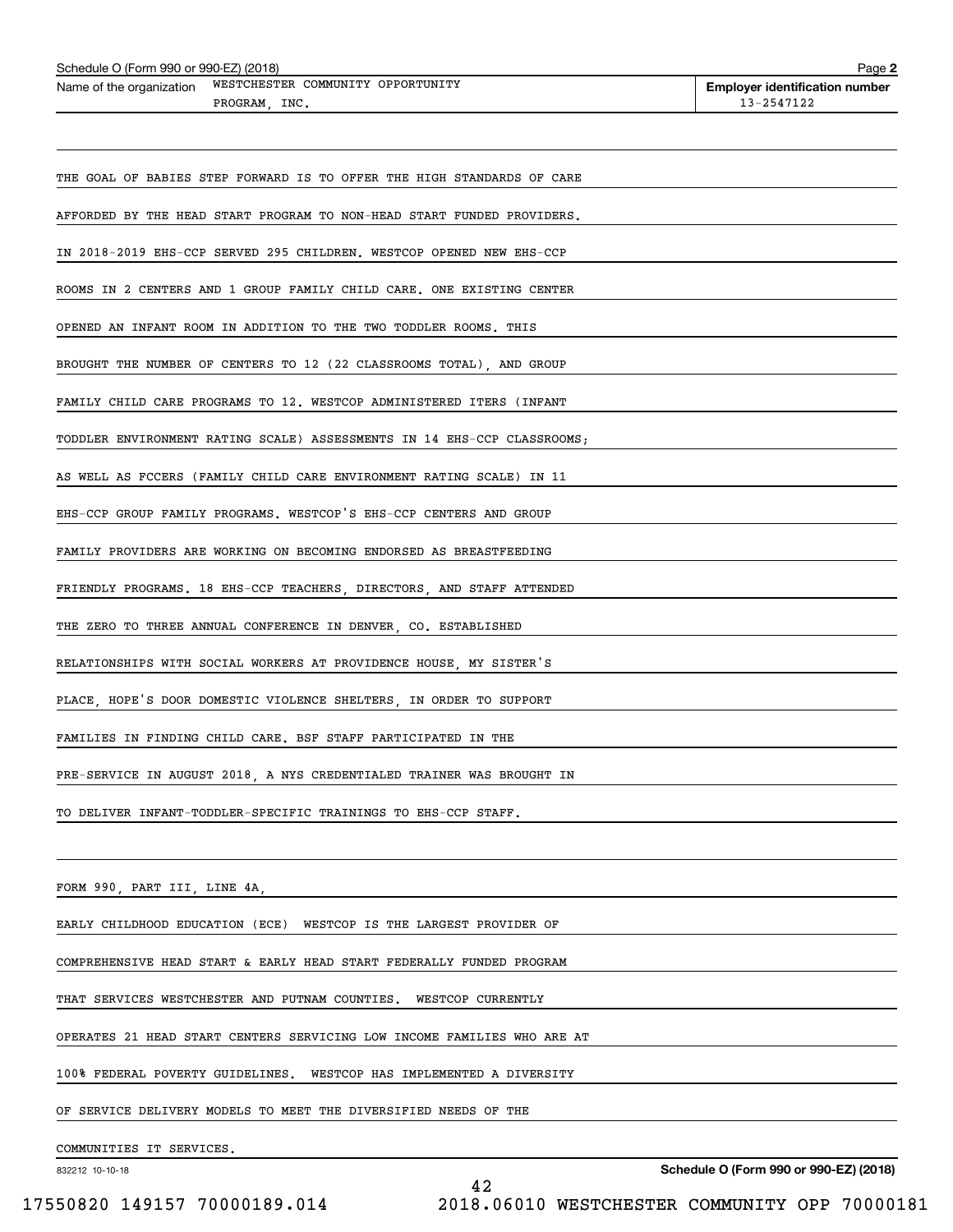| Schedule O (Form 990 or 990-EZ) (2018)                                         | Page 2                                              |
|--------------------------------------------------------------------------------|-----------------------------------------------------|
| WESTCHESTER COMMUNITY OPPORTUNITY<br>Name of the organization<br>PROGRAM, INC. | <b>Employer identification number</b><br>13-2547122 |
|                                                                                |                                                     |
| DURING THE 2017-18 PROGRAM YEAR, WESTCOP SERVED 1859 OF CUMULATIVE HS          |                                                     |
| PRESCHOOLERS (3 & 4 YEARS OF AGE) ENROLLED CHILDREN AND WE SERVED 120          |                                                     |
| CUMULATIVE EHS CHILDREN INFANTS & TODDLERS (6 WEEKS TO 3 YEARS OF AGE).        |                                                     |
|                                                                                |                                                     |
| THE VAST MAJORITY OF CHILDREN (85%) ARE FROM FAMILIES ENROLLED IN DSS          |                                                     |
| SUBSIDY PROGRAM, THEREFORE PARENT(S) IN THE HOME ARE WORKING. 13% ARE          |                                                     |
| ENROLLED IN JOB TRAINING OR SCHOOL. 79% RECEIVE SUPPLEMENTAL NUTRITION         |                                                     |
| FOR WOMEN, INFANTS, AND CHILDREN (WIC) AND/OR SUPPLEMENTAL ASSISTANCE          |                                                     |
| (SNAP). 70% OF FAMILIES HAVE AT LEAST ONE PARENT WHO RECEIVED A HIGH           |                                                     |
| SCHOOL DIPLOMA (OR GED) OR HIGHER.                                             |                                                     |
|                                                                                |                                                     |
| THE PRIMARY HOME LANGUAGE OF APPROXIMATELY 85% OF OUR FAMILIES IS              |                                                     |
| SPANISH. ALL CLASSROOMS HAVE DIVERSE MATERIALS, BOOKS, AND DISPLAYS            |                                                     |
| (IMAGES, PHOTOS) IN ORDER TO REFLECT THE DIVERSITY OF ENROLLED                 |                                                     |
| FAMILIES.                                                                      |                                                     |
| WESTCOP ECE PROGRAM COLLABORATES EXTENSIVELY WITH OTHER COMMUNITY              |                                                     |
| ORGANIZATIONS TO PROVIDE HIGH QUALITY EARLY CHILDHOOD EDUCATION                |                                                     |
| SERVICES FOR APPROXIMATELY 2000 ELIGIBLE CHILDREN AT 21 SITES. WE ALSO         |                                                     |
| HAVE STRONG PARTNERSHIPS WITH NUMEROUS LOCAL GOVERNMENT AGENCIES AT THE        |                                                     |
| CITY/TOWN AND COUNTY LEVELS, INCLUDING THOSE IN CHARGE OF HEALTH,              |                                                     |
| SOCIAL SERVICES, CHILD PROTECTIVE SERVICES, MENTAL HEALTH, EARLY               |                                                     |
| INTERVENTION, NUTRITION, HISPANIC AFFAIRS, WOMEN'S ISSUES AND YOUTH            |                                                     |
| BUREAUS.<br>IN ADDITION, WESTCOP HAS BEEN A PRIMARY PARTNER IN PLANNING        |                                                     |
| EFFORTS AROUND THE NEEDS OF YOUNG CHILDREN AND THEIR FAMILIES THROUGH          |                                                     |
| THE INTEGRATED COUNTY PLANNING: 0-6 COMMITTEE, SINCE THAT WESTCHESTER          |                                                     |
| GROUP'S INCEPTION IN 2000.                                                     |                                                     |
|                                                                                |                                                     |

43

832212 10-10-18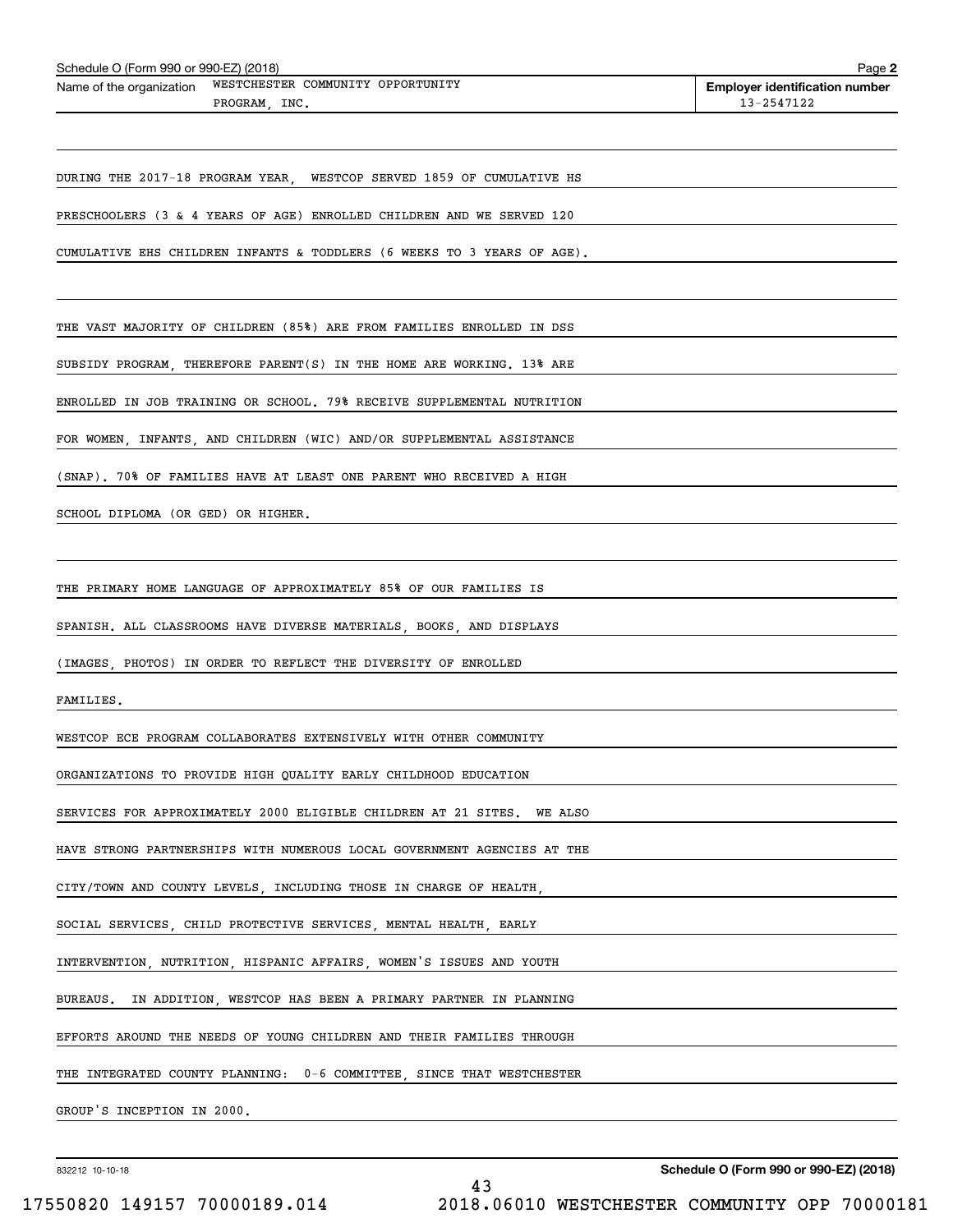| Name of the organization                | WESTCHESTER COMMUNITY OPPORTUNITY<br>PROGRAM, INC.                     | <b>Employer identification number</b><br>13-2547122 |
|-----------------------------------------|------------------------------------------------------------------------|-----------------------------------------------------|
|                                         | OTHER ECE PARTNERSHIPS INCLUDE FUNDING FROM NEW YORK DEPARTMENT OF     |                                                     |
|                                         |                                                                        |                                                     |
|                                         | EDUCATION TO PROVIDE SERVICES FOR CHILDREN WITH SPECIAL NEEDS. WESTCOP |                                                     |
|                                         | CURRENTLY OFFERS A HEAD START-THERAPEUTIC PROGRAM IN PORT CHESTER AND  |                                                     |
|                                         | GRANITE SPRINGS WHERE WE SERVE APPROXIMATELY 38 CHILDREN AND IS AN     |                                                     |
| ONSITE EVALUATION SITE.                 |                                                                        |                                                     |
|                                         |                                                                        |                                                     |
|                                         |                                                                        |                                                     |
|                                         | FORM 990, PART III, LINE 4B, PROGRAM SERVICE ACCOMPLISHMENTS:          |                                                     |
|                                         | 10%, OR 1 IN EVERY TEN VETERANS WHO ENTERS OUR PROGRAM, HAS NO INCOME. |                                                     |
|                                         | TWO HUNDRED THIRTY-ONE (231) OR 82% OF VETERAN PARTICIPANTS WERE       |                                                     |
|                                         | REPORTED AS HAVING A DISABLING CONDITION. THIRTY-TWO (32) OR 11% OF    |                                                     |
|                                         | THOSE SERVED WERE FEMALE, AND 42 OR 15% WERE HOUSEHOLDS WITH DEPENDENT |                                                     |
|                                         | CHILDREN. OF ALL THE VETERANS THAT WESTCOP SERVED, 28% SERVED IN       |                                                     |
|                                         | RECENT WARS: 36 IN OEF, 26 IN OIF, AND 17 IN OND. THIS NUMBER IS UP    |                                                     |
|                                         | 10% FROM THE 18% OF THE PREVIOUS CONTRACT YEAR.                        |                                                     |
|                                         |                                                                        |                                                     |
|                                         | HOUSEHOLDS SERVED BY SSVF PROGRAM (OCT 1, 2018 SEPTEMBER 30, 2019 OF   |                                                     |
| FISCAL YEAR 19)                         |                                                                        |                                                     |
|                                         |                                                                        |                                                     |
|                                         |                                                                        |                                                     |
| HOMELESS PREVENTION HOUSEHOLDS (HP HHS) |                                                                        |                                                     |
| HP HHS ENROLLED                         | HP HHS EXITED                                                          | ΗP                                                  |
| HHS PLACED                              | % HP HHS PLACED AT EXIT                                                |                                                     |
| 85                                      | 62                                                                     |                                                     |
| 61                                      | 98.39                                                                  |                                                     |
| RAPID REHOUSING HOUSEHOLDS (RRH HHS)    |                                                                        |                                                     |
| RR HHS ENROLLED                         | RR HHS EXITED                                                          | RR                                                  |
| HHS PLACED                              | % RRH HHS PLACED AT EXIT                                               |                                                     |
| 164                                     | 127                                                                    |                                                     |
| 832212 10-10-18                         | 44                                                                     | Schedule O (Form 990 or 990-EZ) (2018)              |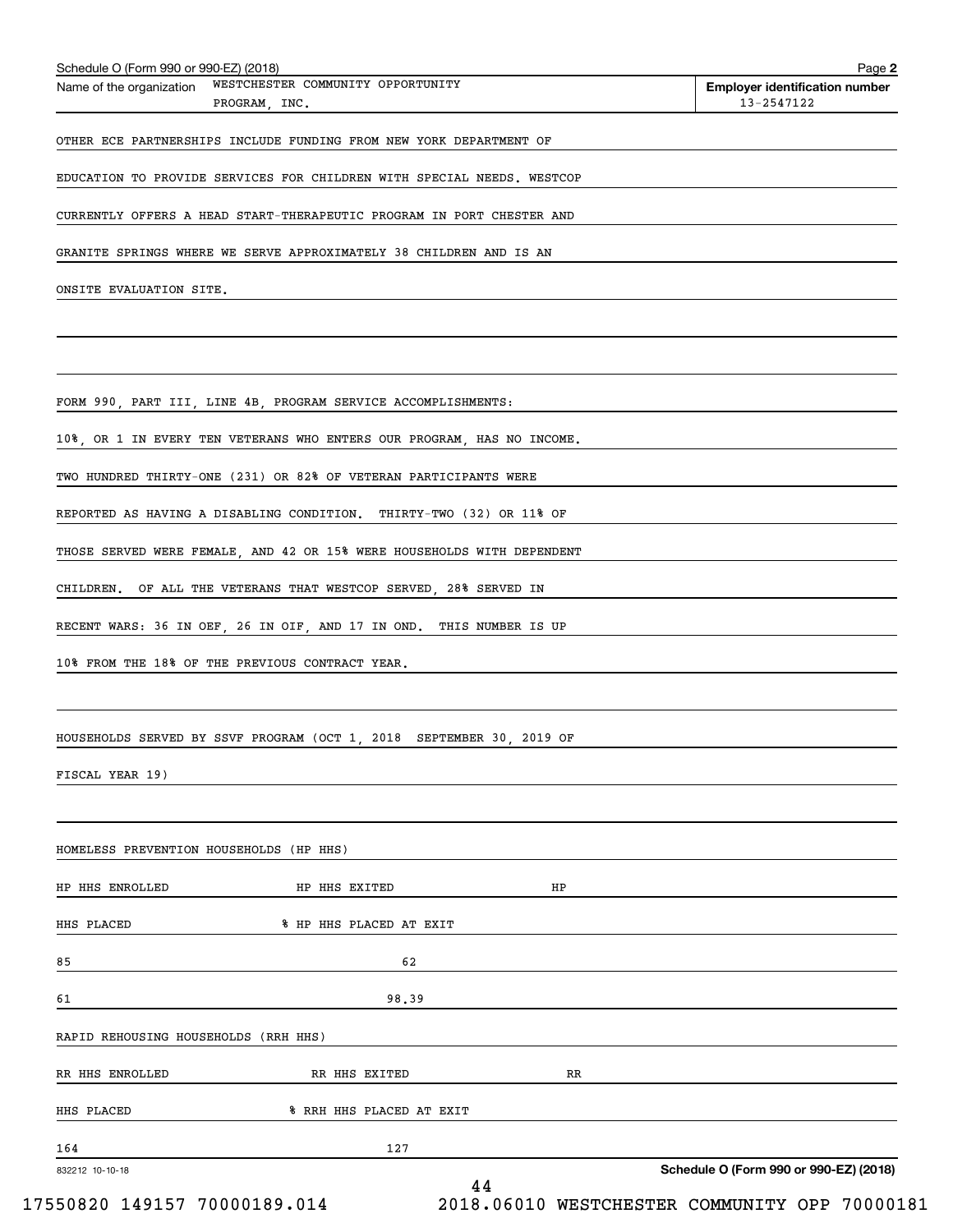| Schedule O (Form 990 or 990-EZ) (2018)                                         | Page 2                                              |
|--------------------------------------------------------------------------------|-----------------------------------------------------|
| WESTCHESTER COMMUNITY OPPORTUNITY<br>Name of the organization<br>PROGRAM, INC. | <b>Employer identification number</b><br>13-2547122 |
| 86.61<br>110                                                                   |                                                     |
| OVERALL HOUSEHOLDS SERVED (RRH AND HP)                                         |                                                     |
| TOTAL HHS ENROLLED<br>TOTAL HHS EXITED<br>TOTAL HHS                            |                                                     |
| PLACED<br>OVERALL % HHS PLACE AT EXIT                                          |                                                     |
| 189<br>249                                                                     |                                                     |
| 90.48<br>171                                                                   |                                                     |
|                                                                                |                                                     |
| FORM 990, PART III, LINE 4B                                                    |                                                     |
| COMMUNITY ACTION PARTNERSHIPS THE CENTER OF OUR OPERATIONS ARE OUR             |                                                     |
| COMMUNITY ACTION PARTNERSHIP CENTERS (CAPS) WHICH ADVOCATE FOR THE POOR        |                                                     |
| AND MINORITIES BY HELPING THEM IDENTIFY AND ACCESS COMMUNITY RESOURCES,        |                                                     |
| PROVIDING DIRECT SERVICES, AND INCREASING SELF-SUFFICIENCY. WESTCOP            |                                                     |
| OPERATES CAPS IN ROCKLAND AND PUTNAM COUNTIES, AS WELL AS THE FOLLOWING        |                                                     |
| WESTCHESTER COUNTY COMMUNITIES: EASTCHESTER, GREENBURGH, MOUNT VERNON,         |                                                     |
| NEW ROCHELLE, PEEKSKILL, TARRYTOWN, AND WHITE PLAINS.                          |                                                     |
|                                                                                |                                                     |
| DURING FY18, WESTCOP'S CAP SUPPORTED NEARLY 28,000 RESIDENTS IN                |                                                     |
| WESTCHESTER, PUTNAM AND ROCKLAND WITH A VARIETY OF SERVICES. THE CAPS          |                                                     |
| SUPPORT COMMUNITY LEVEL PROGRAMS FOR LOWER INCOME RESIDENTS ACROSS A           |                                                     |
| WIDE VARIETY OF ISSUES, INCLUDING AFTER-SCHOOL AND SUMMER ACTIVITIES           |                                                     |
| FOR CHILDREN, FOOD PANTRIES, EMPLOYMENT & TRAINING PROGRAMS,                   |                                                     |
| IMMIGRATION RIGHTS, TENANT/HOUSING ADVOCACY, BI-LINGUAL ESL SERVICES,          |                                                     |
| HEALTH INSURANCE ASSISTANCE, GENTLY USED CLOTHES AND FURNITURE, TAX            |                                                     |
| ASSISTANCE, HOME ENERGY ASSISTANCE, SENIOR SERVICES, FINANCIAL LITERACY        |                                                     |
| AND COMPUTER TECHNOLOGY TRAINING.                                              |                                                     |
|                                                                                |                                                     |
|                                                                                |                                                     |
|                                                                                |                                                     |

FORM 990, PART III, LINE 4C, PROGRAM SERVICE ACCOMPLISHMENTS:

832212 10-10-18

**Schedule O (Form 990 or 990-EZ) (2018)**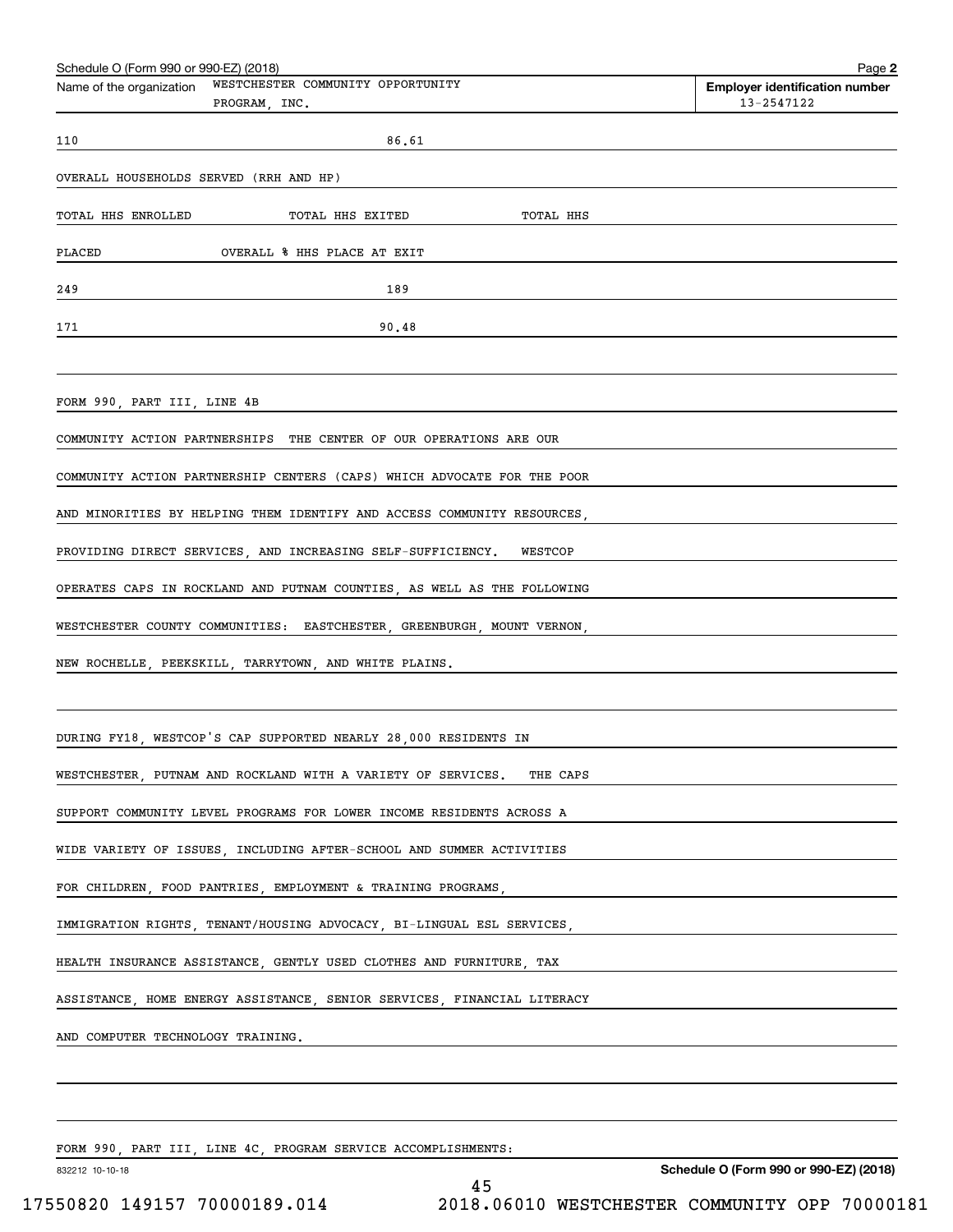| Schedule O (Form 990 or 990-EZ) (2018)  |                                                                             | Page 2                                              |
|-----------------------------------------|-----------------------------------------------------------------------------|-----------------------------------------------------|
| Name of the organization                | WESTCHESTER COMMUNITY OPPORTUNITY<br>PROGRAM, INC.                          | <b>Employer identification number</b><br>13-2547122 |
|                                         |                                                                             |                                                     |
|                                         | WESTCOP'S WEATHERIZATION SERVICES CONSIST OF COST-EFFECTIVE ENERGY          |                                                     |
|                                         | EFFICIENCY MEASURES FOR EXISTING RESIDENTIAL AND MULTIFAMILY HOUSING        |                                                     |
|                                         | WITH LOW-INCOME RESIDENTS. IT INCLUDES A WIDE VARIETY OF ENERGY             |                                                     |
|                                         |                                                                             |                                                     |
|                                         | EFFICIENCY MEASURES THAT ENCOMPASS THE BUILDING ENVELOPE, ITS HEATING       |                                                     |
|                                         | AND COOLING SYSTEMS, ITS ELECTRICAL SYSTEM, AND ELECTRICITY CONSUMING       |                                                     |
| APPLIANCES.                             |                                                                             |                                                     |
|                                         |                                                                             |                                                     |
|                                         |                                                                             |                                                     |
|                                         | IN FY19 WESTCOP'S WEATHERIZATION PROGRAM HAD A GOAL OF 339 UNITS TO BE      |                                                     |
|                                         | COMPLETED AND ACHIEVED 117% OF GOAL RESULTED IN A COMPLETION OF 397         |                                                     |
| UNITS.                                  |                                                                             |                                                     |
|                                         |                                                                             |                                                     |
|                                         |                                                                             |                                                     |
| FORM 990, PART VI, SECTION B, LINE 11B: |                                                                             |                                                     |
|                                         | THE GOVERNING BODY DELEGATED RESPONSIBILITY FOR THE REVIEW OF THE COMPLETED |                                                     |
|                                         | FORM 990 TO THE FINANCE COMMITTEE. THE FINANCE COMMITTEE REVIEWED THE       |                                                     |
|                                         | RETURN TO ENSURE ACCURACY, COMPLETENESS, AND CONSISTENCY OF INFORMATION     |                                                     |
|                                         | REPORTED ON THE FORM 990 AND THE AUDITED FINANCIAL STATEMENTS.              |                                                     |
|                                         |                                                                             |                                                     |
|                                         |                                                                             |                                                     |
| FORM 990, PART VI, SECTION B, LINE 12C: |                                                                             |                                                     |
|                                         | EACH BOARD MEMBER IS REQUIRED TO SIGN A CONFLICT OF INTEREST POLICY AND     |                                                     |
|                                         | PROVIDE AN ANNUAL STATEMENT REGARDING ANY CONFLICT OF PART VI, LINE         |                                                     |
|                                         |                                                                             |                                                     |
|                                         | INTEREST OR POTENTIAL CONFLICT OF INTEREST CONFLICTS ARE MONITORED BY THE   |                                                     |
|                                         | CHIEF ADMINISTRATIVE OFFICER SHOULD ANY CONFLICTS ARISE THE 12C BOARD       |                                                     |
|                                         | MEMBER HAS TO RECUSE HIMSELF/HERSELF ON ANY MATTER WHICH IS THE BASIS FOR   |                                                     |
| THE CONFLICT.                           |                                                                             |                                                     |
|                                         |                                                                             |                                                     |
|                                         |                                                                             |                                                     |
| FORM 990, PART VI, SECTION B, LINE 15:  |                                                                             |                                                     |
|                                         | PERFORMANCE EVALUATION IS DONE BY THE EXECUTIVE COMMITTEE OF THE BOARD OF   |                                                     |
|                                         | DIRECTORS. THE BOARD CHAIR MEETS WITH THE CEO TO DISCUSS THE RESULTS OF THE |                                                     |
| 832212 10-10-18                         |                                                                             | Schedule O (Form 990 or 990-EZ) (2018)              |

<sup>46</sup> 17550820 149157 70000189.014 2018.06010 WESTCHESTER COMMUNITY OPP 70000181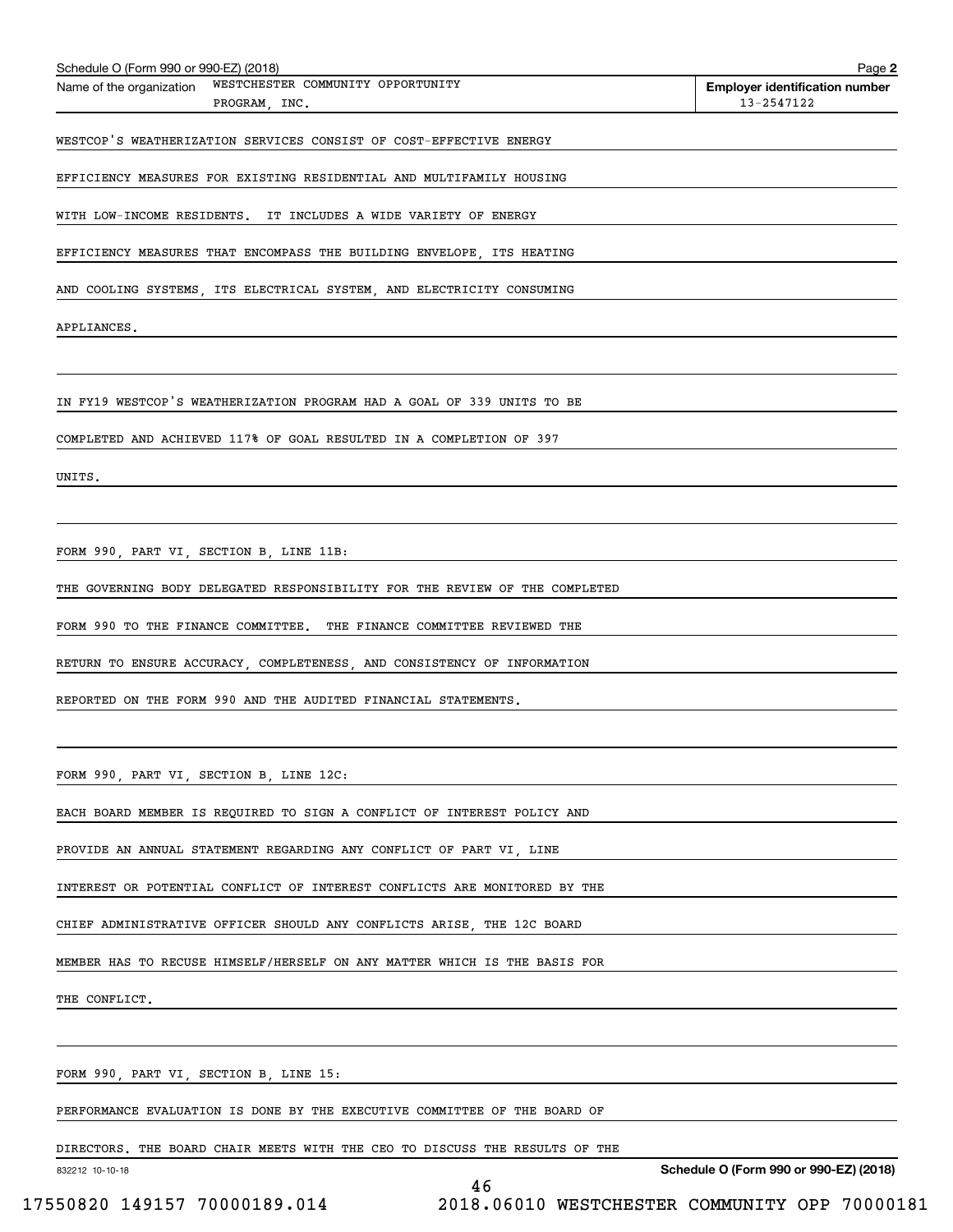| Schedule O (Form 990 or 990-EZ) (2018)<br>WESTCHESTER COMMUNITY OPPORTUNITY<br>Name of the organization<br>PROGRAM, INC.                                        | Page 2<br><b>Employer identification number</b><br>13-2547122 |
|-----------------------------------------------------------------------------------------------------------------------------------------------------------------|---------------------------------------------------------------|
| PERFORMANCE EVALUATION. THE HUMAN RESOURCE DEPARTMENT GATHERS SALARY DATA                                                                                       |                                                               |
| FROM SIMILARLY SITUATED NON-PROFITS IN THE AREA AND PROVIDES THE SAME TO                                                                                        |                                                               |
| THE EXECUTIVE COMMITTEE BASED UPON THE CEO'S PERFORMANCE AND THE RESULTS OF                                                                                     |                                                               |
|                                                                                                                                                                 |                                                               |
| COMPENSATION COMPARABILITY DATA, COMPENSATION IS THEN DETERMINED.                                                                                               |                                                               |
| FORM 990, PART VI, SECTION C, LINE 19:<br><u> 1980 - Johann Barn, mars and de Branch Barn, mars and de Branch Barn, mars and de Branch Barn, mars and de Br</u> |                                                               |
| THE AGENCY DOES NOT MAKE ITS GOVERNING DOCUMENTS, AND CONFLICT OF INTEREST                                                                                      |                                                               |
| POLICY, AVAILABLE TO THE PUBLIC.                                                                                                                                |                                                               |
|                                                                                                                                                                 |                                                               |
|                                                                                                                                                                 |                                                               |
|                                                                                                                                                                 |                                                               |
|                                                                                                                                                                 |                                                               |
|                                                                                                                                                                 |                                                               |
|                                                                                                                                                                 |                                                               |
|                                                                                                                                                                 |                                                               |
|                                                                                                                                                                 |                                                               |
|                                                                                                                                                                 |                                                               |
|                                                                                                                                                                 |                                                               |
|                                                                                                                                                                 |                                                               |
|                                                                                                                                                                 |                                                               |
|                                                                                                                                                                 |                                                               |
|                                                                                                                                                                 |                                                               |
|                                                                                                                                                                 |                                                               |
|                                                                                                                                                                 |                                                               |
|                                                                                                                                                                 |                                                               |
|                                                                                                                                                                 |                                                               |
|                                                                                                                                                                 |                                                               |
|                                                                                                                                                                 |                                                               |
|                                                                                                                                                                 |                                                               |
| 832212 10-10-18<br>47                                                                                                                                           | Schedule O (Form 990 or 990-EZ) (2018)                        |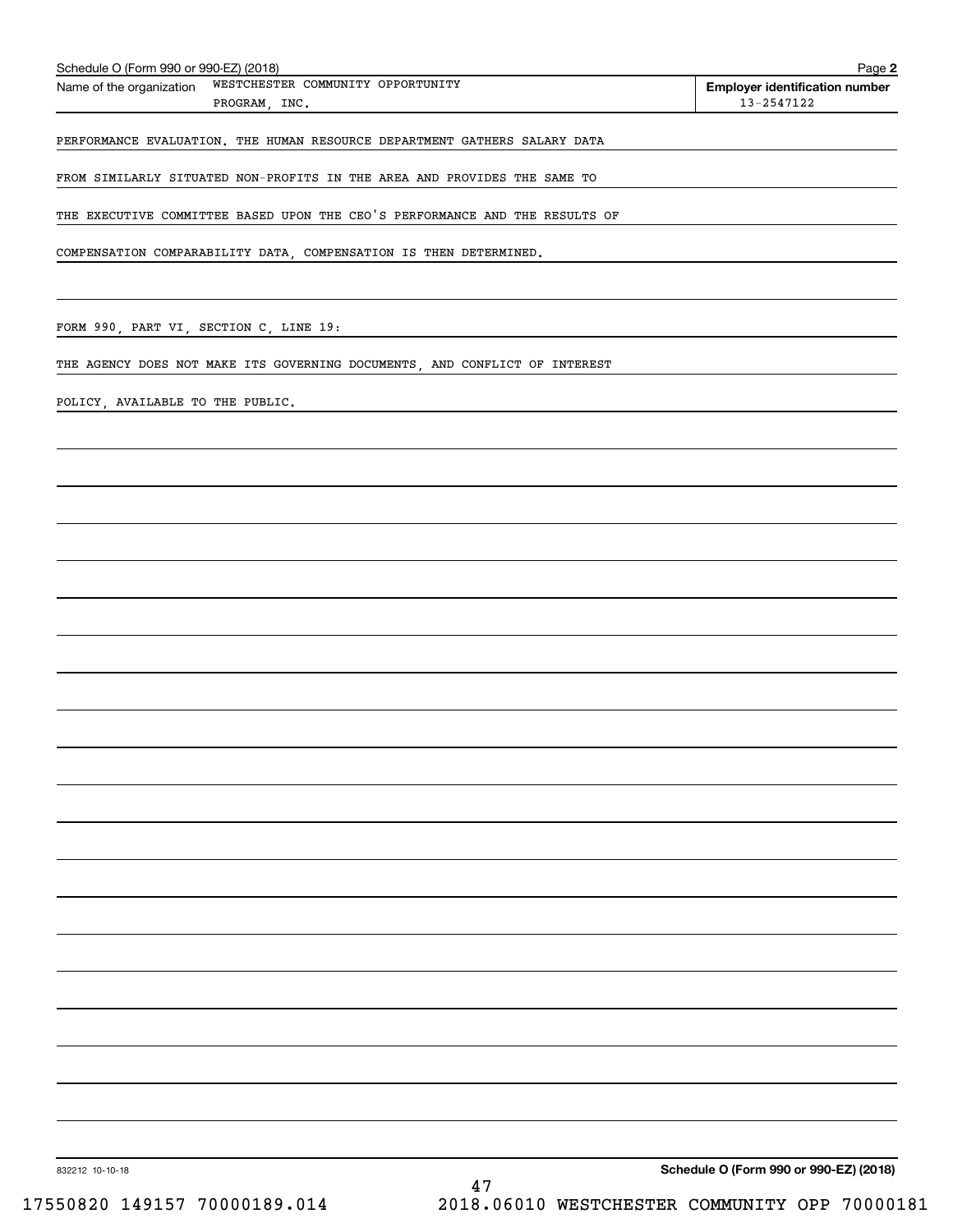| <b>Related Organizations and Unrelated Partnerships</b><br><b>SCHEDULE R</b><br>(Form 990)<br>▶ Complete if the organization answered "Yes" on Form 990, Part IV, line 33, 34, 35b, 36, or 37. |                                                                                                                |  | OMB No. 1545-0047<br>2018             |  |  |
|------------------------------------------------------------------------------------------------------------------------------------------------------------------------------------------------|----------------------------------------------------------------------------------------------------------------|--|---------------------------------------|--|--|
| Department of the Treasury<br>Internal Revenue Service                                                                                                                                         | Attach to Form 990.<br>$\triangleright$ Go to www.irs.gov/Form990 for instructions and the latest information. |  | <b>Open to Public</b><br>Inspection   |  |  |
| Name of the organization                                                                                                                                                                       | WESTCHESTER COMMUNITY OPPORTUNITY                                                                              |  | <b>Employer identification number</b> |  |  |
| 13-2547122<br>INC.<br>PROGRAM.                                                                                                                                                                 |                                                                                                                |  |                                       |  |  |
| <b>Identification of Disregarded Entities.</b> Complete if the organization answered "Yes" on Form 990, Part IV, line 33.<br>Part I                                                            |                                                                                                                |  |                                       |  |  |

| (a)<br>Name, address, and EIN (if applicable)<br>of disregarded entity | (b)<br>Primary activity | (c)<br>Legal domicile (state or<br>foreign country) | (d)<br>Total income | (e)<br>End-of-year assets | (f)<br>Direct controlling<br>entity |
|------------------------------------------------------------------------|-------------------------|-----------------------------------------------------|---------------------|---------------------------|-------------------------------------|
|                                                                        |                         |                                                     |                     |                           |                                     |
|                                                                        |                         |                                                     |                     |                           |                                     |
|                                                                        |                         |                                                     |                     |                           |                                     |
|                                                                        |                         |                                                     |                     |                           |                                     |

### **Identification of Related Tax-Exempt Organizations.** Complete if the organization answered "Yes" on Form 990, Part IV, line 34, because it had one or more related tax-exempt **Part II** organizations during the tax year.

| (a)<br>Name, address, and EIN<br>of related organization | (b)<br>Primary activity             | (c)<br>Legal domicile (state or<br>foreign country) | (d)<br>Exempt Code<br>section | (e)<br>Public charity<br>status (if section | (f)<br>Direct controlling<br>entity | $(g)$<br>Section 512(b)(13) | controlled<br>entity? |
|----------------------------------------------------------|-------------------------------------|-----------------------------------------------------|-------------------------------|---------------------------------------------|-------------------------------------|-----------------------------|-----------------------|
|                                                          |                                     |                                                     |                               | 501(c)(3))                                  |                                     | Yes                         | No.                   |
| AUNT BESSIES OPEN DOOR - 23-7282516                      |                                     |                                                     |                               |                                             | WESTCHESTER                         |                             |                       |
| 2 WESTCHESTER PLAZA                                      | HOLD & MAINTAIN PROPERTY            |                                                     |                               |                                             | COMMUNITY                           |                             |                       |
| ELMSFORD, NY 10523                                       | FOR WESTCOP BENEFIT                 | NEW YORK                                            | 501(C)(3)                     | LINE 7                                      | <b>OPPORTUNITY</b>                  |                             | X                     |
| NEW ROCHELLE-WINTHROP HDFC INC - 13-3774839              |                                     |                                                     |                               |                                             | WESTCHESTER                         |                             |                       |
| 2 WESTCHESTER PLAZA                                      |                                     |                                                     |                               |                                             | COMMUNITY                           |                             |                       |
| ELMSFORD, NY 10523                                       | HOUSING                             | NEW YORK                                            | 501(C)(3)                     | LINE 9                                      | <b>OPPORTUNITY</b>                  |                             | х                     |
| WESTCHESTER COMMUNITY HOLDING CORP -                     |                                     |                                                     |                               |                                             | WESTCHESTER                         |                             |                       |
| 13-3075647, 2 WESTCHESTER PLAZA, ELMSFORD,               |                                     |                                                     |                               |                                             | COMMUNITY                           |                             |                       |
| NY 10523                                                 | TITLE HOLDING COMPANY               | NEW YORK                                            | 501(C)(2)                     |                                             | OPPORTUNITY                         |                             | X                     |
| COMMUNITY OPPURTUNITY CENTER OF THE                      |                                     |                                                     |                               |                                             | WESTCHESTER                         |                             |                       |
| TARRYTOWNS - 13-4231979, 105 WIDLEY STREET,              |                                     |                                                     |                               |                                             | COMMUNITY                           |                             |                       |
| TARRYTOWN, NY 10591                                      | PROVIDE COMMUNITY SERVICES NEW YORK |                                                     | 501(C)(3)                     | LINE 7                                      | <b>OPPORTUNITY</b>                  |                             | x                     |

**For Paperwork Reduction Act Notice, see the Instructions for Form 990. Schedule R (Form 990) 2018**

SEE PART VII FOR CONTINUATIONS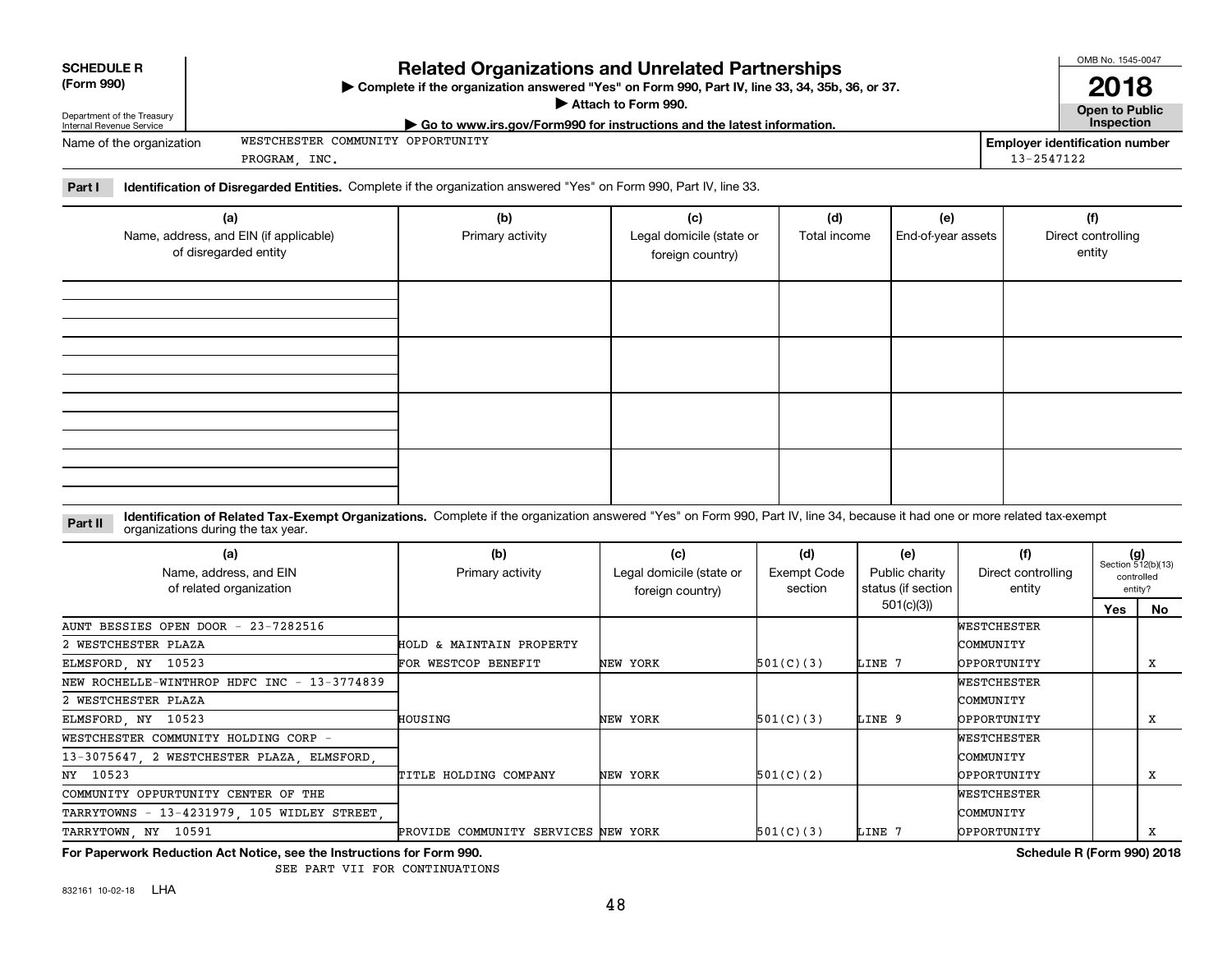Schedule R (Form 990) 2018 PROGRAM, INC. 2018 PROGRAM, INC. PROGRAM, INC. 13-2547122

| Identification of Related Organizations Taxable as a Partnership. Complete if the organization answered "Yes" on Form 990, Part IV, line 34, because it had one or more related<br>Part III<br>organizations treated as a partnership during the tax year. |                  |                                           |                              |                                                                       |                          |                                   |                                  |     |                                               |          |                                             |
|------------------------------------------------------------------------------------------------------------------------------------------------------------------------------------------------------------------------------------------------------------|------------------|-------------------------------------------|------------------------------|-----------------------------------------------------------------------|--------------------------|-----------------------------------|----------------------------------|-----|-----------------------------------------------|----------|---------------------------------------------|
| (a)                                                                                                                                                                                                                                                        | (b)              | (c)                                       | (d)                          | (e)                                                                   | (f)                      | (g)                               |                                  | (h) | (i)                                           | (j)      | (k)                                         |
| Name, address, and EIN<br>of related organization                                                                                                                                                                                                          | Primary activity | Legal<br>domicile<br>(state or<br>foreign | Direct controlling<br>entity | Predominant income<br>(related, unrelated,<br>excluded from tax under | Share of total<br>income | Share of<br>end-of-year<br>assets | Disproportionate<br>allocations? |     | Code V-UBI<br>amount in box<br>20 of Schedule | partner? | General or Percentage<br>managing ownership |
|                                                                                                                                                                                                                                                            |                  | country)                                  |                              | sections 512-514)                                                     |                          |                                   | Yes $ $                          | No  | K-1 (Form 1065) Yes No                        |          |                                             |
|                                                                                                                                                                                                                                                            |                  |                                           |                              |                                                                       |                          |                                   |                                  |     |                                               |          |                                             |
|                                                                                                                                                                                                                                                            |                  |                                           |                              |                                                                       |                          |                                   |                                  |     |                                               |          |                                             |
|                                                                                                                                                                                                                                                            |                  |                                           |                              |                                                                       |                          |                                   |                                  |     |                                               |          |                                             |
|                                                                                                                                                                                                                                                            |                  |                                           |                              |                                                                       |                          |                                   |                                  |     |                                               |          |                                             |
|                                                                                                                                                                                                                                                            |                  |                                           |                              |                                                                       |                          |                                   |                                  |     |                                               |          |                                             |
|                                                                                                                                                                                                                                                            |                  |                                           |                              |                                                                       |                          |                                   |                                  |     |                                               |          |                                             |
|                                                                                                                                                                                                                                                            |                  |                                           |                              |                                                                       |                          |                                   |                                  |     |                                               |          |                                             |
|                                                                                                                                                                                                                                                            |                  |                                           |                              |                                                                       |                          |                                   |                                  |     |                                               |          |                                             |
|                                                                                                                                                                                                                                                            |                  |                                           |                              |                                                                       |                          |                                   |                                  |     |                                               |          |                                             |
|                                                                                                                                                                                                                                                            |                  |                                           |                              |                                                                       |                          |                                   |                                  |     |                                               |          |                                             |
|                                                                                                                                                                                                                                                            |                  |                                           |                              |                                                                       |                          |                                   |                                  |     |                                               |          |                                             |
|                                                                                                                                                                                                                                                            |                  |                                           |                              |                                                                       |                          |                                   |                                  |     |                                               |          |                                             |

**Identification of Related Organizations Taxable as a Corporation or Trust.** Complete if the organization answered "Yes" on Form 990, Part IV, line 34, because it had one or more related **Part IV** organizations treated as a corporation or trust during the tax year.

| (a)<br>Name, address, and EIN<br>of related organization | (b)<br>Primary activity | (c)<br>Legal domicile<br>(state or<br>foreign<br>country) | (d)<br>Direct controlling<br>entity | (e)<br>Type of entity<br>(C corp, S corp,<br>or trust) | (f)<br>Share of total<br>income | (g)<br>Share of<br>end-of-year<br>assets | (h)<br>Percentage | $\begin{array}{c} \textbf{(i)}\\ \text{Section}\\ 512 \text{(b)} \text{(13)}\\ \text{controlled}\\ \text{entity?} \end{array}$ |        |
|----------------------------------------------------------|-------------------------|-----------------------------------------------------------|-------------------------------------|--------------------------------------------------------|---------------------------------|------------------------------------------|-------------------|--------------------------------------------------------------------------------------------------------------------------------|--------|
|                                                          |                         |                                                           |                                     |                                                        |                                 |                                          |                   |                                                                                                                                | Yes No |
|                                                          |                         |                                                           |                                     |                                                        |                                 |                                          |                   |                                                                                                                                |        |
|                                                          |                         |                                                           |                                     |                                                        |                                 |                                          |                   |                                                                                                                                |        |
|                                                          |                         |                                                           |                                     |                                                        |                                 |                                          |                   |                                                                                                                                |        |
|                                                          |                         |                                                           |                                     |                                                        |                                 |                                          |                   |                                                                                                                                |        |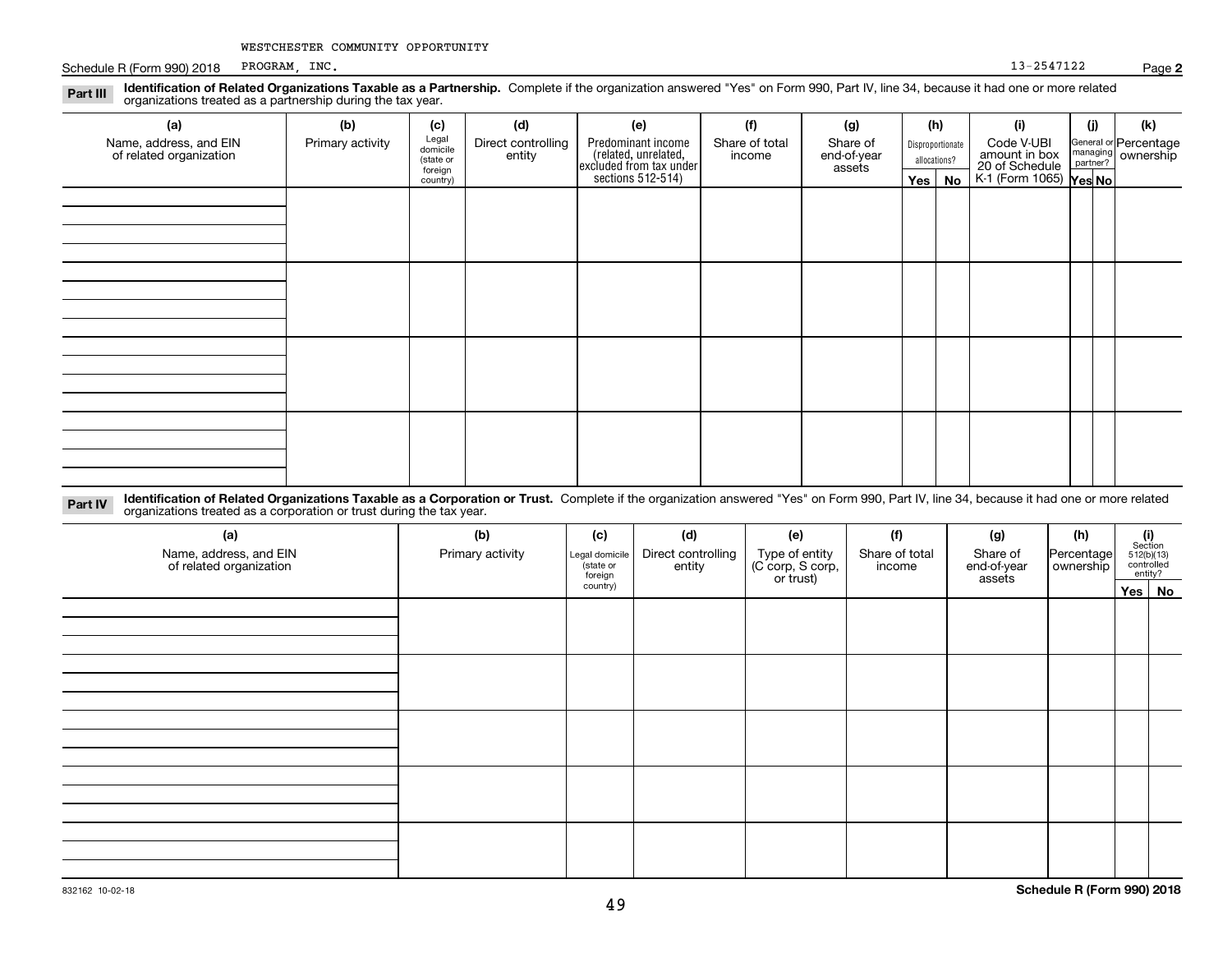Schedule R (Form 990) 2018 PROGRAM, INC. 2018 PROGRAM, INC. PROGRAM, INC. 13-2547122

| Part V | Transactions With Related Organizations. Complete if the organization answered "Yes" on Form 990, Part IV, line 34, 35b, or 36.                                                                                                |                |     |    |
|--------|--------------------------------------------------------------------------------------------------------------------------------------------------------------------------------------------------------------------------------|----------------|-----|----|
|        | Note: Complete line 1 if any entity is listed in Parts II, III, or IV of this schedule.                                                                                                                                        |                | Yes | No |
|        | During the tax year, did the organization engage in any of the following transactions with one or more related organizations listed in Parts II-IV?                                                                            |                |     |    |
|        |                                                                                                                                                                                                                                | 1a             |     | x  |
|        | <b>b</b> Gift, grant, or capital contribution to related organization(s)                                                                                                                                                       | 1b             |     | x  |
|        | c Gift, grant, or capital contribution from related organization(s) CONCORRECT CONSERVITY OF Gift, grant, or capital contribution from related organization(s)                                                                 | 1c             |     | X  |
|        | <b>d</b> Loans or loan quarantees to or for related organization(s)                                                                                                                                                            | 1d             |     | x  |
|        | e Loans or loan guarantees by related organization(s) enconversement contracts and contained and contained and contained and contained and contained and contained and contained and contained and contained and contained and | 1e             |     | x  |
|        |                                                                                                                                                                                                                                |                |     |    |
|        | Dividends from related organization(s) manufactured and contract and contract and contract and contract and contract and contract and contract and contract and contract and contract and contract and contract and contract a | 1f             |     | x  |
|        | g Sale of assets to related organization(s) www.assettion.com/www.assettion.com/www.assettion.com/www.assettion.com/www.assettion.com/www.assettion.com/www.assettion.com/www.assettion.com/www.assettion.com/www.assettion.co | 1g             |     | X  |
|        | h Purchase of assets from related organization(s) www.assettion.com/www.assettion.com/www.assettion.com/www.assettion.com/www.assettion.com/www.assettion.com/www.assettion.com/www.assettion.com/www.assettion.com/www.assett | 1 <sub>h</sub> |     | X  |
|        |                                                                                                                                                                                                                                | 1i             |     | x  |
|        |                                                                                                                                                                                                                                | 1i             |     | x  |
|        |                                                                                                                                                                                                                                |                |     |    |
|        | k Lease of facilities, equipment, or other assets from related organization(s) manufaction content and content to content and an analyzing content and an analyzing content and an analyzing content and content and content a | 1k             |     | x  |
|        | Performance of services or membership or fundraising solicitations for related organization(s)                                                                                                                                 | 11             |     | x  |
|        | m Performance of services or membership or fundraising solicitations by related organization(s)                                                                                                                                | 1 <sub>m</sub> |     | X  |
|        |                                                                                                                                                                                                                                | 1n             | X   |    |
|        | o Sharing of paid employees with related organization(s) manufactured and content to the content of the content of the content of the content of the content of the content of the content of the content of the content of th | 10             |     | X  |
|        |                                                                                                                                                                                                                                |                |     |    |
|        | p Reimbursement paid to related organization(s) for expenses [111] resummand content to content the set of the set of the set of the set of the set of the set of the set of the set of the set of the set of the set of the s | 1p             | x   |    |
|        |                                                                                                                                                                                                                                | 1q             | X   |    |
|        |                                                                                                                                                                                                                                |                |     |    |
|        | Other transfer of cash or property to related organization(s)                                                                                                                                                                  | 1r             |     | x  |
|        |                                                                                                                                                                                                                                | 1s             |     | x  |

2 If the answer to any of the above is "Yes," see the instructions for information on who must complete this line, including covered relationships and transaction thresholds.

| (a)<br>Name of related organization | (b)<br>Transaction<br>type (a-s) | (c)<br>Amount involved | (d)<br>Method of determining amount involved |
|-------------------------------------|----------------------------------|------------------------|----------------------------------------------|
| (1)                                 |                                  |                        |                                              |
| (2)                                 |                                  |                        |                                              |
| (3)                                 |                                  |                        |                                              |
| (4)                                 |                                  |                        |                                              |
| (5)                                 |                                  |                        |                                              |
| (6)                                 |                                  |                        |                                              |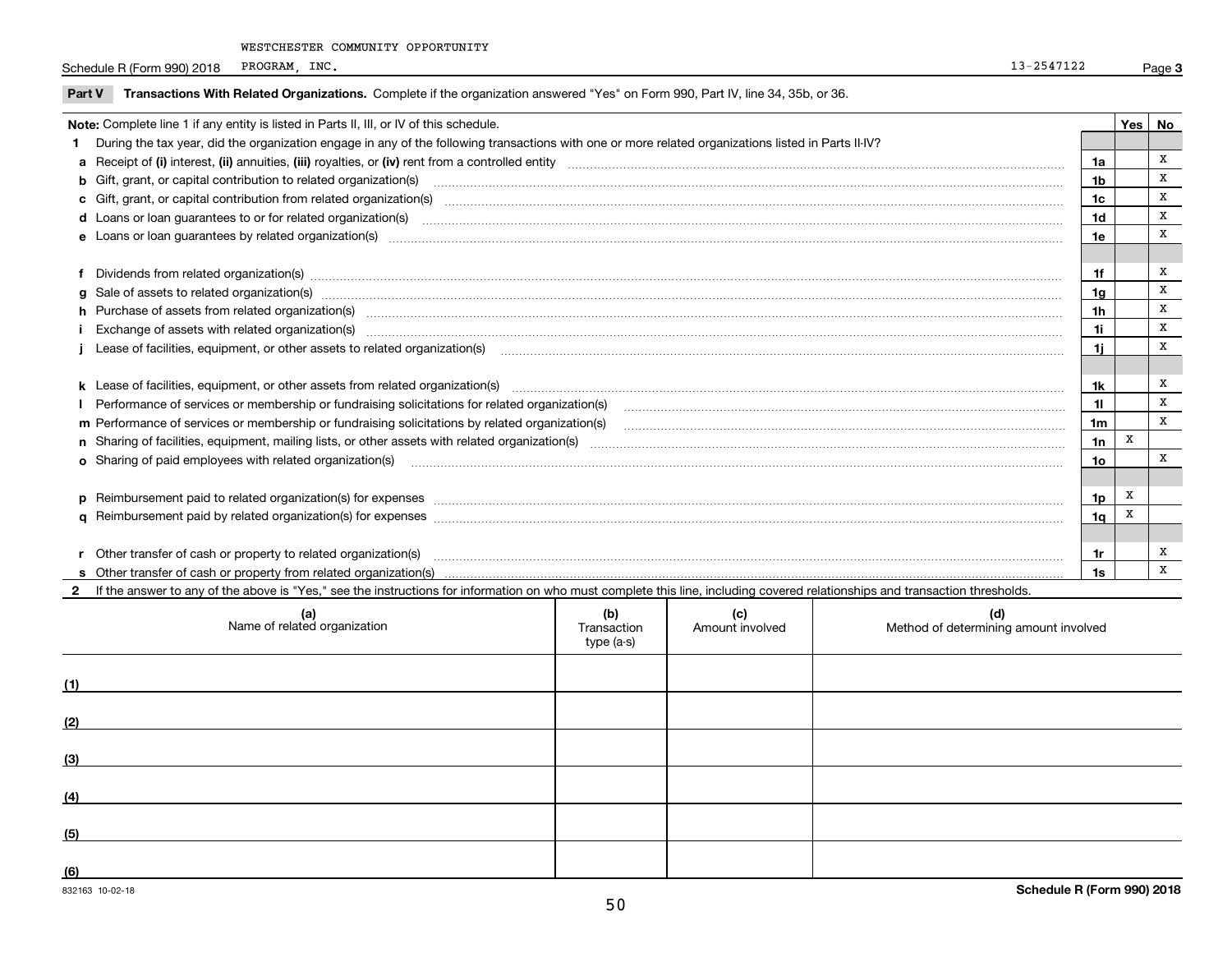Schedule R (Form 990) 2018 PROGRAM, INC. 2018 PROGRAM, INC. PROGRAM, INC.

**Part VI Unrelated Organizations Taxable as a Partnership. Complete if the organization answered "Yes" on Form 990, Part IV, line 37.** 

Provide the following information for each entity taxed as a partnership through which the organization conducted more than five percent of its activities (measured by total assets or gross revenue) that was not a related organization. See instructions regarding exclusion for certain investment partnerships.

| that was not a related erganization. See includitions regarding excludion for contain investment partnereinper<br>(a) | (b)              | (c)               | (d)                                                                                        |                                                                                                                   | (f)      | (g)         | (h)                              | (i)                                                                                                    | (i)    | $(\mathsf{k})$ |
|-----------------------------------------------------------------------------------------------------------------------|------------------|-------------------|--------------------------------------------------------------------------------------------|-------------------------------------------------------------------------------------------------------------------|----------|-------------|----------------------------------|--------------------------------------------------------------------------------------------------------|--------|----------------|
| Name, address, and EIN                                                                                                | Primary activity | Legal domicile    |                                                                                            | $\begin{array}{c} \textbf{(e)}\\ \text{Are all} \\ \text{partners sec.}\\ 501(c)(3) \\ \text{orgs.?} \end{array}$ | Share of | Share of    |                                  |                                                                                                        |        |                |
| of entity                                                                                                             |                  | (state or foreign |                                                                                            |                                                                                                                   | total    | end-of-year | Disproportionate<br>allocations? |                                                                                                        |        |                |
|                                                                                                                       |                  | country)          | Predominant income<br>(related, unrelated,<br>excluded from tax under<br>sections 512-514) | Yes No                                                                                                            | income   | assets      | Yes No                           | Code V-UBI<br>amount in box 20 managing<br>of Schedule K-1 partner? ownership<br>(Form 1065)<br>ves No | Yes No |                |
|                                                                                                                       |                  |                   |                                                                                            |                                                                                                                   |          |             |                                  |                                                                                                        |        |                |
|                                                                                                                       |                  |                   |                                                                                            |                                                                                                                   |          |             |                                  |                                                                                                        |        |                |
|                                                                                                                       |                  |                   |                                                                                            |                                                                                                                   |          |             |                                  |                                                                                                        |        |                |
|                                                                                                                       |                  |                   |                                                                                            |                                                                                                                   |          |             |                                  |                                                                                                        |        |                |
|                                                                                                                       |                  |                   |                                                                                            |                                                                                                                   |          |             |                                  |                                                                                                        |        |                |
|                                                                                                                       |                  |                   |                                                                                            |                                                                                                                   |          |             |                                  |                                                                                                        |        |                |
|                                                                                                                       |                  |                   |                                                                                            |                                                                                                                   |          |             |                                  |                                                                                                        |        |                |
|                                                                                                                       |                  |                   |                                                                                            |                                                                                                                   |          |             |                                  |                                                                                                        |        |                |
|                                                                                                                       |                  |                   |                                                                                            |                                                                                                                   |          |             |                                  |                                                                                                        |        |                |
|                                                                                                                       |                  |                   |                                                                                            |                                                                                                                   |          |             |                                  |                                                                                                        |        |                |
|                                                                                                                       |                  |                   |                                                                                            |                                                                                                                   |          |             |                                  |                                                                                                        |        |                |
|                                                                                                                       |                  |                   |                                                                                            |                                                                                                                   |          |             |                                  |                                                                                                        |        |                |
|                                                                                                                       |                  |                   |                                                                                            |                                                                                                                   |          |             |                                  |                                                                                                        |        |                |
|                                                                                                                       |                  |                   |                                                                                            |                                                                                                                   |          |             |                                  |                                                                                                        |        |                |
|                                                                                                                       |                  |                   |                                                                                            |                                                                                                                   |          |             |                                  |                                                                                                        |        |                |
|                                                                                                                       |                  |                   |                                                                                            |                                                                                                                   |          |             |                                  |                                                                                                        |        |                |
|                                                                                                                       |                  |                   |                                                                                            |                                                                                                                   |          |             |                                  |                                                                                                        |        |                |
|                                                                                                                       |                  |                   |                                                                                            |                                                                                                                   |          |             |                                  |                                                                                                        |        |                |
|                                                                                                                       |                  |                   |                                                                                            |                                                                                                                   |          |             |                                  |                                                                                                        |        |                |
|                                                                                                                       |                  |                   |                                                                                            |                                                                                                                   |          |             |                                  |                                                                                                        |        |                |
|                                                                                                                       |                  |                   |                                                                                            |                                                                                                                   |          |             |                                  |                                                                                                        |        |                |
|                                                                                                                       |                  |                   |                                                                                            |                                                                                                                   |          |             |                                  |                                                                                                        |        |                |
|                                                                                                                       |                  |                   |                                                                                            |                                                                                                                   |          |             |                                  |                                                                                                        |        |                |
|                                                                                                                       |                  |                   |                                                                                            |                                                                                                                   |          |             |                                  |                                                                                                        |        |                |
|                                                                                                                       |                  |                   |                                                                                            |                                                                                                                   |          |             |                                  |                                                                                                        |        |                |
|                                                                                                                       |                  |                   |                                                                                            |                                                                                                                   |          |             |                                  |                                                                                                        |        |                |
|                                                                                                                       |                  |                   |                                                                                            |                                                                                                                   |          |             |                                  |                                                                                                        |        |                |
|                                                                                                                       |                  |                   |                                                                                            |                                                                                                                   |          |             |                                  |                                                                                                        |        |                |
|                                                                                                                       |                  |                   |                                                                                            |                                                                                                                   |          |             |                                  |                                                                                                        |        |                |
|                                                                                                                       |                  |                   |                                                                                            |                                                                                                                   |          |             |                                  |                                                                                                        |        |                |
|                                                                                                                       |                  |                   |                                                                                            |                                                                                                                   |          |             |                                  |                                                                                                        |        |                |
|                                                                                                                       |                  |                   |                                                                                            |                                                                                                                   |          |             |                                  |                                                                                                        |        |                |
|                                                                                                                       |                  |                   |                                                                                            |                                                                                                                   |          |             |                                  |                                                                                                        |        |                |

**Schedule R (Form 990) 2018**